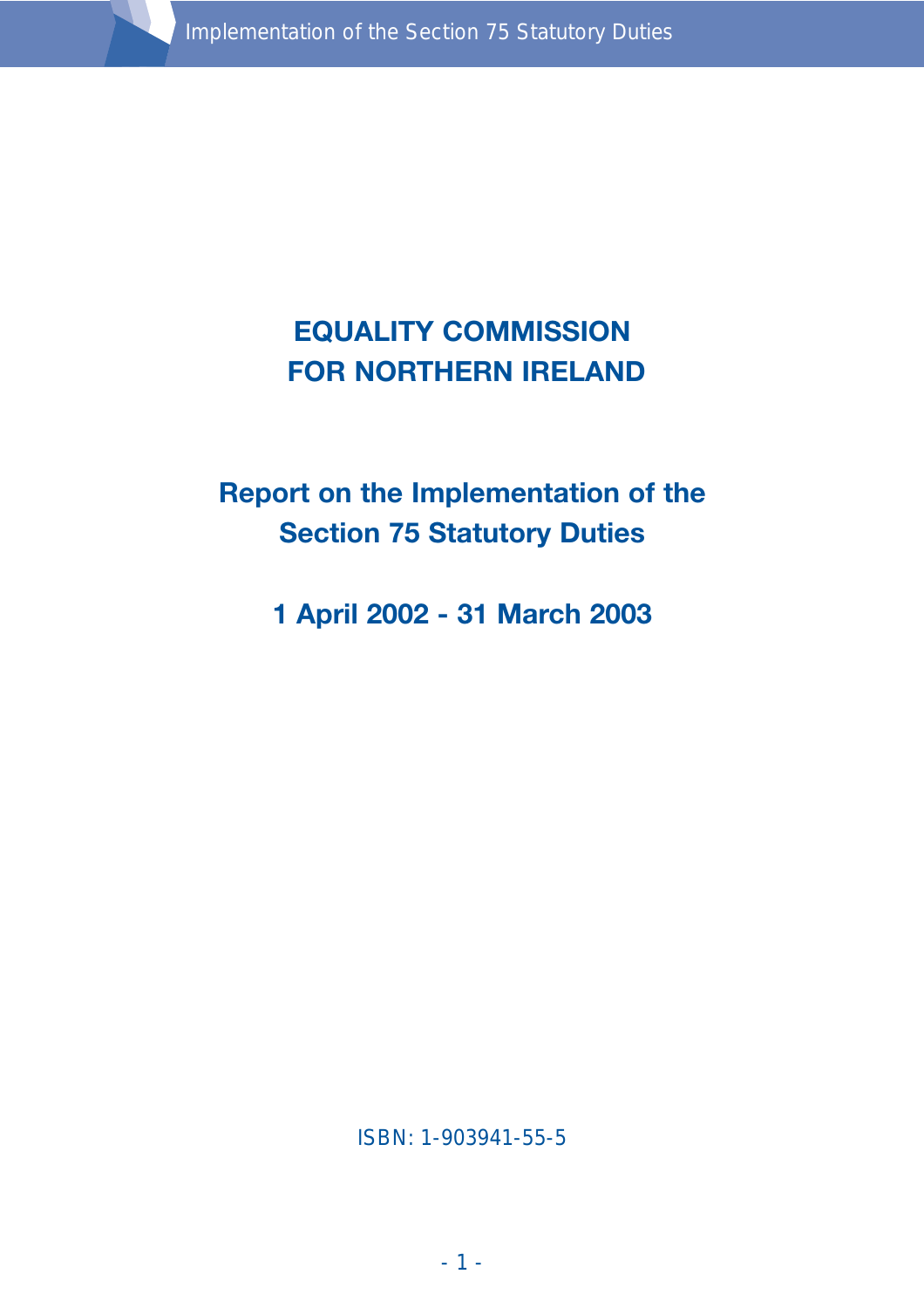Equality Commission for Northern Ireland Equality House 7 – 9 Shaftesbury Square BELFAST BT2 7DP

Tel: 02890500600<br>Fax: 02890331544 02890331544 Textphone: 02890500589 Email: jmcalister@equalityni.org Website: www.equalityni.org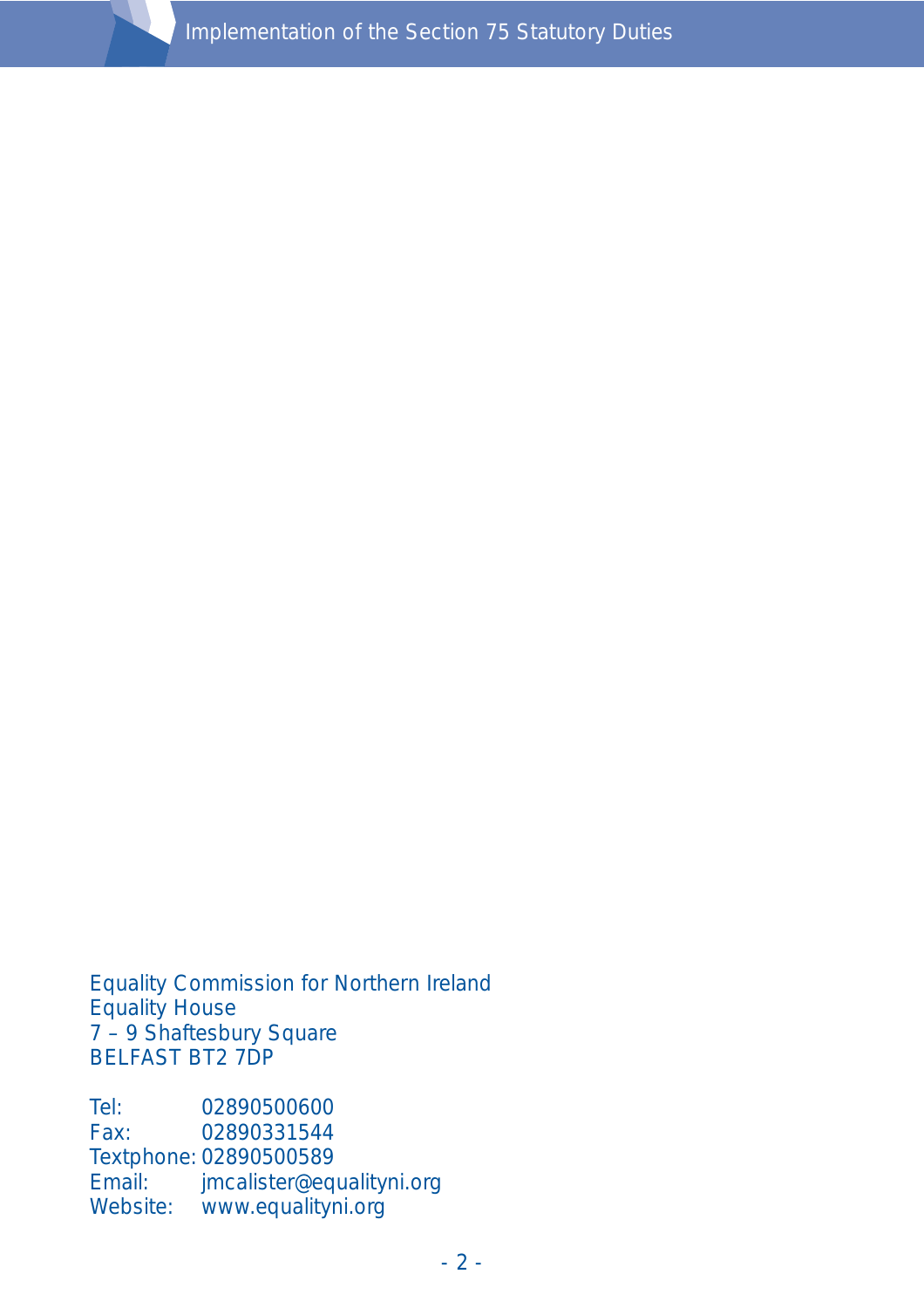| <b>Contents</b>                                                                                                                                                                                                                                                           |                                                                                                                                           | Page                                    |
|---------------------------------------------------------------------------------------------------------------------------------------------------------------------------------------------------------------------------------------------------------------------------|-------------------------------------------------------------------------------------------------------------------------------------------|-----------------------------------------|
| Preface                                                                                                                                                                                                                                                                   |                                                                                                                                           | 5                                       |
| Foreword                                                                                                                                                                                                                                                                  |                                                                                                                                           | 8                                       |
| Public authorities which missed response deadline                                                                                                                                                                                                                         |                                                                                                                                           | 9                                       |
| 1. Introduction                                                                                                                                                                                                                                                           |                                                                                                                                           | 10                                      |
| 2. Background & Progress Report Structure                                                                                                                                                                                                                                 |                                                                                                                                           | 12                                      |
| 3. Equality Commission for Northern Ireland                                                                                                                                                                                                                               |                                                                                                                                           | 13                                      |
| 4. Summary of progress by Public Authorities                                                                                                                                                                                                                              |                                                                                                                                           | 17                                      |
| 5. Progress on Section 75 Implementation by Public Authorities<br>- Government Departments<br>- Education<br>- Further & Higher Education<br>- Health<br>- Local Government<br>- Other Northern Ireland & Cross Border Public Authorities<br>- UK Wide Public Authorities |                                                                                                                                           | 30<br>50<br>59<br>66<br>76<br>94<br>111 |
| 6. A Voluntary & Community Sector Perspective                                                                                                                                                                                                                             |                                                                                                                                           | 124                                     |
| 7. Key Themes                                                                                                                                                                                                                                                             |                                                                                                                                           | 132                                     |
| 8. Equality Commission Next Steps & Recommendations<br>for Public Authorities                                                                                                                                                                                             |                                                                                                                                           | 137                                     |
| 9. Conclusions                                                                                                                                                                                                                                                            |                                                                                                                                           | 142                                     |
| <b>Appendices</b>                                                                                                                                                                                                                                                         |                                                                                                                                           |                                         |
|                                                                                                                                                                                                                                                                           | Appendix A: Section 75 Northern Ireland Act (1998)<br>Appendix B: List of Public Authorities designated for the<br>purposes of Section 75 | 143                                     |
|                                                                                                                                                                                                                                                                           |                                                                                                                                           | 144                                     |
|                                                                                                                                                                                                                                                                           | Appendix C: Progress Report Template -<br>1 April 2002 - 31 March 2003                                                                    | 151                                     |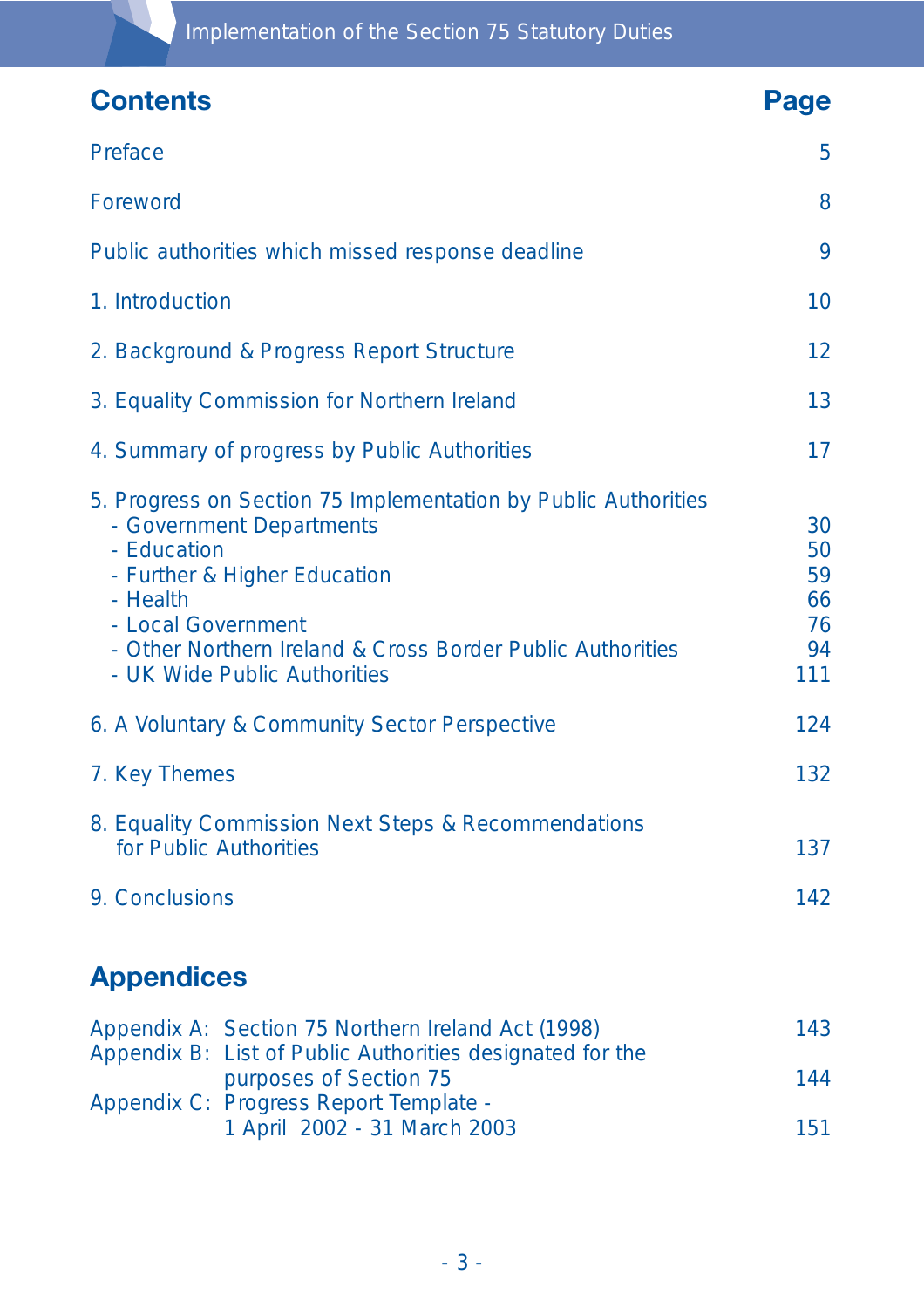### **Accuracy of information contained in this report**

Sections 4 and 5 of this report are based only on information included in public authority annual progress reports. It has not been possible for the Equality Commission to confirm the accuracy of such information.

Section 6 of this report is based only on discussions with a sample of representatives from voluntary and community sector organisations.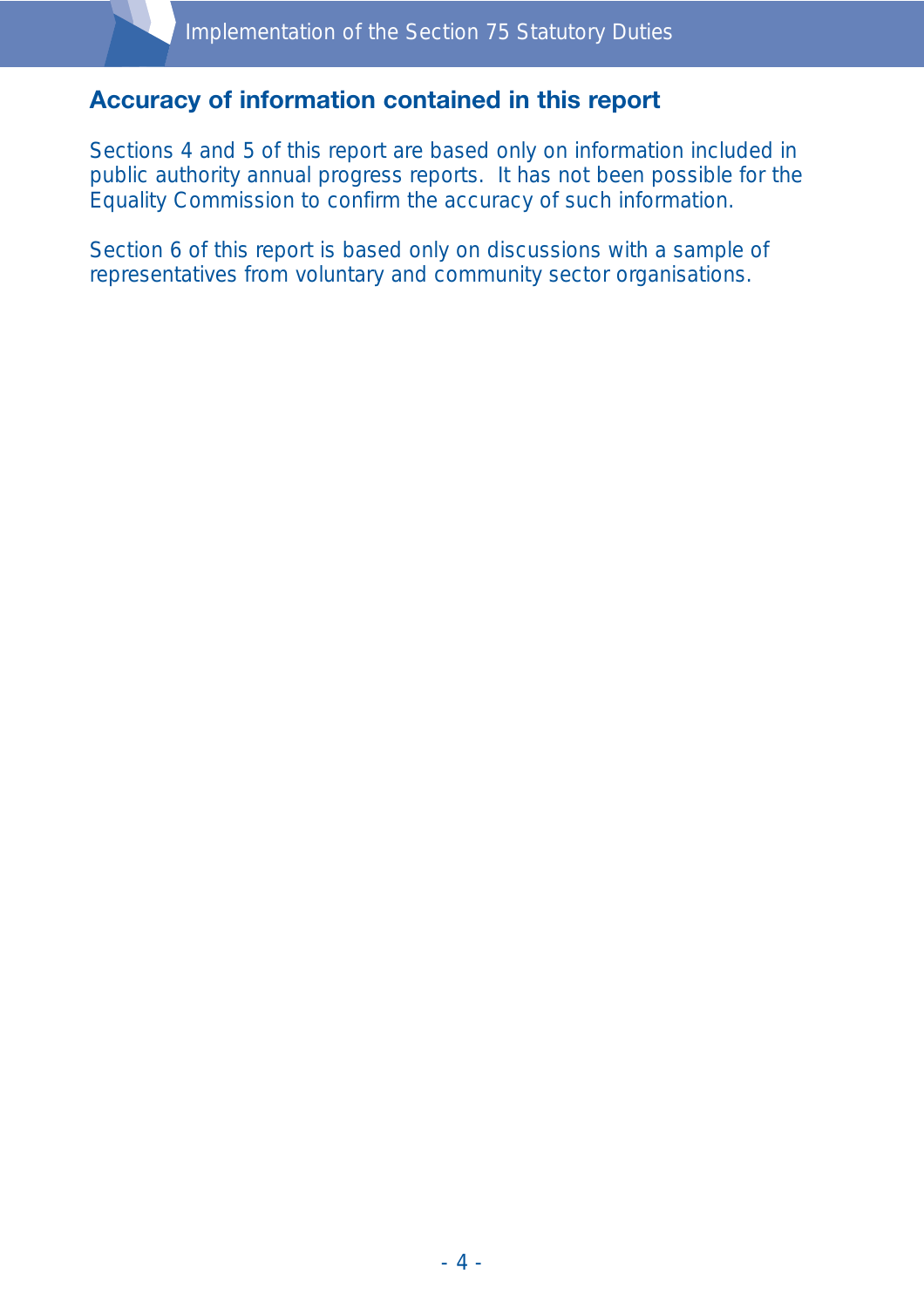# **Preface**

#### **A Public Sector Statutory Duty Approach to the Promotion of Equality of Opportunity and Good Relations**

Legal duties which were introduced on 1 January 2000, require public authorities "to have due regard" to the need to promote equality of opportunity and "to have regard" to the desirability of promoting good relations.

The duties are designed to ensure that equality and good relations considerations are made central to policy development by Government and public authorities. The duties have the potential to make a real difference to the lives of people in Northern Ireland, since those affected by policy decisions must be consulted and their interests taken into account. This provides an opportunity for the community to participate in public policymaking, right from the start of the process.

#### **The Statutory Duties**

In the Agreement reached between Governments and political parties in April 1998, the section dealing with Rights, Safeguards and Equality of Opportunity included a commitment to a statutory obligation on public authorities. This was then implemented through the Northern Ireland Act 1998.

Under Section 75 of this Act (Appendix A), public authorities are required to have due regard to the need to promote equality of opportunity :–

- Between persons of different religious belief, political opinion, racial group, age, marital status or sexual orientation;
- Between men and women generally;
- Between persons with a disability and persons without; and
- Between persons with dependants and persons without.

Public authorities are also required to have regard to the desirability of promoting good relations between persons of different religious belief, political opinion or racial group.

This approach has been reflected in the Northern Ireland Executive's Programme for Government, which has set out the Government's vision of Northern Ireland as "a peaceful, fair, and inclusive community", requiring both the promotion of equality, and working to improve community relations.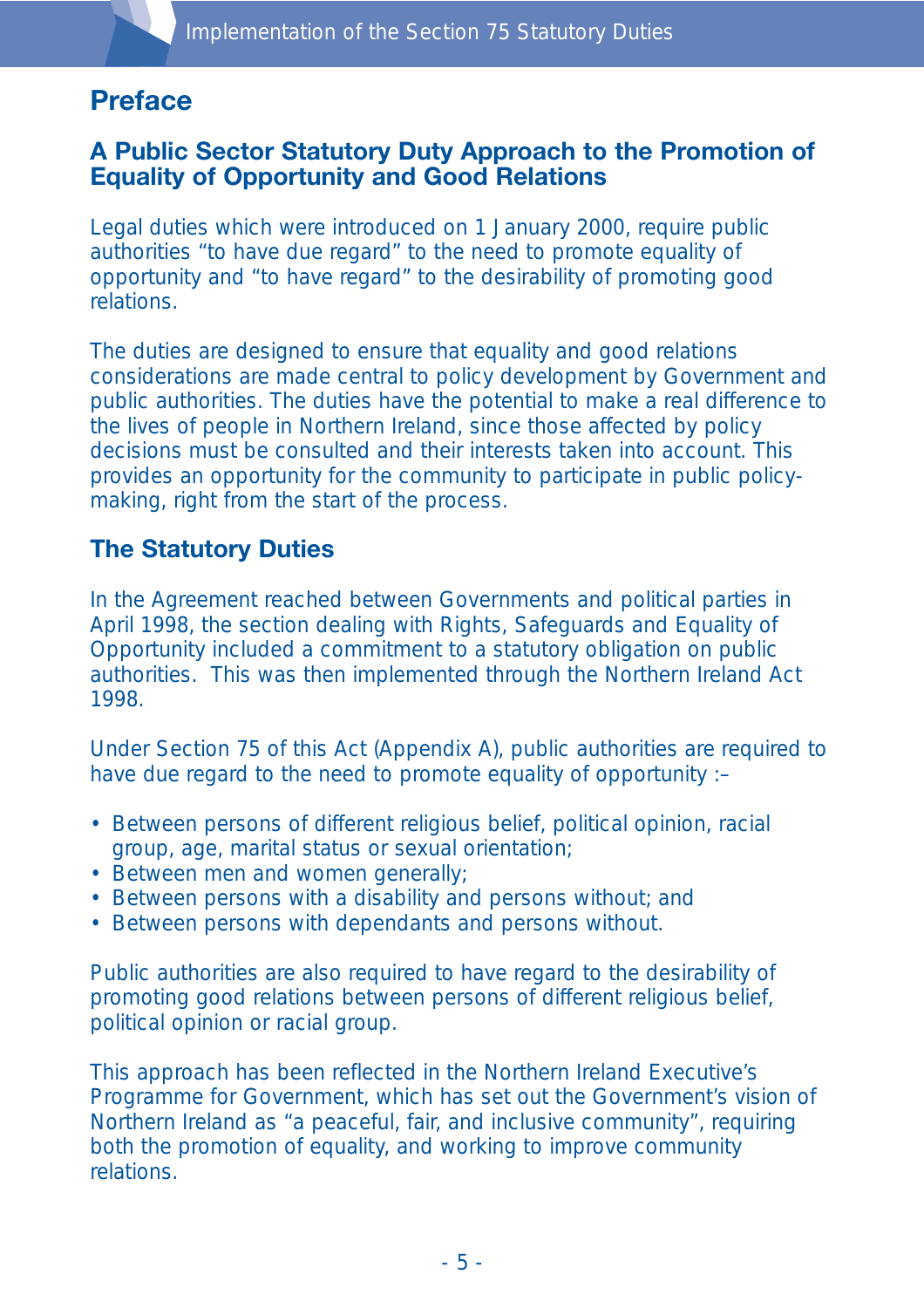#### **Equality Schemes**

Each public authority must have an equality scheme in place, as both a statement of its commitment to the statutory duties and a five year plan for performance on the duties. Public authorities must also assess the equality impact of their policies and publish the outcome of such assessments.

#### **Consultation**

Consultation with those affected by public policy decisions is central to the effectiveness of the duties. Equality schemes spell out an authority's arrangements for consultation on the duties and on the likely impact of policies.

#### **Impact on Policy**

If a public authority's assessment of the impact of a policy shows a possible "adverse impact" on any group, it must consider how this impact might be reduced, and how an alternative policy might lessen any adverse impact the policy may have. The public authority must also show that it considered how any alternative policies might better achieve the promotion of equality of opportunity.

#### **How do the statutory duties affect people in Northern Ireland?**

The implementation of the statutory duties provides an important opportunity, for all those affected to influence public policy decision making. It makes the process more transparent and accountable. People have the opportunity to make an input to the formulation of policies that impact on their interests. Consultation by public authorities has to be meaningful and be conducted before a decision is made, while it is still possible to influence the outcome. This is leading to a new set of relationships between Government and people in our society. The aim is to have more informed and better decision-making.

Each equality scheme contained a commitment by the public authority to submit an annual report of its progress to the Commission, setting out the steps it has taken to promote equality of opportunity and good relations. The Commission has used this information to assist it in keeping the effectiveness of Section 75 under review, and to publicly report progress.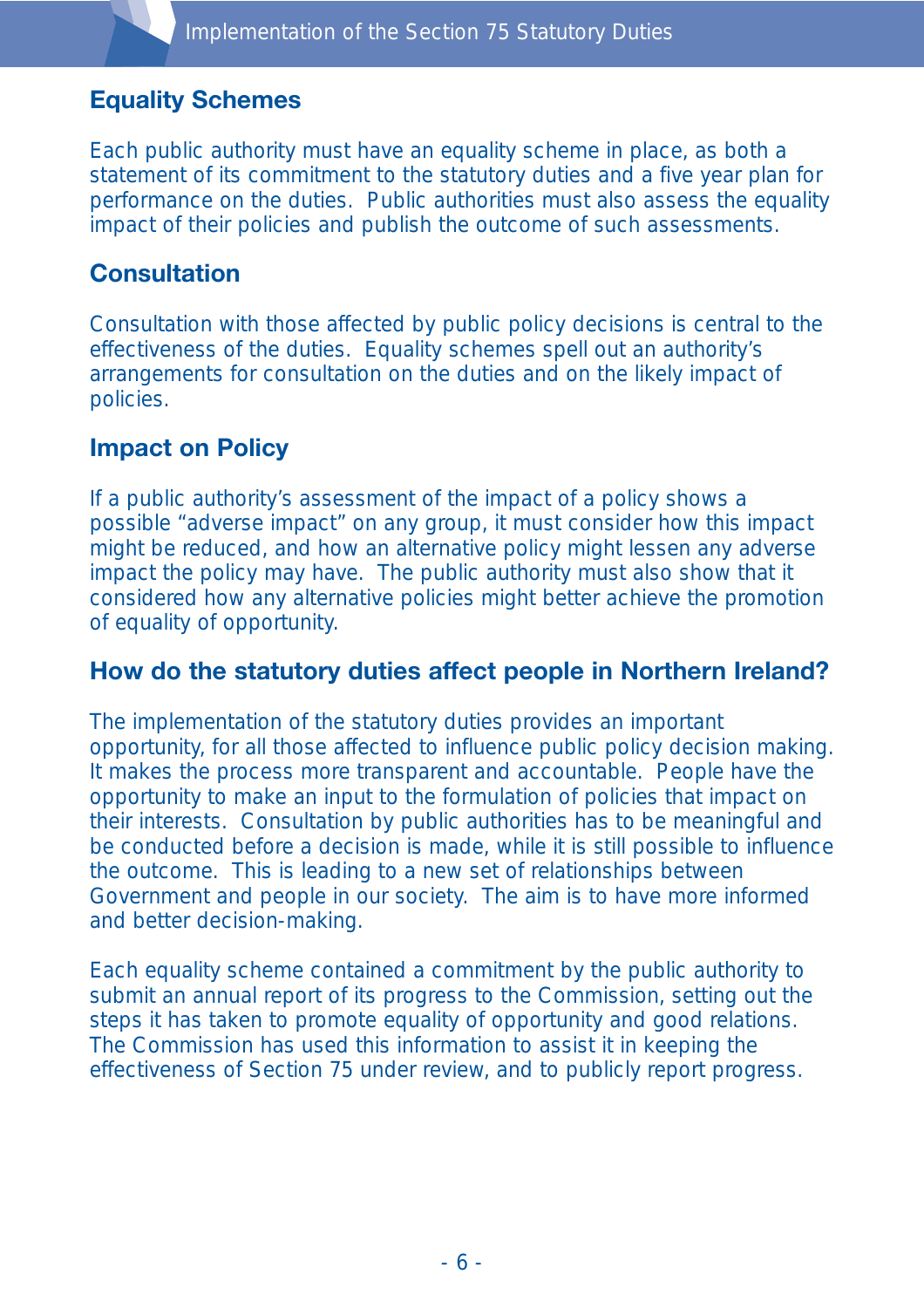### **Progress during 1 January 2000 – 31 March 2002**

The Commission published a report and summary report of progress on implementation of the duties during the first two years of the initiative. These reports are available on the Commission's website at www.equalityni.org

### **Progress during 1 April 2002 – 31 March 2003**

This is covered within this report, which is also available on the Commission's website.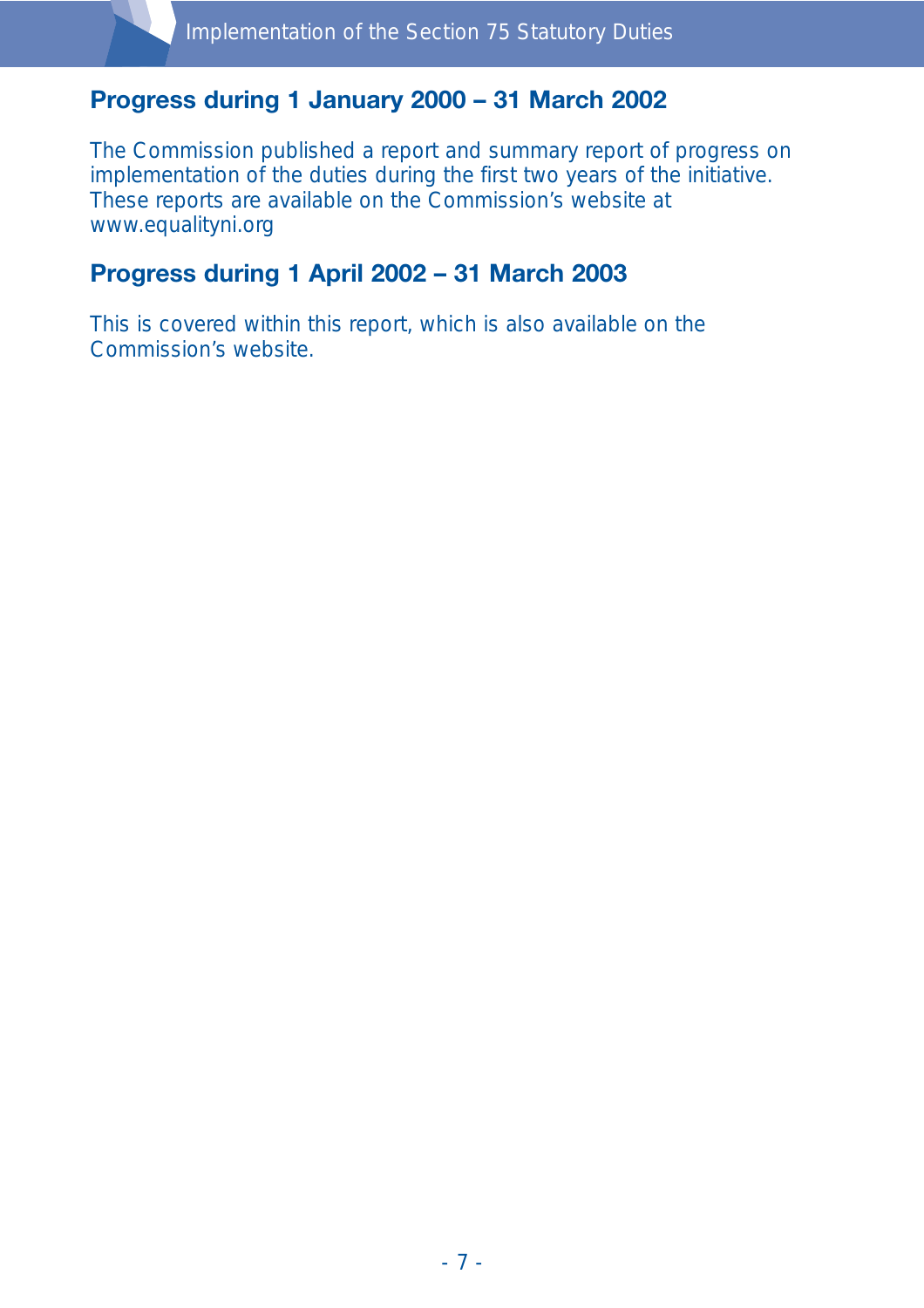## **Foreword**

The Equality Commission believes that the duties placed on the public sector in Northern Ireland, by Section 75 of the Northern Ireland Act 1998 have significant potential to ensure that equality of opportunity and good relations are mainstreamed into decision making. The Commission acknowledges the wealth of information presented in the annual progress reports and the efforts being made to mainstream equality and good relations into policy decision making. The voluntary and community sector has made its contribution through providing an important perspective on the progress being made by public authorities.

Some important progress has been made in the implementation of Equality Schemes. However, as would be expected in the development of such a new methodology for influencing decision making, a number of areas for improvement have been identified. Significantly these include the time taken to carry forward the EQIA timetable and the importance of overarching high level policies such as the Programme for Government, acknowledging the importance of S75 and identifying the way in which policies emanating from the Programme should be assessed for equality impact. Training is also central to the fullest implementation of the duties in ensuring that people have the skills and knowledge to mainstream equality into policy development and decision making at all levels.

The important measure of the effectiveness of the duties is in the outcomes being achieved. Identifying and monitoring such outcomes as we make progress will provide a clearer view of what can be achieved in creating greater equality of opportunity and good relations through the implementation and delivery of public policy.

**Joan Harbison Chief Commissioner Equality Commission for Northern Ireland**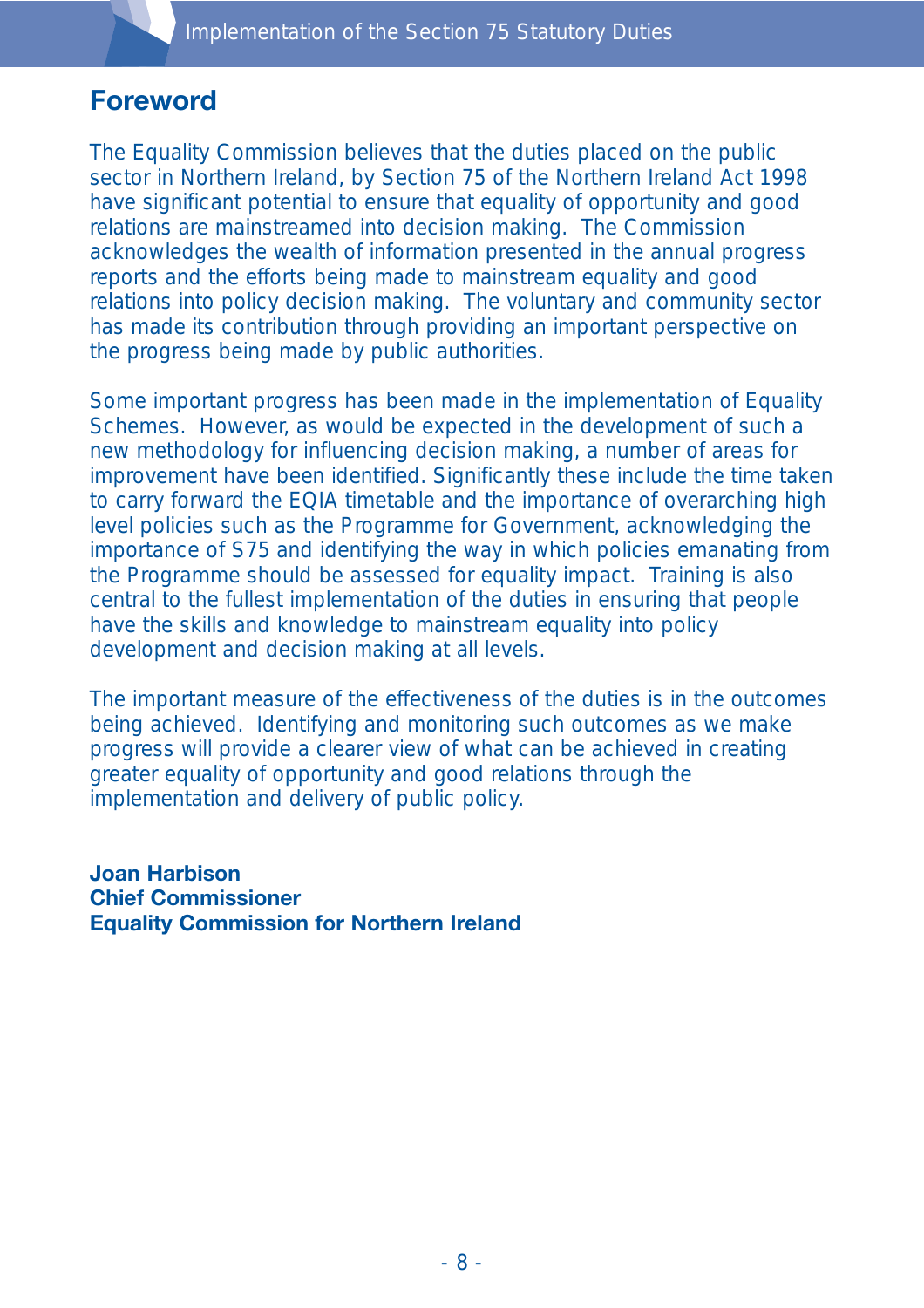# **Public Authorities which did not submit an Annual Progress Report, by 31 October 2003**

- **Ballymoney Borough Council**
- **Castlereagh Borough Council**
- **Fermanagh College of Further and Higher Education**
- **Larne Borough Council**
- **Lisburn Institute of Further and Higher Education**
- **Londonderry Port and Harbour Commissioners**
- **NI Council for the Curriculum Examination and Assessment**
- **Northern Ireland Human Rights Commission**
- **Warrenpoint Harbour Authority**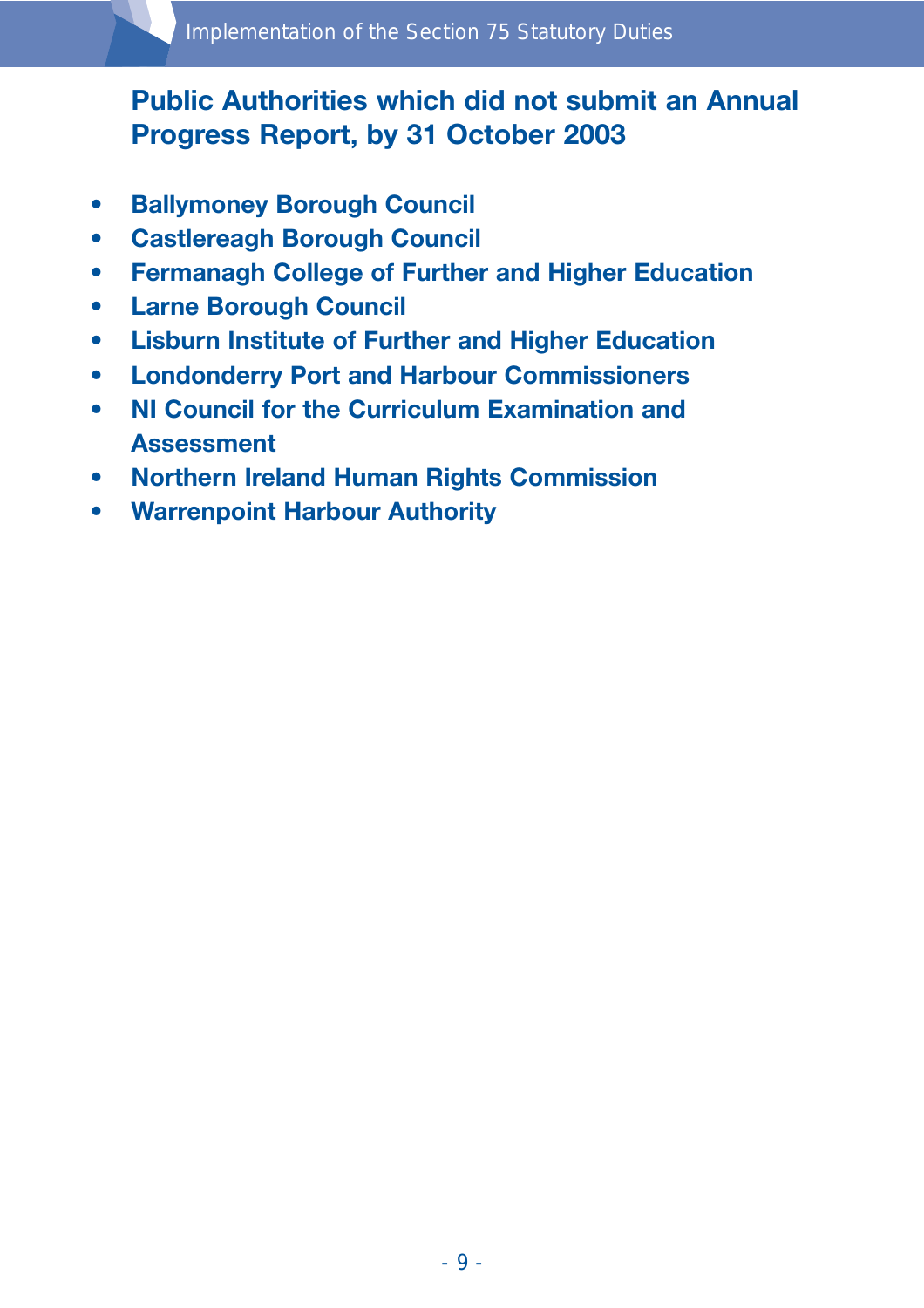Implementation of the Section 75 Statutory Duties

# **1. Introduction**

.

- **1.1** During the period covered by this report public authorities have made progress on implementing their five year equality schemes. The individual progress reports submitted by public authorities demonstrate innovation and creativity, particularly where there have been joined up approaches to undertaking Section 75 work. The individual reports further highlight the problems faced by public authorities particularly in relation to:- ensuring ongoing commitment to implementation of the duties; delivery of the duties by different sizes and shapes of authorities; the issue of resourcing; how to ensure effective consultation; and the differing levels of commitment to the duties. Public authorities are not a homogenous group: there are those which demonstrate good progress on implementation of the duties, whilst there are others whose progress is slower.
- **1.2** The progress being made by public authorities is, as far as this report is concerned, based only upon the information contained in the progress reports submitted. This report covers the period 1 April 2002 – 31 March 2003. Public authorities may have undertaken other activities during the reporting period, to help to implement the duties, but if these have not been included in progress reports we are not able to comment on them. The Commission has not validated the accuracy of information included in the progress reports for the period, although roundtable discussion with representative groups from the voluntary and community sector provided us with some independent perspectives on the progress being made by public authorities.
- **1.3** This summary report is published some 12 months after the end of the reporting period covered. The Commission received many progress reports by 31 July 2003. A reminder was forwarded to those public authorities that had not submitted a report by this date extending the date for receipt to 31 October 2003. By this date a total of 148 annual reports had been received. Those public authorities which did not provide a report by 31 October are listed on page nine.
- **1.4** During the period covered by this report further progress on implementation of the duties was demonstrated by most public authorities. Of particular note were the roll-out of equality impact assessment time-tables by public authorities; an increase in the level of Section 75 complaints from the public; and the development by the Commission of additional systems and mechanisms to support public authorities and those affected by the duties. This report includes much additional detail on outcomes from Section 75 processes, in terms of their impact on improving public sector management and organisation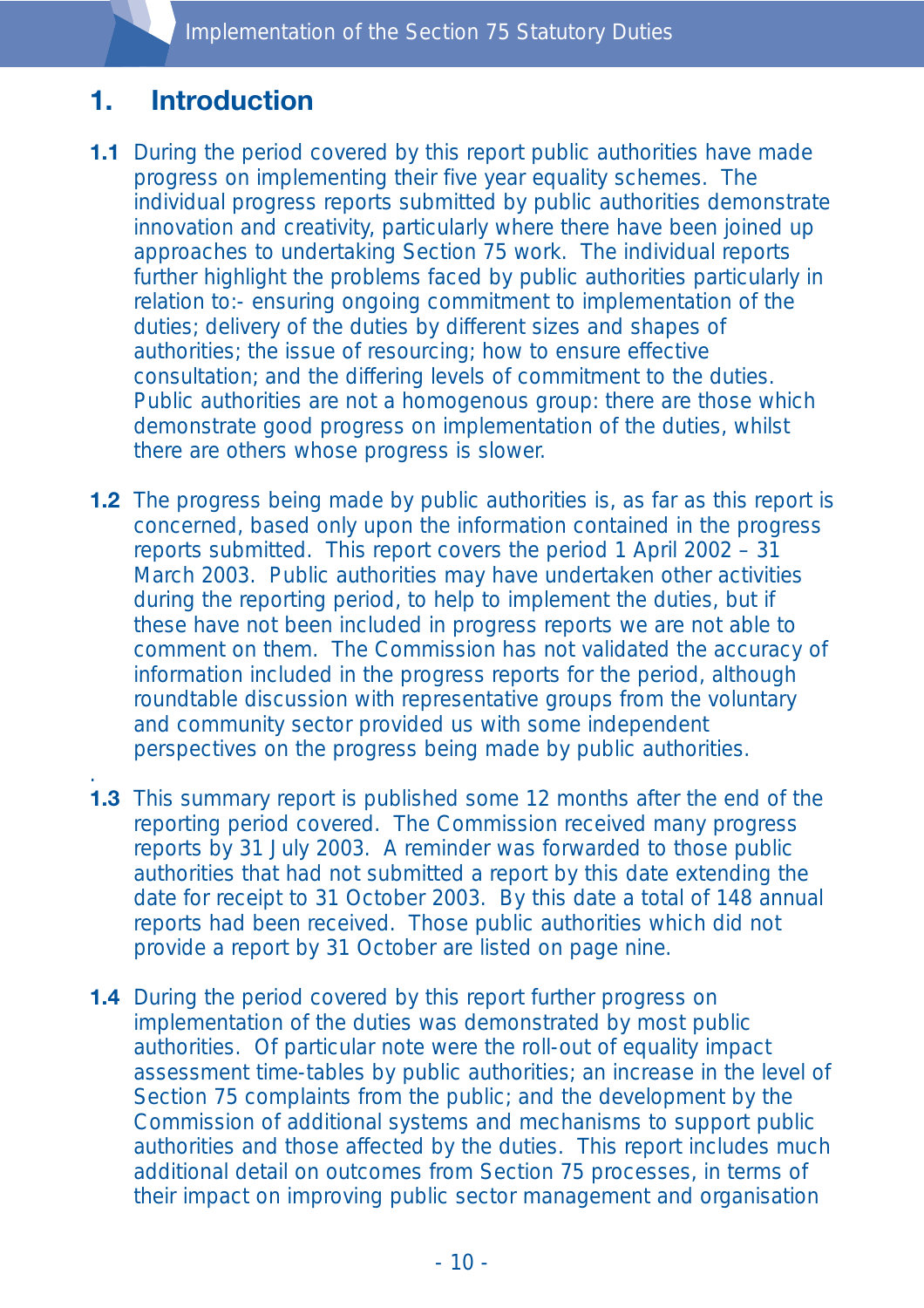and in relation to impact on people listed in the nine Section 75 categories. This information was specifically requested by the Commission to examine the extent to which Section 75 is being effective. The Commission intends to further develop progress reporting information during 2003-04, in anticipation of the five year review of implementation of equality schemes.

**1.5** Between April 2002 and March 2003, more public authorities were designated and equality schemes approved. At the end of March 177 public authorities had been designated and 154 equality schemes approved. The Commission continues to work with public authorities to ensure approval of equality schemes and implementation of them.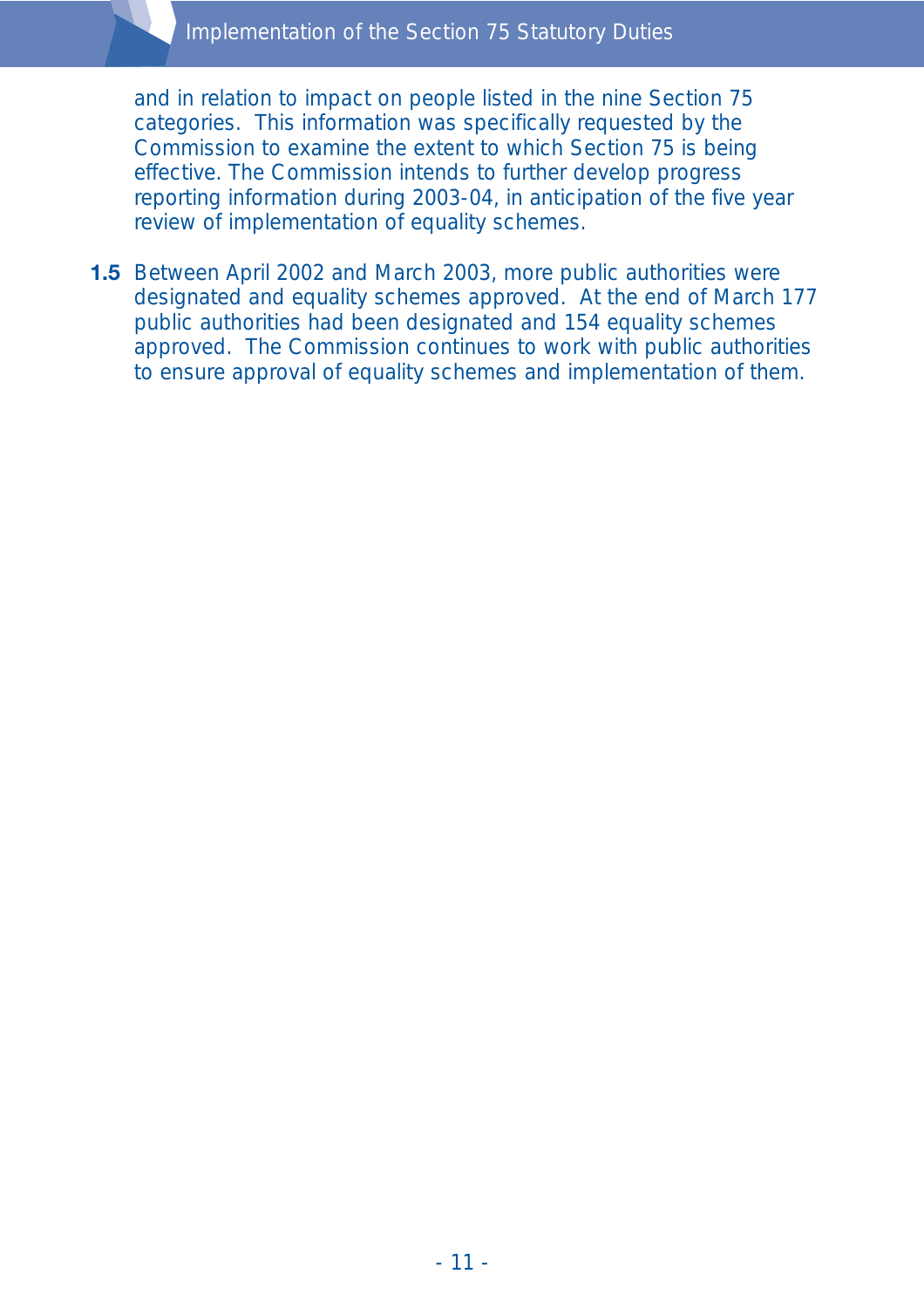# **2. Background and Progress Report Structure**

- **2.1** This report covers the period from 1 April 2002 to 31 March 2003. 156 public authorities subject to Section 75 of the Northern Ireland Act (1998) submitted progress reports to the Commission. Four authorities failed to submit a progress report as committed to in their approved equality scheme. Most of the public authorities' progress reports were submitted by the end of July 2003.
- **2.2** In February 2003 the Commission produced detailed guidance for public authorities on progress reporting. We received advice on the format and content of guidance from a range of public authorities and affected groups. The progress reports received show that public authorities on the whole applied the guidance.
- **2.3** All public authorities were asked to produce a progress report for the period ending 31 March 2003. Many public authorities submitted their progress reports to the Commission by the end of July 2003.
- **2.4** This summary report is divided into nine sections. Section 3 details progress made by the Commission. Section 4 is a summary of progress being made on implementation of the statutory duties by public authorities. Section 5 provides more detailed information on progress by public authorities. Section 6 provides a perspective from representatives of the Section 75 groups and sections 7 and 8 focus respectively on the key themes and next steps.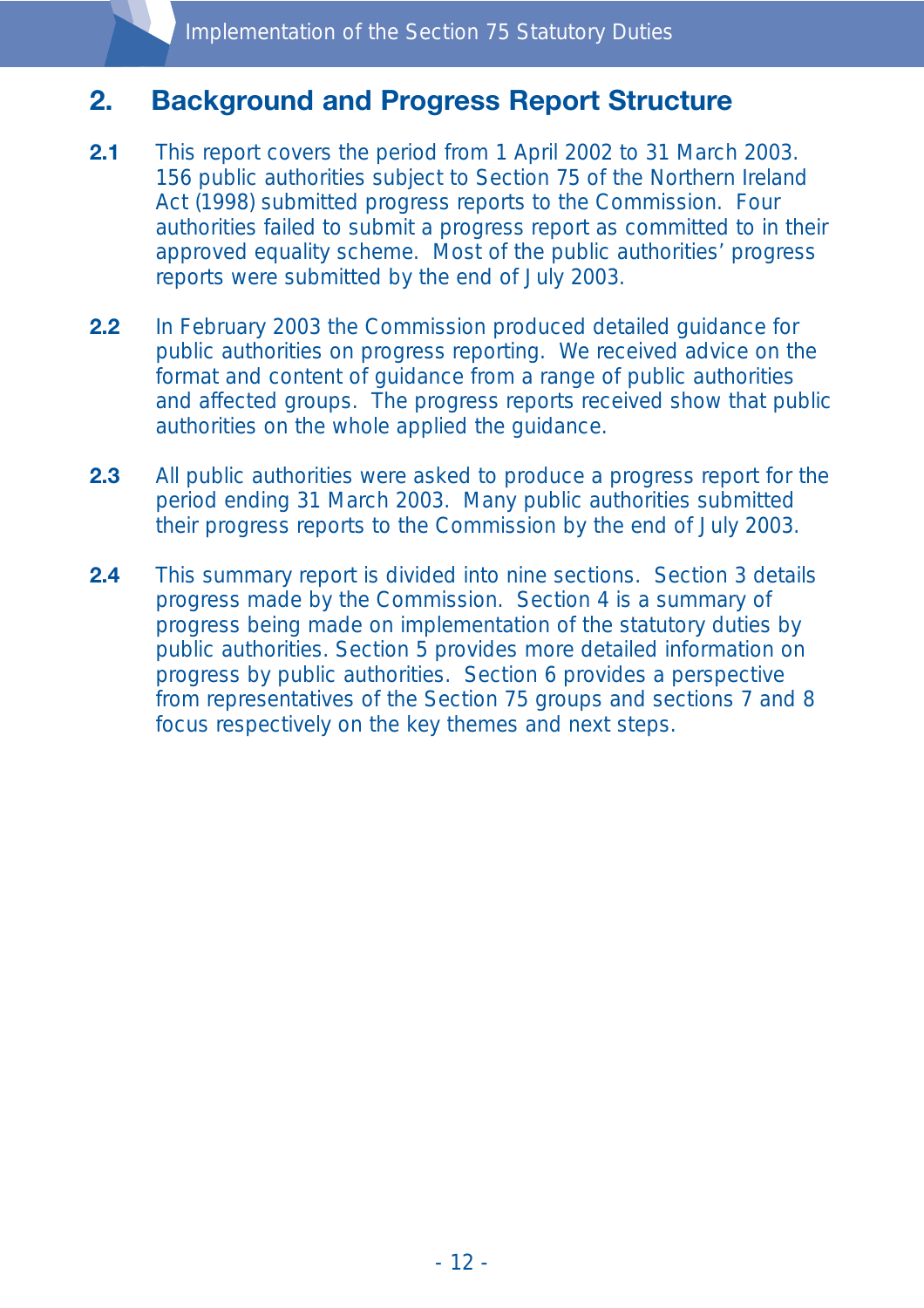# **3. Equality Commission for Northern Ireland**

- **3.1** The Commission's Statutory Duty Committee (formed early in 2000 to assist with strategic management and monitoring of the implementation of the Section 75 statutory duties) continued to meet and provide top level commitment and input to the development of Section 75 throughout this period.
- **3.2** The Commission liaised with the Northern Ireland Office (NIO) Human Rights and Industrial Relations Division to ensure that a further Designation Order was passed through Parliament. As a consequence a total of 177 authorities had been designated for Section 75 purposes by the end of March 2003. The NIO provided advice on handling of deficient schemes and enforcement of the duties.
- **3.3** During the year the Commission continued to hold meetings with key stakeholders including Government departments, public authorities and the voluntary and community sector. We provided ongoing support to organisations from these sectors on all aspects of Section 75 development and implementation.
- **3.4** The Commission's staff participated in a wide range of awarenessraising events with public authorities and voluntary/community and trade union organisations, as well as attending advisory meetings with Ministers, government departments, and the NIO.
- **3.5** The Commission completed its Equality Impact Assessment (EQIA) training programme for the voluntary and community sector, trade unions, Section 75 groups and public authorities. An evaluation of the training indicated a very high level of satisfaction with both the content and format.
- **3.6** Ongoing training (18 facilitated events) was provided for a number of local councils and other public authorities, including Assembly Commissioners and staff, the Chief Executives' Forum and police authorities. Training was provided for the Northern Ireland Policing Board on Section 75 implications of recruitment to District Policing Partnerships. In addition the Commission provided an input to conferences: on consultation organised by Newry and Mourne District Council; on good relations organised by the Community Relations Unit of the Office of the First Minister and Deputy First Minister (OFMDFM); and to the Ethnic Minorities Law Centre Conference (in Glasgow) on Implementation of Statutory Duties.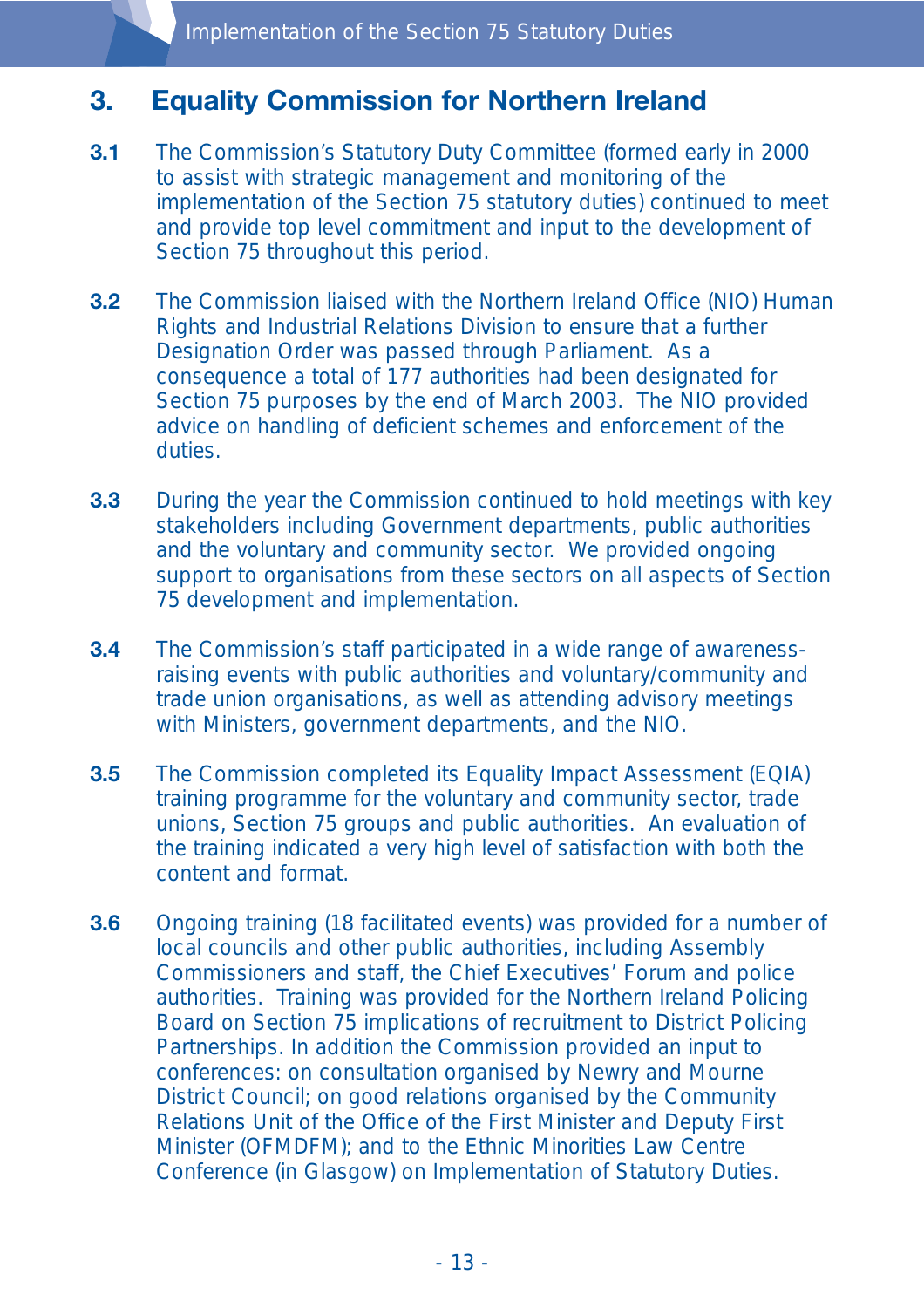- **3.7** We set up a network to provide support and training for designated UK public authorities whose functions extend to Northern Ireland. Three one-day training events were provided in London. These events focused on: raising awareness of Section 75 requirements and processes; training on EQIA and screening; addressing issues of common interests to the UK public authorities (e.g. geographic isolation, implementation of Section 75 and the UK race duty); and sharing practical experiences of Section 75.
- **3.8** An audit of Section 75 complaints was undertaken during the period and a major project undertaken to finalise the strategy, procedures and guidance for dealing with Section 75 Complaints and Investigations. A Section 75 Investigations Committee (of Commissioners) was set up to consider potential investigation of Section 75 complaints received by the Commission.
- **3.9** An in-house working group was established to develop a strategy to support public authorities in the implementation of their good relations obligations. Initial work was undertaken to develop practical guidance on implementation of good relations, including consolidation of all Commission guidance on good relations, a good relations audit of progress by public authorities and identification of good practice in Northern Ireland and elsewhere.
- **3.10** The review of the Commission's documents, the 'Guide to the Statutory Duties' and 'Practical Guidance on Equality Impact Assessment', was advanced through the creation of an Advisory Group. This included representatives from: public authorities, voluntary and community sector organisations, trades unions, OFMDFM, NIO and the Commission. Six meetings of the Advisory Group were held during the period and work was advanced through an agreed project plan. This work involved Advisory Group consideration (through workshops) of the usefulness of the guidance and where improvements should be made; roundtable discussions involving public authorities and representatives of community/voluntary sector; and a questionnaire-based survey of public authorities and voluntary/community sector organisations. The revision of the documents was completed following progress report meetings with groups of public authority equality officers, and also took account of information from progress reports for 2001 - 02. The production of the draft Guide and Practical Guidance was completed and the revised documentation issued for consultation early in the financial year 2003 – 4.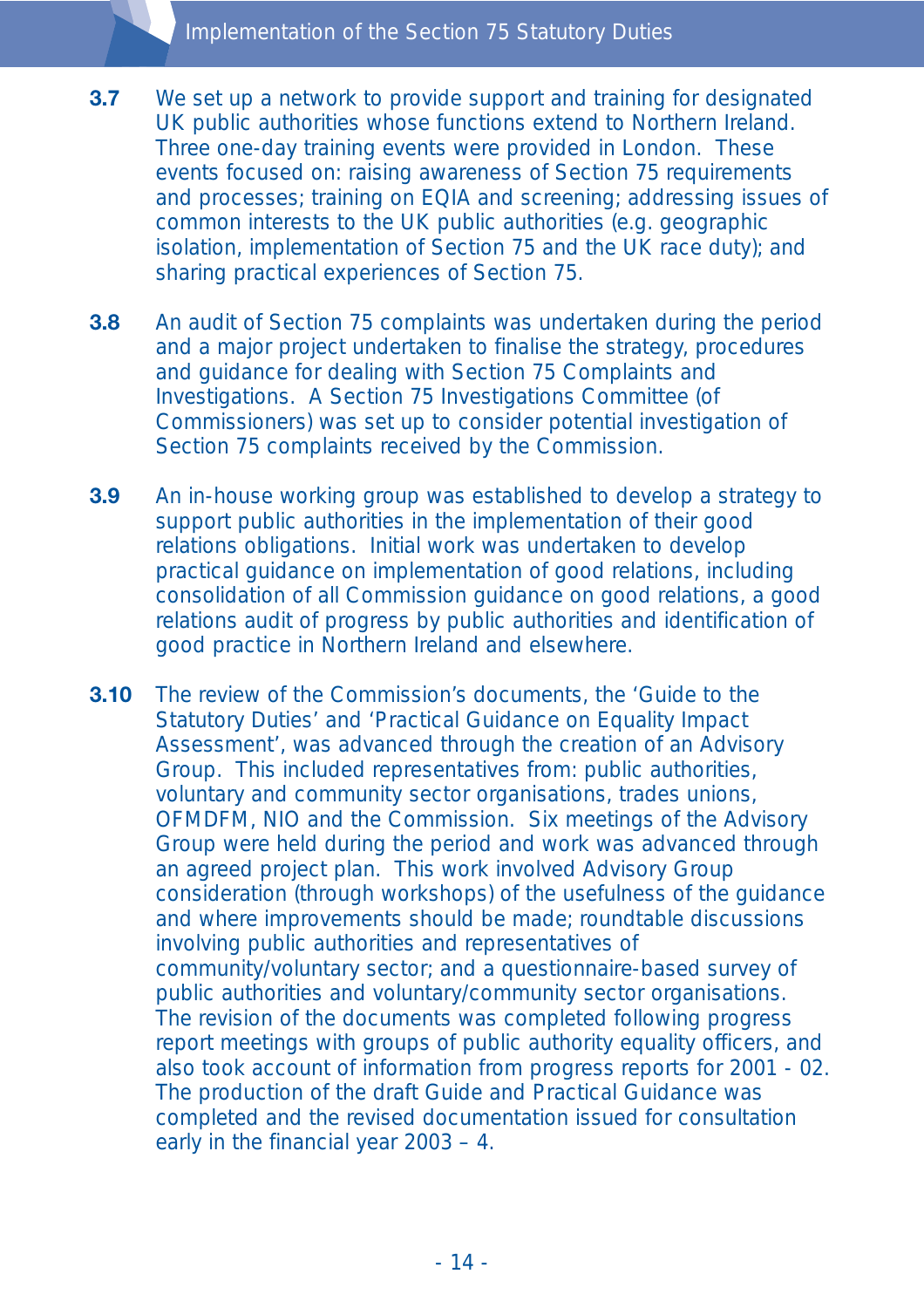- **3.11** The Commission implemented its methodology and criteria for responding to EQIAs received and analysed and responded to a range of EQIAs during the period. Information from public authorities' progress reports was used to update on planned and completed EQIAs. This information was added to the Commission's EQIA database. EQIA training was provided for Commission teams, individual public authorities or groups of public authorities.
- **3.12** Work on addressing public authorities' needs on Section 75 monitoring was further progressed through an analysis of feedback to the consultation exercises on the monitoring consultation document. In relation to developing Section 75 monitoring guidance for public authorities it was agreed that this should be progressed with OFMDFM, through its Equality and Social Needs Research and Information Group (ESNRIG) working group, and that this should be aligned to the (to be approved) ESNRIG strategy, as well as work being undertaken by NISRA to create a Section 75 information base.
- **3.13** The Commission produced an overall progress report for the period 1 January 2000 – 31 March 2002. This report took account of information received from public authority annual progress reports, as well as progress by the Commission on implementation of Section 75 duties. It analysed progress made to date and identified next steps for the Commission and the public authorities. The report was launched early in financial year 2003 – 04. A summary version was also produced for publication (end March 2003) and launched (May 2003). Written feedback was provided to individual public authorities on each annual progress report received by the Commission. In addition a series of meetings was held with groups of public authority equality officers, to provide information on progress and to consider ongoing implementation issues.
- **3.14** The progress report template for 2002 03, produced by the Commission to assist public authority progress reports, was revised to ensure that more detail could be provided on outcomes and on EQIA timetables. This template was piloted before being sent to all public authorities at the end of March 2003.
- **3.15** By the end of March 2003 the Commission had approved 90% (154) of 172) of draft equality schemes received, meeting the target set for the three year period covered by the Corporate Plan.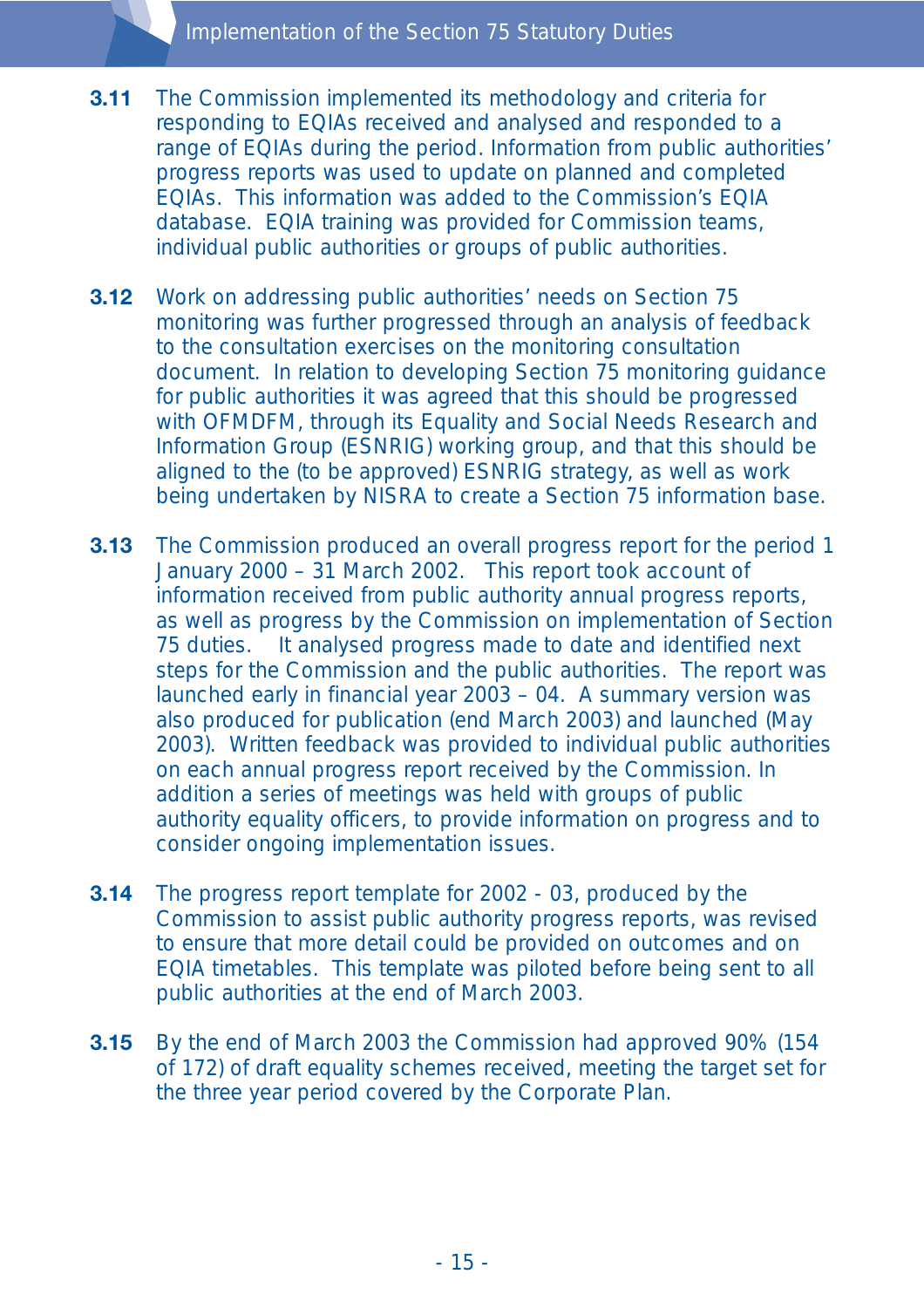- **3.16** The Commission was a key member of the OFMDFM' Consultation Advisory group, set up to review consultation processes being used in relation to Section 75. We also responded to the consultation document produced by OFMDFM.
- **3.17** A project plan was developed for a major conference on Section 75, to take place during 2003 – 04 financial year.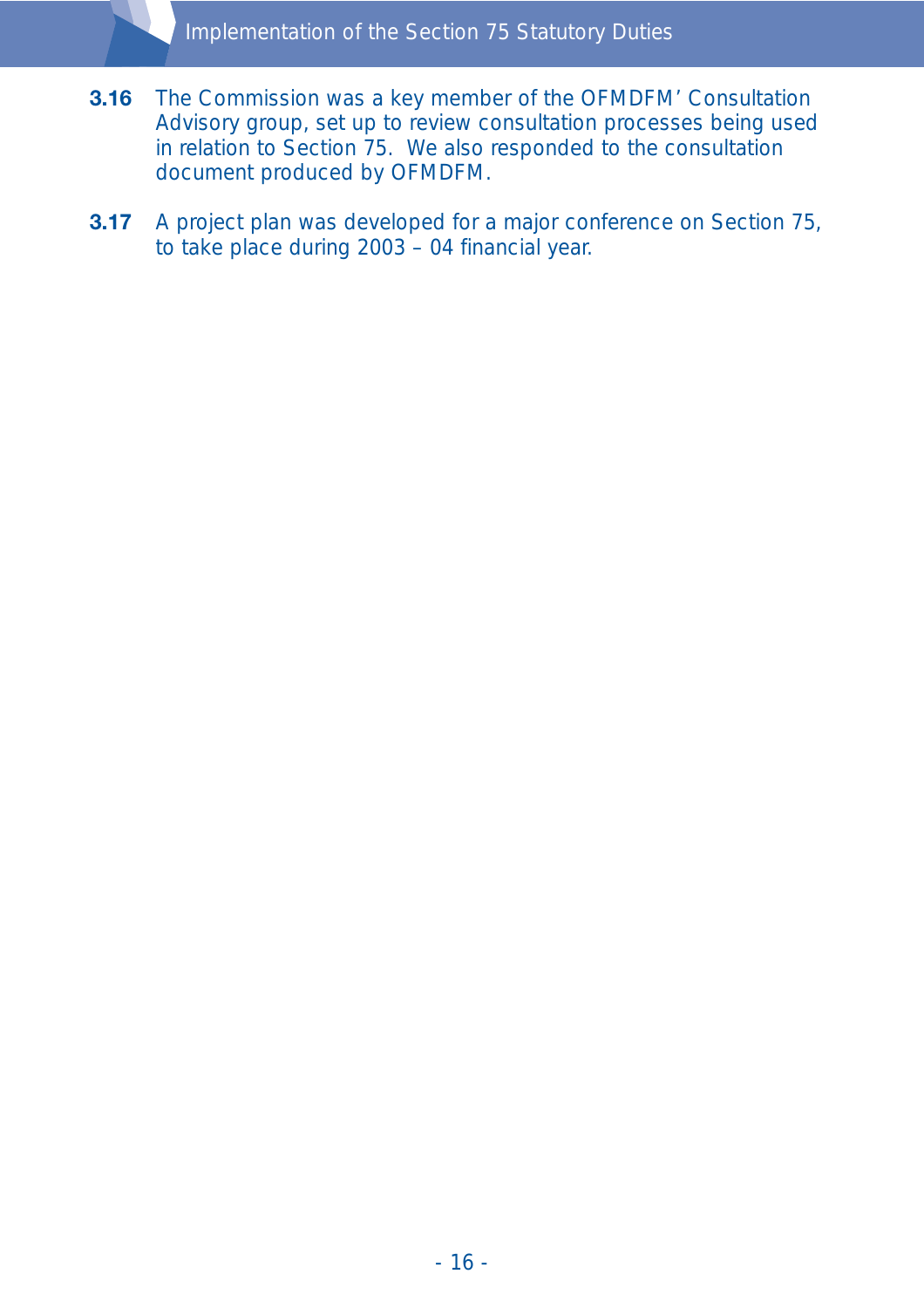# **4. Summary of Progress Made By Public Authorities**

**4.1** Public authorities subject to Section 75 of the Northern Ireland Act 1998 (the Act) submitted progress reports to the Commission for the period 1 April 2002 – 31 March 2003 (details of all designated public authorities are attached as Appendix B). To help public authorities address all of the key issues relating to the period, the Commission produced a reporting template (see Appendix C). This template was piloted before revision and distribution to all designated public authorities. The aim of the template was to ensure consistency and completeness of progress reporting, as well as helping the authorities to ensure that all key areas were addressed. The Commission's review and analysis of the progress reports indicates that public authorities are making progress on the implementation of the Section 75 duties. This report outlines the steps taken by the Commission, Northern Ireland Government departments, public authorities from the education, further and higher education, health and local government sectors as well as other Northern Ireland, cross border and UK-wide public authorities, to promote the duties.

### **4.2 NI Central Government Departments**

This sector includes the eleven Government departments established under the Northern Ireland Act (1998).

### **Areas of Progress Included in Reports**

### **Strategic Implementation of the Section 75 Equality Duties**

- Most Government departments reported that equality objectives and targets are included in corporate and annual business plans.
- Further attempts to mainstream equality considerations into the Programme for Government were made with limited results.
- There was substantial evidence of departments working in partnerships with each other; with other public authorities; and with authorities in the voluntary and community sector.
- There was some evidence of delivery of initiatives to promote good relations.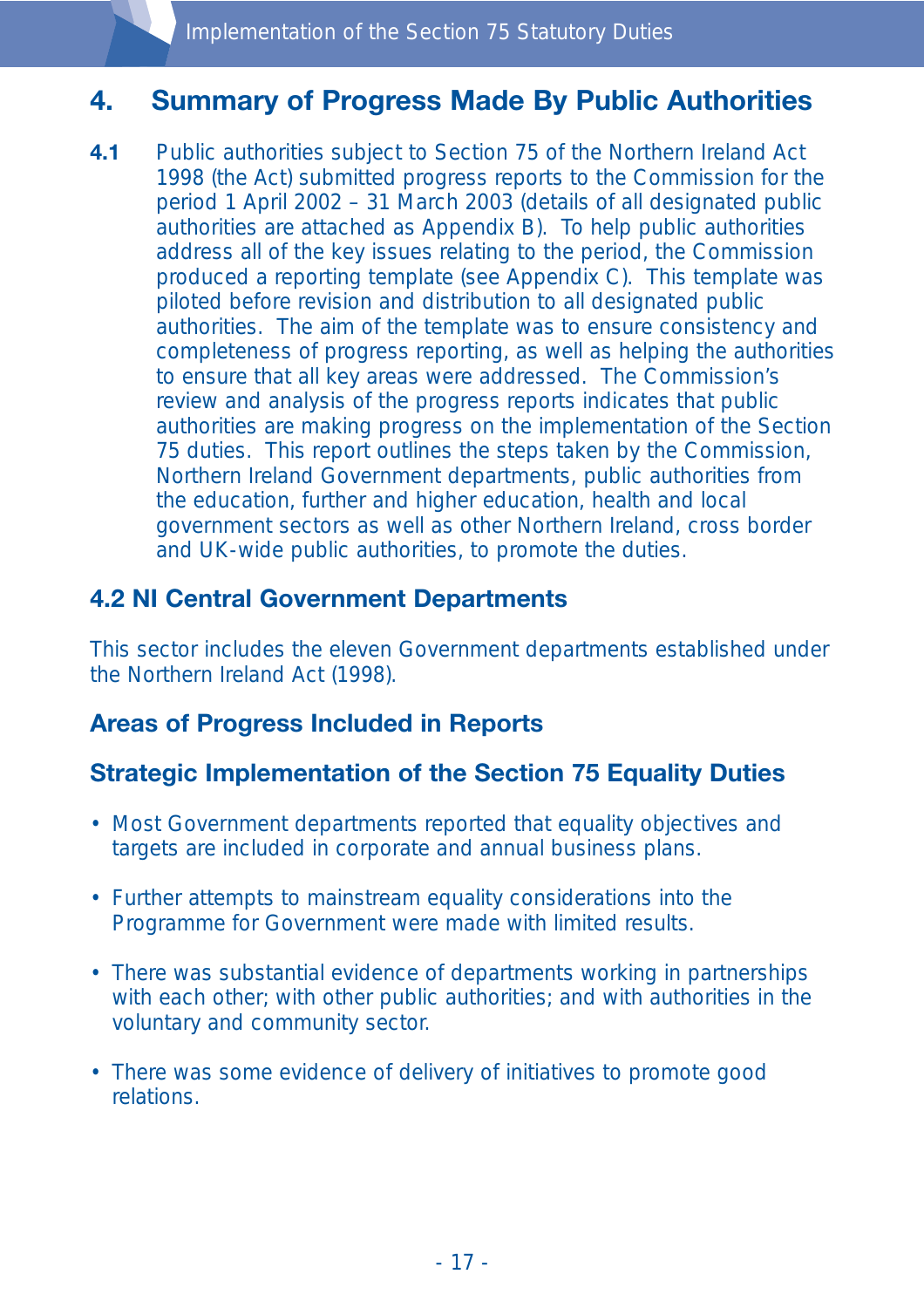## **Screening and EQIAs**

- In general the sections on screening and EQIAs in the progress reports were very disappointing. Many departments did little more than catalogue completed, current or future EQIAs.
- Screening is a fundamental part of equality mainstreaming but progress was poor. The Commission was extremely disappointed at the screening out of policies by departments without consultation. A number of departments indicated that further guidance and advice on the area of screening of policies and legislation would be useful. Revisions to the Guide to the Statutory Duty will address these concerns.
- There was little evidence to suggest that departments are taking active measures to inform consultees of the outcomes of screening exercises and EQIAs.

### **Training and Communication**

- Departmental reports restated the commitment to the seven training objectives specified in their approved equality schemes. Within the departments, there was a high degree of homogeneity in the extent and nature of training activities and communication strategies reported.
- Training and communication was one of the few areas where 'direct rule' was cited as not being beneficial in progressing equality issues.
- All departments reported that induction training for new staff contained elements on awareness of Section 75 and equality issues.
- There was considerable evidence that some departments have expanded awareness training beyond senior and middle management. However, further evidence is needed to indicate whether training is being evaluated or is effective.
- In general, Section 75 related training was found by participants to be useful and informative.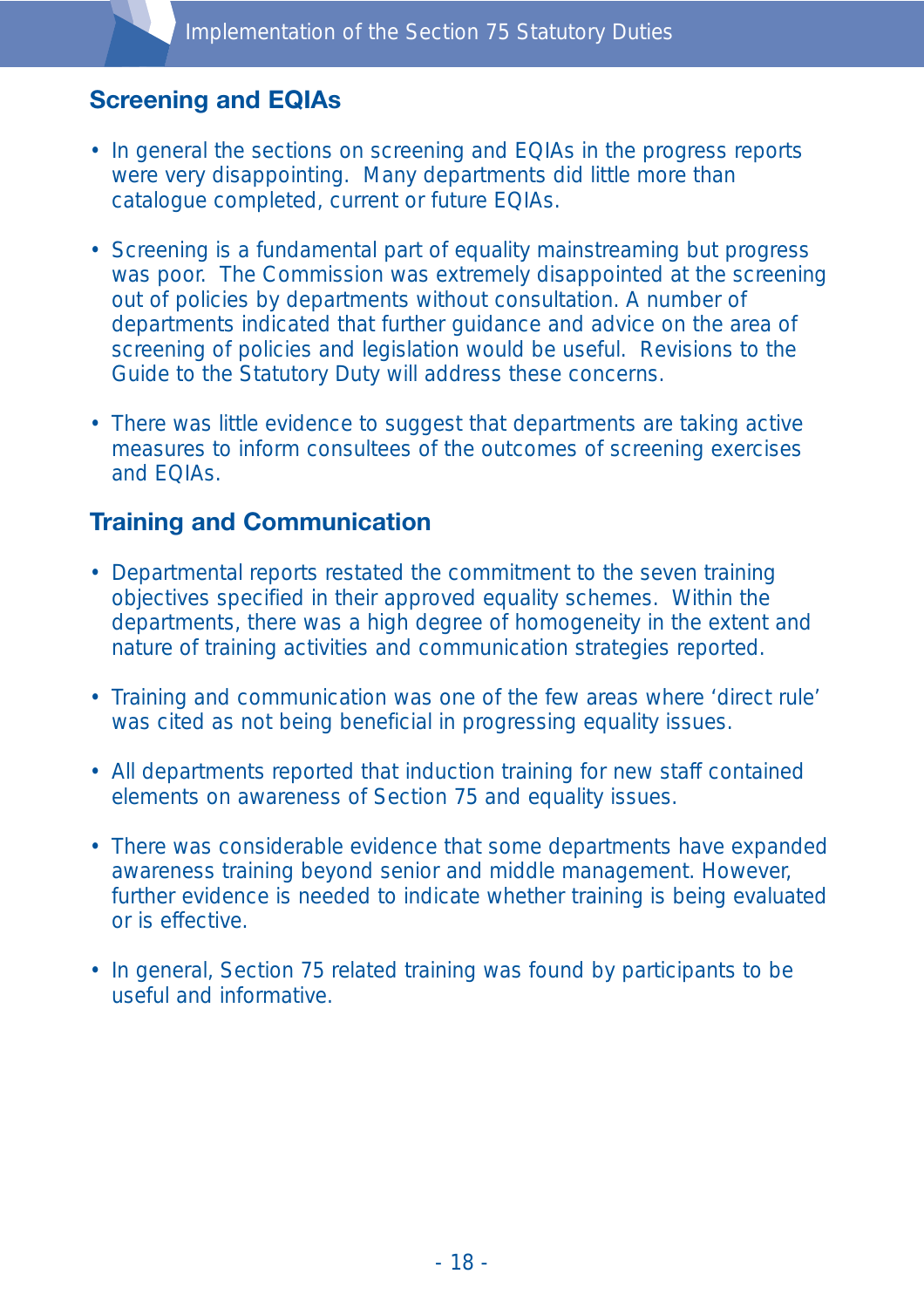## **Data Collection**

- Departments undertook a combination of monitoring initiatives and research, both quantitative and qualitative, to supplement existing statistical and research information.
- The collection of monitoring information on political opinion and sexual orientation continued to be problematic. However, there were successful efforts by some departments to capture information on these categories. The Equality and Social Needs Research and Information Group (OFMDFM) and the Northern Ireland Statistics and Research Agency (NISRA) were advancing work to develop an information database for Section 75 purposes.
- Evidence that departments were establishing systems to monitor the future impact of policies that have been equality impact assessed was **limited**

#### **Information Provision and Access to Services**

- Many departments waited for central government guidance on making information accessible before preparing their own accessible information strategy. Departments also referred to their statutory obligations under the Freedom of Information Act 2000. It would appear that adherence to these obligations complements undertakings made in Departmental equality schemes.
- Most departments reported extensively on accessibility with respect to disability related issues and also reported actions on the use of alternative languages.

## **Section 75 Complaints**

• Two departments reported receiving formal complaints during 2002 - 03. In addition, one Department reported referring a complaint to the Commission from the previous reporting period.

### **Consultation**

• In the first instance it appears that all departments relied primarily on written methods. However, it is important to note that not one Department placed exclusive reliance on print and written methods and all evidenced the use of alternative consultation processes. The most frequent alternative methods cited include conferences, public meetings,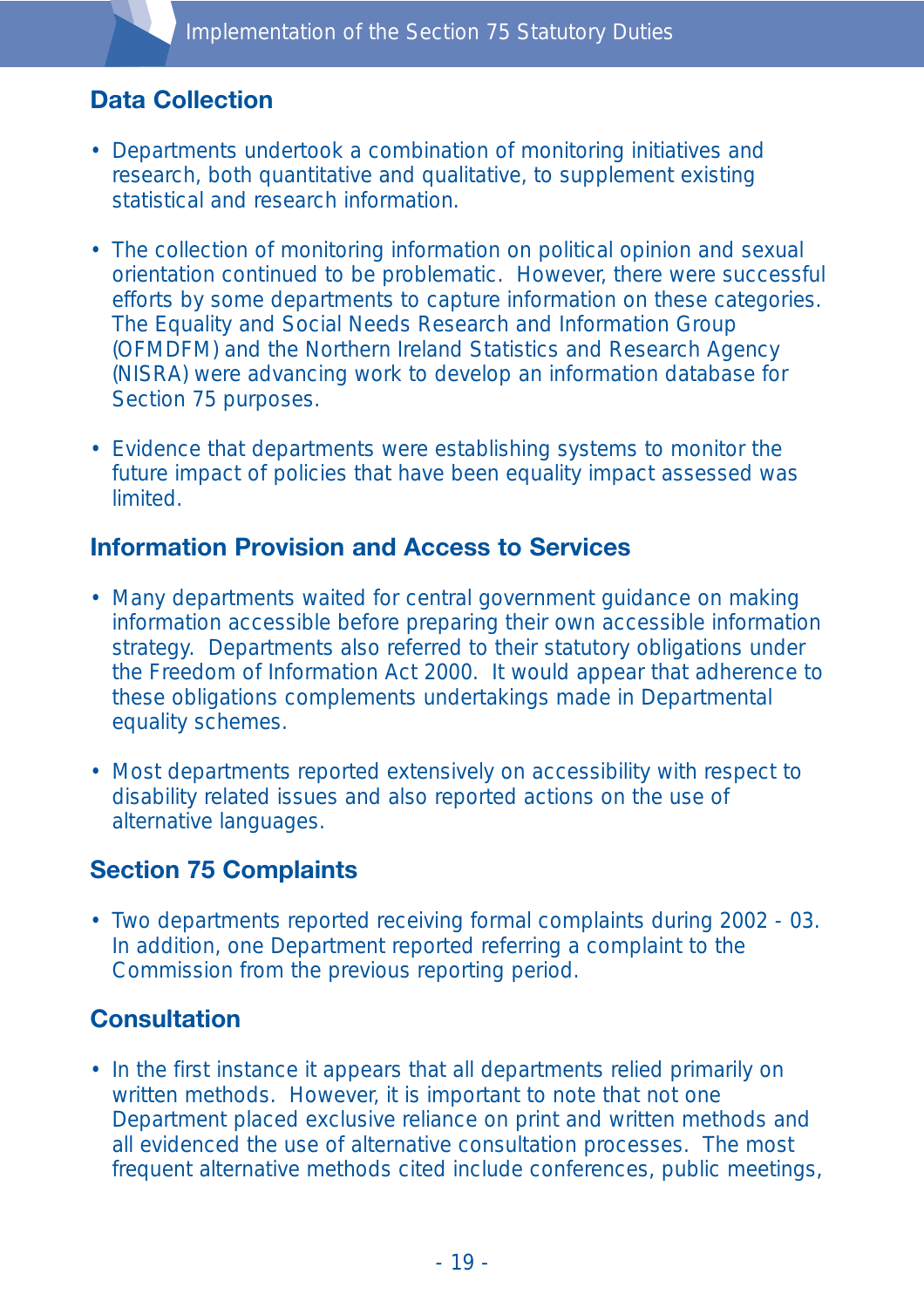focus groups, meetings with Section 75 representative groups and, on occasion, either face to face meetings or telephone conversations with individuals.

- The progress reports included evidence of the use of pre-consultation and targeted consultation in an effort to lessen the burden on Section 75 groups and improve both the practice of and outcomes from consultation exercises.
- All Government departments cited their use of Information Communication Technology (ICT) in consultation exercises. The consultation published by OFMDFM in August 2002, 'Bridging the Digital Divide in Northern Ireland' suggests that there are equality implications and significant variations in the level of access to the Internet with respect to age, disability status and socio economic groups.

#### **Outcomes and Impacts**

- Most departments gave an account of their activities rather than the impact of those activities. Regardless of reported tangible outcomes all departments clearly indicated that Section 75 has had in a very brief period (essentially two years since approval of schemes) positive impacts on the way they go about the cycle of policy planning, implementation and assessment as well as the delivery of services.
- The impact which Section 75 has had on Government departments can be characterised as falling under three broad headings:
	- 1. Increased awareness of equality considerations in the design, delivery and monitoring of policies and services. For example, DEL's Equality Unit regularly meets with those involved in assessments to monitor progress and to provide advice if needed.
	- 2. Increased engagement with Section 75 groups and the wider social economy. For example, DOE introduced revised consultation procedures and methods which led to the development of a more effective working relationship with voluntary, community and Section 75 groups.
	- 3. Changes and adjustments to policies and the associated delivery of services. For example, DHSSPS allocated an additional £1.5 million to Sure Start to increase access and address the findings of the Sure Start EQIA which pointed out the need to improve access for Travellers and other excluded groups.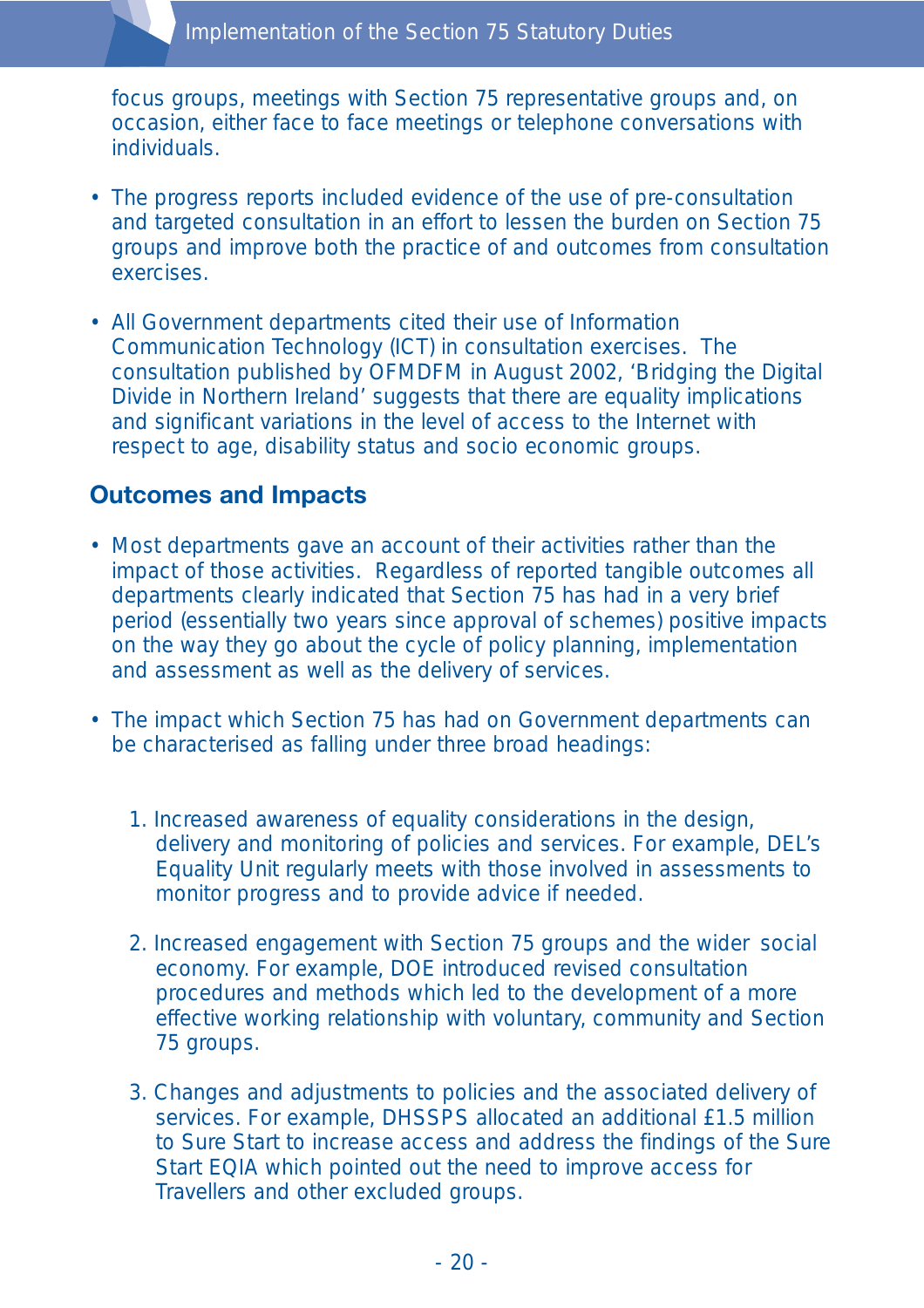### **4.3 Education Sector**

The Education sector comprises the five Education and Library Boards (ELBs), the Council for Catholic Maintained Schools (CCMS), the NI Council for the Curriculum, Examinations and Assessment (CCEA), the Staff Commission for Education and Library Boards (SCELB) and the Youth Council for Northern Ireland.

### **Areas of Progress Included in Reports**

- Continued implementation of a strategic and partnership approach to the Section 75 duties.
- Equality awareness training, screening training, EQIA training, refresher equality training and evaluation.
- Consultation Skills Training Package developed in partnership with Disability Action.
- Northern Ireland Council for Ethnic Minorities (NICEM)/Centre European Juif d'Information (CEJI) trans-national partnership project 'Antidiscrimination and Diversity in Action'.
- New employment monitoring system for the Education and Library Boards, which will gather quantitative information across the nine categories.
- Equality Consultation Guidelines, to be formally launched in April 2003.
- Review of access to information and services and follow-up actions taken.
- Implementation of a consultation strategy to facilitate groups/individuals to engage in decision-making, including a Travel Assistance Scheme.
- Information on impacts and outcomes (for example, the increased awareness of the needs of service users and the consequent/resultant improvements to services).
- Research into physical and attitudinal barriers to youth provision facing young disabled people in the Southern Education & Library Board area.
- Initiatives aimed at promoting good relations, such as the Youth Education Social Inclusion Partnership, the Traveller Support Services, the Schools Community Relations Programme and the Joint Equity and Interdependence (JEDI) Initiative.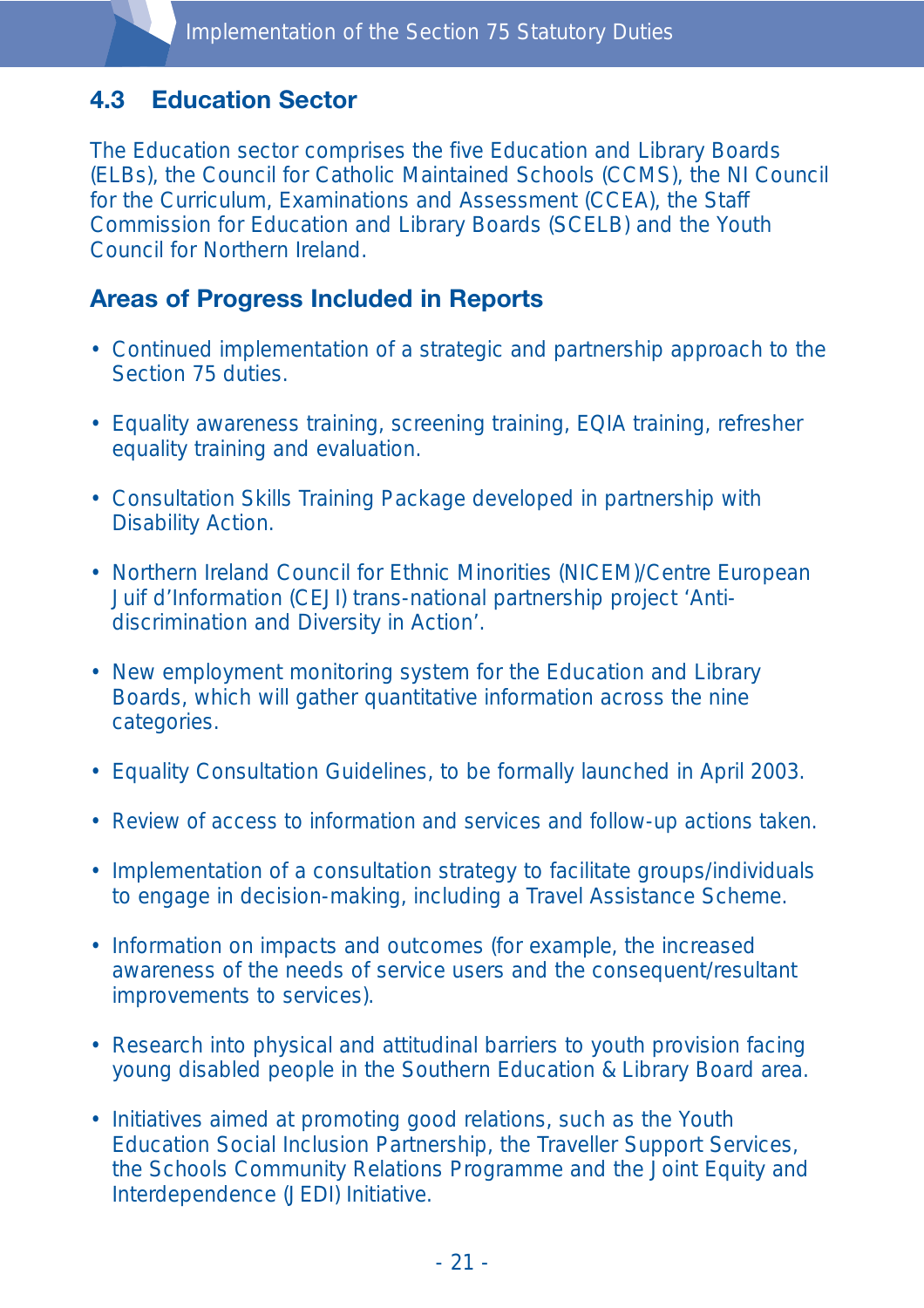#### **Areas for further development noted by the Commission**

• In relation to progress on the EQIA Timetable being taken forward by Education authorities with the Department of Education the Commission wishes to ensure that they properly inform consultees about EQIAs that have been postponed or deferred, and give an explanation for such decisions.

#### **4.4 Further & Higher Education**

The Further and Higher Education sector comprises 16 Colleges of Further Education and five Universities.

#### **Areas of Progress Included in Reports**

- Strategic and partnership approach to the implementation of the Section 75 duties, co-ordinated for the Colleges of Further Education by the Association of Northern Ireland Colleges (ANIC) and by the Higher Education Equality Consortium for the universities.
- Equality awareness training, screening training, EQIA training and evaluation of this training. An Equality Training Officer was appointed to oversee the strategic development and management of equality training throughout the Further Education sector.
- The Good Relations Training Programme, Actioning Good Relations, Equity and Equality (AGREE), was accredited by the NI Open College Network. This programme aims to build capacity within the Further Education sector by training staff to become trainers in the areas of race, religion and political opinion.
- A Further Education Equality Newsletter was developed; this is distributed to staff and consultees twice a year.
- A Communication Plan, developed by ANIC, outlines how the various aspects of implementing the equality duties should be communicated to those involved and to those affected.
- A new Management Information Systems (MIS) for the further education colleges is being developed so that data can be collected on all of the Section 75 equality categories.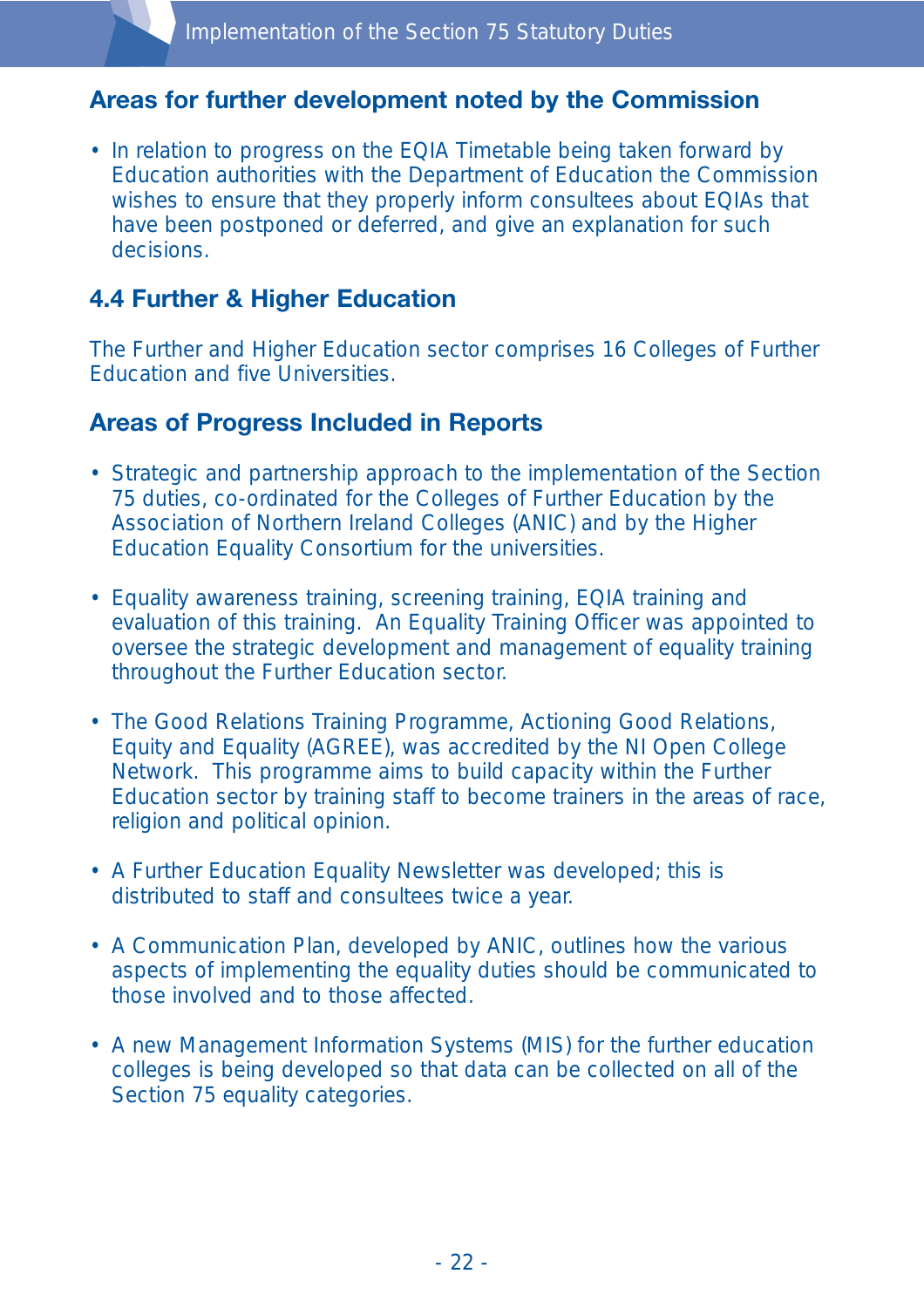#### **Areas for further development noted by the Commission**

- Universities should provide more information on implementation of the good relations duty.
- The process of screening by the Higher Education Sector has been lengthy. In addition progressing of EQIAs has been slow within the Further Education sector.

### **4.5 Health**

The Health and Social Services Sector (HSS Sector), comprises the Department of Health Social Services and Public Safety (DHSSPS), four Health and Social Services Boards covering the North, South, East, and Western areas, four Health and Social Services Councils, 19 Health and Social Services Trusts and 11 Health and Social Services Agencies.

#### **Areas of Progress Included in Reports**

- The Health and Social Services sector has made steady progress in the period under review.
- The development of collaborative working arrangements at regional, area and local levels has helped to ensure consistency in screening, Equality Impact Assessment, and consultation.
- There was a structured and systematic approach to implementation, with key organisational structures being put in place.
- There was evidence of development of partnerships with the voluntary and community sectors, to assist implementation of the duties.
- More innovative, structured and targeted approaches to consultation were being developed and implemented.
- Good practice reviews were being used as a means of identifying practical actions that can be delivered promptly to address the specific needs of service users.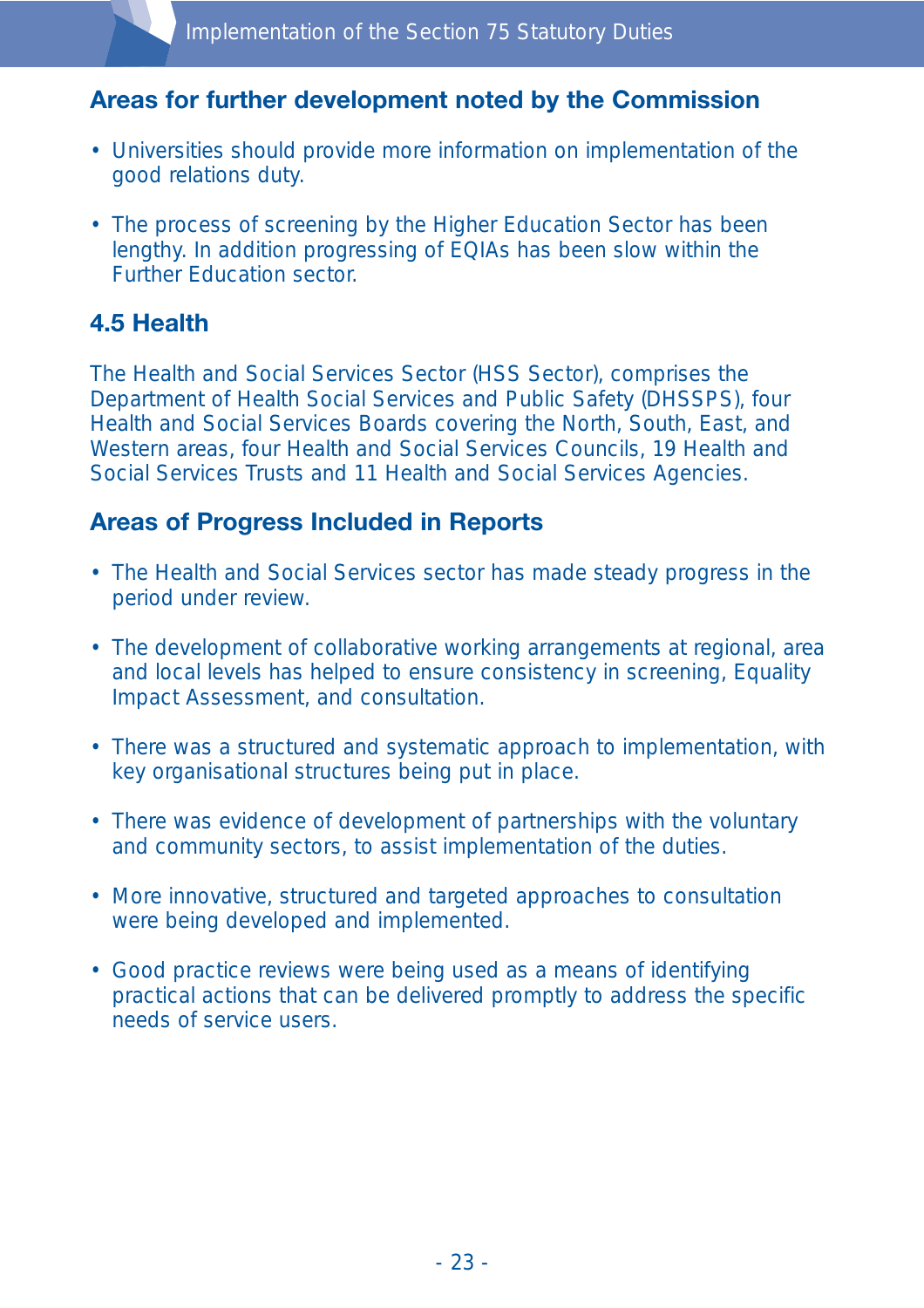## **Good Progress was being made in:**

- Improving the accessibility of information and services.
- Section 75 training and communication.
- Data capture and analysis.

### **Areas for Further Improvement noted by the Commission**

- There was a lack of information on promotion of the good relations duty.
- There is a need for more detail to be provided on the screening of new/revised policies, particularly the level of consultation that takes place.
- The sector should ensure that the Regional EQIA timetable is progressed on time.
- There is a need for health sector organisations to be more specific about their precise input to DHSSPS led initiatives, including the Regional EQIA programme.
- There should be further consideration of "local" EQIAs that may be required by individual health authorities.
- There should be further progress in terms of data collection and analysis, and monitoring.

#### **4.6 Local Government Sector**

The local government sector comprises 26 Local Councils, the Local Government Staff Commission (LGSC) and the Northern Ireland Local Government Officers Superannuation Committee (NILGOSC). Equality Schemes for all 28 authorities were approved by the Commission between April 2001 and January 2002.

#### **Areas of progress noted in Reports**

• Progress by the local government Sector was generally slower with some councils far behind most authorities in submitting annual reports on progress. The need for Council approval of reports prior to submission should not be seen as an opportunity to delay submission to September or thereafter.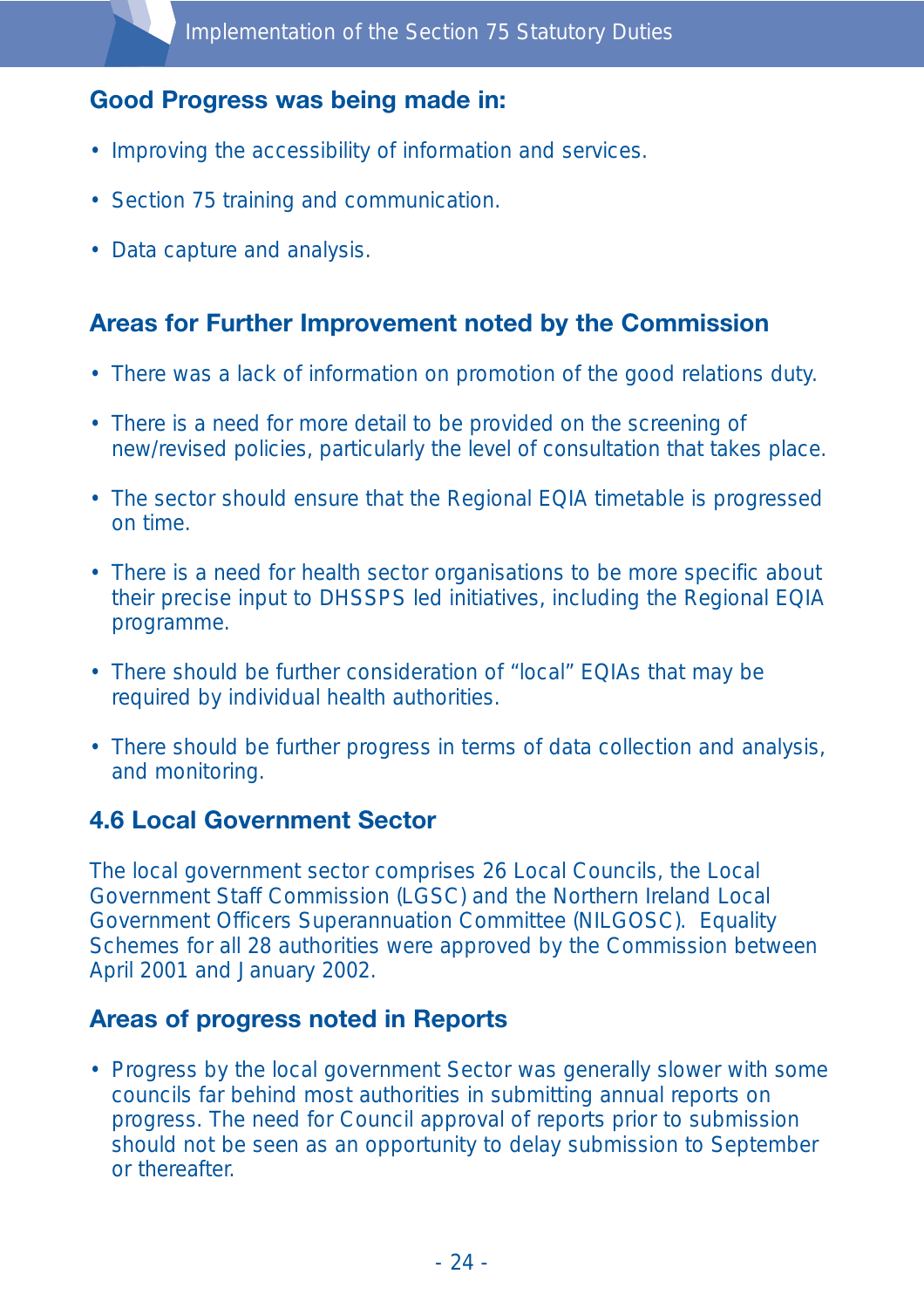#### Implementation of the Section 75 Statutory Duties

- There has been good progress in the strategic implementation of the statutory duties in the local government sector. More than three-quarters of these public authorities have incorporated objectives and targets relating to equality of opportunity and good relations into corporate and business plans. All of the authorities in this sector report progress on implementation to senior management level, and nearly half also report regularly to Council level.
- There was evidence of the development of equality officer and public authority networks. The initiation of informal networks between neighbouring Councils indicates equality officers' desire to share information and experience.
- Considerable work had been carried out in respect of good relations, including community relations programmes.
- All but one of the local government authorities which reported had completed screening and developed EQIA timetables. In total, 80 EQIAs had been begun, conducted or completed in the April 2002 - March 2003 period.
- Provision of general awareness training for all staff, and specialist training for those with specific Section 75 duties, such as responsibility for conducting EQIAs was widespread.
- There have been some interesting examples of training initiatives, such as the development of a Section 75 test and the use of a business model approach. There were also some good examples of the involvement of affected groups in the design and delivery of training.
- The local government sector acknowledged the importance of training for elected members, sixteen local government authorities reported the provision of Section 75 training to Councillors, and a further three plan to do so.
- Most Councils have put mechanisms in place to internally communicate Section 75 activities and progress made.
- Some Councils provided details of proactive external activities to communicate and promote their statutory duties, including holding conferences, making presentations on the implementation of the duties, and including information on the duties in speeches and corporate publications.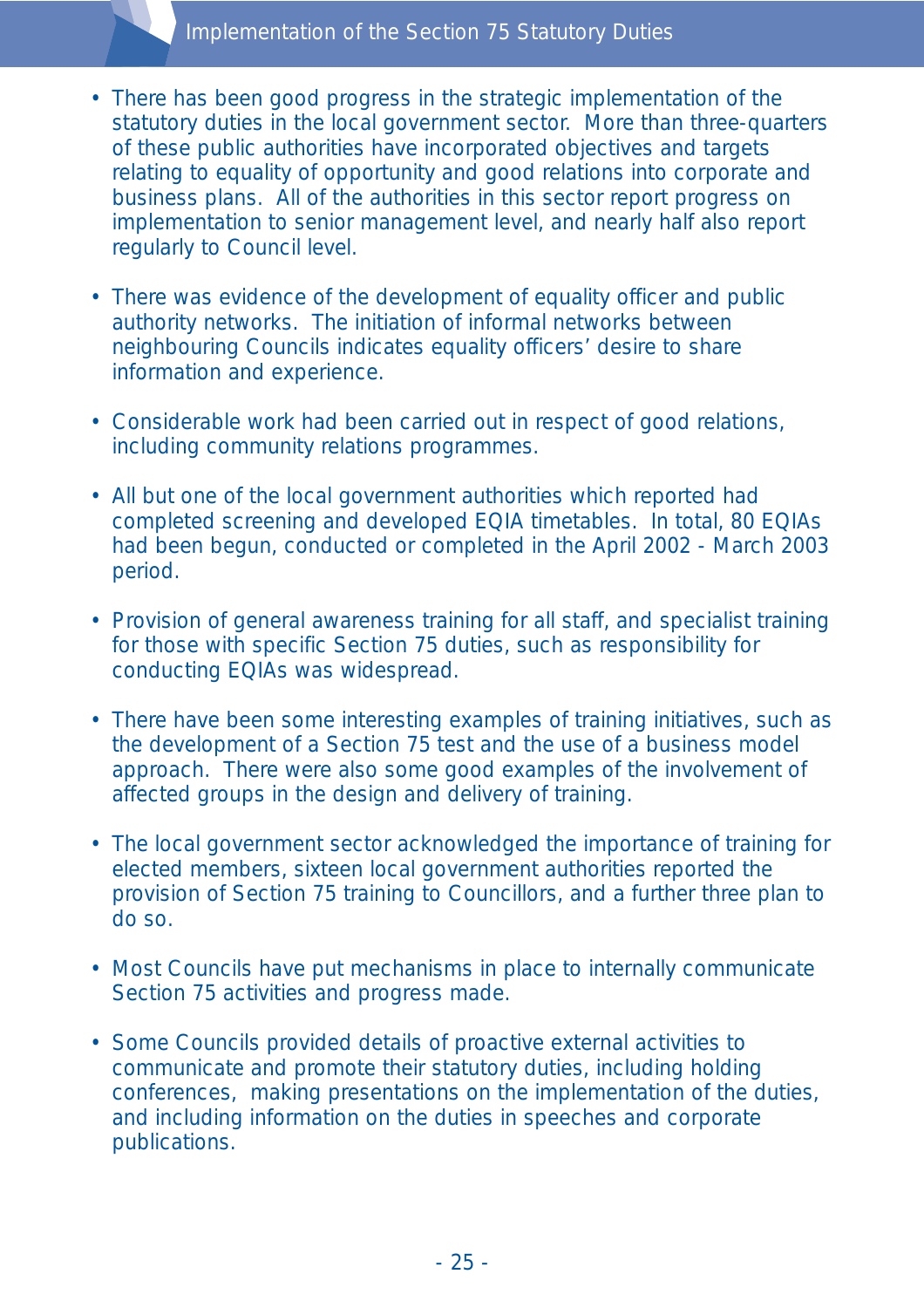- Most of the organisations in this sector have put systems in place to ensure the availability of information in accessible formats, and are also reviewing physical accessibility arrangements.
- A wide variety of initiatives and mechanisms are being used to collect monitoring data and relevant information. However, it is clear that gaps remain in relation to some of the Section 75 categories.
- Four complaints were reported. Most local government authorities reported that complaint procedures are set out in their equality schemes. However, a few have integrated Section 75 complaint procedures into general complaint mechanisms.
- The most commonly used methodology for consultation was by mail shot. However, a number of other methods of direct contact with consultees, including consultative fora and focus groups, were also used. There was also significant reporting of attempts to address consultation fatigue and overload. One of the more successful ways of doing this was by consulting on similar policy issues with the same target group at the same time.
- Writing to consultees to invite expressions of interest or requests for full documentation appeared to be a popular method of reducing the consultation burden.
- The main impact of Section 75 was the raising of awareness of equality issues, and the integration of equality of opportunity and social inclusion considerations in policy development and decision-making processes. It was thought that the setting of equality objectives helped shape service delivery and access to services.

#### **Areas for further improvement noted by the Commission**

- There was little evidence of Councils joining together to conduct EQIAs or address other aspects of the duties, such as the collection of data.
- By the end of March 2003 three Councils had not undertaken any EQIAs to date, though reports indicated that practical plans had been made to take these forward.
- There had been some slippage in EQIA timetables, mainly due to reprioritising policies, but in some cases because assessments have taken longer than anticipated, or because programmes were halted to provide adequate training to those conducting EQIAs.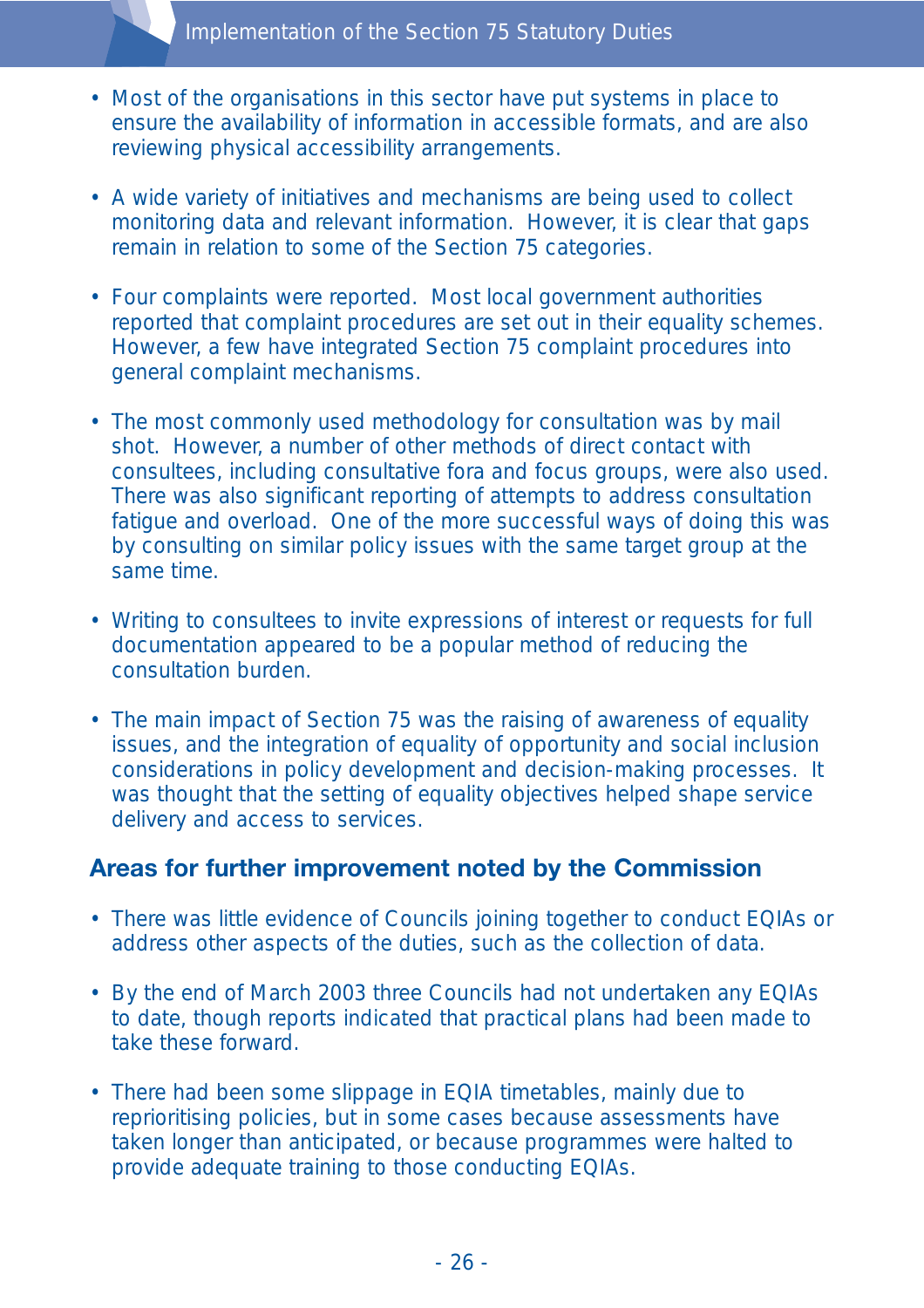- There was a small but encouraging amount of interest in conducting joint consultation exercises, but a low level of this actually taking place.
- There was little evidence of outcomes in the form of policies being amended or reviewed in order to remove or mitigate adverse impacts. Some examples of practical outcomes for members of affected groups included greater leisure provision for older people; acceptance of grant applications from groups representing older people and special needs groups which had previously been disallowed; removal of a requirement to hold a bank account to avail of commercial use of land; action to increase low participation of young people in the workforce.

#### **4.7 Other Northern Ireland and Cross Border Public Bodies**

Forty-five public authorities (subject to Section 75 of the Northern Ireland Act 1998) have been grouped as "Other Northern Ireland and Cross Border" public authorities for reporting purposes. These include the Northern Ireland Office (NIO), significant regional non-departmental public authorities such as the Northern Ireland Housing Executive (NIHE) and a variety of other authorities with specific sectoral remits e.g. the Health and Safety Executive of Northern Ireland (HSENI). Due to the size of this combined group, information has been grouped relating to Non Departmental Public Bodies (NDPBs) and the NIO/associated authorities (including administrative and criminal justice authorities).

#### **Areas of Progress Included in Reports**

- Development of collaborative working arrangements between authorities.
- Development of partnerships with the voluntary and community sectors.
- More innovative, structured and targeted approaches to consultation.

#### **Good Progress was made in:**

- Improving the accessibility of information and services.
- Section 75 training and communication.
- Data capture and analysis.
- EQIA programmes.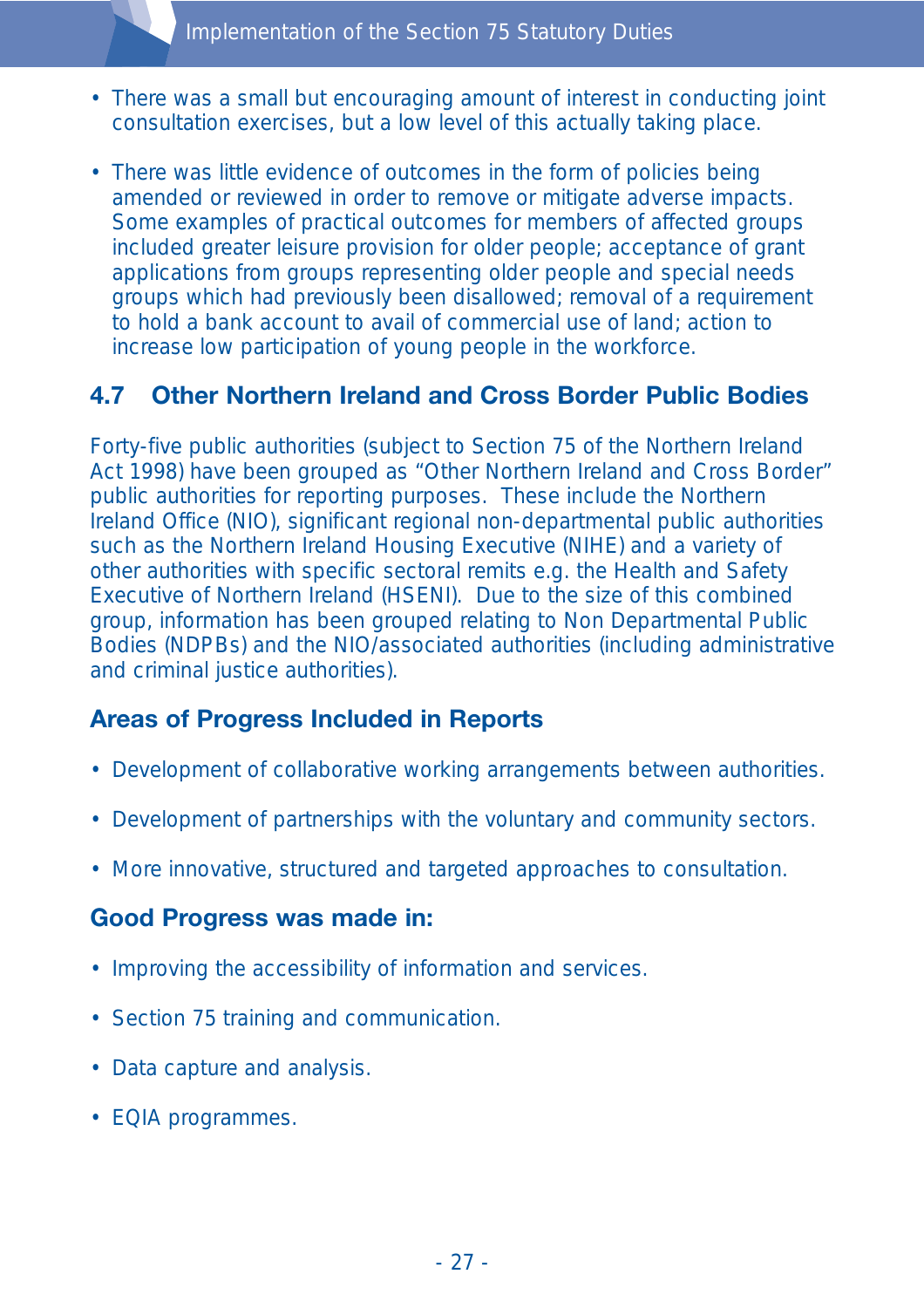## **Areas for Further Improvement noted by the Commission**

- Need for increased promotion of the Good Relations Duty.
- Need to ensure screening identifies policies with the greatest equality implications.
- Need for more targeted and participative consultation.
- Need to provide greater detail on the ongoing screening of new/revised policies, particularly the level of consultation that takes place.
- Need to involve Section 75 groups in the development and delivery of training.
- Need for further progress on data collection and analysis, and monitoring.

### **4.8 UK Wide Public Authorities**

Twenty five UK wide Government departments, referred to as the 'UK authorities', are designated for the purposes of Section 75. These include for example the Inland Revenue, Department of Trade & Industry and various lottery authorities.

### **Areas of progress included in Reports**

- During 2002 03 three UK authorities incorporated the Northern Ireland duties into national corporate strategic frameworks and annual operating plans. In the previous year five have taken this step.
- By the end of March 2003 ten UK authorities had screened policies and finalised their EQIA programmes. Two undertook four EQIAs by the end of March 2003. During 2003 - 04, nine plan to progress twenty four EQIAs. This represents a significant improvement in implementing statutory equality requirements.
- There has been further progress on training and communication initiatives. For example the Community Fund identified and commenced work with affected groups to address a lack of training resources on sexual orientation. DTI and Inland Revenue used IT solutions to enhance training and awareness-raising.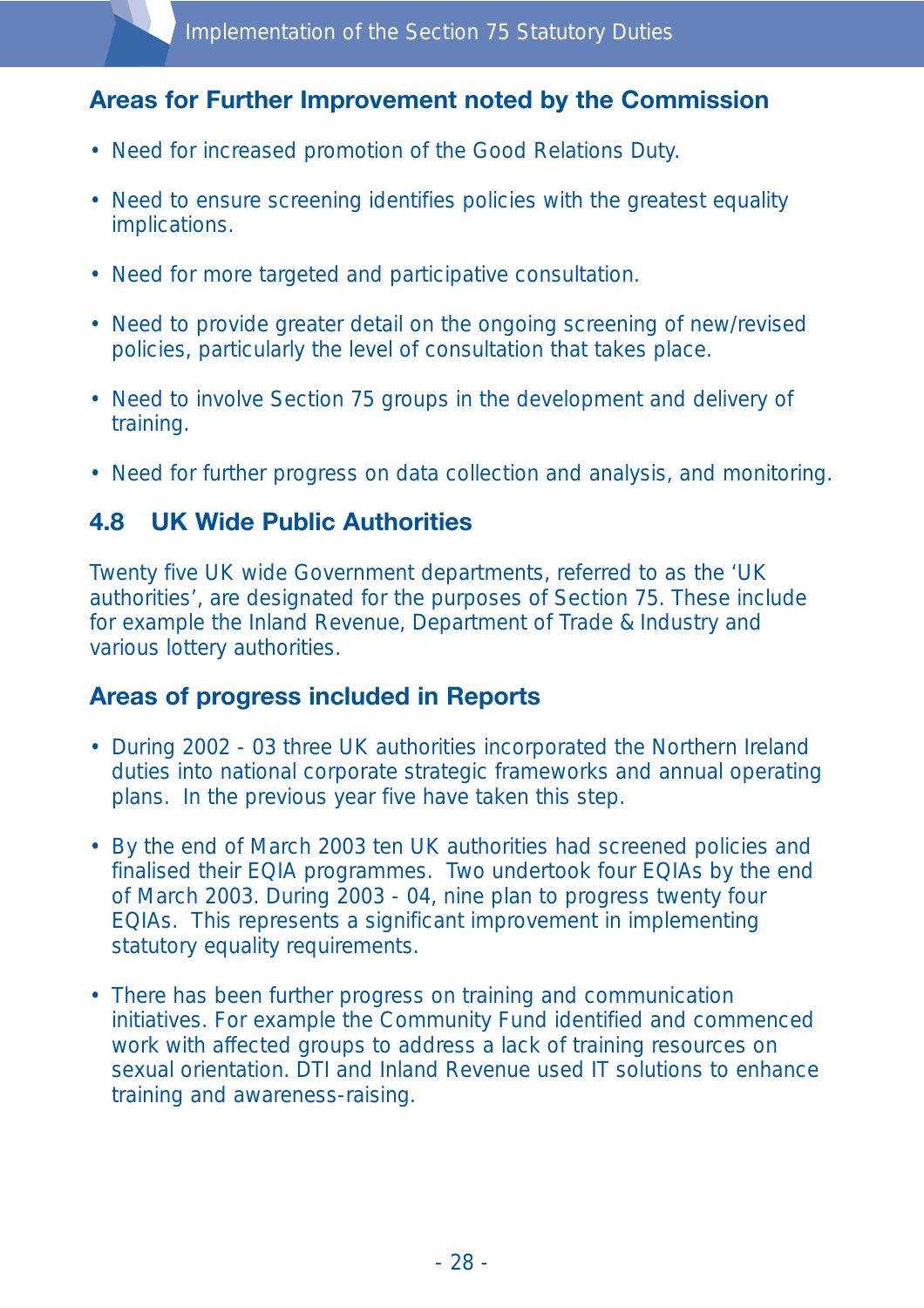- Over the past year lottery authorities have reported substantial progress on monitoring. The Inland Revenue set organisational targets and tied certain monitoring developments with the requirements of its Race Relations scheme.
- The Commission took steps to assist UK authorities (many of which have no actual offices in Northern Ireland) by organising a series of network events. These events incorporated advice from the Commission and sharing of good practice examples by a number of UK authorities.
- A range of UK authorities reported a number of impacts and outcomes. Amongst these the British Council reported details on staff appraisal and senior management progression, both policy areas identified during screening for EQIA.

#### **Areas for Further Improvement noted by the Commission**

• Few UK authorities made sufficient progress on monitoring and development of systems to supplement available statistical and qualitative research. Some reports indicated progress was delayed pending Commission guidance on this issue.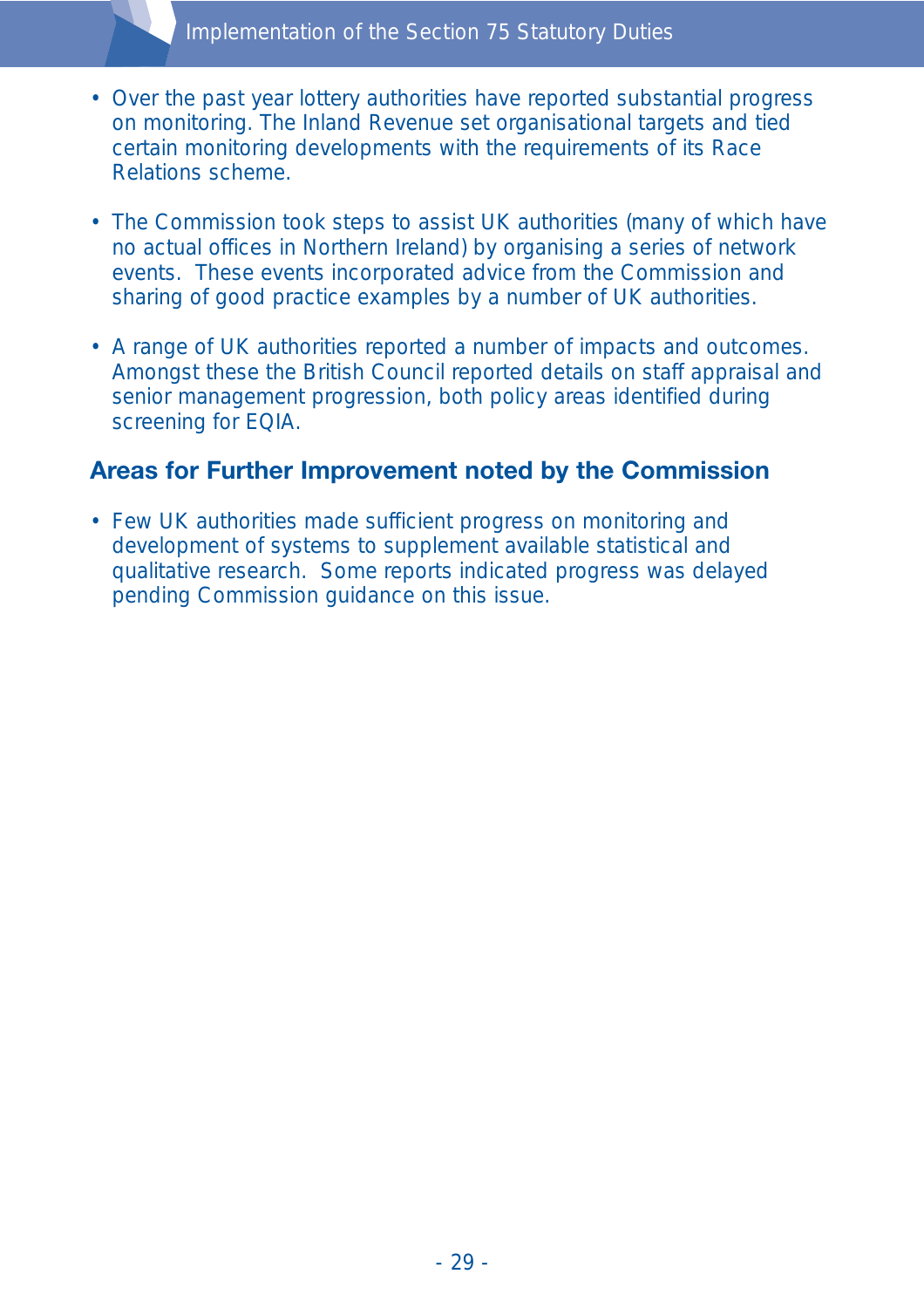## **5. Progress on Section 75 Implementation by Public Authorities**

#### **5.1 Government Departments**

#### **This Sector includes the following Government departments:**

Department of Agriculture and Rural Development (DARD) Department of Culture, Arts and Leisure (DCAL) Department of Enterprise, Trade and Investment (DETI) Department of the Environment (DOE) Department of Health, Social Services and Public Safety (DHSSPS) Office of the First Minister and Deputy First Minister (OFMDFM) Department of Education (DE) Department for Employment and Learning (DEL) Department for Social Development (DSD) Department for Regional Development (DRD) Department of Finance and Personnel (DFP)

#### **Strategic Implementation of the Section 75 Equality Duties:**

**5.1.1** In the year 2001 - 02, many Government departments reported that equality objectives and targets were included in both corporate and annual business plans. Describing progress during year 2002 - 03, most Government departments reported that objectives and targets relevant to the statutory duties were included in both corporate and annual business plans, public service and service delivery agreements.<sup>1</sup>

1 In December 2002 the Secretary of State published Building on Progress: Priorities and Plans 2003 - 2006 outlining Government plans and priorities for Northern Ireland for the 2003/04 financial year and beyond. This document includes a Public Service Agreement (PSA) for each of the Northern Ireland Departments. These Public Service Agreements set out the main outcomes that departments are working to deliver with the resources available to them. They are a key accountability tool as they are a crucial link between policy priorities and budgets.

A Service Delivery Agreement sets out how each Department will deliver the objectives and targets set out in its Public Service Agreement. Whereas a Department's Public Service Agreement sets out the high level targets for delivering our objectives, the Service Delivery Agreement provides some detail on how objectives and the high level PSA targets will be achieved. Collectively, the Public Service Agreement and Service Delivery Agreement describe the outcomes and outputs the Department is working to achieve from the resources allocated to it.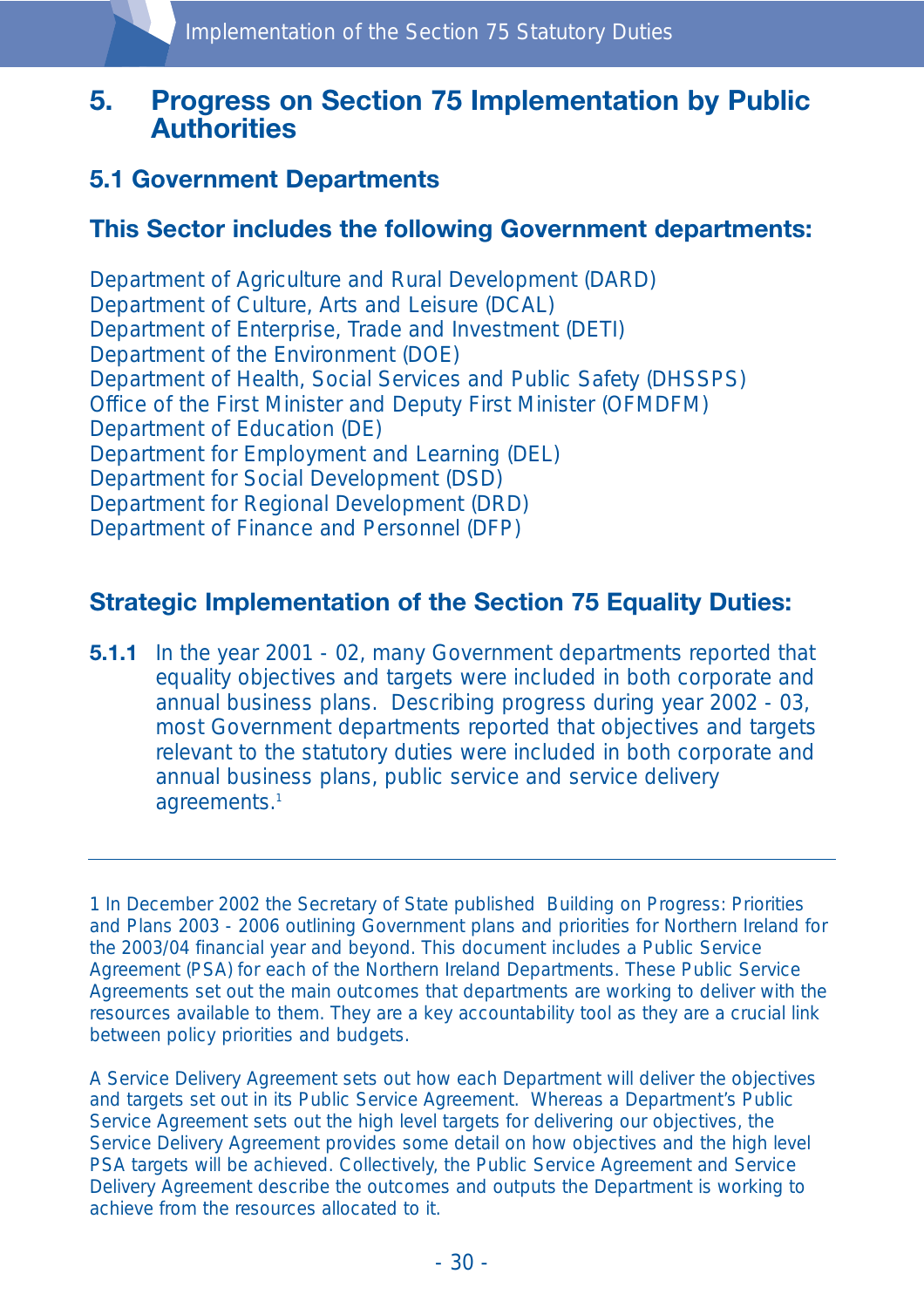**5.1.2** The implementation of the Section 75 commitments was a standard agenda item for board and senior management meetings. In most instances these meetings ran on a quarterly basis with reports submitted to the relevant Government Minister. It is worth noting that those Departmental reports that did refer to the collapse of the Executive in October 2002 all underlined ongoing ministerial commitment to Section 75 duties. While further attempts to mainstream equality considerations into the Programme for Government were made this is an area for further development. The Commission is dissatisfied with the strategic implementation of the duties in this regard.

#### **Partnerships with other public authorities and the Community/ Voluntary Sector**

- **5.1.3** All Government departments noted their membership of two key authorities: the Equality and Social Needs Steering Group (ESNSG) and the Equality and Social Needs Research and Information Group (ESNRIG).
- **5.1.4** The ESNSG Group is chaired by the OFMDFM Director of Equality, Human Rights and Community Relations and its members are senior representatives of departments.
- **5.1.5** ESNRIG promotes cross-Departmental collaboration and data sharing and the exchange of experience, expertise and methodologies. This group is chaired by the Northern Ireland Statistics and Research Agency (NISRA), with the support of OFMDFM Research Branch. It includes professional statisticians from all Northern Ireland departments and the Northern Ireland Office, along with representatives of the Equality Commission and the Northern Ireland Council for Voluntary Action (NICVA).
- **5.1.6** DHSSPS cited its partnership work with the Commission, on race discrimination issues.

*"The Department in partnership with the Equality Commission developed 'Racial Equality in Health – A Good Practice Guide' which was aimed at helping health and social service staff recognise the particular health needs of black and minority ethnic communities. The Guide was launched for consultation on 25 March 2002 by the then Minister for Health, Social Services and Public Safety, Ms Bairbre de Brún and Mrs Joan Harbison, the Chief Commissioner of the Equality Commission"*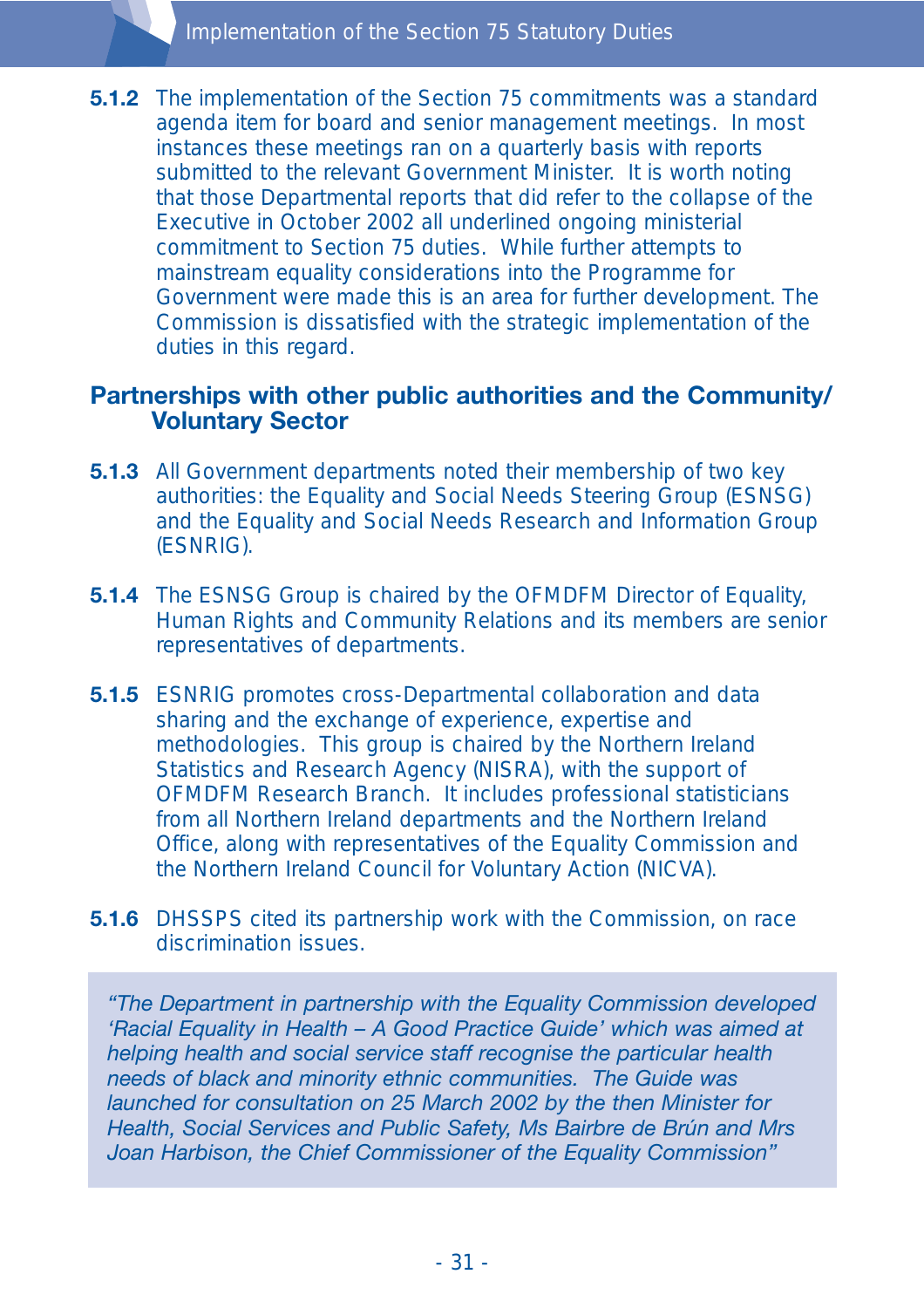#### **5.1.7** Examples of partnership between departments and Section 75 groups included:

- DE's work with NICEM to deliver an Anti-Discrimination Training Programme;
- DEL's funding of an initiative through LearnDirect that was used to support four successful ESOL (English for Speakers of Other Languages) projects where LearnDirect centres worked closely with the Mid Ulster Chinese Community Association, The Chinese Welfare Association in Belfast, The Indian Community Centre, The Belfast Islamic Centre and the Centro Portuguese in Dungannon. These projects provided the opportunity for individuals from these ethnic communities to maximise their personal potential and to play a fuller part in Northern Ireland society.

#### **5.1.8** Partnerships existed in formal or informal frameworks. For example DSD stated:

*"Officials across the Department already operate many other informal and formal arrangements whereby they interact with representatives of the voluntary and community sector in relation to policy development and service delivery issues. In particular, the Social Security Agency has a policy of co-operation with groups who represent their customers and over the past two years has collaborated extensively with a number of voluntary groups in producing publications or organising events. Although many relationships would have been operating before the Section 75 duties came into effect, the statutory duties add another dimension to the relationship".*

- **5.1.9** A number of departments did not make specific comment on factors that enhanced or impeded the process of strategic implementation. Of those who did, factors that enhanced strategic implementation included:
	- Quarterly progress reports submitted to the Minister and Departmental Board which were a useful means to monitor progress and attainment of targets and objectives.
	- Commitment by the Executive continued by Direct Rule Ministers to ensure implementation of the statutory obligations.
	- Personal commitment of the Head of the Northern Ireland Civil Service (NICS) and the Second Permanent Secretary.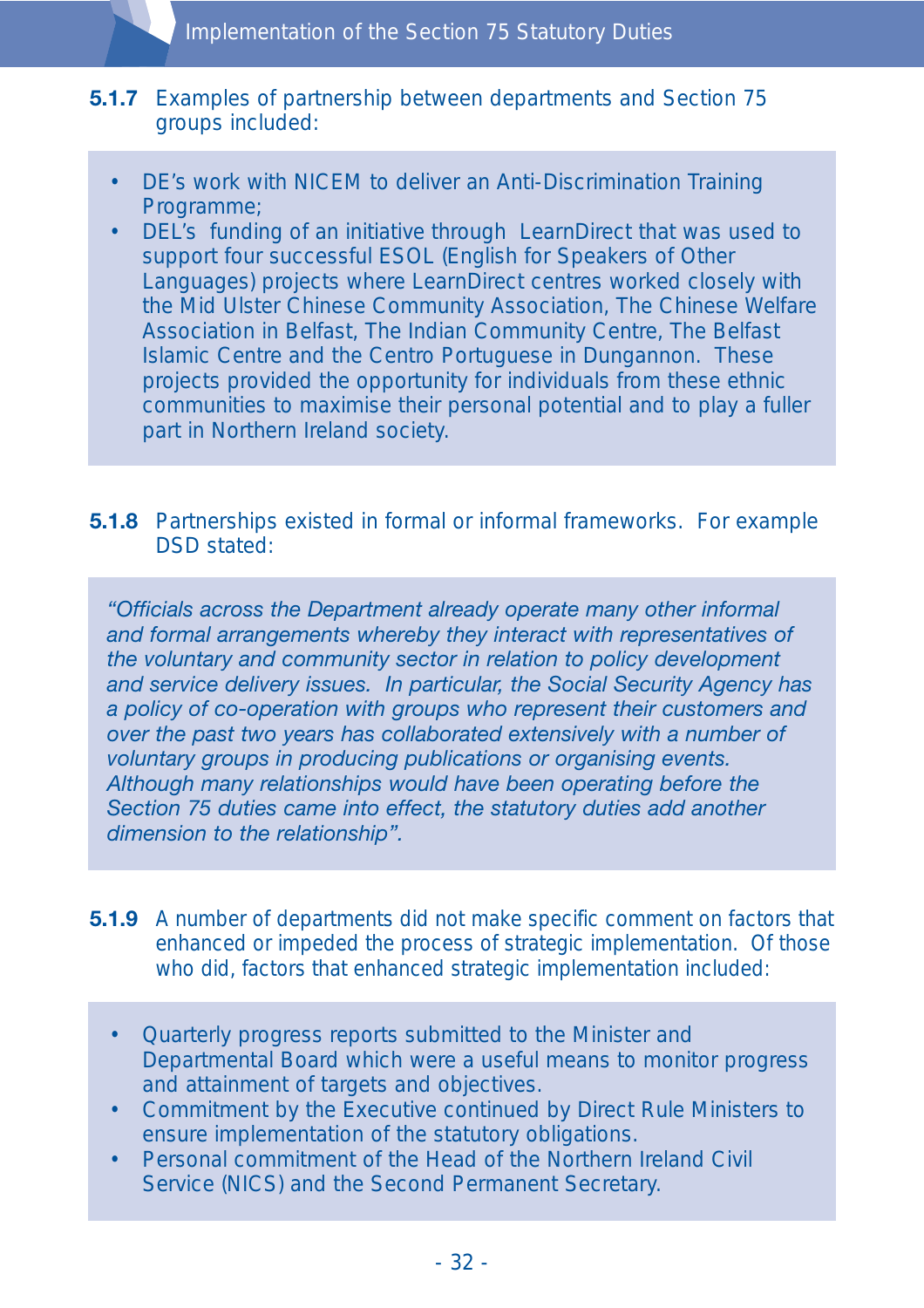#### **5.1.10** Factors which impeded strategic implementation included:

- Difficulty in carrying out an EQIA on those high level strategic policies where the details regarding implementation and delivery have yet to be finalised (DSD).
- Limited support and understanding by the outside consultants which some departments used.

#### **Good Relations**

- **5.1.11** In January 2003 OFMDFM issued a major consultation on good relations, 'A Shared Future'. All departments reported that further progress on rolling out the good relations duty was contingent upon the outcome of the 'A Shared Future' consultation which ended on 30 September 2003. DEL, DE, DCAL, DSD in association with OFMDFM have established a cross-departmental Community Relations Steering Group to develop and implement a strategy following the consultation. In addition, some departments noted that they are awaiting further guidance from the Commission on implementing the good relations duty.
- **5.1.12** There was some evidence of delivery on the ground of innovative initiatives to promote good relations. For example:

In partnership DCAL and DE continued to support the Verbal Arts Centre in Londonderry, a cultural resource that promotes written and spoken creative expression through arts activities and education programmes. The DE funding is provided through its community relations programme for work specifically earmarked to promote good relations through art and education between people of different religious belief, political opinion or racial group.

**5.1.13** As an example of its promotion of good relations DEL cited its work with the Employability Taskforce:

*The Department responded to the West Belfast and Greater Shankill Taskforces in December 2002, when the Employability Taskforce report was published and the Minister announced that the Targeted Initiatives would be piloted in West Belfast, Greater Shankill, Londonderry and Strabane.*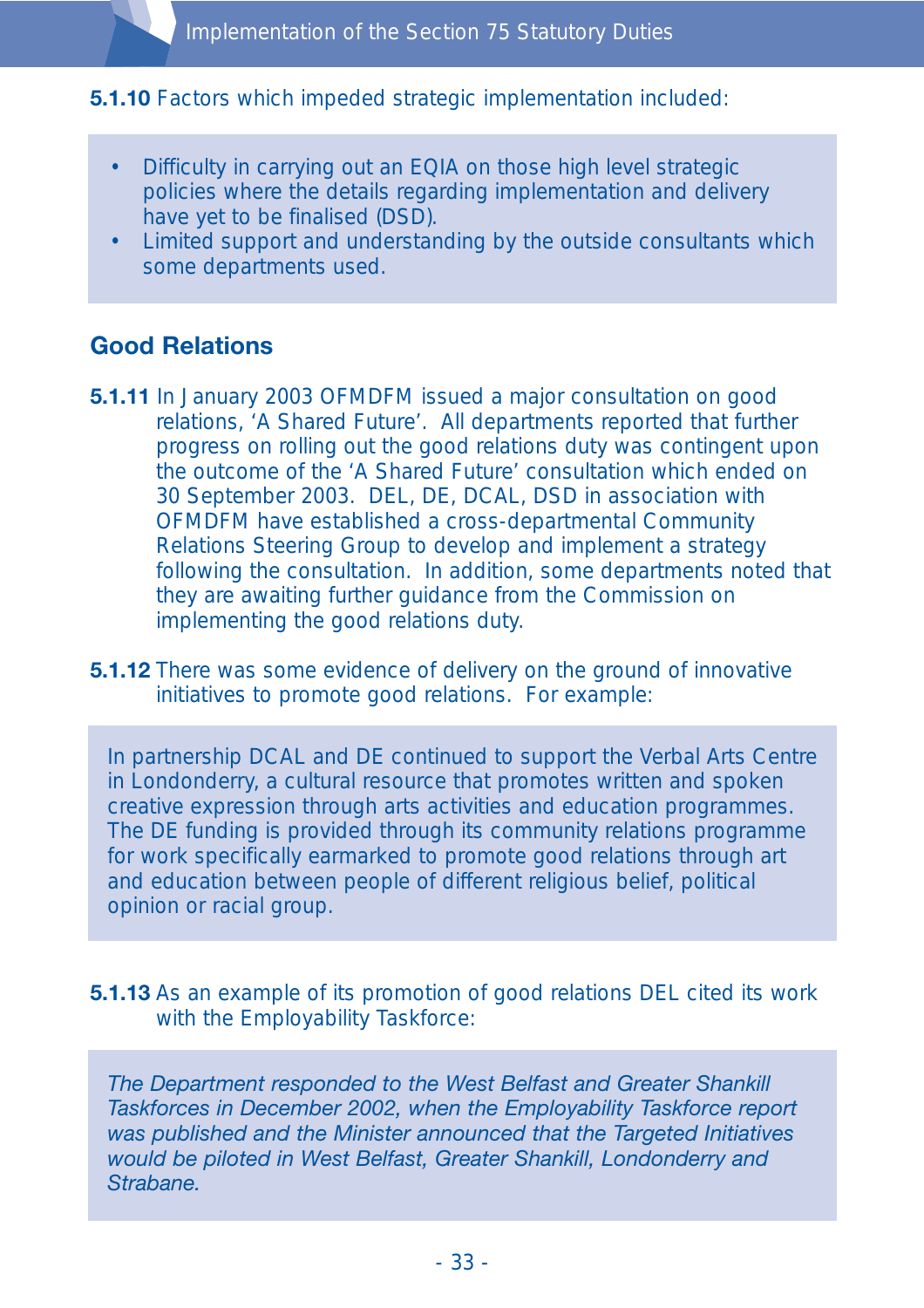- **5.1.14** DENI cited a number of programmes funded by the Department and provided by the voluntary sector whose objective is to improve and enhance community relations. These included the Community Relations Core Funding Scheme, the Schools Community Relations Programme and the Youth Service Community Relations Support Scheme.
- **5.1.15** Finally, with respect to drivers and impediments, in previous progress reports a number of departments had cited consultation fatigue as one of the impediments to the strategic implementation of Section 75. Reference to consultation fatigue does not occur in any of the 2002 - 03 progress reports.

#### **Screening & Equality Impact Assessments**

- **5.1.16** All departments provided an inventory of EQIAs initiated during 2002 - 03 and timetables for EQIAs planned in the future.
- **5.1.17** In completing this section many departments did little more than catalogue completed, current or future EQIAs.
- **5.1.18** DARD reported that in April 2002 screening guidance and screening forms (outlining the main considerations for screening of new and developing policies against Section 75 criteria) were issued to all business areas within the Department. Completed screening forms are returned to the Head of Corporate Policy Division for monitoring purposes.
- **5.1.19** DETI reported that in order to enhance the process of policy screening and assist Divisions determine whether a new policy/piece of legislation requires an EQIA, a detailed screening form has been developed based on the Equality Commission's four core questions, but offering staff a broader and more structured framework. This was piloted initially in legislative Divisions where much of the legislation is technical, and has enabled DETI staff to assure themselves that should there be any equality aspects these have been identified. It is the form now used throughout DETI and associated NDPBs to assist consideration of how new policies and legislation might impact on equality of opportunity.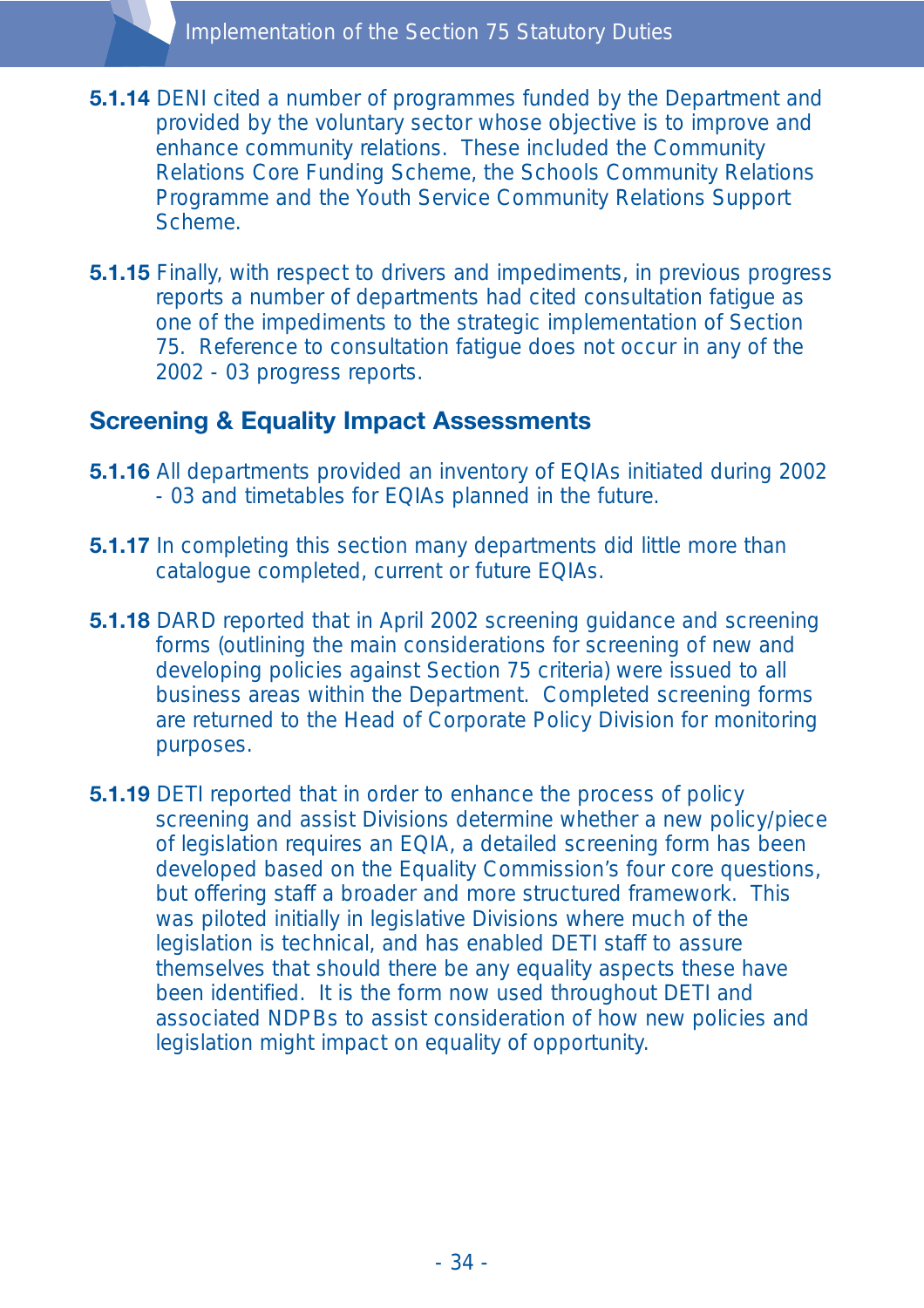#### **Outcomes from screening included:**

*DARD consultees were informed of the outcome of the initial screening exercise on the DARD Restructuring proposals in response to the O'Hare Review of the arrangements for the provision of agri-food education and R&D in Northern Ireland.*

*DCAL decided to publish and inform consultees of the outcome of policy screening on a six-monthly basis during 2003 - 04. The first screening report for the period 1 October 2002 to 31 March 2003, was published in June 2003.*

**5.1.20** Those reports that did address the issue of informing consultees of screening outcomes, the comment below indicates the most prevalent method reported:

*"At present, consultees are generally informed of the outcomes of screening exercises by way of associated policy consultation documents and the Department's Annual Progress Report provided to the Equality Commission".* 

#### **Enablers and Impediments**

**5.1.21** Only a few departments commented on enablers and impediments. Factors mentioned included the involvement of equality working groups, equality units and the sharing and circulation of information among senior management:

*"Good practice in EQIA is disseminated through the series of interdepartmental groups which meet regularly to discuss issues of mutual concern, such as Equality and Social Needs Steering Group, Equality and Social Need Research and Information Group, and Equality Practitioners meetings".*

**5.1.22** It is worth noting that active engagement and communication with consultees can yield dividends for the organisation. As a result of its extensive consultation on the initial EQIA programme (2001- 03), the DHSSPS and its family of organisations agreed to undertake a series of Good Practice Reviews. Their purpose was to address specific pressing issues, stimulate prompt and positive action, and help mainstream equality awareness amongst staff.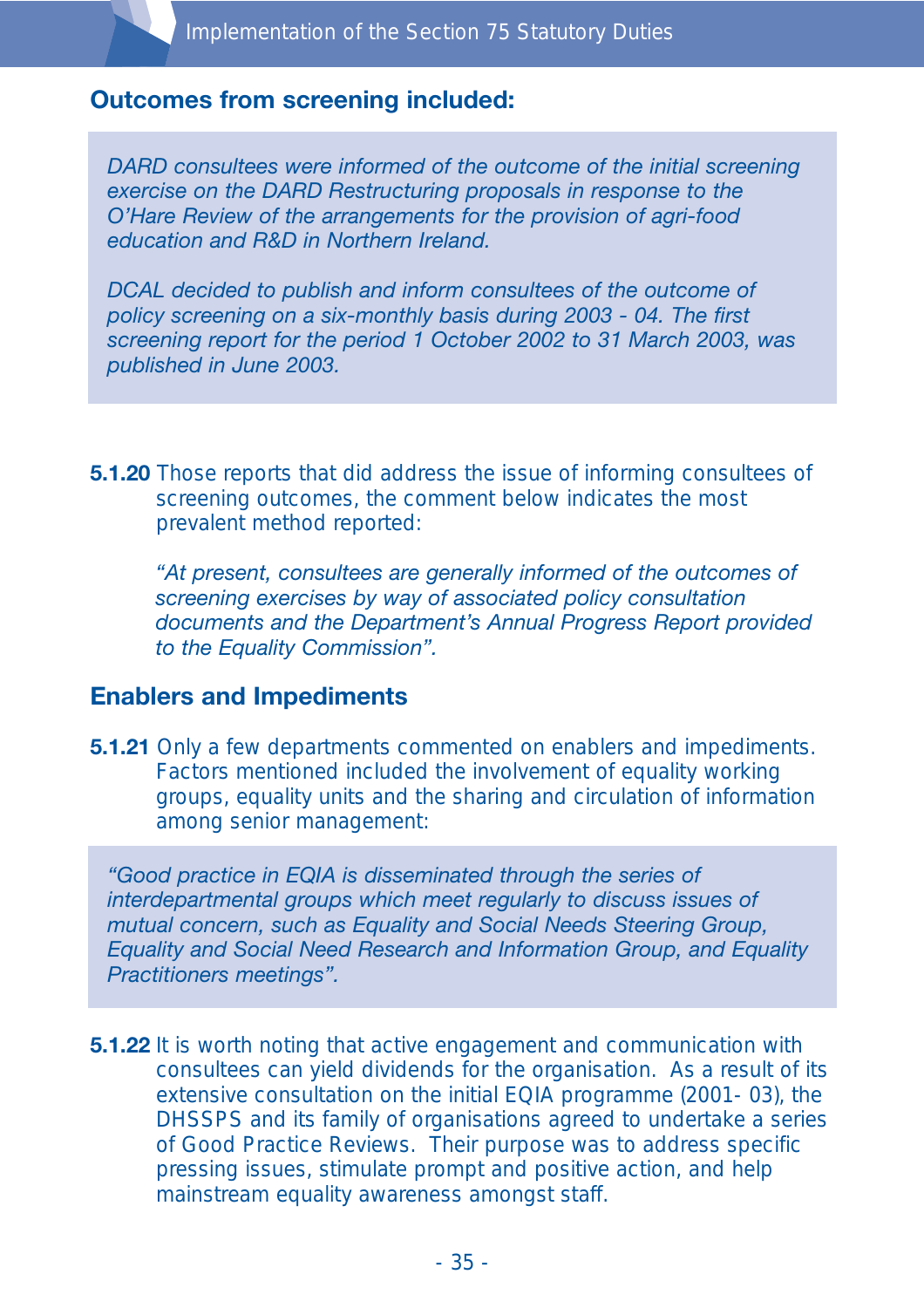**5.1.23** The Department stated the reviews were capable of providing recommendations and practical action that can be implemented promptly where it can address the specific needs of patients, clients and service users.

#### **Training and Communication**

**5.1.24** Departmental Reports re- stated the commitment to the seven training objectives specified in their approved equality schemes. There was a high degree of homogeneity in the extent and nature of training activities and communication strategies reported.

#### **Induction Training and Equality**

**5.1.25** All departments reported that induction training for new staff contained elements on awareness of Section 75 and equality issues. For example, DEL reports:

*"Section 75 induction training for new entrants to the Department at all grades has been modified to include an equality presentation. More time has been allocated for this training to ensure new entrants are aware of their responsibilities under Section 75. Equality Unit staff work closely with Staff Development Branch to ensure this training is evaluated fully to continue to meet the needs of staff and the Department".*

#### **Training Practice and Methods**

**5.1.26** Many departments reported the delivery of training to relevant staff on EQIAs and to a lesser extent on consultation. For example:

#### **DFP**

Additional specialist training on EQIAs and screening was provided for equality practitioners in DFP but a review of the training plan is in hand to provide courses on consultation and diversity. We will also assess the needs of specialists. We have been encouraged by the generally positive feedback from equality training to date.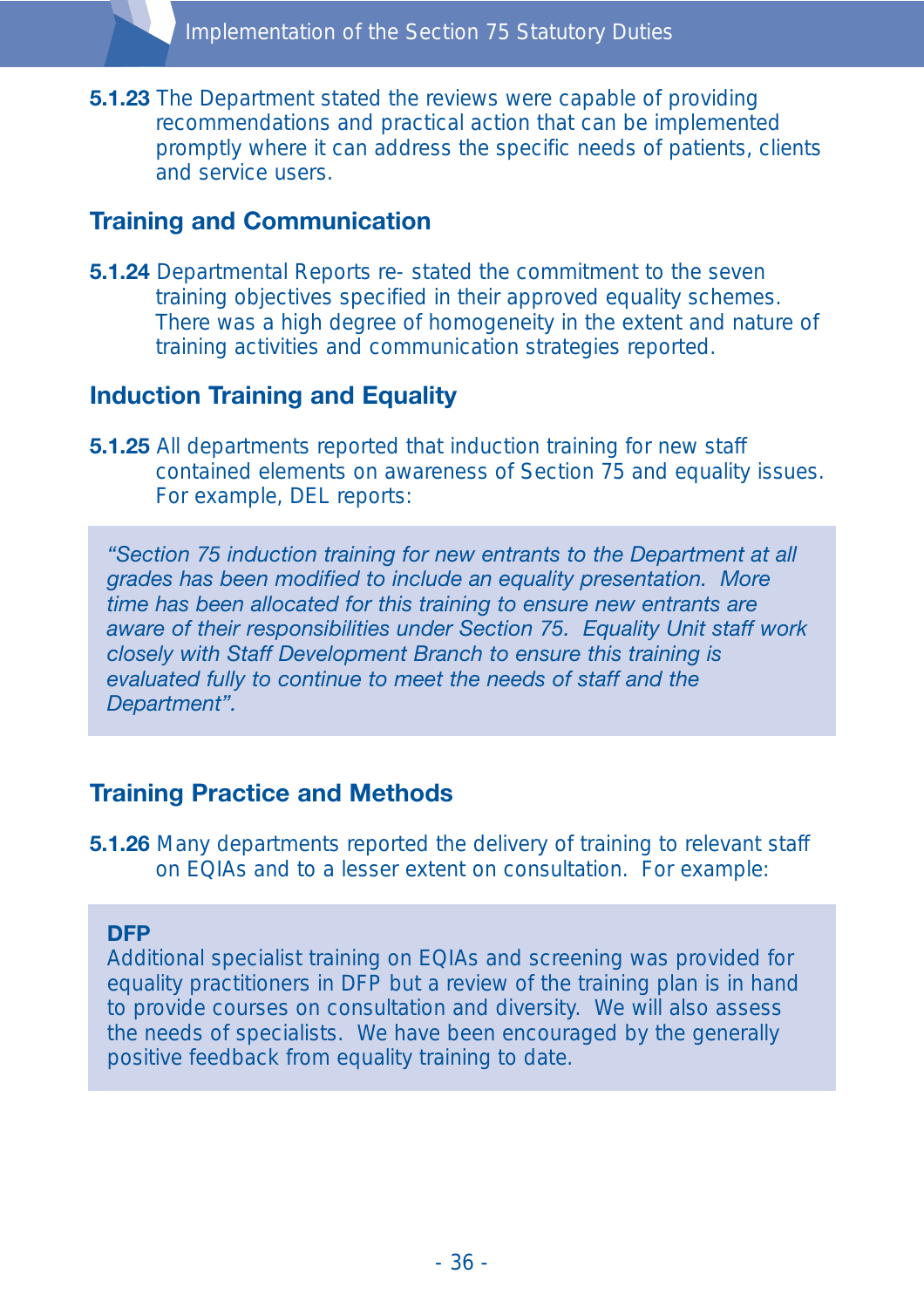### **Awareness Training**

**5.1.27** In the earlier reporting period training and awareness programmes in Government departments had been developed primarily for senior and middle management. This year's reports showed considerable progress by some departments in providing awareness training to a wider range of staff. In some instances this expansion of awareness training beyond senior and middle management was accomplished by the use of internal communications including emails and staff magazines. For example, the DHSSPS reported that:

*"The Evaluation and Equality Unit in partnership with the Department's Personnel Development Branch issued (via E-mail) to all staff in the Department an equality awareness brief. The purpose of the brief was to provide all staff that have not received equality training with an introduction to equality".*

#### **5.1.28** Similarly DEL reported that:

*"The Department has continued to raise and maintain awareness among other staff by means of internal communications such as the staff magazine, Departmental Core Brief, meetings, presentations to Branch 'organisational development' events".*

**5.1.29** Disability was the most prevalent topic for issue specific awareness training. DARD reported that:

*"Focus (Disability Action) has provided a number of training courses e.g. Equality Impact Assessment, consultation and screening of policies. Royal National Institute for the Deaf (RNID) have also been involved with providing deaf awareness sessions for DARD staff".*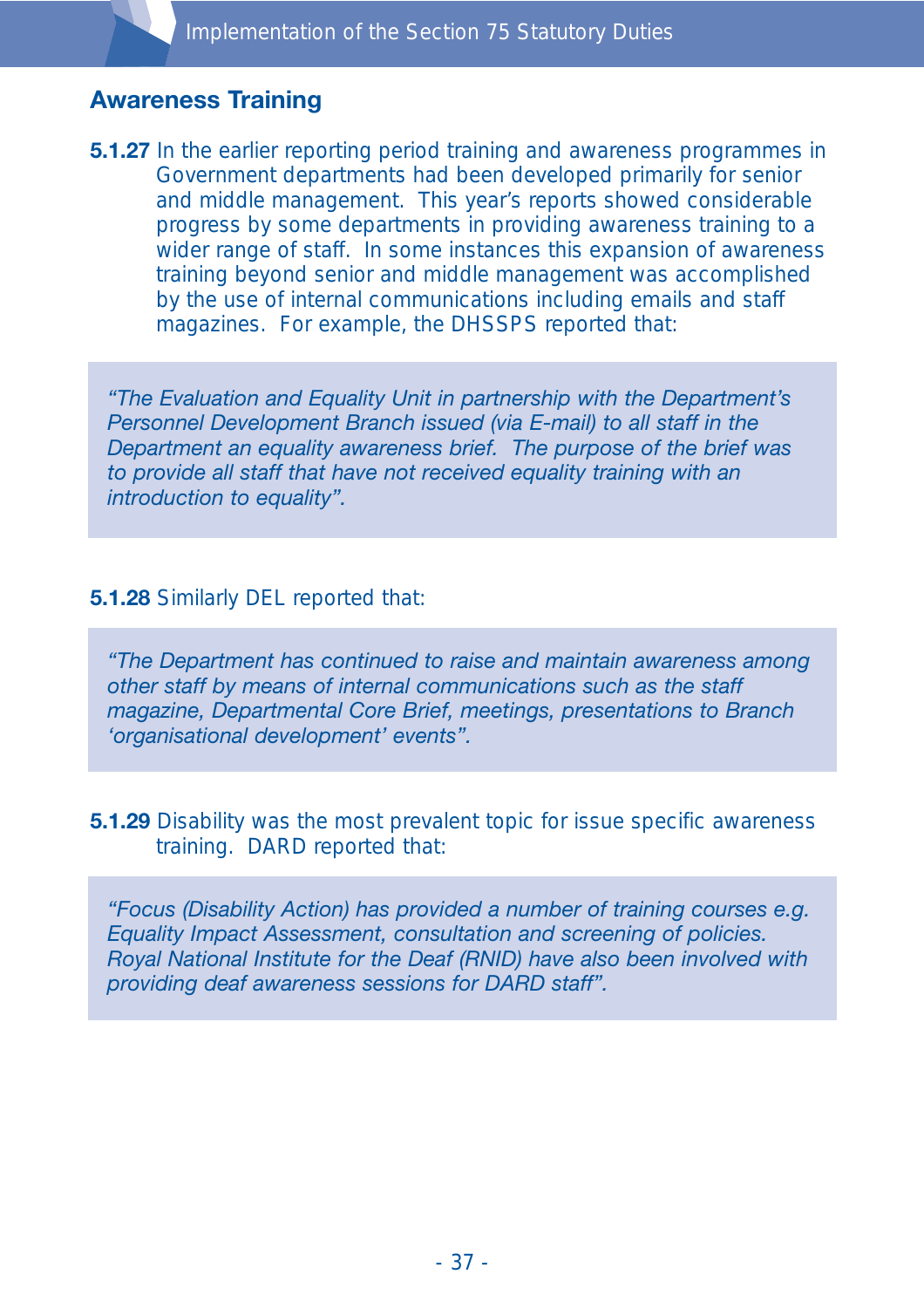# **Partnership**

**5.1.30** The sole explicit reference to partnership with Section 75 groups other than disability or race-based organisation was contained in the OFMDFM report:

*"Through its work on gender, disability, age, sexual orientation and children and young people departmental officials work in partnership with groups and organisations from these sectors. Through this work significant awareness and appreciation of the issues that affect the various equality groups has been developed".*

### **Evaluation**

**5.1.31** All departments reported that evaluation was an integral part of the training process, with subsequent follow-up evaluations and ongoing review of materials to ensure currency and relevance of course content. Generally, Section 75 related training, of whatever nature, was found by participants to be useful and informative. (The comments below are indicative of the overall evaluation of training.) For example DOE reports:

*Awareness Training – "Positive feedback was received from those attending the course. The training was found to be relevant and useful. Trainers checked the understanding of attendees after each session. The content of the course was reviewed regularly and updated to ensure that the training material remained current".*

# **Data Collection**

**5.1.32** In earlier progress reports Government departments described significant first steps to supplement available research and statistics. In those reports all departments underlined their participation in the NISRA-led audit of existing data sources. The results of this exercise have been updated and included in the Commission's 'Revised Practical Guidance on EQIA'.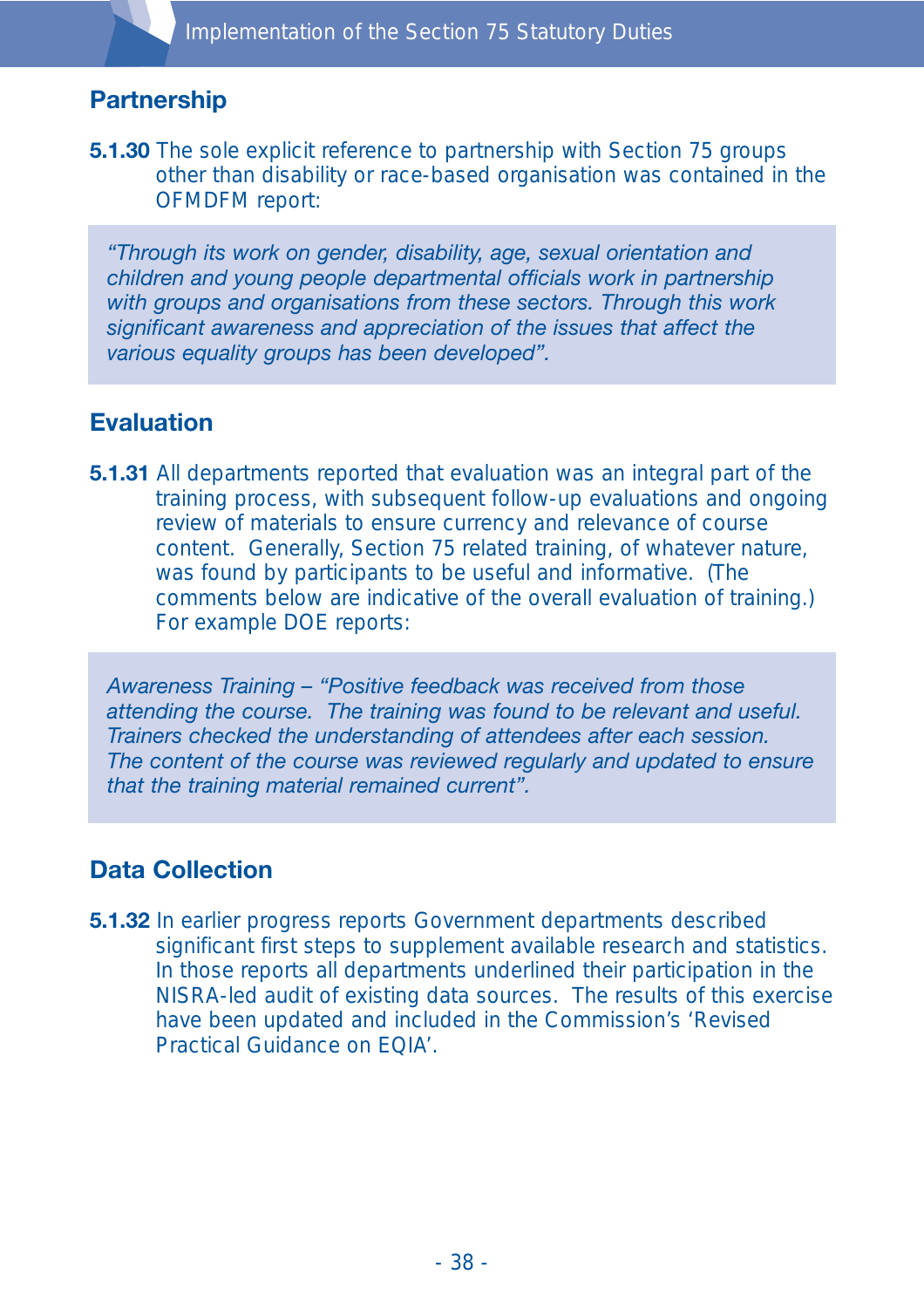**5.1.33** In 2000 - 02 five departments detailed steps taken to develop monitoring systems regarding access to information and services to ensure equality of opportunity. From the 2002 - 03 reports it appears that departments, having viewed this issue as integral to their equality strategies, have made considerable progress on monitoring. A number of departments have begun, where appropriate, to monitor participants/customers by some of the Section 75 categories; political opinion and sexual orientation being thus far the most problematic to monitor.

**5.1.34** Departments undertook a combination of monitoring initiatives and research, both quantitative and qualitative, to supplement existing statistical and research information. In this respect the report from DARD is of particular note.

DARD's Rural Development Division commissioned a Needs Analysis for Rural Women. The Department worked with the Women's Resource Development Agency and the Rural Women's Networks in completing the Needs Analysis. Identified needs were wide- ranging and cut across the remits of Government departments. Accordingly, the needs analysis has been made available to all Government Departments.

**5.1.35** One of the themes in Departmental reports is the lack of guidance on monitoring sensitive issues such as political opinion and sexual orientation. One Department stated that:

*"One major factor, which impedes the process of data collection and analysis is the need for precise definitions within the Section 75 Groups. Age is clear, as are some of the other categories, but there is a need for clear definitions of, for example, "political opinion" … Such guidance is essential before detailed data collection can proceed".*

**5.1.36** Some efforts to capture information on sexual orientation and political opinion were successful. DCAL commissioned qualitative research into 'barriers to participation in culture, arts and leisure', and received the final report at the end of the year. The report includes data relating to the following Section 75 categories: people with disabilities; people from the LGBT community; older people; people with dependants; people from the nationalist community; and people from the unionist community.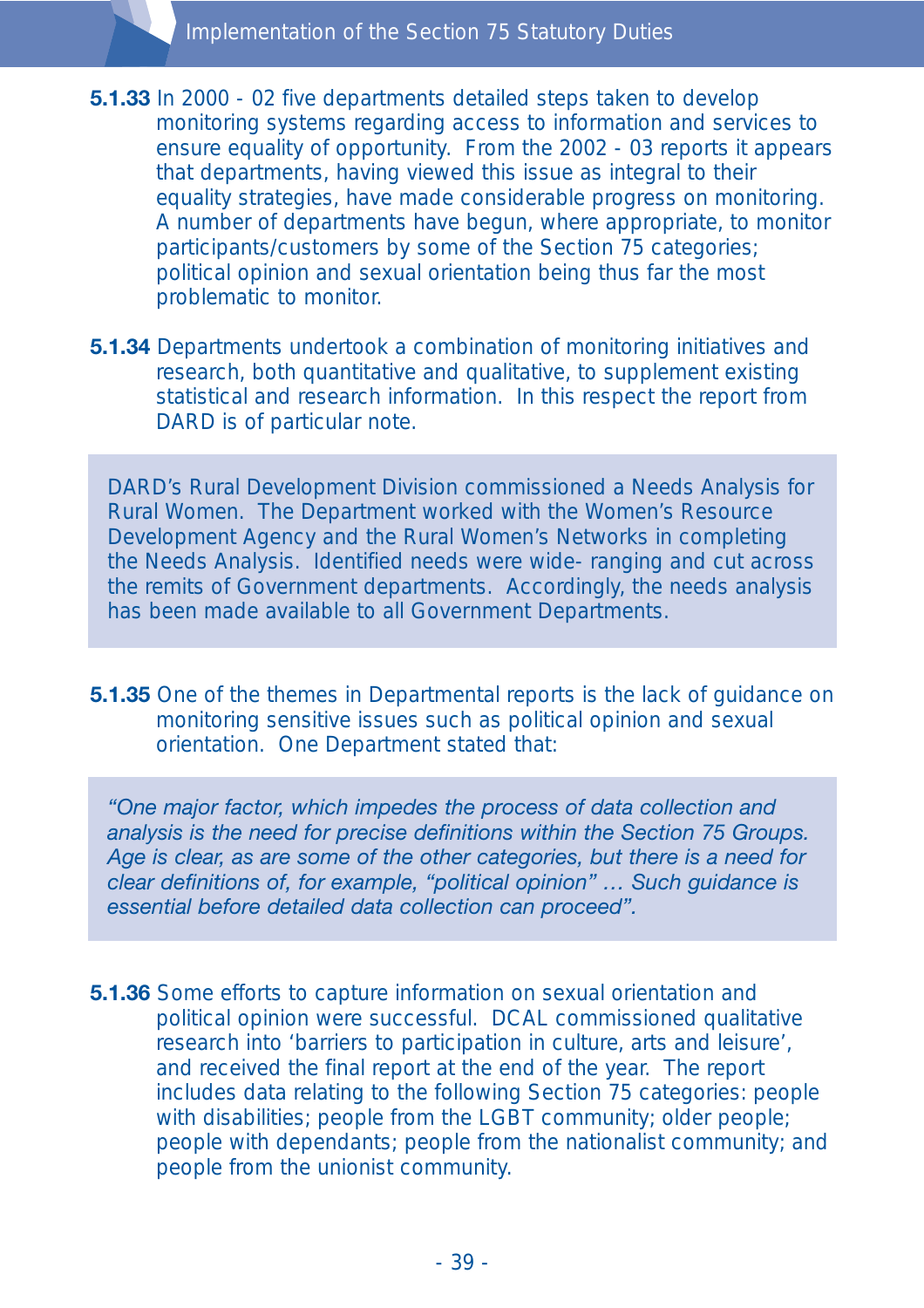# **Monitoring Systems**

**5.1.37** The evidence that departments are establishing systems to monitor the future impact of policies that have been equality impact assessed is limited. DEL reported that:

*"… once a policy has been equality impact assessed the Department will, if practicable, amend the data collection systems currently in place in order to meet the requirements of Section 75. The Department will also continue to collect data on and monitor the occupancy of all of its major programmes and services. The results from this will be published each year in the Labour Market Bulletin".*

**5.1.38** DETI acknowledged that there was limited data on the equality groups across a number of DETI policy areas. The Department reported:

*"Given the nature of these policies, detailed statistical monitoring across all Section 75 groups may not be appropriate but discussions with relevant Section 75 groups to assist consideration of how best to assess impact will continue".*

**5.1.39** DHSSPS evidenced active and concrete endeavours to implement comprehensive and serviceable monitoring systems. The Department's Equality Information Steering Group (EISG), which was established in February 2001, continued to meet regularly. A report from three working Sub-Groups of the EISG was completed and presented to EISG in May 2002. The report found that good quality information was available across a wide range of systems for age and gender, but it is sparse for marital status, religion, racial group and disability and almost non-existent for dependants, political opinion and sexual orientation.

DHSSPS has also developed guides on the availability of equality information in order to address the need for service-use information specific to each of the nine equality categories. These guides aim to ensure that information which is already available is used to optimum effect.

Although the guides are primarily targeted at policy makers, professionals and others tasked with taking forward EQIAs in the area of health and social services, it is hoped that they will be of value to a wide range of stakeholders. The guides which will be updated on an ongoing basis, are available on DHSSPS web site at: http://www.dhsspsni.gov.uk/stats&research/guides.html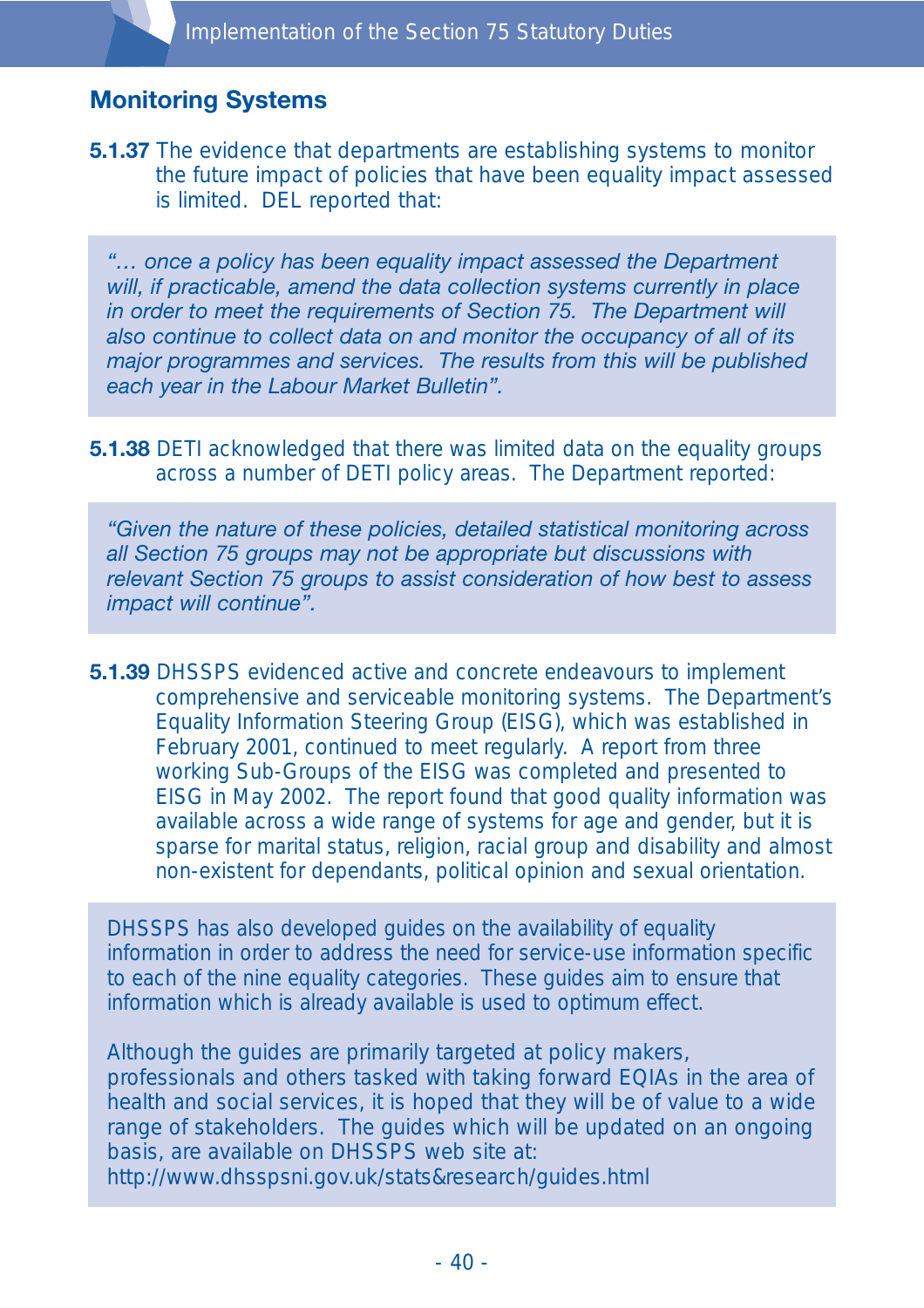#### **Information Provision and Access to Services**

- **5.1.40** Many departments waited for central government guidance on making information accessible before preparing their own accessible information strategy. Specifically, DCAL reported that this will be done during 2003 - 04 as part of a Departmental customer charter.
- **5.1.41** Many departments referred to their statutory obligations under the Freedom of Information Act 2000. It would appear that adherence to these obligations complements undertakings made in Departmental equality schemes.
- **5.1.42** Accessibility enhances the consultative/participatory aspects of Section 75. In short, it is a means to an end. DHSSPS is amongst a number of departments that recognised this dynamic:

*"The Good Practice Review on Access to Information has been completed. The HSSPS Equality Steering Group will, through the Department be consulting formally during the summer 2003 on the outcomes and recommendations it plans to implement in the near future, as set out in a comprehensive Guidance Note. The outcomes of this will assist the wider HSSPS to address information issues across the Section 75 groups".*

**5.1.43** With reference to arrangements made for accessible formats, most departments reported extensively on accessibility with respect to disability related issues. However, departments also reported pragmatic actions on alternative languages. Typical of this pragmatic approach is DSD which reported that:

*"An interpreter service for social security customers was introduced in the East Down District network of offices. This District Office also has available copies of the SSA Customer Charter in Chinese, Urdu, Punjabi, Hindi and Arabic".*

All departments referred to consultative documents containing statements regarding alternative formats such as Braille or audiocassette are available on request. Although all departments reiterated their commitment to monitoring, reports of concrete developments in monitoring were limited. Of particular concern is the absence, in many reports, of any reference or discussion to monitoring the outcome of EQIAs.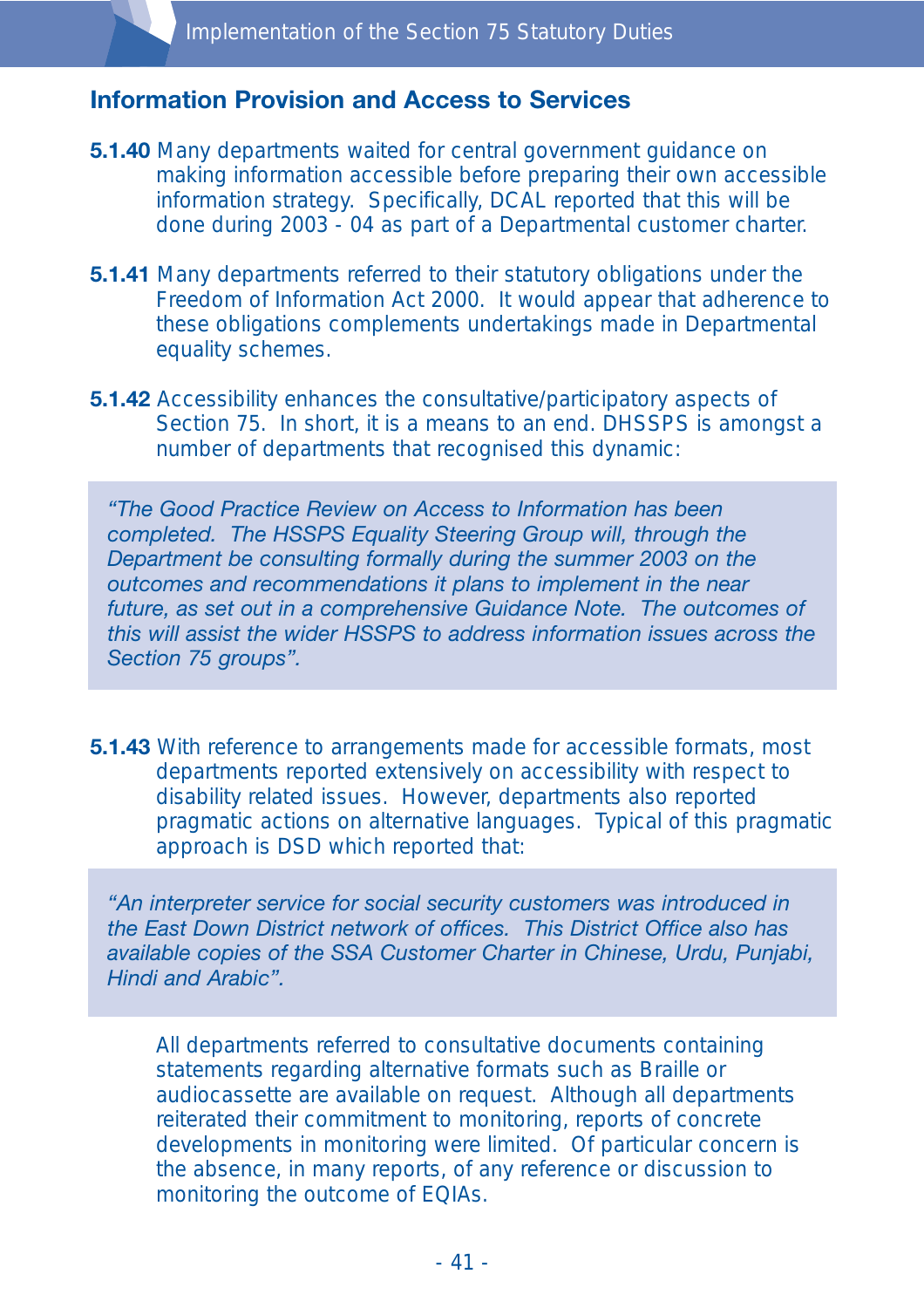# **Complaints**

**5.1.44** Two departments reported receiving a Section 75 complaint during 2002 - 03. In addition, one reported referring a complaint to the Commission from the previous reporting year.

### **Consultation Methods**

**5.1.45** In the first instance it appeared that all departments relied primarily on written methods. However, it is important to note that not one Department placed exclusive reliance on print and written methods and all evidenced the use of alternative methods. The most prevalent alternative methods cited included conference and public meetings, focus groups, meetings with Section 75 representative groups and, on occasion, either face to face meetings or telephone conversations with individuals. For example:

#### **DARD**

DARD's main consultation method tends to be through written correspondence normally providing 12 weeks for responses to be submitted. Details of consultation exercises appear in the three NI daily newspapers as well as on the Department's internet site and the OFMDFM run central consultation Internet site. Consultees are invited to contact the Department via phone, text phone, and email or by letter. The Department offers face-to-face meetings and remains open and willing to explore any other method that suits consultees. A significant degree of DARD policies impact on the agricultural public and the Department has in place a well developed network of formal and informal contacts with industry representatives.

**5.1.46** Most departments noted that the development and maintenance of consultee databases was continuous and ongoing. For example:

#### **DHSSPS**

The annual review last year involved each HPSS organisation undertaking consultation with organisations on its own consultation list resulting in duplication of effort and resources. To address this the Department, through the HSSPS Equality Steering Group, agreed to centrally coordinate the process via a single consultation list. The rationalised consultation list was used this year to issue letters of interest to some 3,500 potential consultees regarding the 2003 – 2005 EQIA programme, eliminating approximately 2000 duplicate pieces of correspondence. The Department is further developing the consultation list to improve its accuracy and identify preferred modes of communication, including the use of email.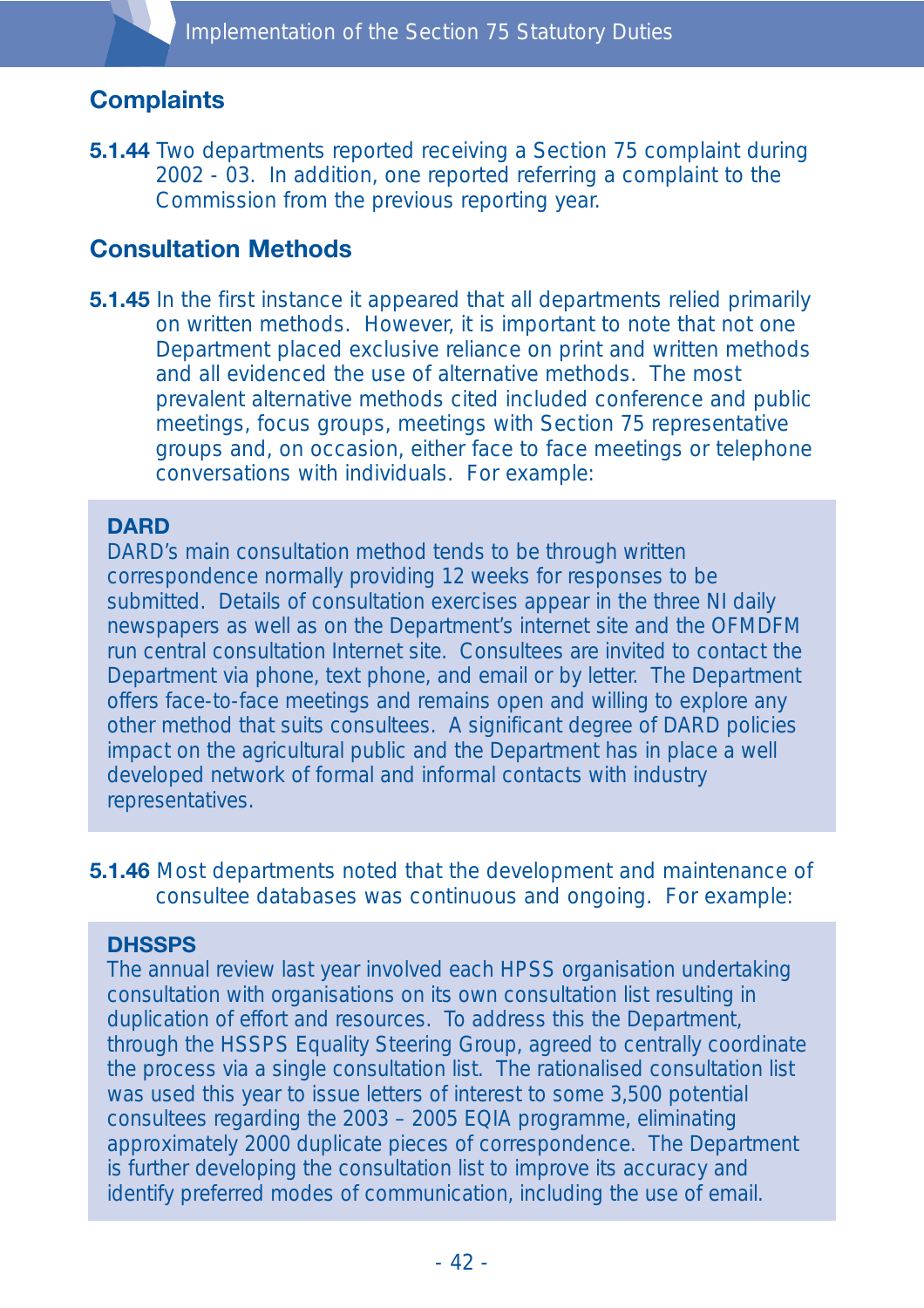The refined consultation list will be used in future consultation exercises by the Department and its family of organisations, and should provide a more efficient and effective use of available resources.

## **Pre-Consultation and Targeted Consultation**

**5.1.47** In the progress reports there is evidence of the use of preconsultation and targeted consultation in an effort to lessen the burden on Section 75 groups and improve both the practice and outcomes of consultation exercises. For example:

#### **DCAL**

As part of stages 1-3 of the EQIA on Belfast's bid to be European Capital of Culture , management consultants employed by the Department conducted pre-consultation with Section 75 groups using various methods, including targeted mailing, media advertisements and public meetings.

### **Accessibility and alternative formats**

**5.1.48** All Government departments reiterated the commitment contained in their equality schemes, to provide consultation materials in alternative and accessible formats. Although reports on consultation contained few specific references to alternative formats or minority languages, reading across from the section on communication and training, it would appear that departments' consultation was inclusive and accessible through the provision of non-print formats, alternative languages and other accessible formats. For example:

#### **DETI**

A DETI advisory note to staff involved in consultation exercises states: *"Documents should be made widely available, within the fullest use of electronic means (though not to the exclusion of others), and effectively drawn to the attention of all interested groups and individuals. It should also state that the document is available on request in accessible formats, and arrangements for ensuring that consultees using alternative formats are given similar time-scales for responding should also be outlined".*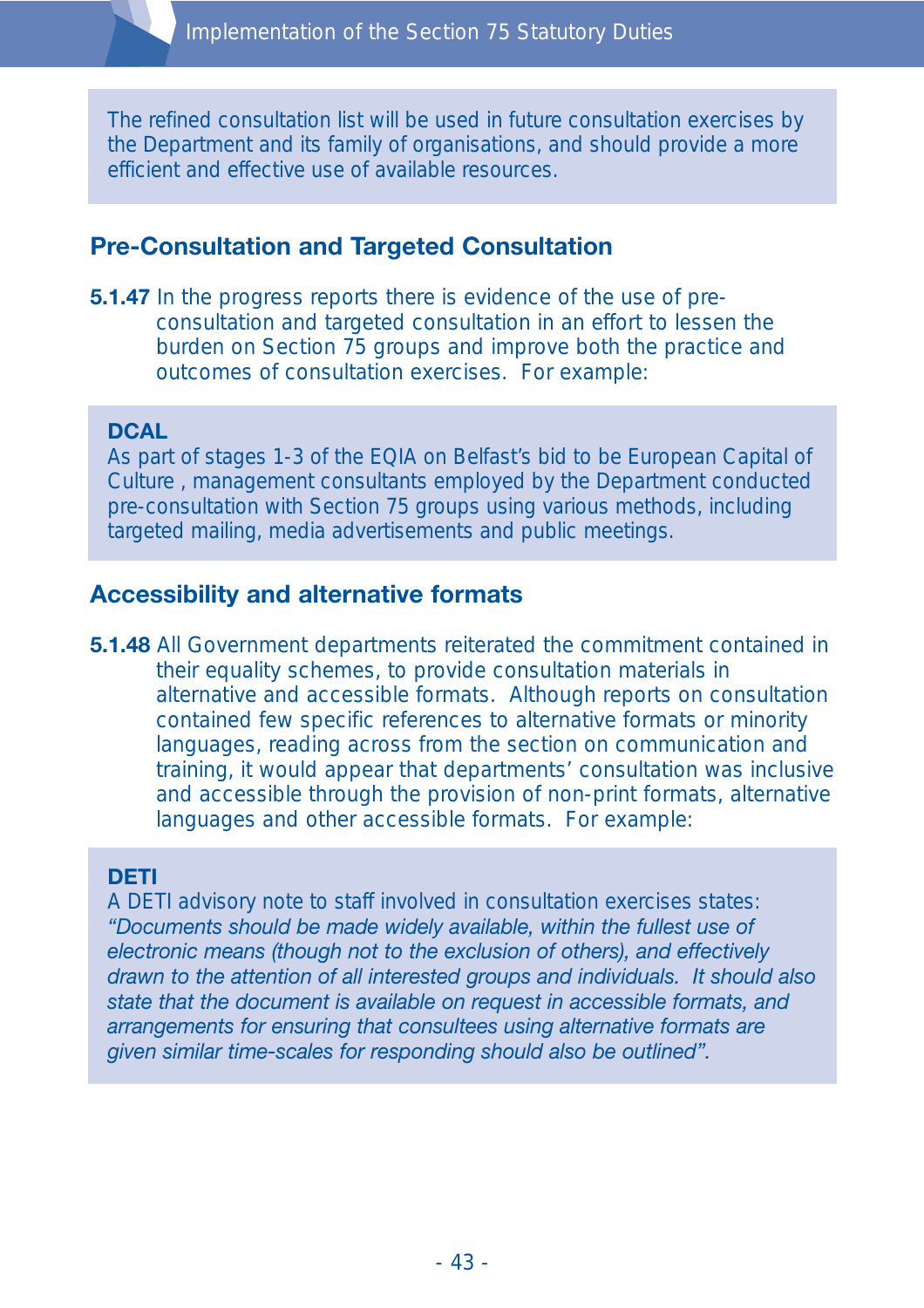### **Information Communication Technology**

- **5.1.49** All Government departments cited their use of Information Communication Technology (ICT) in consultation exercises. The development and use of information and communication technologies, in particular the Internet, are fundamentally changing the roles and relationships of governments, business, community /voluntary groups and individual citizens.2
- **5.1.50** Some departments reported that the new technology of e-mail, online discussions, and web-based information dissemination will lead to an increasingly informed, engaged, and therefore influential public. This would be an outcome consistent with the ethos of Section 75. However, while many embrace these developments with enthusiasm others warn of an increasing digital divide.
- **5.1.51** In order to encourage awareness of and debate about the digital divide OFMDFM published a consultation document 'Bridging the Digital Divide in Northern Ireland' (August 2002). The report contained a number of findings relevant to Section 75 groups and differential access to the internet. Citing findings from the 2001 - 02 Continuous Household Survey the paper noted that 78% of households in Northern Ireland do not have access to the internet and are "excluded from the advantages of the Information Age". Using the same survey data the paper declared that with respect to age, disability status and socioeconomic groups there are significant variations in the level of access to the internet.
- **5.1.52** Participation, engagement and inclusion underpin the statutory duties. The application of information technologies can be a powerful tool, which enhance these themes and, thus contributing positively to consultation exercises. However, the Commission would expect that public authorities, aware of the potential exclusionary aspects around access to ICT, situate the use of ICT within a wider set of consultation techniques and tools.

<sup>2</sup> Slevin, J.The Internet and Society, Polity Press, Cambridge, 2000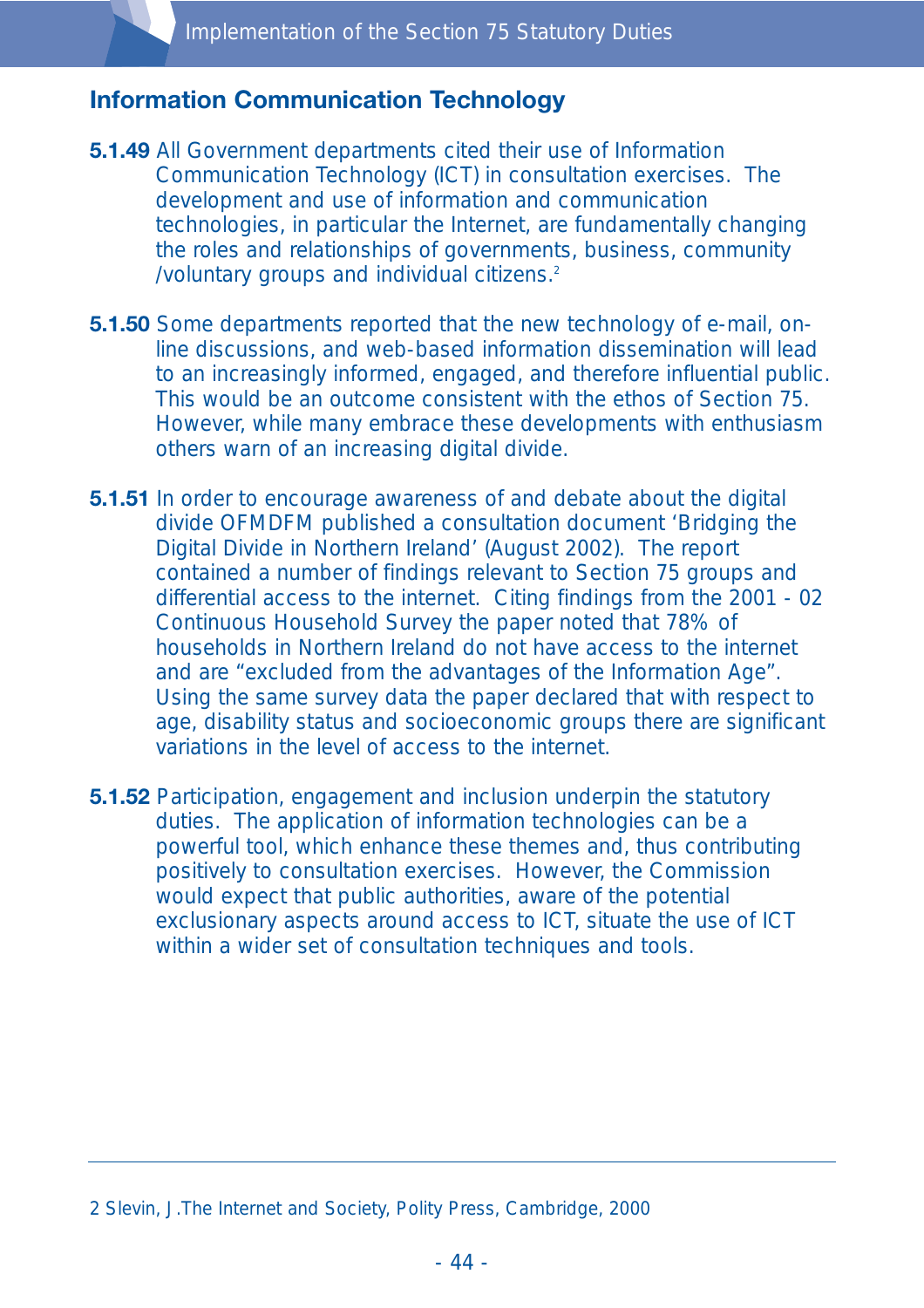### **Outcomes and Impacts**

**5.1.53** The equality schemes of all Government departments were approved early in 2001. By March 2003 all departments had set in place various systems to implement and progress their Section 75 obligations. This effort and activity is welcomed. However, when reporting on impacts and outcomes many Department's have given an account of activities rather than the impacts of those activities. The DOE states the view that:

*"The Department considers it to be somewhat early in the EQIA programme to appraise outcomes".*

**5.1.54** All departments indicated that Section 75 has had (in a very brief period; two years since approval of schemes), positive impacts on the way departments go about the cycle of policy planning, implementation and assessment and also in the way they deliver services. Even in the absence of reported tangible outcomes, equality is being mainstreamed to the benefit not only of different equality constituencies but to Government itself. As the DOE states:

*"Implementation of the Section 75 Statutory Duty has without doubt improved the way in which the Department undertakes its work".*

- **5.1.55** The impact Section 75 has had on Government departments may be characterised under three broad headings:
	- Increased awareness of equality considerations in the design, delivery and monitoring of policies and services;
	- Increased engagement with Section 75 groups and the wider social economy and (arising from these);
	- Changes and adjustments to policies and the associated delivery of services.
- **5.1.56** One of the core considerations in mainstreaming equality into policy making is the extent to which key staff develop an awareness of the potential equality impacts of actual or proposed policies. With the accumulation of organisational and individual experience and expertise an affinity with equality considerations should become innate and instinctive. Arising from the implementation of the statutory duties the examples cited below from the reports of Government departments are evidence of the developing awareness of equality issues.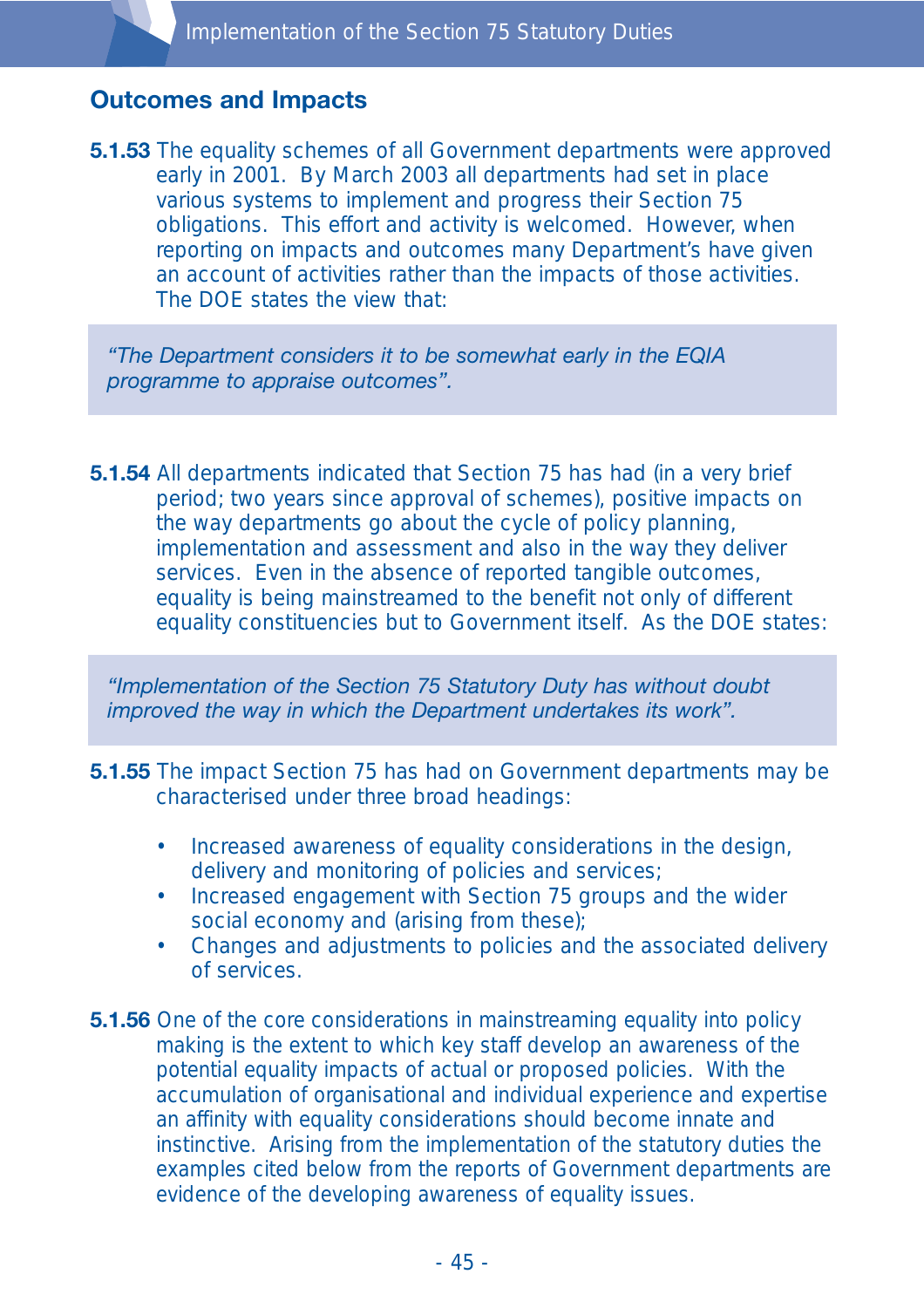

#### **DEL**

*"The Department's Equality Unit meets regularly with those involved in Assessments to monitor progress and to provide advice, if needed. It is clear, however, from these discussions that the Assessment exercise itself is not just about meeting the Section 75 requirements but has created a practical awareness and focus among staff that will contribute to more effective mainstreaming."*

#### **DHSSPS**

In its policy review activity, the Department's Evaluation and Equality Unit promotes the importance of equality considerations in reaching policy conclusions. This applies whether the work is carried out internally or by engaging external consultants. Directors are also encouraged to include equality considerations in the Terms of Reference for the projects.

#### **DOE**

*"The Department considers it to be somewhat early in the EQIA Programme to appraise outcomes. The most important results so far have been in the areas of developing awareness and the systems established to mainstream all aspects of equality across the Department. In drafting revised, or new policy or legislation, staff are encouraged to consider the need to deliver equality of opportunity and good relations better from the earliest stages and this is now embedded in the process as an essential element of policy formulation."*

#### **DRD**

*"It is very early to assess the benefits and outcomes of the EQIA process; the Department's EQIA Programme is only now gathering pace. Main outcomes so far have been in the measures taken to develop awareness and the systems put in place to mainstream equality consideration in all aspects of the Department's work."*

#### **DETI**

DETI has undergone an extensive training programme; made constant use of NISRA statisticians (as well as other statistical sources) to quantify and measure the impact of policies; consulted widely to gain qualitative data on issues that affect Section 75 groups; produced best practice guides for staff on equality communication and consultation; produced promotional literature for dissemination to staff; and had "equality" as a standard agenda at senior management meetings.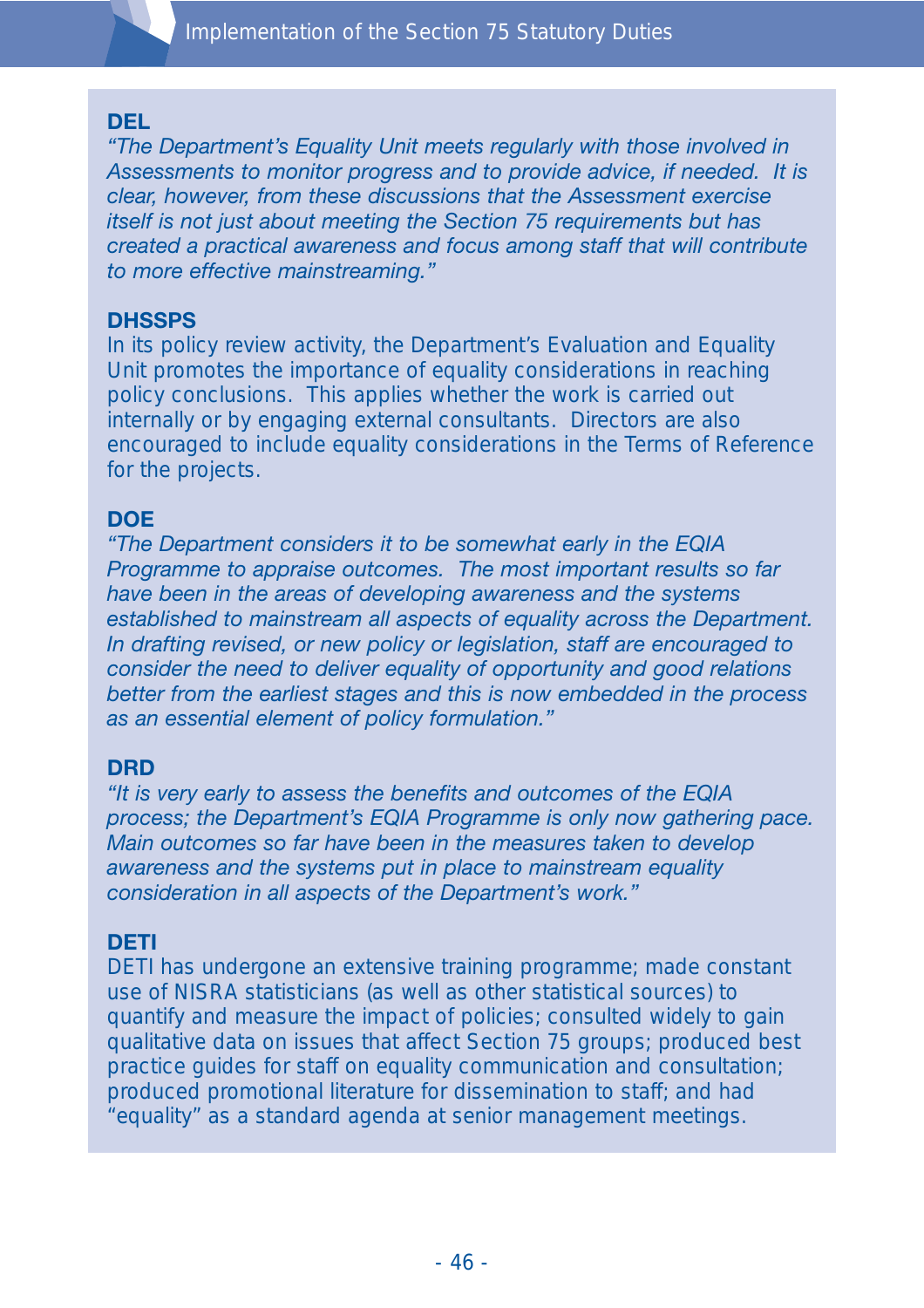#### **DE**

*"It is not yet possible to fully assess the benefits to the nine Section 75 categories of the Departments policy development process. However, it is apparent that consideration of the equality agenda is now firmly rooted in the legislation and policy making process."*

### **Increased engagement with Section 75 groups and the wider social economy**

**5.1.57** Experience in Northern Ireland and elsewhere show that questions of equality may become sidelined in organisations. All public authorities are committed to mainstreaming and to the consideration of measures to mitigate adverse impacts. However, mitigation will be ineffective without a complete and accurate assessment of the likely impact of policies on different Section 75 groups.

#### **DOE**

*"As revised consultation procedures have been introduced, a more effective working relationship has been developed with the voluntary, community and Section 75 Groups. These improved consultation methods have meant improved policy development and service delivery and a heightened awareness by Departmental staff of the needs of the Section 75 Groups, which has brought about genuine efforts to improve access to information and services."*

#### **DHSSPS**

*"The Equality Impact Assessments of the Oral Health Strategy and General Dental Services have identified no evidence that the policies themselves have an adverse impact on any of the nine equality groups. However, the assessments recognise that qualitative evidence obtained from discussions with the voluntary sector suggests that in the delivery of the policies some groups may have difficulty accessing services, information and advice."*

#### **OFMDFM**

*"As a result of the statutory duties, the Department has engaged early in the process of strategy/policy development with key stakeholders and has established mechanisms through which they can be involved, for example gender and sexual orientation reference groups such as, CoSO; Women's Support Network; Women's Rural Development Agency; Men's Project, Race Forum, Children's and Young Persons Forum, Age Sector Reference Group. Although this work is resource intensive, it has encouraged greater openness in the decision making process and has made the Department more effective in taking forward its work."*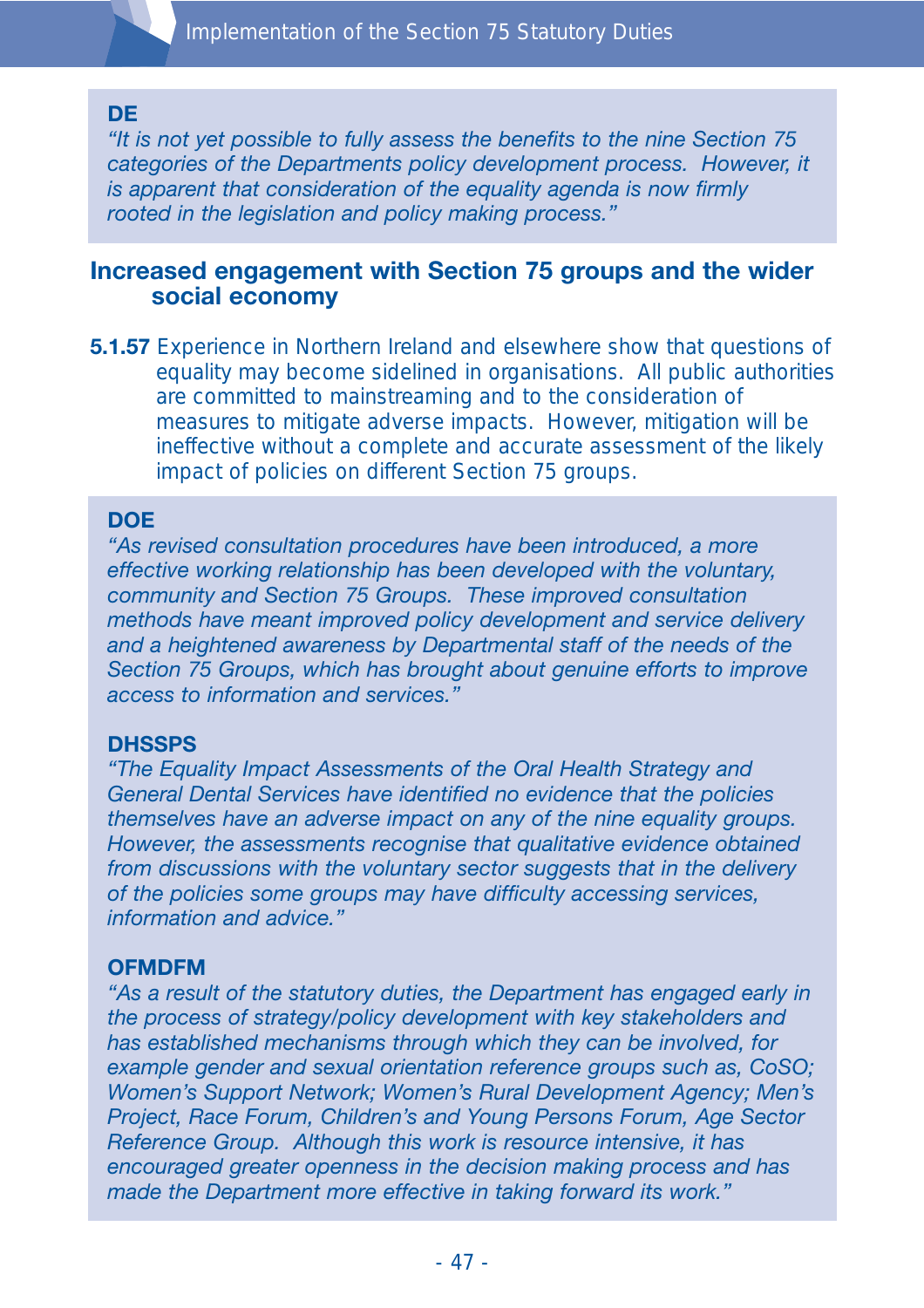#### **Changes and adjustments to policies and the associated delivery of services.**

- **5.1.58** Section 75 requires the consideration of measures not only to mitigate identified adverse impacts but to also make those adjustments to policy that may promote greater equality.
- **5.1.59** Extracts from Departmental progress reports provided evidence of implementation:

#### **DRD**

Following the consultation process on the Regional Transport Strategy (RTS) Draft EQIA the Department agreed that research into the transport needs of disabled people should be considered as part of the Accessible Transport Strategy included in the RTS.

#### **DCAL**

*"Screening of the policy to provide concessionary fishing permits, however, resulted in changing the qualifying age for older people. The qualifying age for men was reduced from 65 to 60, in line with existing sex discrimination legislation."*

#### **DOE**

As the result of an equality screening exercise carried out by the Road Safety and Vehicle Standards Division on their proposed Children's Traffic Club aimed at pre school age children, certain policy changes are being considered, e.g., translating the letter of invitation to parents into their ethnic minority language, where appropriate.

#### **DEL**

Work on EQIAs on Worktrack and Bridge to Employment helped to identify an under representation of specific groups and highlighted the benefits of consultation with representative groups. Those under represented on the programmes will be encouraged to participate in greater numbers through more effective marketing and communication initiatives.

#### **DHSSPS**

An additional £1.5 million has been allocated to Sure Start to increase access and address the findings of the Sure Start EQIA… which pointed out the need to improve access for Travellers and other excluded groups.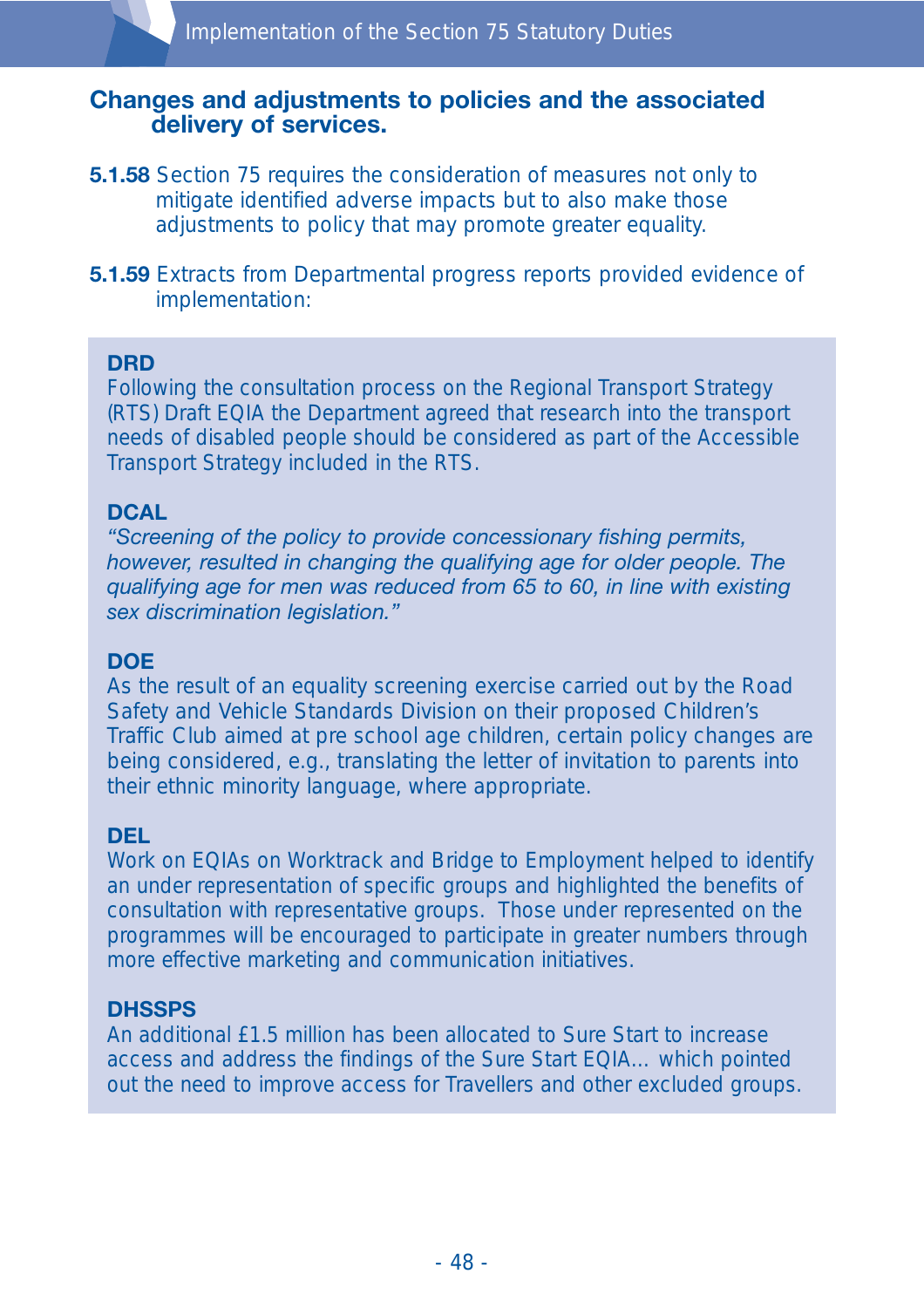The EQIAs for the Promoting Mental Health and Teenage Pregnancy and Parenthood Strategies, identified that more specific recognition needed to be given to the needs of particular vulnerable people (e.g. the need for a greater focus on young males in relation to suicide). This has now been taken account of in the further development of the Strategies and Action plans.

#### **OFMDFM**

Northern Ireland is unique in having a Commissioner for Children and Young People. Where the post exists in other parts of the world he/she is the Commissioner for Children, however, it was input from young people during consultation that lead to the name change here. That, in turn, led to how we define children/young people and rather than having set age brackets it is a continuum up to age 18.

### **Concluding Remarks**

**5.1.60** Commenting on the impact of Section 75 DARD stated:

*"These changes are relatively minor and lead the Department to question the return for our investment in all the detailed work involved in undertaking EQIAs".*

#### **5.1.61** In a similar vein DARD stated:

*"Furthermore virtually all of the policies the Department has subjected to the EQIA process show that no substantive changes have been necessary to how the Department delivers its core business".*

**5.1.62** Whilst a minority view, this particular perspective must be acknowledged. With time and support from the Commission, hopefully the benefits and results of Section 75 will become more tangible and obvious. However, the general consensus view to date is encapsulated by DSD when it stated that:

*"It is difficult to separate implementation of the Section 75 duty from ongoing improvements to policy and service delivery … Section 75 does however provide a focus to formally consider the equality considerations when developing or revising policies and delivering services… The Department's ultimate aim is to ensure that Section 75 is mainstreamed so that it is an integral part of the process of policy development and service delivery. There is much evidence of this being the case".*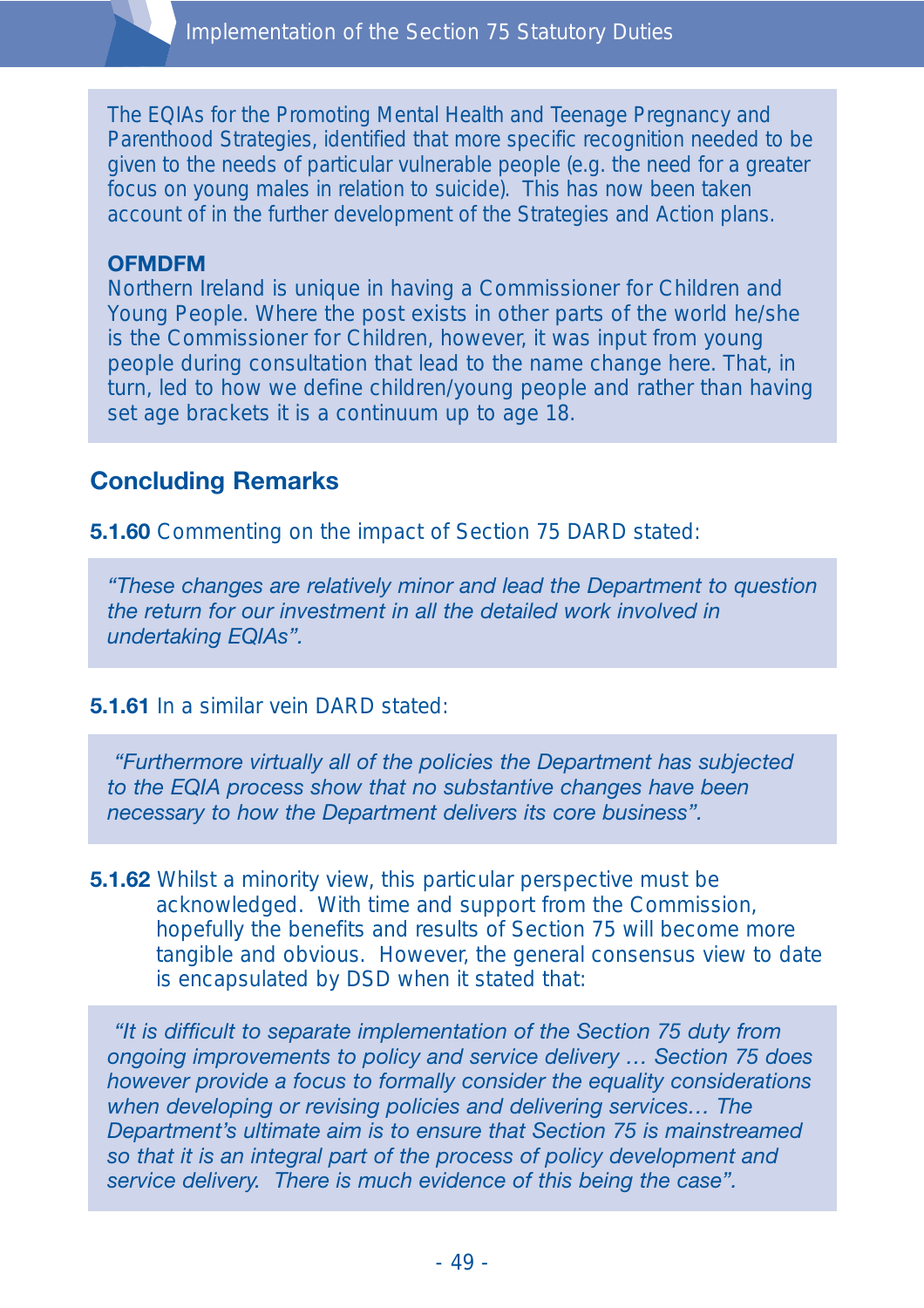# **5.2 Education**

**5.2.1** The Education sector comprises the five Education and Library Boards (ELBs), the Council for Catholic Maintained Schools (CCMS), the NI Council for the Curriculum, Examinations and Assessment (CCEA), the Staff Commission for Education and Library Boards (SCELB) and the Youth Council for Northern Ireland.

### **Strategic Implementation of the Section 75 Equality Duties**

**5.2.2** All of the education authorities were continuing to implement a strategic and joined up approach to implementing the Section 75 duties. They had all included equality objectives in their corporate and business plans and in individual job plans, as considered appropriate. The DE/NDPB Equality Liaison Committee, which is made up of representatives from the Department of Education, the Education and Library Boards and the other education NDPBs, continued to meet on a quarterly basis to share information and discuss progress on implementing the duties. In addition, the Staff Commission/Education and Library Board's Statutory Duty Coordinating Group continued to meet to share information and take forward the Section 75 work on an inter-Board basis.

# **Good Relations**

**5.2.3** Although none of the education authorities appeared to have developed a strategic framework for promoting good relations, the majority were taking forward a number of different initiatives aimed at promoting good relations. The Education and Library Boards in particular outlined a number of initiatives which they were involved in; for example, the Schools' Community Relations Programme, the Youth Education Social Inclusion Partnership and the Joined in Equity, Diversity and Interdependence (JEDI) initiative. The Youth Council and the Boards also outlined their intention to join with the Department of Education in undertaking an EQIA of community relations policy.

#### **Screening and Equality Impact Assessments**

**5.2.4** The Staff Commission and Education and Library Boards adopted a two-stage approach to the screening process and published their final joint screening report in December 2001. CCMS published its screening report in July 2002. The Youth Council has committed to equality impact assessing all of its policies. CCEA issued its screening report for consultation in July 2002, with a closing date for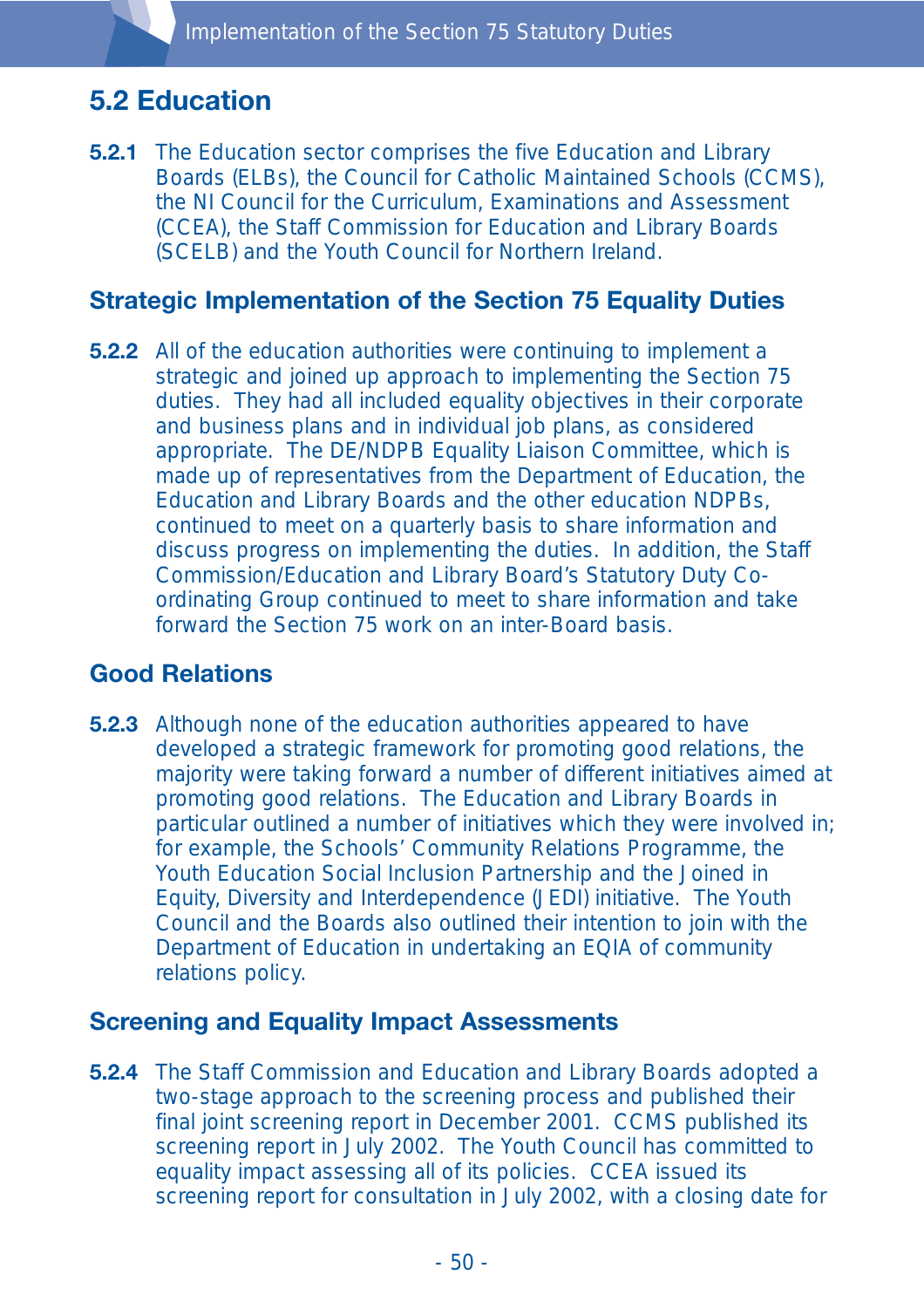consultee comments in October 2002. The Staff Commission, Education and Library Boards and the other education NDPBs all agreed to join with the Department of Education in conducting EQIAs of wider policy areas as required.

- **5.2.5** During 2000-2003 no EQIAs were completed by any of the education authorities. To date, therefore, the education authorities have only been involved in one completed EQIA, i.e. the EQIA of the electronic libraries policy, which was completed in November 2001. Although the electronic libraries policy is a DCAL policy, the Staff Commission and Education and Library Boards were represented on the project team which carried out the EQIA.
- **5.2.6** The Staff Commission and Education and Library Boards have listed a further 12 EQIAs with which they were engaged, in collaboration with the Department of Education. These EQIAs were at various stages: two of them were at Stage 5, one was at Stage 4, one was at Stage 2 and the remaining eight were at Stage 1. The Boards listed a further four policies for EQIA in 2003-2004, two of which will be carried out in conjunction with the Department of Education.
- **5.2.7** The Youth Council, CCMS and CCEA had yet to complete an EQIA of any of their own policies. CCMS, however, outlines involvement in two EQIAs being conducted by the Department of Education. The Youth Council provides information on its involvement in the Department's EQIA of the policy 'To Promote, through the Youth Service, the Personal and Social Development of Young People.'
- **5.2.8** With regard to the screening of new policies, the Staff Commission and Education and Library Boards have agreed to issue a Supplementary Screening Report at the end of each financial year. These reports will identify any new policies which have been screened, the results of the screening and any resultant proposed changes to the Staff Commission/ELBs' EQIA timetable. Following consultation any decisions taken after consideration of the issues raised will be communicated to consultees.
- **5.2.9** A number of the education authorities stated in their reports that they have not been able to adhere to their EQIA timetables for a variety of reasons, including organisational changes and staffing problems. Several authorities also stated that they intended to review their EQIA timetables in 2003-2004, with a view to making them more manageable. We would emphasise the need to ensure that any such reviews of EQIA timetables are carried out with full consultation with affected groups.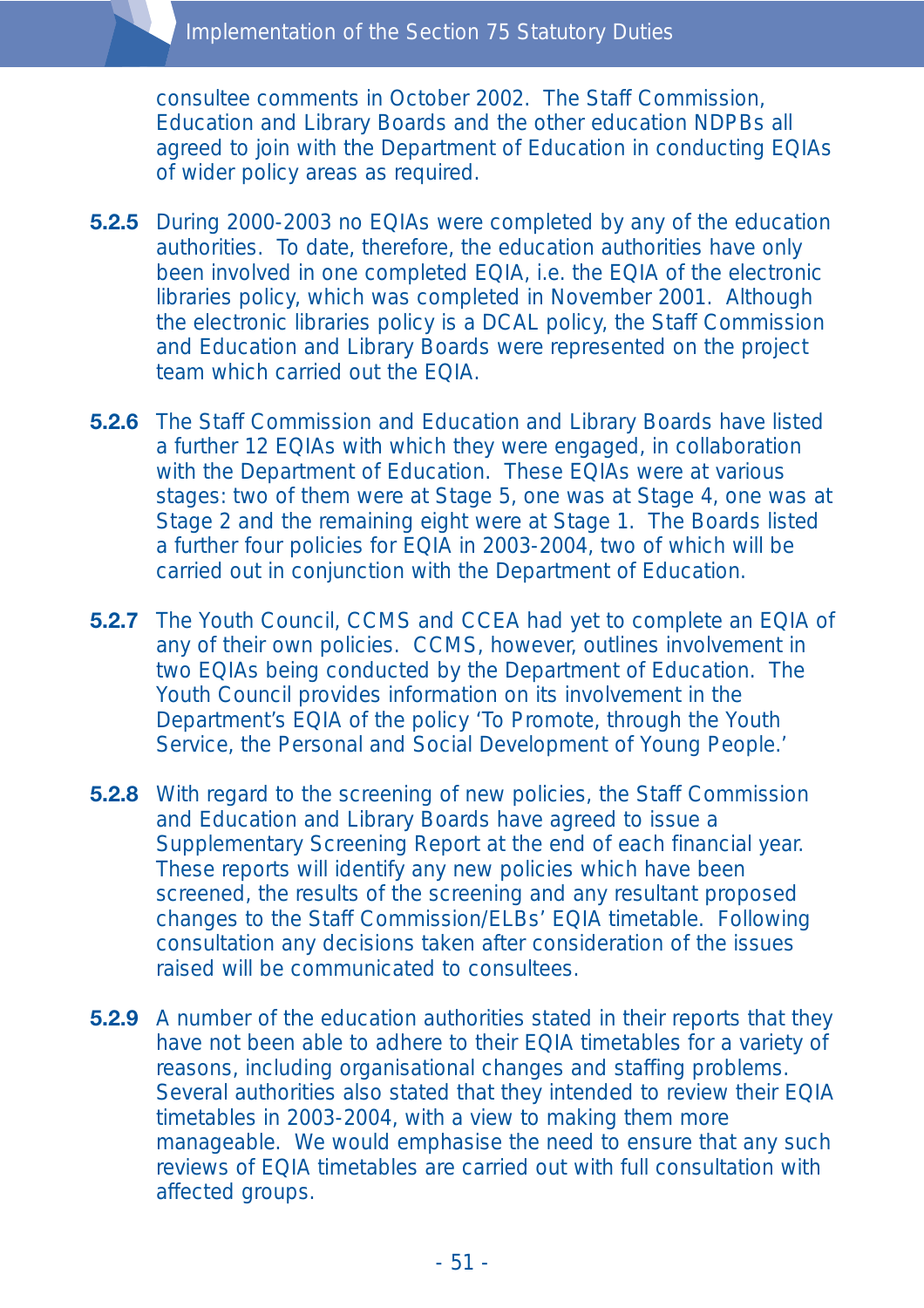### **Communication and Training Provision**

- **5.2.10** The Staff Commission, Education and Library Boards, CCMS and the Youth Council have collaborated to provide a programme of Section 75 training for staff, Commissioners, Board members and Joint Negotiating Council members. They established a Working Group to design and produce equality awareness training materials. To date over 200 staff have received equality awareness training and feedback has been very positive, with 89% of staff stating that the aim of the course was 'well/very well' met. The Staff Commission also held screening workshops during which staff from the education sector were provided with practical guidance on screening. The Staff Commission intended to continue to hold these screening workshops as required.
- **5.2.11** As the Department of Education and the other education NDPBs had decided to join in conducting EQIAs, they agreed that training linked to each EQIA would be conducted in an integrated way. The Statutory Duty Unit of OFMDFM made arrangements with the Government Purchasing Agency to produce a select list of consultants to provide EQIA training. Staff involved in the following EQIAs participated in this training:
	- Pre-School Education Expansion Programme.
	- Promotion of Good Community Relations among Young People.
	- Home to School Transport.
	- Promotion of Child Protection Policies and Procedures in Schools.
	- Promotion for Inclusion for Pupil Groups in Danger of Educational Under-achievement.
- **5.2.12** Feedback from these training courses has been very positive, with staff indicating that they found the training to be of practical value in increasing their understanding of the EQIA process.
- **5.2.13** The Staff Commission and Education and Library Boards have developed, in partnership with Focus Consultancy Service (Disability Action), a training package on 'Effective Consultation'. The training, facilitated by Focus Consultancy, was piloted on an inter-Board/Staff Commission basis in June 2002 and the feedback received was very positive, with over 90% of staff rating the training as 'good/excellent.'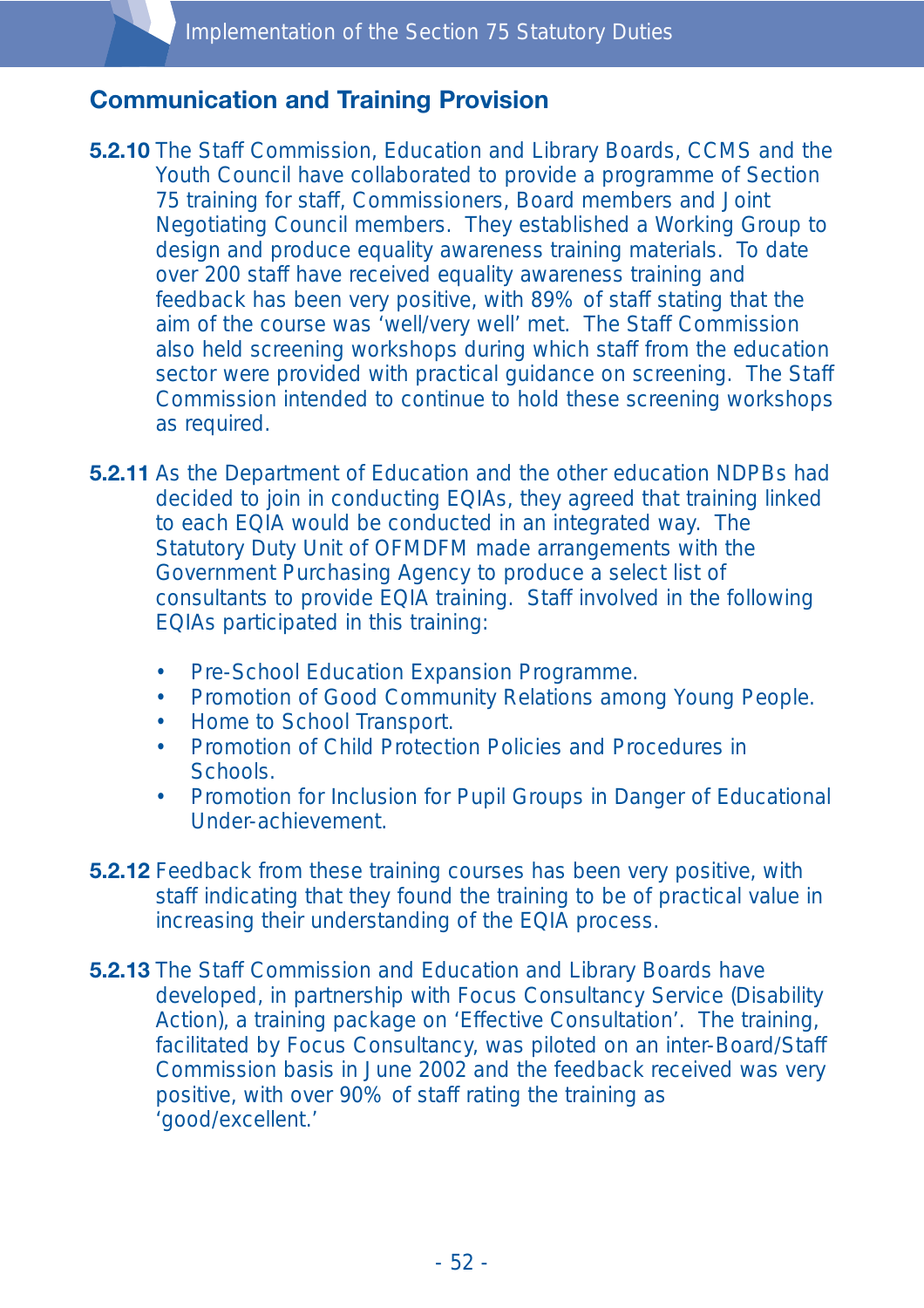The Top Management Team, Business Managers, Senior and Professional Staff and the Statutory Co-ordinating Group of CCEA have received equality awareness and screening training. In addition, the Top Management Team, the Statutory Duty Group and staff involved in the Review of the Curriculum also received EQIA training. CCEA did not indicate in its report whether any of this training was evaluated. CCEA planned to roll out an equality awareness and Section 75 training programme to its entire staff over an 18-month period, commencing autumn 2002. It did not make clear whether its Board members will receive Section 75 training.

### **Data Collection and Analysis**

- **5.2.14** With regard to data collection and analysis, the Department, Staff Commission and Education and Library Boards adopted a collaborative approach. The main data sources which they used were the NISRA data sets, the Annual School Census and the Post Primary School Leavers Survey.
- **5.2.15** The Staff Commission and Education and Library Boards were in the process of developing an employment monitoring system which collects quantitative data across the nine Section 75 categories. This new monitoring system will be piloted by the BELB towards the end of 2003.
- **5.2.16** The Youth Council developed a geographical information system to gather youth service data and display it on a geographical basis, rather than presenting statistical summaries. The Education and Library Boards are providing the Youth Council with statistical data on various characteristics of both voluntary registered and controlled youth groups. Data relating to perceived religious affiliation, age, gender, disability and ethnic origin is being collected. This data can then be geographically analysed to identify gaps in youth service provision, in order that resources can be allocated more effectively and to assist in the development and planning of such services. This is the first co-ordinated attempt to collect data in the youth service. "Barometer 2001", a Youth Council publication, uses some of the statistics from this GIS, and provides the Council and other public authorities with an up to date and convenient collation of youth service statistics. Barometer 2001 has also proved to be a valuable resource in respect of EQIAs.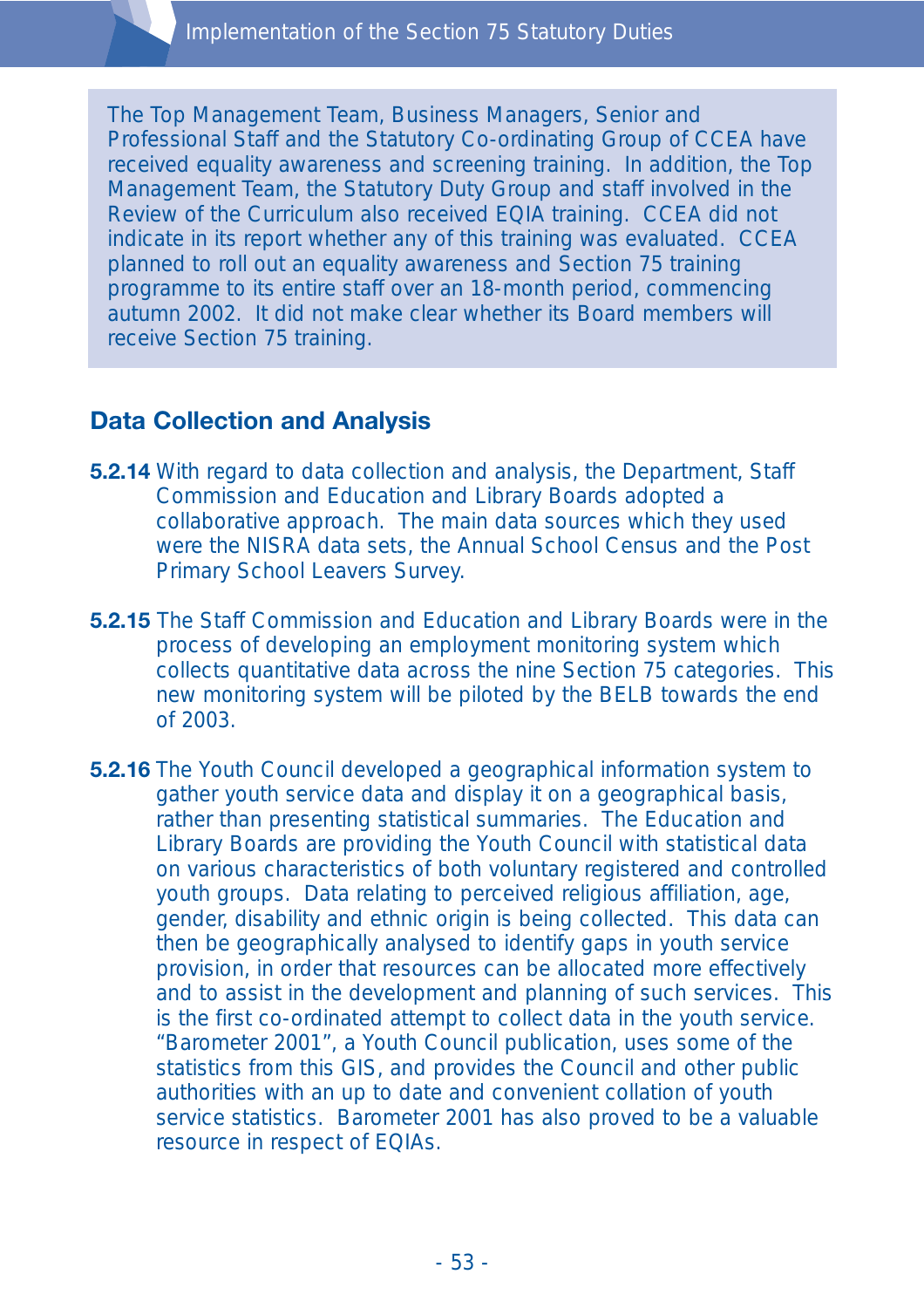- **5.2.17** CCMS states that its IT systems are being revised to collect a range of statistical data, which will enhance the availability of information for screening and equality impact assessments. CCMS also indicates that it has carried out a customer satisfaction survey to determine the level of satisfaction amongst customers using the Council's services.
- **5.2.18** CCEA has begun to identify areas where there is insufficient data/information to inform decision-making and it states that questionnaires which are sent out to schools have been modified to gather information on a number of additional categories.

### **Information Provision and Access to Services**

- **5.2.19** The Staff Commission and Education and Library Boards have developed Equality Consultation Guidelines which provide practical advice for staff involved in consulting with or providing information to young people or people with learning difficulties. These Guidelines were consulted upon widely and the final version was published in early 2003. In addition to producing these Guidelines, the Staff Commission and ELBs have put arrangements in place to facilitate requests for information on disc, audio cassette and Braille and the provision of translation/interpreter services.
- **5.2.20** The Youth Council has also published guidance on consulting with and providing information to young people. In addition, it is involved in a UK-wide project called 'Taking the Initiative - Promoting Young People's Involvement in Public Decision Making in the UK', in cooperation with the Carnegie Trust. The Council states that its involvement in this initiative has helped it to refine its approach to consulting with young people.
- **5.2.21** CCMS referred to improving access to its information and services through its enhanced website development, which is aimed at increasing the accessibility of information on the Council's services, policies and procedures.

### **Complaints**

**5.2.22** One of the Education and Library Boards reported having received a total of five Section 75 complaints. Three of these complaints related to disability, one to gender and one to religious belief. The Board outlined how these complaints were dealt with and resolved.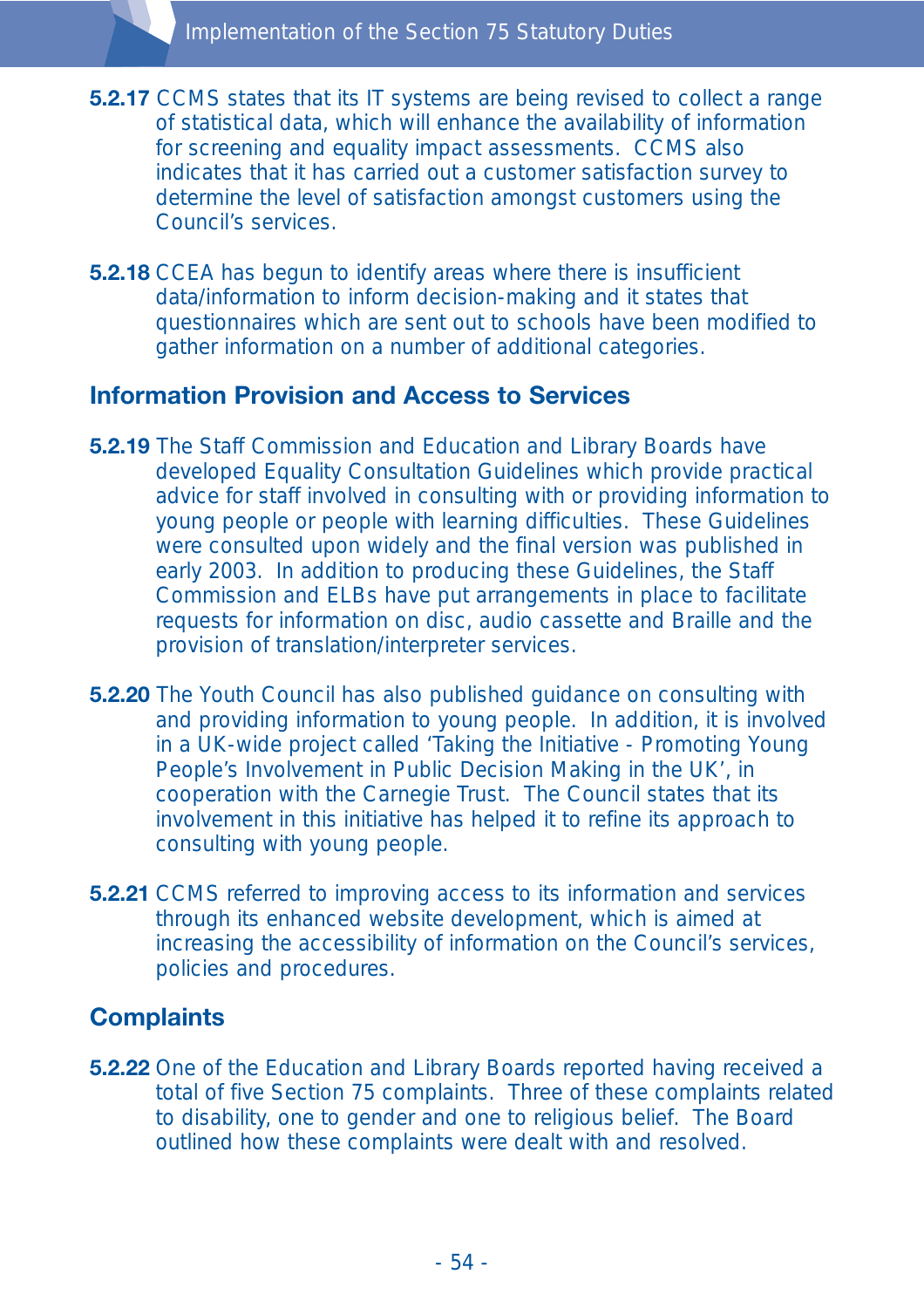# **Consultation**

- **5.2.23** The Staff Commission, Education and Library Boards and the Youth Council all had a consultation strategy in place to facilitate the engagement of individuals and groups affected by existing and proposed policies in the decision-making process. The strategy provided for:
	- the circulation of consultation documentation to consultees with response pro forma documents to facilitate written feedback;
	- the publication of consultation documents on the website;
	- the organisation, as appropriate, of public meetings;
	- the organisation of regional meetings in partnership with key groups.
- **5.2.24** Details of all public and regional events and the individuals/groups who participated in them are published. Participants are advised in advance of all meetings that requests for assistance to ensure full participation, including any communication, transport or access needs will be considered. In addition the Staff Commission/Boards have developed a Travel Assistance Scheme.
- **5.2.25** All feedback, written and verbal, at local and/or regional levels is shared and taken into account by each Board and the Staff Commission. Given the decision to join with the Department of Education and other NDPBs in the education community, the Department of Education participates in some regional events and all information received is shared within the education community. Feedback is provided to consultees on decisions made.
- **5.2.26** Equality Consultation Guidelines which provide practical advice to Staff Commission/Board officers on how best to communicate information to young people and people with learning disabilities have been developed. An associated training package has been developed in partnership with Disability Action.
- **5.2.27** Generally feedback from consultees on the co-ordinated approach to consultation has been positive and has opened up further opportunities for joint working e.g. Consultation Skills Training Package developed and delivered in partnership with Disability Action and the NICEM/CEJI trans-national partnership project 'Anti Discrimination and Diversity'.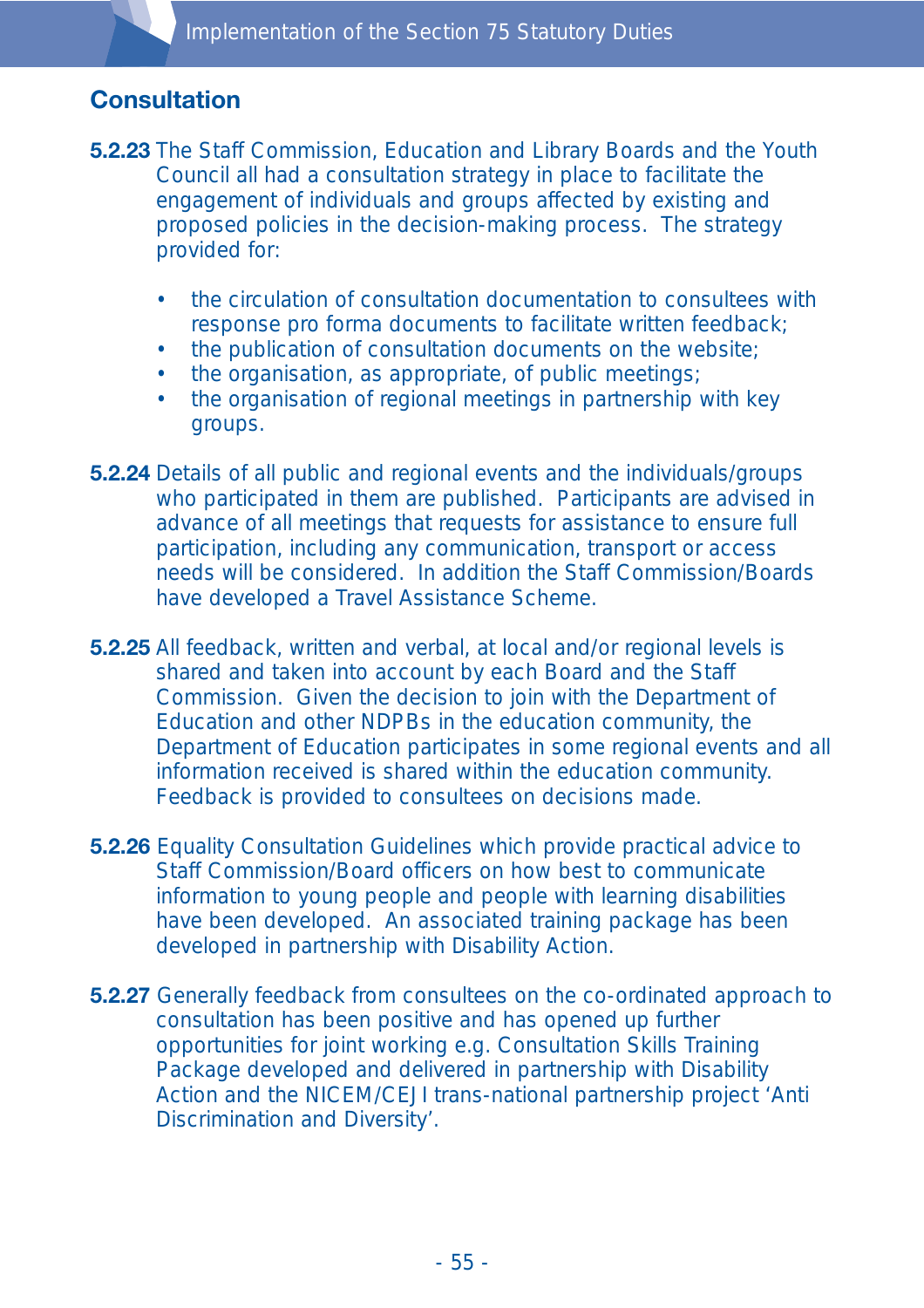### **Impacts and Outcomes**

- **5.2.28** According to the education authorities, the fact that equality proofing, now an integral part of policy formulation, is an outcome of the implementation of the Section 75 duties. The education authorities also state that the implementation of the duties has resulted in an increased awareness of the needs of service users, which in turn has led to improvements in service delivery.
- **5.2.29** The education authorities refer to the mitigating measures that have been put in place, as a result of EQIAs, as outcomes. These included for example:

The EQIA of the policy to promote, through the Youth Service, the personal and social development of young people. This EQIA identified that there is a lower uptake of services across the following equality categories:

- Age 19-25 year olds tend to opt out of "youth club" type activities.
- Race young ethnic people do not access local youth provision for fear of rejection, lack of understanding and abuse.
- Gender lesbians, gays, bi-sexual and transgender people feel marginalised and "not welcome".
- Disability screening of the main Youth Service activities has identified that not many people with a disability are known to be involved.
- Dependants many young carers feel they have a duty to care. This makes it difficult for them to have a social life and they feel excluded from normal teenage liaison activities.
- **5.2.30** In response to these findings, the education authorities, in conjunction with the main stakeholders, introduced a range of pilot projects which they believe will be stepping stones to the elimination of any adverse impact for these equality categories. Pilot projects involving the following organisations are currently underway: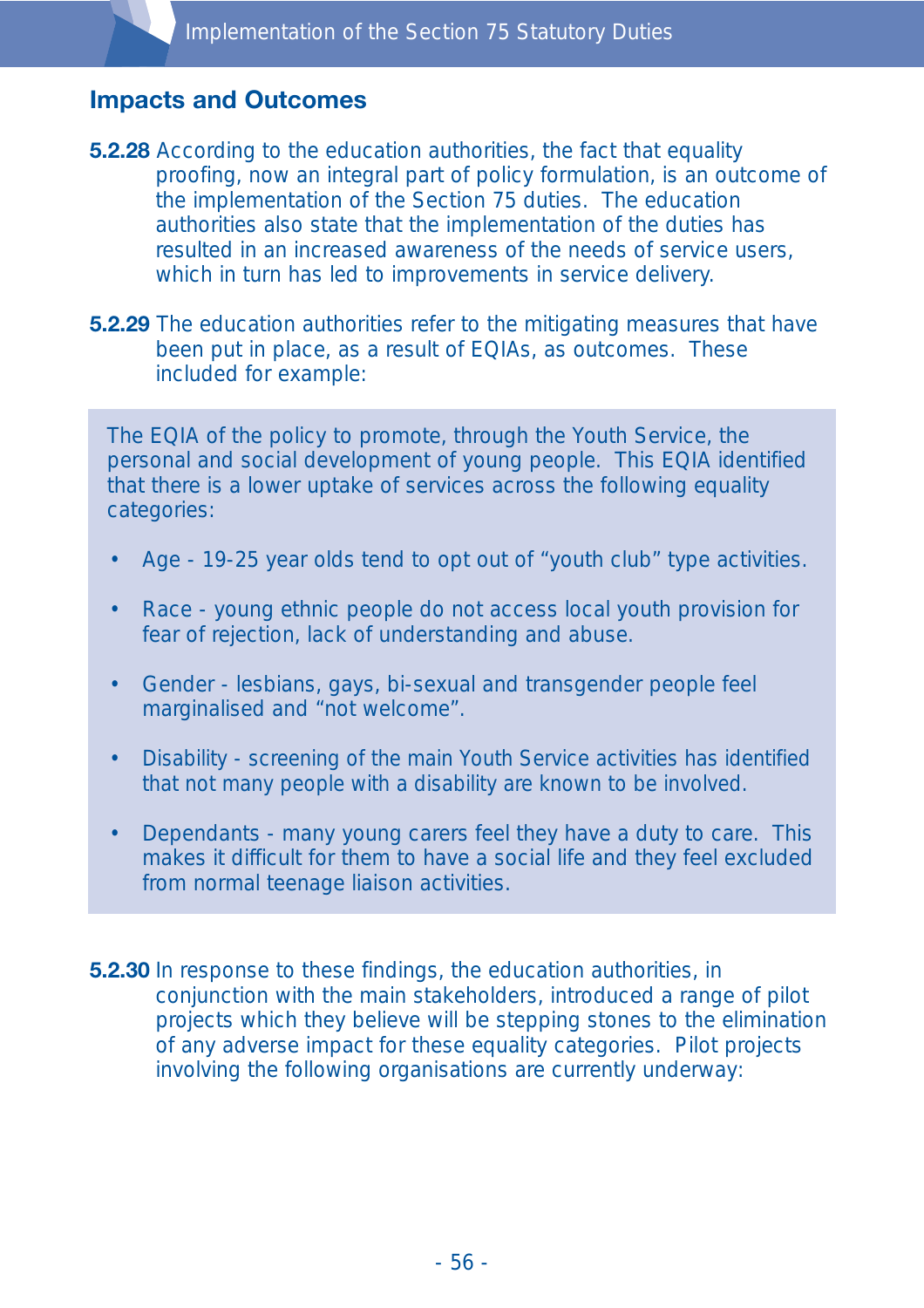Implementation of the Section 75 Statutory Duties

- North Eastern Education and Library Board Youth Service in partnership with Mencap.
- South Eastern Education and Library Board Youth Service in partnership with Phab.
- Western Education and Library Board Youth Service working with young Travellers.
- Southern Education and Library Board Youth Service looking at rural isolation.
- Belfast Education and Library Board Youth Service working with the Deaf Youth Association and also considering youth counselling and city centre initiatives.
- YouthNet considering issues around gay and lesbian young people.
- Youth Council for Northern Ireland working with ethnic minorities.

It is anticipated that these pilot projects will provide substantial qualitative and quantitative data and the learning experience will be shared.

**5.2.31** The EQIA of the 'Code of Procedures for Recruitment, Selection and Promotion and the Internal Trawl' identified the following issues:

- the potential barrier to the promotion of equality of opportunity of the internal trawl procedure (race; disability; gender; religion; dependants);
- the potential adverse impact on a number of Section 75 categories, namely gender, disability and dependants, of the use of a minimum service requirement when applying for promotion posts; and
- the need to consider more specific guidance on job requirements, eligibility criteria and assessment arrangements.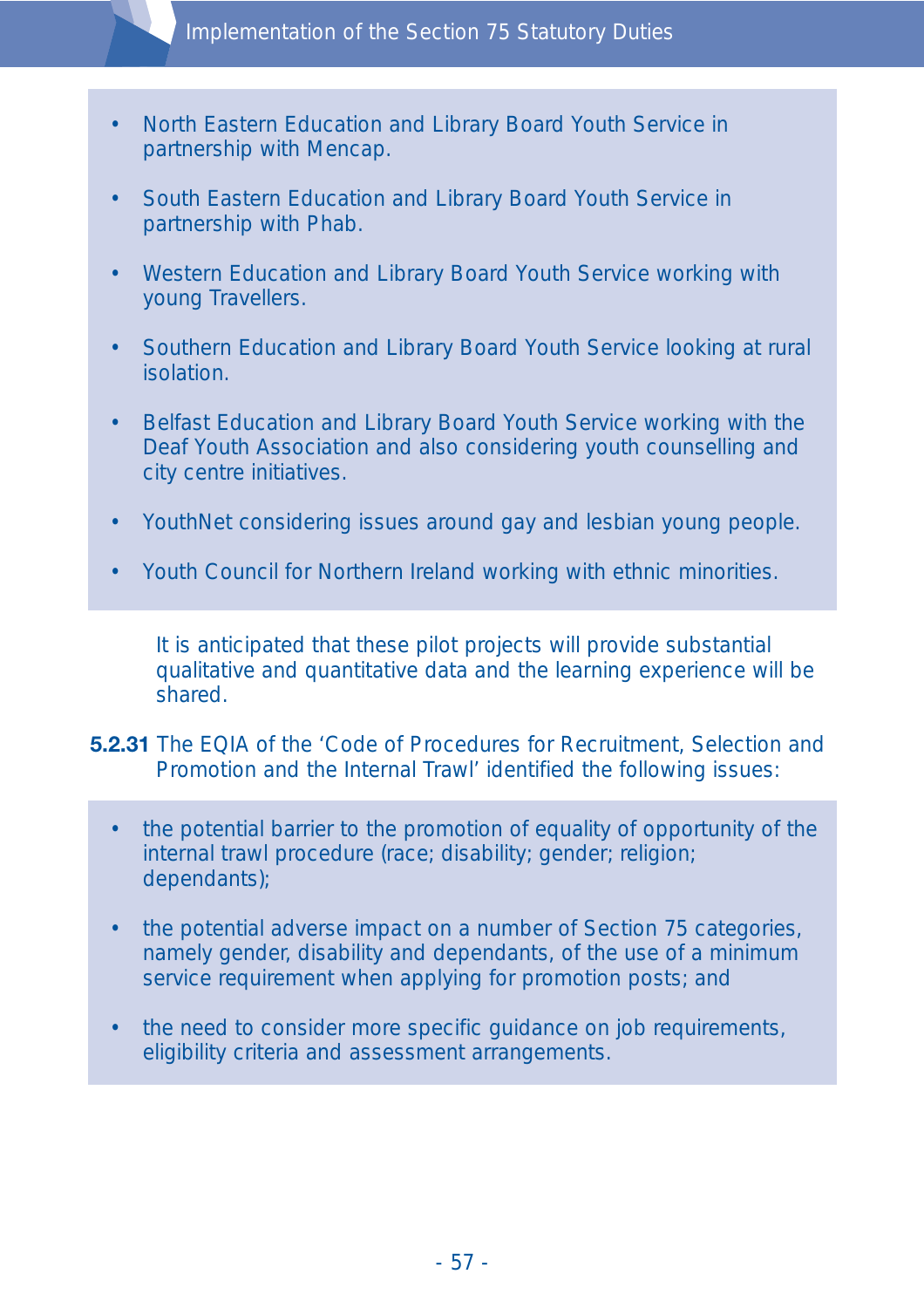- **5.2.32** The Staff Commission/Boards proposed a range of positive measures, which they believe will eliminate any adverse impact for the equality categories. These measures include:
	- a significant reduction in the number of posts advertised through the Internal Trawl Procedure;
	- removal of the eligibility requirement that staff with less than six months' continuous service in a permanent capacity cannot apply for promotion to a higher graded post;
	- removal of the eligibility barrier in relation to internal trawls for staff on temporary, fixed term contracts and/or Employment Support Scheme;
	- incorporation of a number of substantive changes to further develop good practice and thereby promote equality of opportunity; and
	- provision of comprehensive training to panel members.

**5.2.33** The EQIA of the Electronic Libraries for Northern Ireland policy recommended a number of actions to mitigate any adverse impact of the policy in respect of political opinion, race, age, gender, marital status, sexual orientation, disability and dependants. Monitoring systems put in place as a result of this EQIA included:

- the establishment of an Intelligent Customer Unit which develops and operates systems and procedures to monitor impact and recommends service improvements;
- an Electronic Libraries Benefits Realisation Plan which includes a section on equality and sets out the benefits of the project and how and when these will be measured. The Contract Executive receives updates on the achievement of benefits from the Intelligent Customer Unit;
- the project's new management information system, which will provide much improved access to information on library users and the use made of libraries; and
- the boards will include questions on equality issues in the national annual Public Library User Survey.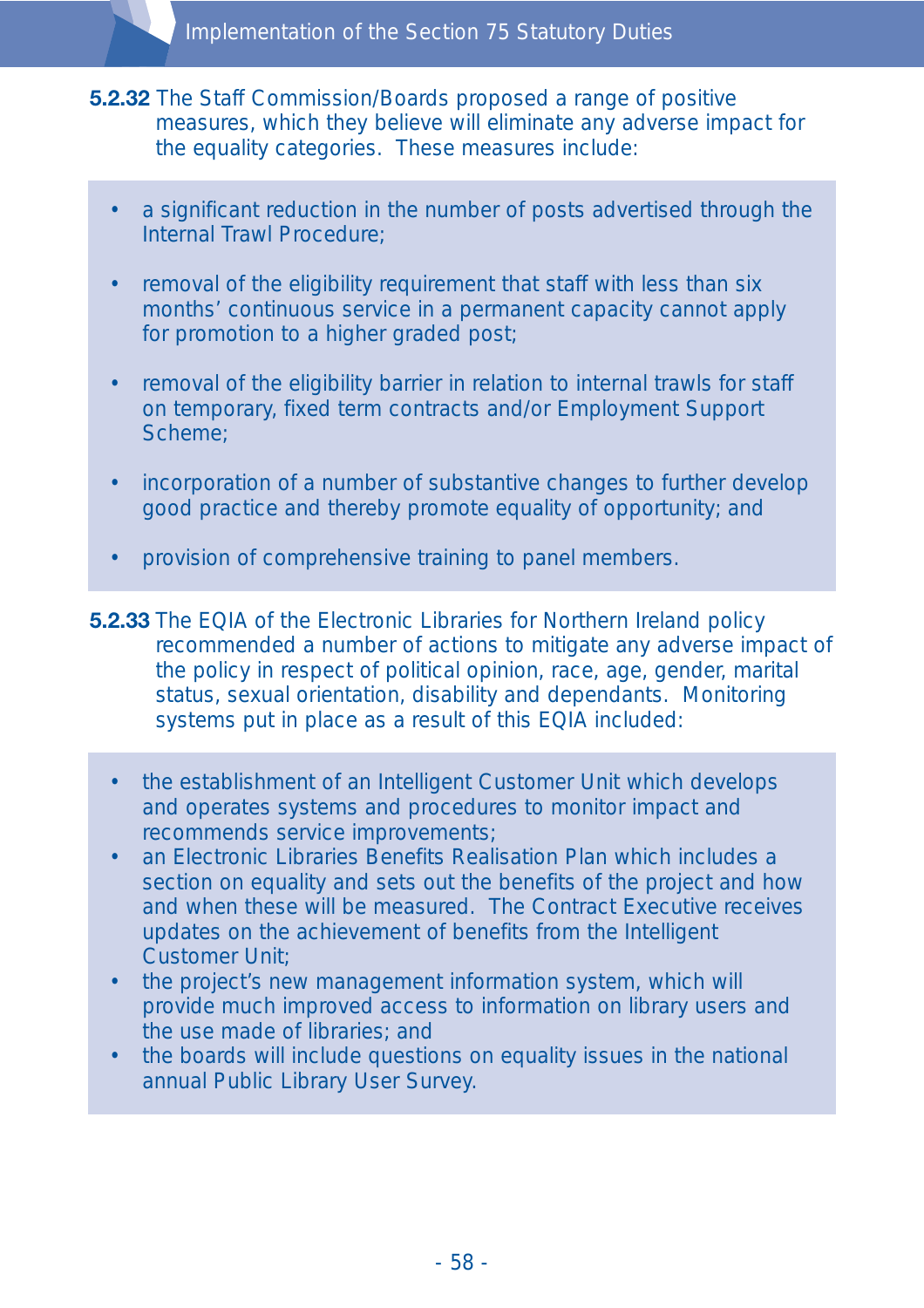- **5.2.34** Another outcome from the implementation of the duties within the education sector related to access to services. One of the Boards was carrying out a disabled access audit of its estate, with a view to identifying the scale and nature of the improvement works required to better meet the needs of people with disabilities.
- **5.2.35** CCMS had not yet completed any EQIAs and stated, therefore, that it was too early to report any outcomes. It maintained, however, that all of its policies will be equality proofed using the procedure outlined in the Commission's Guide to the Statutory Duties.
- **5.2.36** The Youth Council also stated that as it has not yet completed any EQIAs it is too early to report any outcomes. However, it pointed out that the parallel processes of EQIA and the JEDI initiative had been mutually beneficial to the Council, with each approach informing the other and improving the prospects for the eventual outcome of EQIAs. The Council added that these processes will result in a fundamental cultural change within the Council, rather than one which only affects policies and actions.

# **5.3 Further and Higher Education**

**5.3.1** The Further and Higher Education sector comprises all of the Colleges of Further Education and the Universities.

#### **Preparation of Draft Equality Schemes**

- **5.3.2** The 16 Further Education Colleges worked together to develop their Equality Schemes. This work was co-ordinated by the Association of Northern Ireland Colleges (ANIC). The colleges managed local consultations on their schemes themselves and ANIC, in conjunction with the Equality Co-ordinators from each of the colleges, organised the consultations at a Northern Ireland level. Following consultation on the schemes the necessary amendments were made and final versions of the schemes were approved by the Commission in late 2002.
- **5.3.3** The five Universities formed a consortium, the Higher Education Equality Consortium (HEEC), and worked together in drafting their Equality Schemes. After consultation all of the Universities' Schemes, with the exception of the Open University, were approved by the Commission in June/July 2002.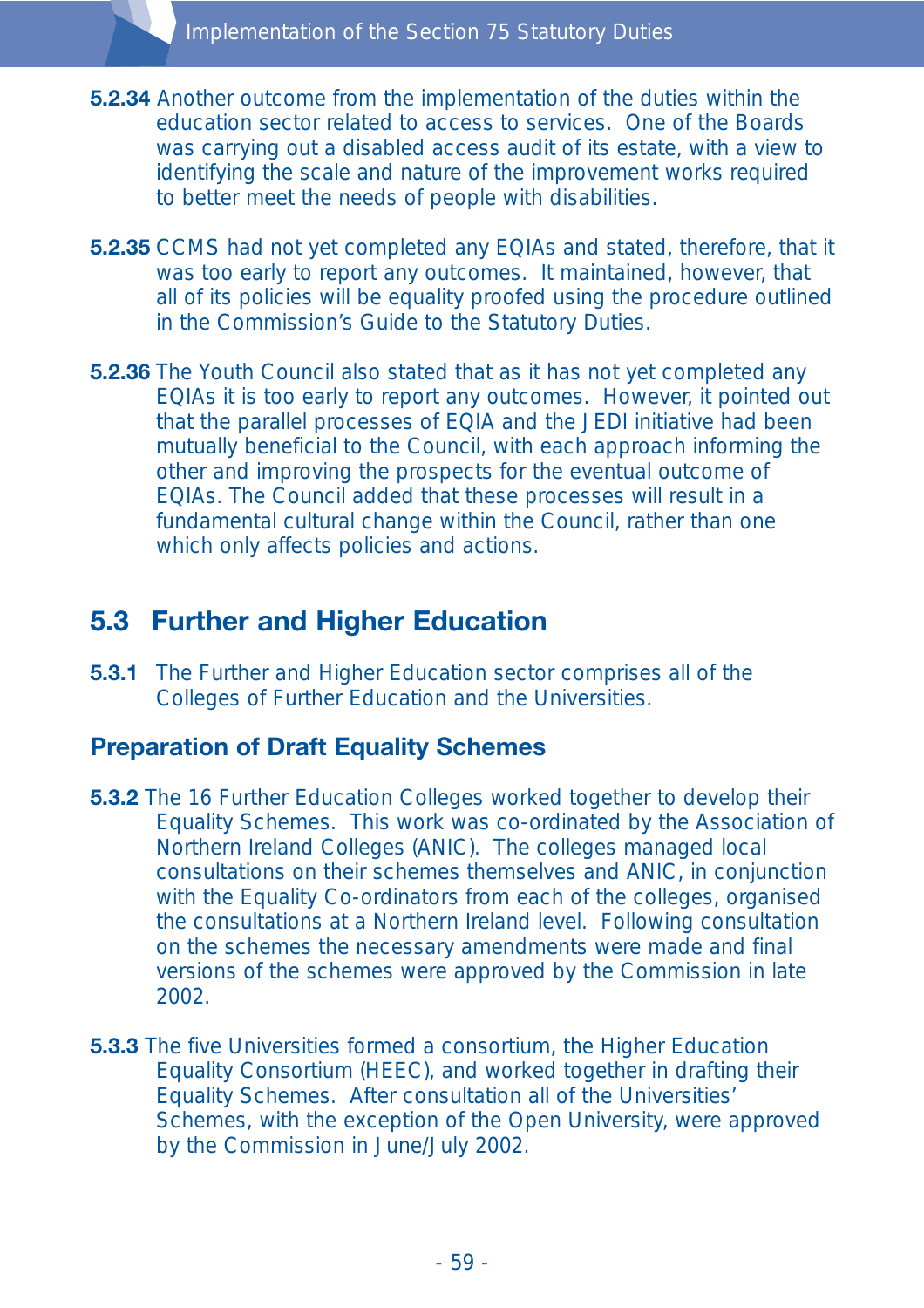## **Strategic Implementation of the Section 75 Equality Duties**

- **5.3.4** With regard to strategic implementation of the equality duties, each college appointed an Equality Co-ordinator with operational responsibility for implementing their college's scheme. An Equality Co-ordinators' Forum made up of all of the Equality Co-ordinators, met monthly to exchange information and to discuss equality issues. Each college also had an Equality Working Group, made up of a cross-section of college staff. Smaller Sectoral Policy Working Groups were also established to carry out the colleges' EQIAs on a sectoral basis. The colleges reported that equality was a standard item on the Governing Body Sub-Committee agenda. They did not indicate, however, whether equality objectives were included in colleges' Corporate Strategies or Operating Plans.
- **5.3.5** The universities' Higher Education Equality Consortium met at least quarterly to discuss equality issues and work collaboratively on areas such as consultation, screening and training. The universities also made their own internal arrangements to ensure implementation of the equality duties. In the University of Ulster, for example, the Equality Policy and Practice Unit has day-to-day responsibility for implementing the duties, whilst overall responsibility lies with the Steering Group, which is chaired by the Pro-Vice-Chancellor (Quality Assurance and Enhancement). Stranmillis College has an Equality Committee and St Mary's has an Equality Working Group, both of which report to the Board of Governors.
- **5.3.6** In addition to working together in the Consortium, the universities reported that they also worked in partnership with the Department for Employment and Learning, NUS-USI and the Association of Northern Ireland Colleges.
- **5.3.7** Only two of the universities confirmed that equality objectives had been incorporated into their Human Resources Strategies, which are part of their Corporate and Annual Operating Plans.

### **Good Relations**

**5.3.8** With regard to the good relations duty, the colleges made considerable progress. A three-year programme, AGREE (Actioning Good Relations, Equity and Equality), aimed at mainstreaming the principles and practices of equity, diversity and interdependence within the colleges, was drawn up by ANIC and the colleges, in conjunction with Trademark. This course was accredited by the NI Open College Network at Level 3, and aims to build capacity within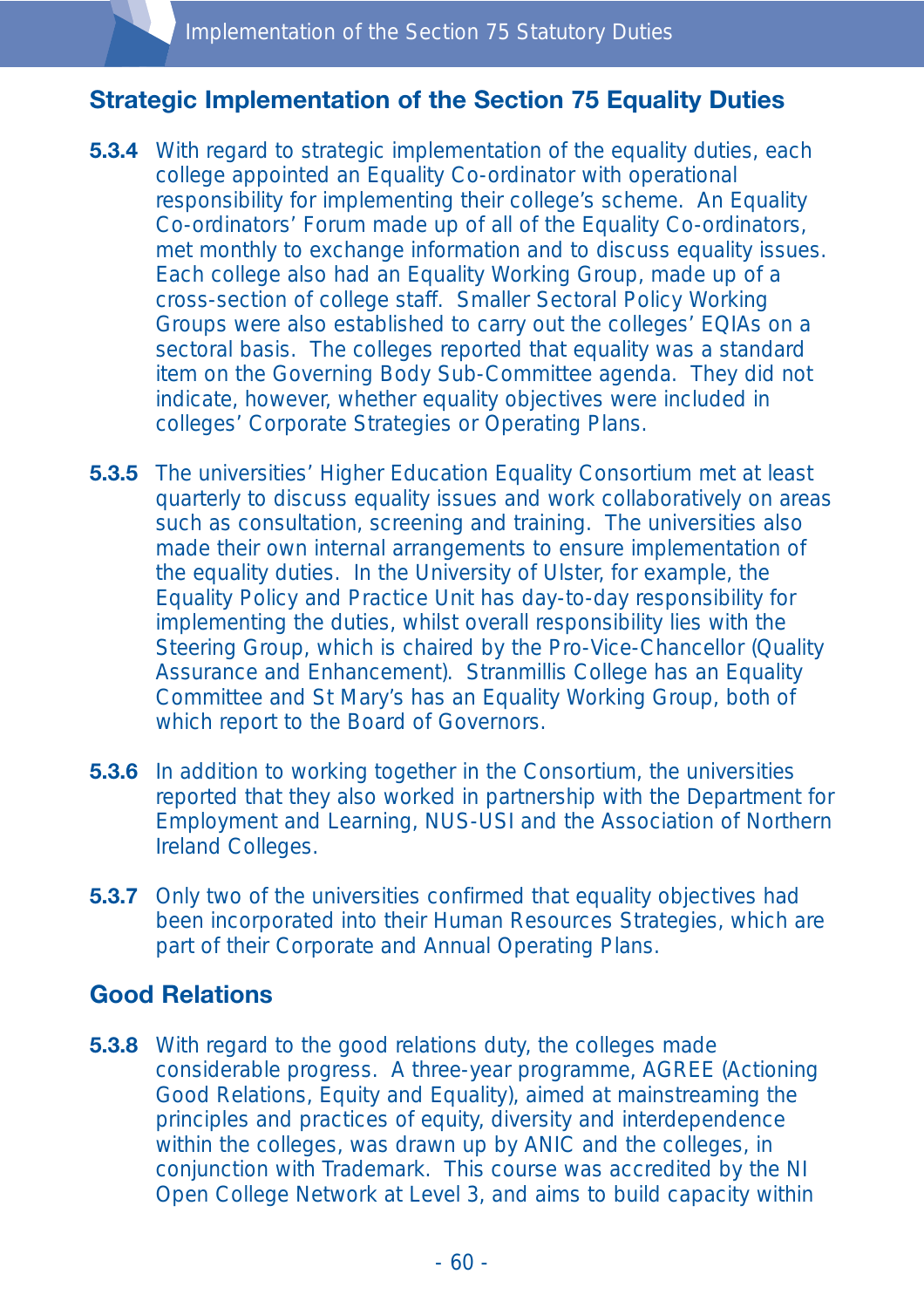the colleges by training staff to become trainers in the areas of race, religion and political opinion. The first AGREE course began in May 2003 and a second course will begin in September 2003. In addition, ANIC were in the process of recruiting a research group to carry out a research project on the 'chill factor' in colleges.

**5.3.9** The universities have done little to progress the good relations duty to date. Members of the HEEC met with CRC, Futureways and NUS-USI to discuss ways in which to progress the duty within the universities. All of the universities intended initially to conduct an audit of good relations practice and to use this as a basis for developing their good relations strategies.

### **Screening and Equality Impact Assessments**

- **5.3.10** The colleges worked with ANIC in carrying out their screening exercises. They adopted a two-stage approach to consultation on screening and issued their final generic screening report in March 2002.
- **5.3.11** Although no EQIAs had been fully completed by the colleges, they were involved in progressing 10 EQIAs. These EQIAs were at varying stages: five were at Stage 1 of the EQIA process; one was at Stage 3; three were at Stage 4 and one was at Stage 7. Seven of these EQIAs related to new policies and three of them were to be carried out in conjunction with the Department for Employment and Learning. The colleges listed a further five policies to be impact assessed in 2003-2004.
- **5.3.12** The universities' Consortium produced a generic screening report. Each university also carried out its own screening exercise and identified a number of local policies for EQIA. Consultation on the generic screening report began in April 2003 and was due to be completed in July 2003.

#### **Communication and Training**

**5.3.13** A considerable amount of equality training was delivered by the colleges, to both staff and members of Governing Bodies. ANIC appointed an Equality Training Officer to oversee the strategic development and management of equality training throughout the further education sector. In addition, ANIC commissioned consultants to assist with the development of the equality training strategy. Equality Action Plans are being developed by college Equality Working Groups and Equality Co-ordinators, in co-operation with the Equality Training Officer.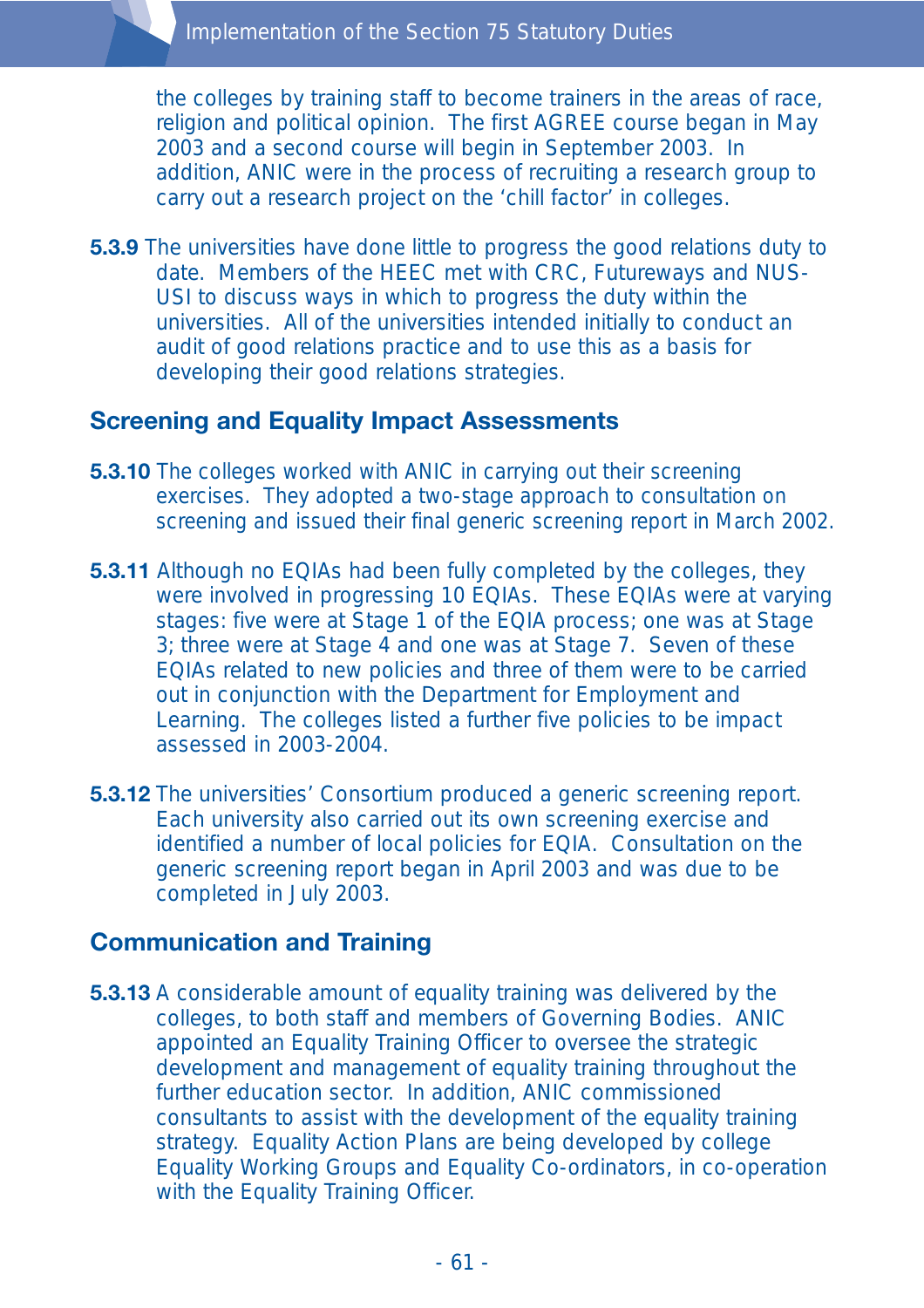Affected groups are given the opportunity to contribute to the development of equality training through the colleges' Equality Working Groups. Training which has been carried out to date includes:

- equality awareness training
- EQIA training;
- good relations training;
- anti-sectarianism training;
- anti-racist training;
- race relations within further education training; and
- SENDA legislation training.
- **5.3.14** All of the training provided by ANIC was monitored and evaluated and the evaluations of the training delivered to date appeared to be very positive.
- **5.3.15** Colleges' staff and student induction packs and the student handbooks were updated to include reference to the Section 75 obligations.
- **5.3.16** With regard to communication, the further education sector developed a communication plan which outlined how the various aspects of implementing the equality duties should be communicated to those involved and to those affected. It also developed a Further Education Equality Newsletter, to be distributed to staff and consultees twice a year.
- **5.3.17** In addition, ANIC developed a lobbying strategy to update political parties on the good relations work which is being undertaken by the sector. To date it had met with representatives from five political parties and was arranging to meet with two more political parties.
- **5.3.18** The universities began to develop Equality Training Programmes. Stranmillis College, for example, developed a five-year training plan and St Mary's incorporated equality training for all staff in its Human Resources Strategy. To date, however, little Section 75 training had actually been carried out. Some university staff received Section 75 awareness training and some senior staff and members of the HEEC attended specialist training on consultation and screening. Further training for university staff on screening, consultation and equality impact assessment was planned.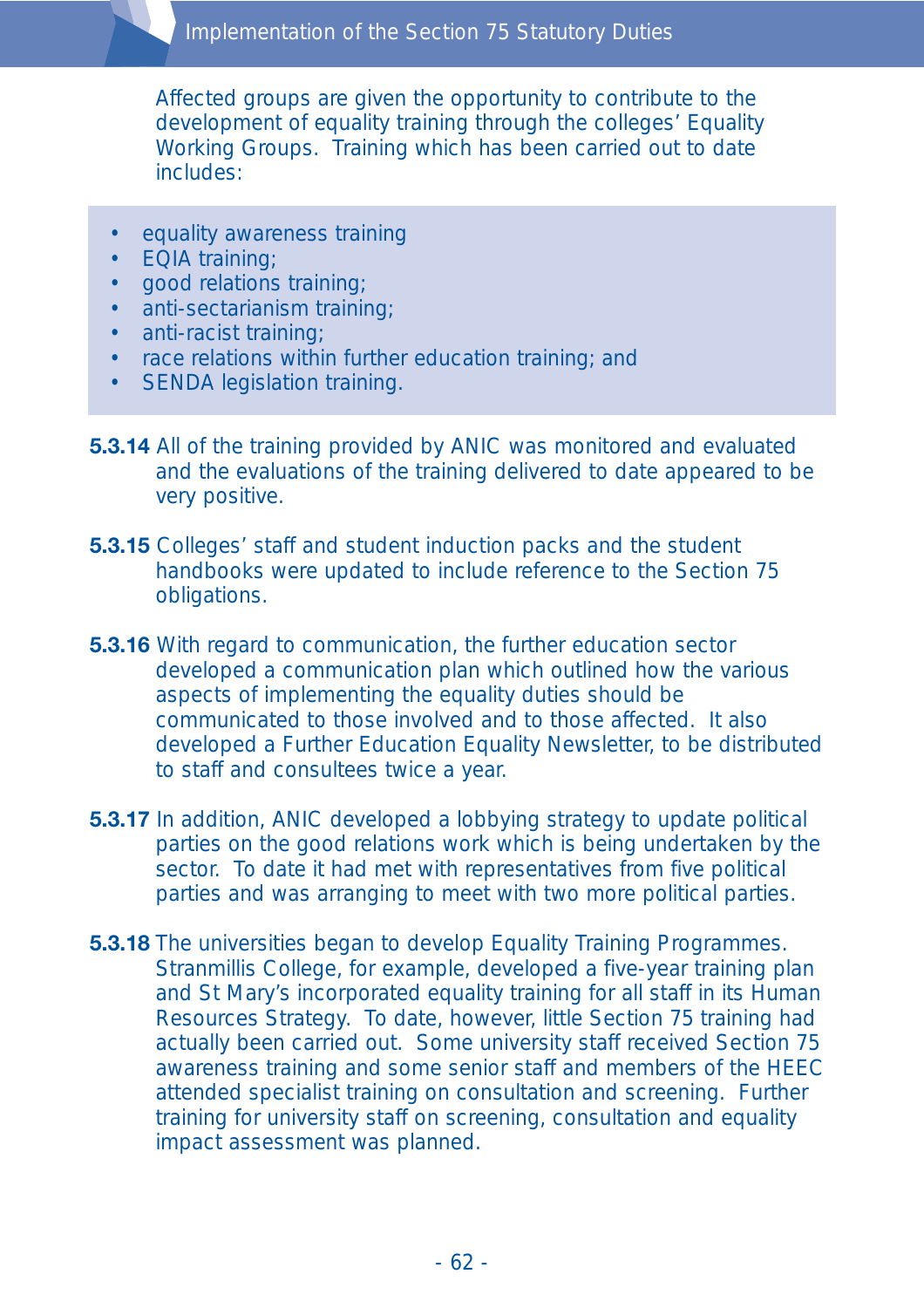### **Data Collection and Analysis**

- **5.3.19** ANIC worked with DEL's Tertiary Education Statistics and Research Branch on the collection of student statistics. All student surveys and student enrolments now collect data on seven of the nine Section 75 categories. ANIC and the colleges had a number of internal and external networks which allowed them to collect information relating to the categories. These networks included Policy Working Groups, the AGREE Development Group, the Equality Co-ordinators' Forum and the regular meetings held with affected groups such as CoSO, Opportunity Now and the NI Equality Forum.
- **5.3.20** ANIC was in the process of developing a new MIS system for the further education sector. It established an MIS Equality Working Group, comprising representatives from DEL, the trade unions, the Equality Commission and the colleges. The Working Group has been established to ensure that data collection and monitoring is compliant with Section 75 requirements and other equality legislation. This Working Group was also considering the most appropriate means of gathering equality data relating to sexual orientation and political affiliation.
- **5.3.21** The universities initiated a review of their monitoring systems. Student and staff monitoring arrangements have already been reviewed and amended and now collect data relating to seven of the nine Section 75 categories. In addition, the two research staff appointed by the HEEC were in the process of developing portfolios of information, including relevant regional, national and international statistics, which can be used to inform the universities' EQIAs.

#### **Information Provision and Access to Services**

- **5.3.22** ANIC and the colleges made a commitment that they will make all of their publications, forms, leaflets, etc. available in alternative formats as required.
- **5.3.23** In addition, each college had a Learning Support Co-ordinator. Each of these Co-ordinators was a member of the Learning Support Coordinators' Forum which discussed ways of dealing with access issues within the sector, such as the requirements of SENDA, access funding for students with disabilities, etc. This Forum was managed by Skill NI and included representation from the ANIC Equality Unit.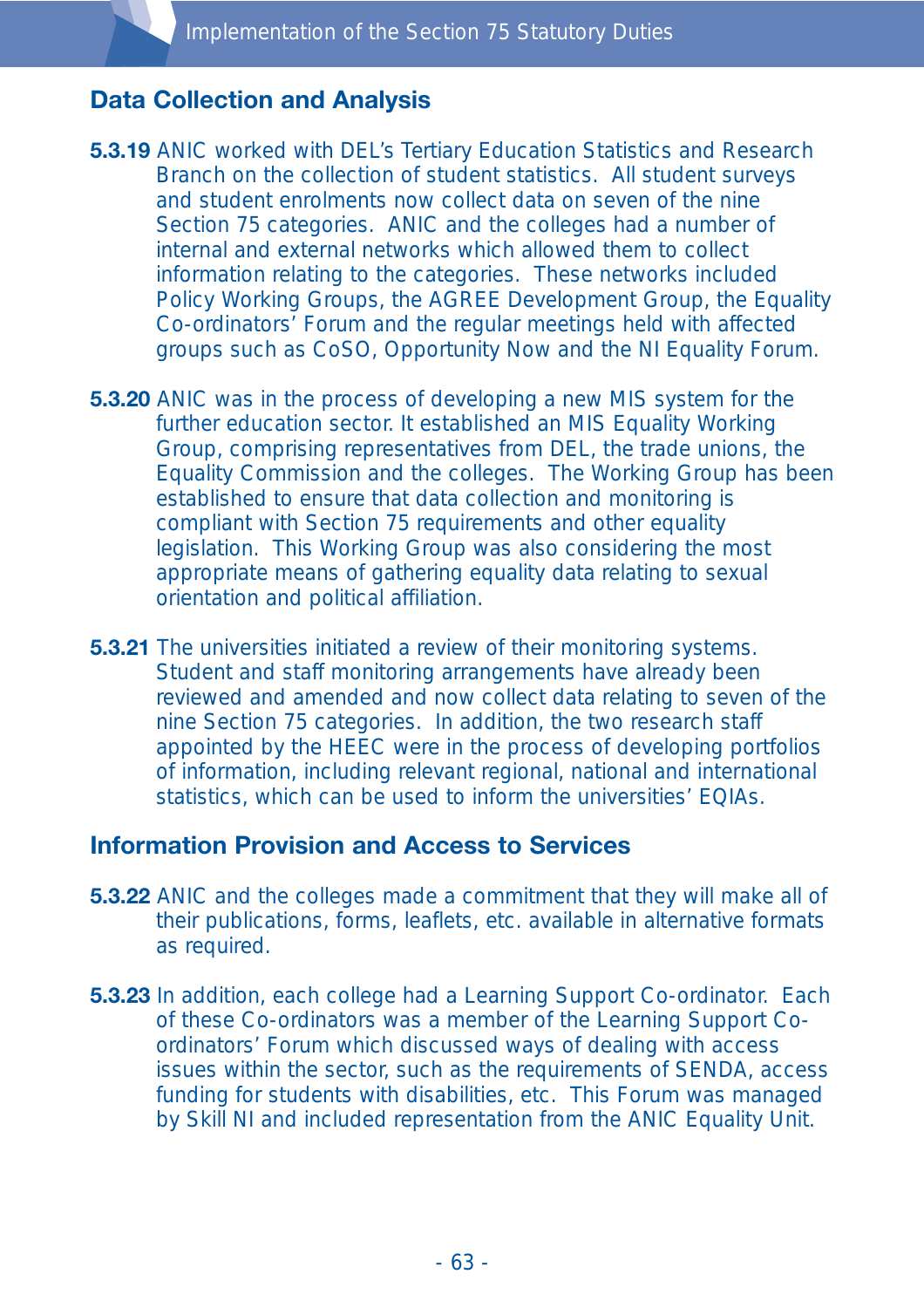**5.3.24** The universities held discussions with umbrella groups representing the Section 75 categories, including Youthnet, Disability Action, Age Concern, Traveller Movement and Carers National Association, to determine best practice methods for consultation and the provision of information. The universities also committed to considering all requests for information in alternative formats and the HEEC has sourced translators and facilities for providing information in alternative formats, such as Braille, audio-cassette, etc.

# **Complaints**

**5.3.25** ANIC developed a Section 75 complaints procedure for use by all the colleges. It also produced guidance to assist the colleges in dealing with Section 75 complaints. College Equality Co-ordinators were responsible for following up any issues arising from Section 75 complaints. All of the colleges stated that they had not received any Section 75 complaints during the reporting period. The universities also had Section 75 Complaints Procedures in place, though none had received any Section 75 complaints during the reporting period.

# **Consultation**

- **5.3.26** The ANIC Equality Unit managed all sectoral consultations relating to screening, EQIAs, policy reviews, etc. This involved organising internal consultations with trade unions and negotiating committees such as the College Employers Forum, as well as external consultations with affected groups. The Equality Unit also facilitated sub-regional consultations, where three or four colleges would join in consultation exercises. It also regularly consulted affected groups on specific equality issues. The colleges managed their own local consultations. The main consultation methods which were used were: open forum debates, questionnaires, press and direct mail.
- **5.3.27** The HEEC developed a screening consultation strategy for the universities, which included mechanisms for internal and external consultation. In addition, the HEEC was planning to establish a consultative panel, consisting of representatives from the affected groups, to assist with the EQIA pre-consultation process. It was not intended that this consultative panel would be substituted for wider consultation, but would lead to more meaningful consultation, as the representatives from affected groups use their established communication channels to gather views and feedback.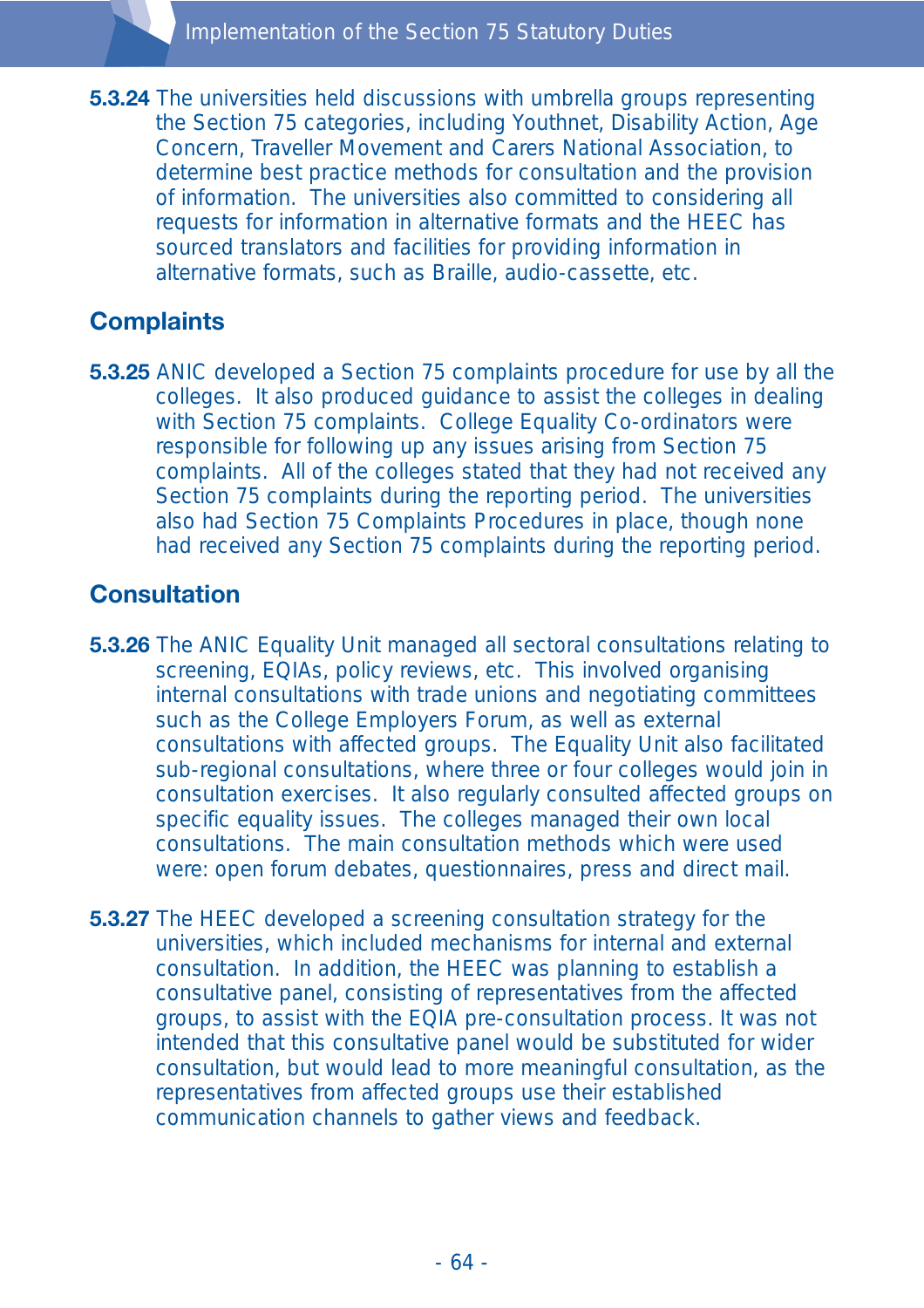#### **Impact and Outcomes**

- **5.3.28** The colleges stated that as they had yet to complete any EQIAs, it was too early to report any policy changes which resulted from the implementation of Section 75. However, they did refer to a number of policy change recommendations which were proposed by the Equality Policy Working Groups developing EQIAs/policy reviews (e.g. on race policy, fees policy, harassment policy and good relations policy.) These proposals were being considered by the appropriate ANIC Committees.
- **5.3.29** Similarly, the universities stated, because they have not yet conducted any EQIAs they could not outline any policy changes which had resulted from implementing the equality duties. The University of Ulster, however, did point out that when it was developing its new Car Park Management Scheme, equality implications were considered and changes were made to the policy to mitigate potential adverse impacts, for example, reserved spaces were allocated for users with mobility-related disabilities.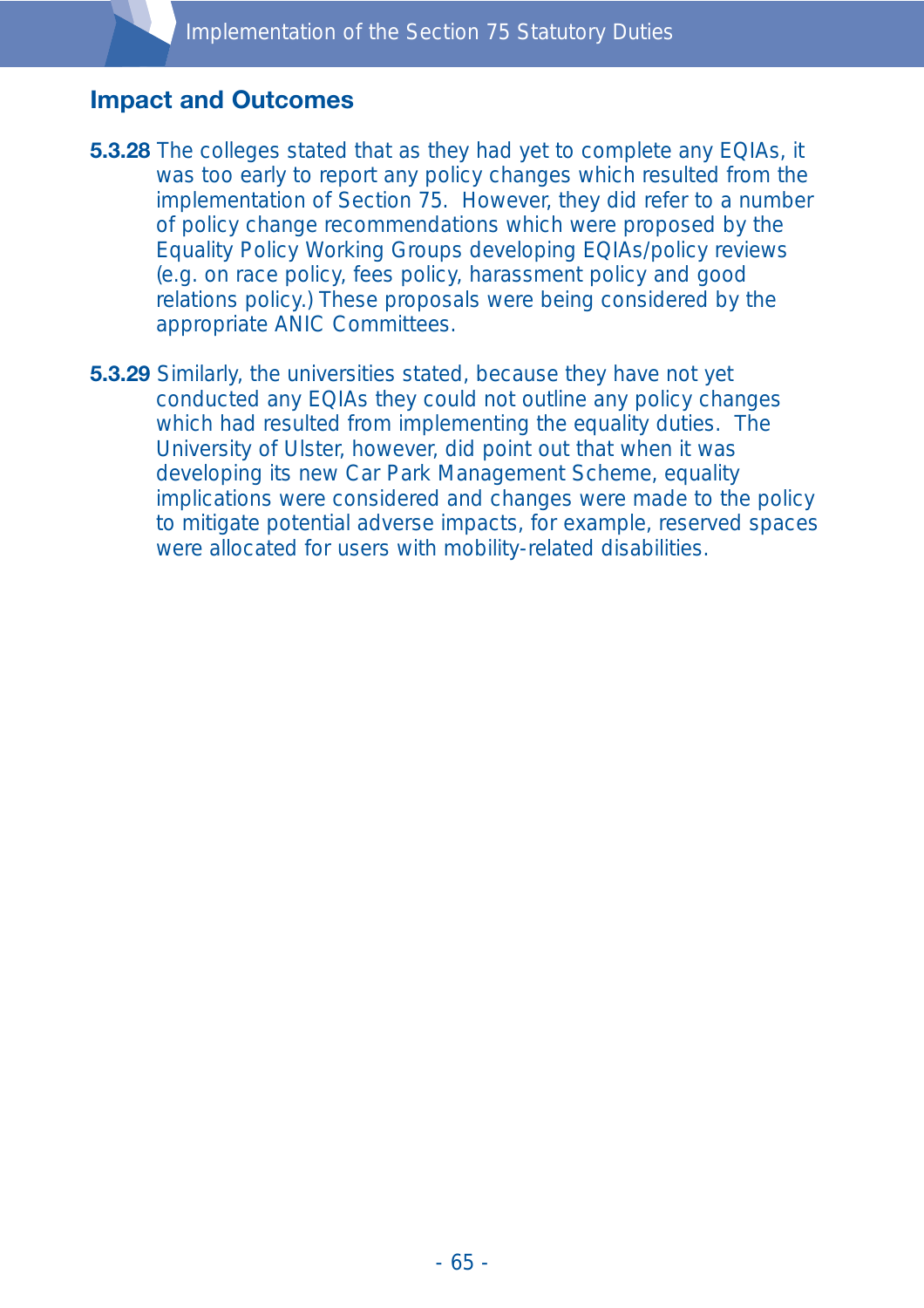# **5.4 Health**

**5.4.1** The Health and Social Services Sector (HSS Sector), comprises the Department of Health, Social Services and Public Safety (DHSSPS), four Health and Social Services Boards covering the North, South, East, and Western areas, four Health and Social Services Councils, 19 Health and Social Services Trusts and 6 specialist agencies.

### **Strategic Implementation of the Section 75 duties**

- **5.4.2** The HSS Sector adopted an extremely collaborative approach to the implementation of Section 75, as evidenced by its regional approach to the equality impact assessment of policies. This ensured that such policies were reviewed at regional, area, and local levels by all the relevant HSS authorities acting collaboratively. This approach was managed in a structured and systematic way, with key organisational structures established at regional level, including an HSS Equality Steering Group comprising senior staff across the health service. There was also a high level of collaboration at area, local and agency levels. Equality "Best Practice Forums" were established in the regional areas to ensure a consistent and collaborative approach to implementation. Similarly, the HSS Agencies worked together in a consortium convened initially by the Central Services Agency, and also shared resources on scheme implementation. In addition, the Central Services Agency's Equality Unit provided a range of services to some HSS agencies.
- **5.4.3** Equality targets and objectives were included in Health and Wellbeing Investment Plans, and in the Corporate and Annual Operating Plans of the various health organisations. Generally such targets were cascaded down into the individual performance review of staff responsible for policy development. The implementation of such objectives was reported on a quarterly basis to Board and Senior Management Team Meetings.
- **5.4.4** The sector continued to forge and develop relationships with groups representing the nine equality categories, primarily through its Regional and Area Equality Liaison Panels:

A "Northern Ethnic Minority Steering Group" was established in the reporting period, comprising representatives from Health, Education, and minority ethnic groups. Such partnership working has of course always been a feature of the work of this particular sector, but Section 75 has helped to reinforce the importance of social inclusion.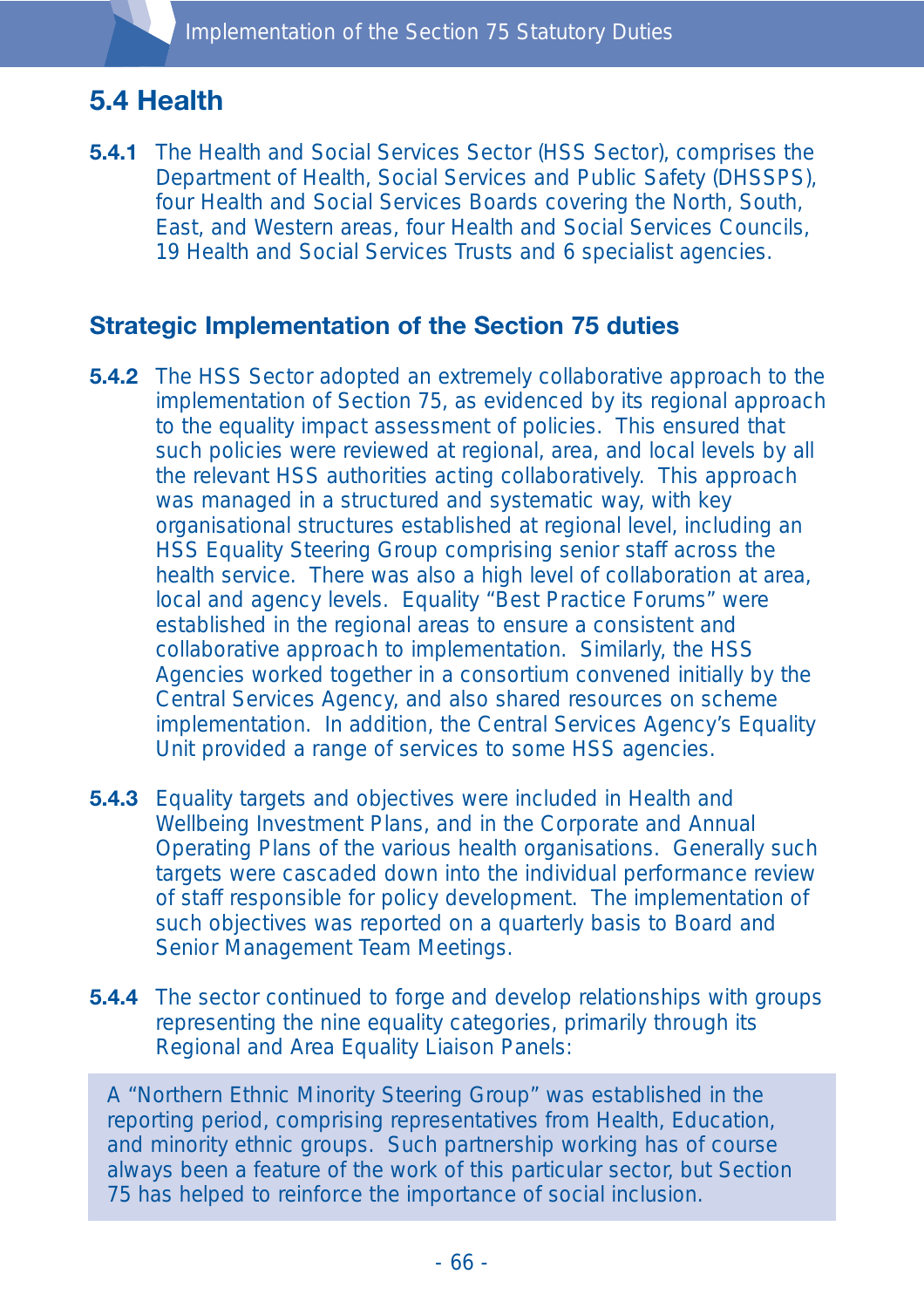**5.4.5** Progress in terms of the promotion of the good relations duty was somewhat mixed. A number of innovative initiatives aimed at promoting cultural and religious diversity were reported. Nevertheless many organisations accepted the need to further progress this duty, including undertaking internal/external audits. The sector considered its response to 'A Shared Future' which generated debate on how the sector could contribute to better relationships between different religious, political and racial groups.

# **Screening and Equality Impact Assessment**

- **5.4.6** The HSS Sector continued to collaborate on the screening of policies and the conduct of a Regional Equality Impact Assessment Programme. During the period under review eight Equality Impact Assessments were completed and 13 were progressed. In April 2003, consultation took place on a general review of the Regional Programme. The Sector intended to assess 29 policies in 2003 - 5 which was clearly an ambitious programme of work. By end of the third reporting period only approximately 1/5 of the planned programme had been completed. Several of the EQIAs completed to date did not identify any adverse impact, raising the question of whether the sector was using screening properly to identify the most important policies from an equality perspective. It is arguable that the sector might have better promoted equality by applying the screening criteria more rigorously and focusing more on policies that do create adverse impacts.
- **5.4.7** Health organisations also confirmed that they continued to screen new and proposed policies, although many failed to confirm that decisions to screen out policies were actually consulted upon. In addition only a limited number of additional EQIAs were scheduled as a result of such ongoing screening. Given the high level of policies screened out for Impact Assessment, it is imperative that these decisions are properly consulted upon.

The Causeway HSS Trust piloted and implemented a formal policy development process. The resulting Policy Framework provided managers with a step by step guide to ensure that equality issues were considered during policy development and implementation. This should ensure that policies are properly screened, consulted upon, and if necessary subject to Equality Impact Assessment.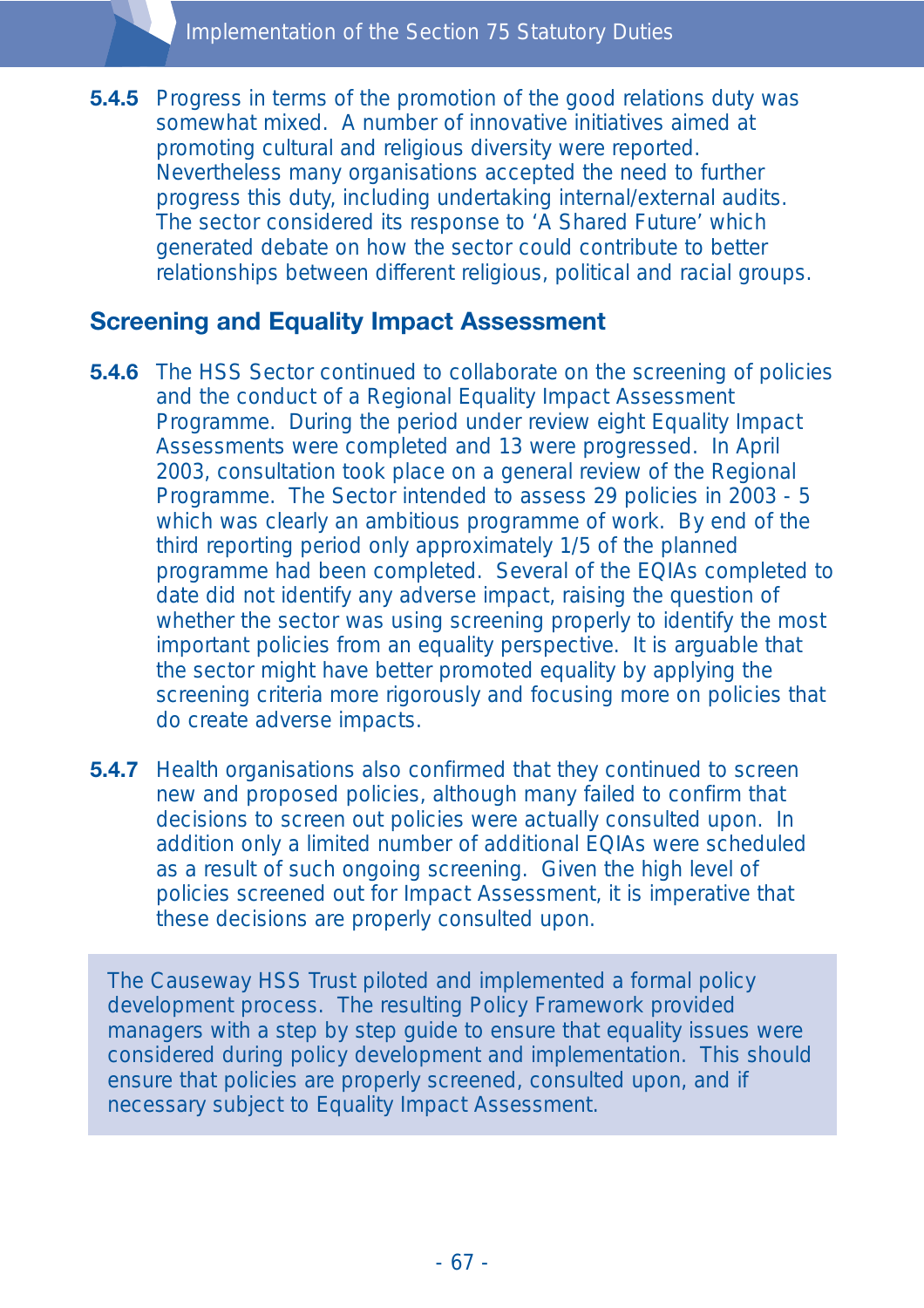- **5.4.8** Progress reports from individual health authorities reflected their participation in these collaborative arrangements and their plans to conduct local EQIAs of policies not covered in the region-wide EQIA Programme. In the view of the Commission most authorities should be more specific about their precise input into the Regional EQIA Programme, in order to confirm that they are fully involved in the process to ensure that policies are assessed at Department, Board, Trust and Agency level.
- **5.4.9** The Commission has previously commented on the fact that local EQIAs had not been undertaken by authorities in two Board areas. As a result, the authorities in the Western Board area now planned to put a local EQIA Programme in place.
- **5.4.10** Good Practice Reviews were also conducted within the four health regions and it was anticipated that these would be published as a composite document during July 2003. These were designed to provide practical actions that could be implemented promptly to address the specific needs of service users in respect of:
	- staff attitudes to diversity;
	- access to information;
	- complaints procedures; and
	- user involvement .
- **5.4.11** These reviews were also highlighted as a means of making more substantive progress, generally, on the duty to promote good relations.

# **Communication and Training Provision**

- **5.4.12** The HSS Sector reported progress on training provision during the reporting period, at an awareness level and in the development of specialist skills for those involved in policy development. Training on the Section 75 duties was generally an integral part of mandatory training programmes, which are reviewed and updated annually. Training Needs Assessments were carried out to determine the needs of staff for specialist equality training. Evaluation of training delivered was generally positive.
- **5.4.13** Many reports lacked information on how representatives of the equality categories input to training. Reported approaches included both the involvement of Section 75 groups in the development of training materials, particularly case study material, and the delivery of training by such groups.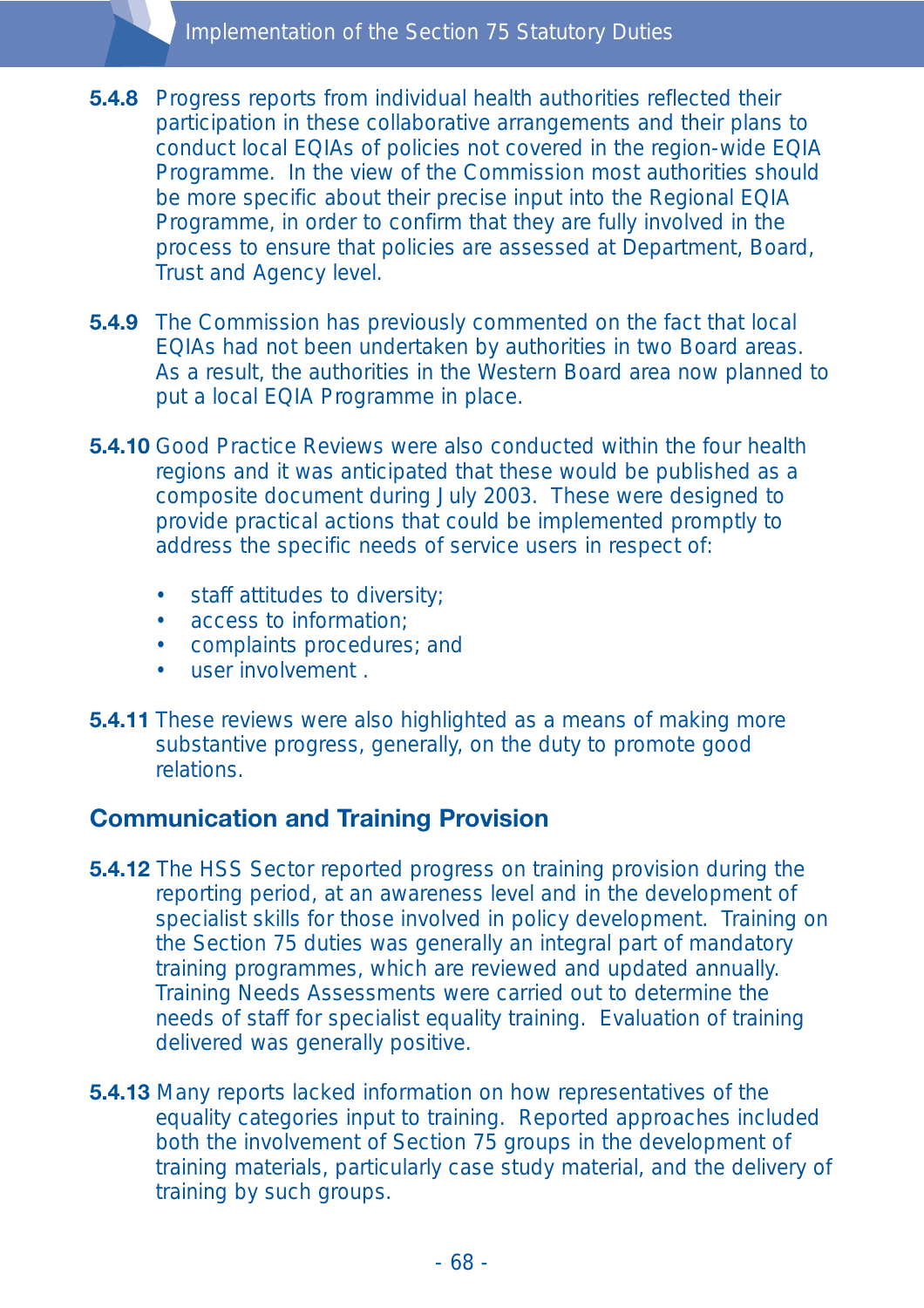**5.4.14** In general, the health authorities did demonstrate their commitment to equality of opportunity, both internally and externally. Some organisations reported the development of an Equality Communications Strategy to ensure the communication of key messages internally and externally.

## **Data Collection and Analysis**

- **5.4.15** The HSS Sector also adopted a collaborative approach to the collection and analysis of existing equality data, and instituted data collection systems to supplement available qualitative information. A regional Equality Information Steering Group comprising representatives from across the sector continued to meet regularly to clarify and address the equality information needs of the HSS sector.
- **5.4.16** Individual health organisations received details of DHSSPS held statistical data services which could be used to analyse service delivery and uptake by the Section 75 groups. Guides were also developed by the Department on the availability of equality **information**
- **5.4.17** Individual organisations worked to supplement available statistical data by, for example:
	- research
	- surveys
	- consultation
	- satisfaction surveys
	- needs assessment process
	- individual / representative feedback; and
	- the introduction of person-centered information systems.
- **5.4.18** Additional qualitative information was also obtained from various sources, including regional and local liaison panels comprising members of voluntary and umbrella groups representative of the Section 75 categories.
- **5.4.19** Individual health organisations responded to OFMDFM's consultative document on Cross-Departmental Equality and Social Need Research and Information Strategy.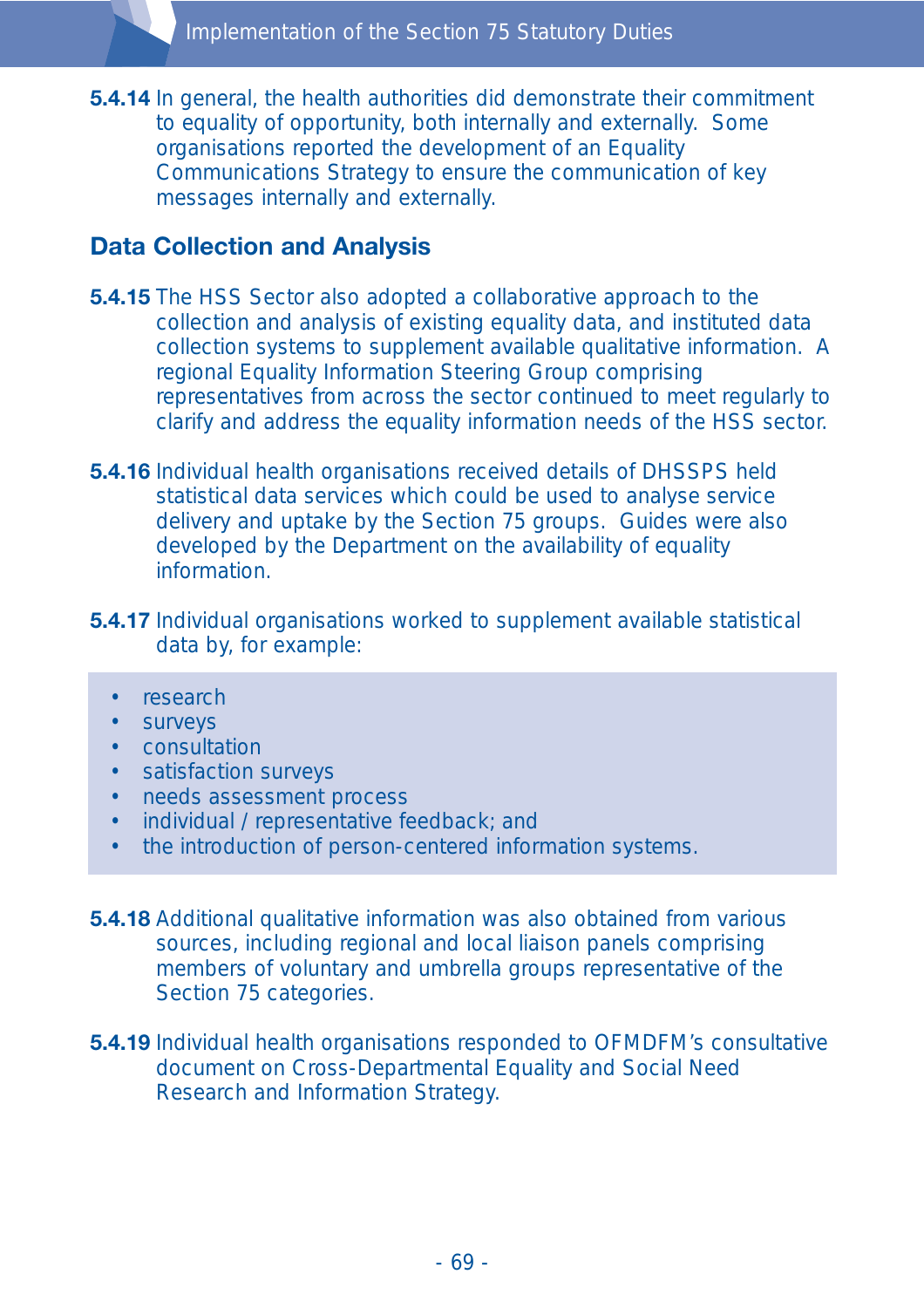### **Information Provision and Access to Services**

**5.4.20** Good progress was reported across the sector on development of arrangements to produce information in accessible formats, particularly for those groups that were perceived to be particularly vulnerable, such as people with disabilities and those who do not speak English as a first language. For example the health agencies developed an Access Strategy which specifically considered access issues relating to the Disability Discrimination Act. There were also many examples of the development of translation and interpretation services which should significantly improve access to health and social services for persons who do not speak English as a first or competent second language.

Between 2001 and 2003 the Eastern Area Best Practice Equality Forum led, on behalf of the sector, a Good Practice Review on Access to Information entitled "Cracking the Information Barrier: The 5C's of Information Provision". This has led to the publication of guidance to assist staff who produce information to help raise standards in the production and provision of basic information.

#### **5.4.21** The Northern Ireland Ambulance Service Trust (NIAS) was particularly proactive in this area.

During the period under review it introduced a multi-lingual phrase book for operational staff to allow them to communicate 21 key emergency phrases in 31 different languages. It also continued to work on the implementation of Language Line, which was introduced to take account of potential equality implications of a new Advanced Medical Priority Dispatch System. This was highlighted in the consultation process on an EQIA of the Strategic Review of the Ambulance Service. Language Line was operational in one Control Centre, and plans were in place for roll out across all Control Centres in the in-coming year. The Trust also installed text phones and trained staff in their use as a result of an initiative with the Royal National Institute for the Deaf to make the Ambulance Service easily accessible for the deaf, speech impaired and hard of hearing. Those with hearing and speech impairments also have the option of using RNID Typetalk, an operator service. This provides a third party translator to relay the conversation between a text phone user and a hearing person.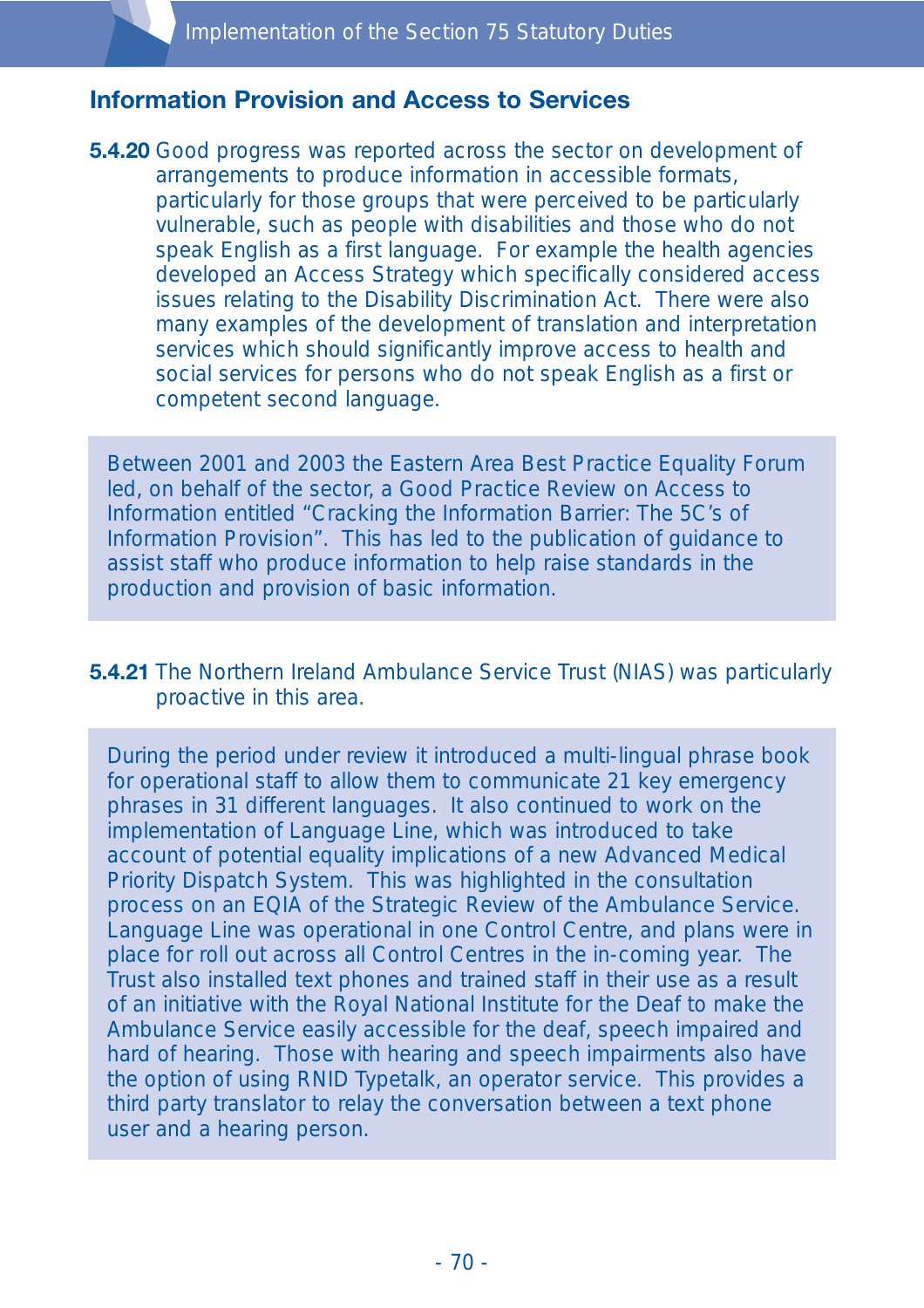- **5.4.22** Research was also conducted by the sector in collaboration with the Northern Ireland Coalition on Learning Disability (LEAD) which should significantly improve consultation and communication for people with learning disabilities.
- **5.4.23** Health service organisations developed some monitoring systems on access to information and services to ensure equality of opportunity. There was a recognition that the quality of information held varies across the Section 75 groups, and work continues to determine which additional variables might practically be collected for the purposes of such monitoring.

# **Complaints**

**5.4.24** All Section 75 complaints were handled under established complaints mechanisms. Monitoring systems were developed to ensure that issues which may have potential Section 75 implications are brought to the attention of appropriate managers so that remedial actions can be taken. Moreover procedures were put in place to ensure that equality managers and complaints managers discuss complaints where there are potential equality implications, even if Section 75 has not been used in the context of the initial complaint. The majority of these procedures include information on how an individual can progress Section 75 complaints. Systems have also been implemented for identifying learning and ensuring appropriate action is taken following the investigation of a complaint.

Between 2001 and 2003 the Southern Health and Social Services health organisations have led, on behalf of the sector, a good practice review on complaints, with the aim of making complaints procedures more accessible. Extensive consultation has already taken place, and it is anticipated that a leaflet entitled 'Comments, Compliments and Complaints' will be published in the near future.

### **Timetable**

**5.4.25** Steady progress continued to be made across the sector. Much of this work, particularly in areas such as the promotion of the good relations duty and data collection and analysis was ongoing. The health sector recognised the need to realistically examine its EQIA programme. A thorough review was completed in 2003, leading to a programme of 29 policies to be assessed between 2003 and 2005.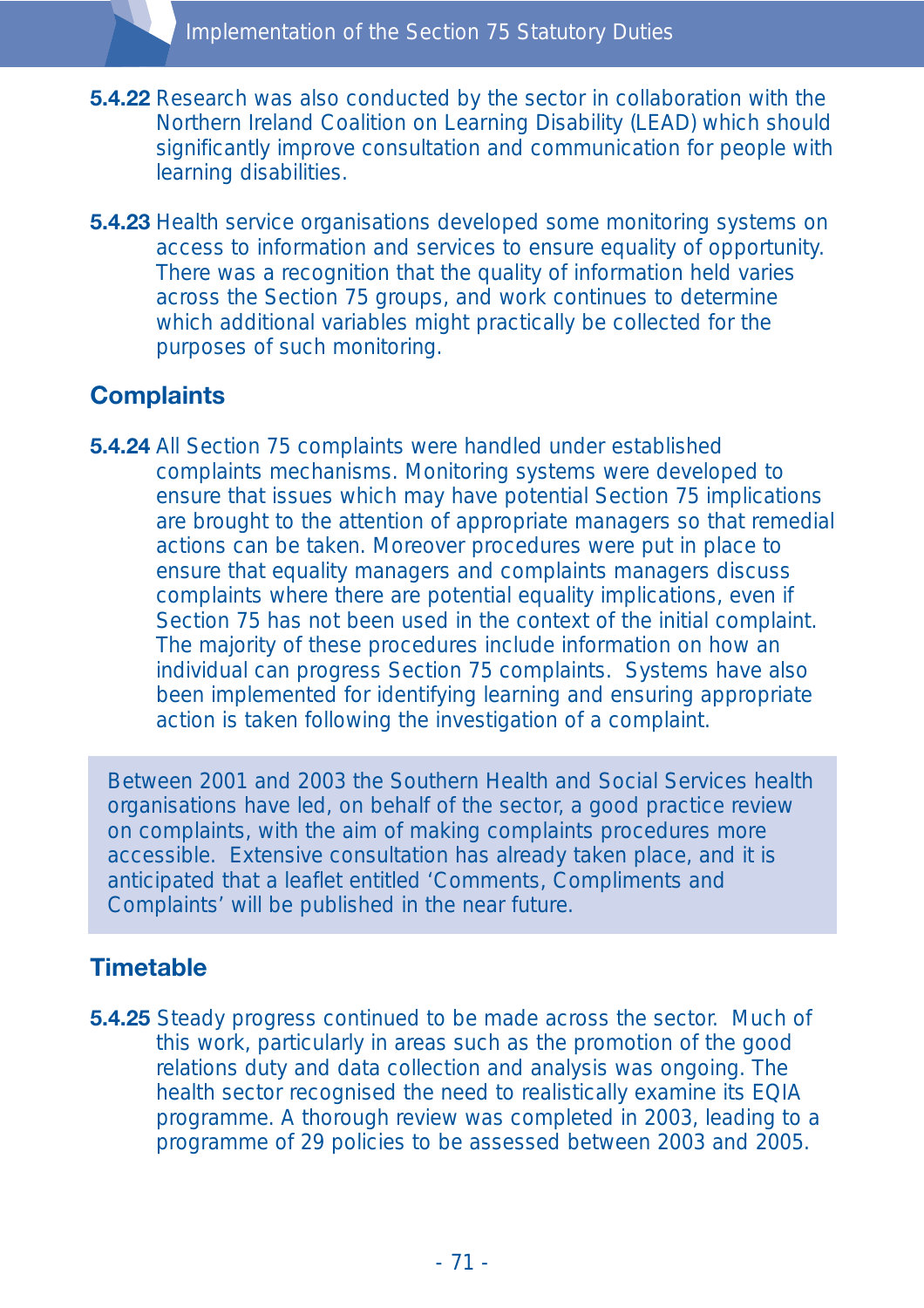## **Consultation**

- **5.4.26** The sector recognised and responded to the problem of "consultation fatigue" by both targeting consultation more effectively and adopting a joined up and collaborative approach. Practical measures adopted include the use of:
	- umbrella groups;
	- focus groups;
	- consultation summaries; and
	- consultees identifying their preferred method of consultation.
- **5.4.27** Regional and area equality liaison panels were established to develop better links with those being consulted and a regional central consultee database was established (including a central consultation website for the HSS organisations).
- **5.4.28** The health agencies reviewed their consultation approaches and produced a strategy for future Section 75 consultation. The key feature of this strategy is the wide and effective dissemination of information about the consultation in tandem with targeted initiatives to secure the involvement of specific groups.

### **Impacts and Outcomes**

**5.4.29** The DHSSPS reported a number of positive outcomes. In particular, the new 20-year Regional Strategy will be a major mechanism for mainstreaming equality issues. In terms of EQIA, the high number of assessments that found no adverse impact was somewhat surprising. This led to a concern as to whether the Department was properly applying screening as a mechanism for identifying those policies that have the greatest potential for equality implications, so that resources can be directed to these areas. Interestingly the Department reported that even in cases where EQIA did not identify adverse impact, the process nevertheless allowed it to consider how it could improve the accessibility of such services.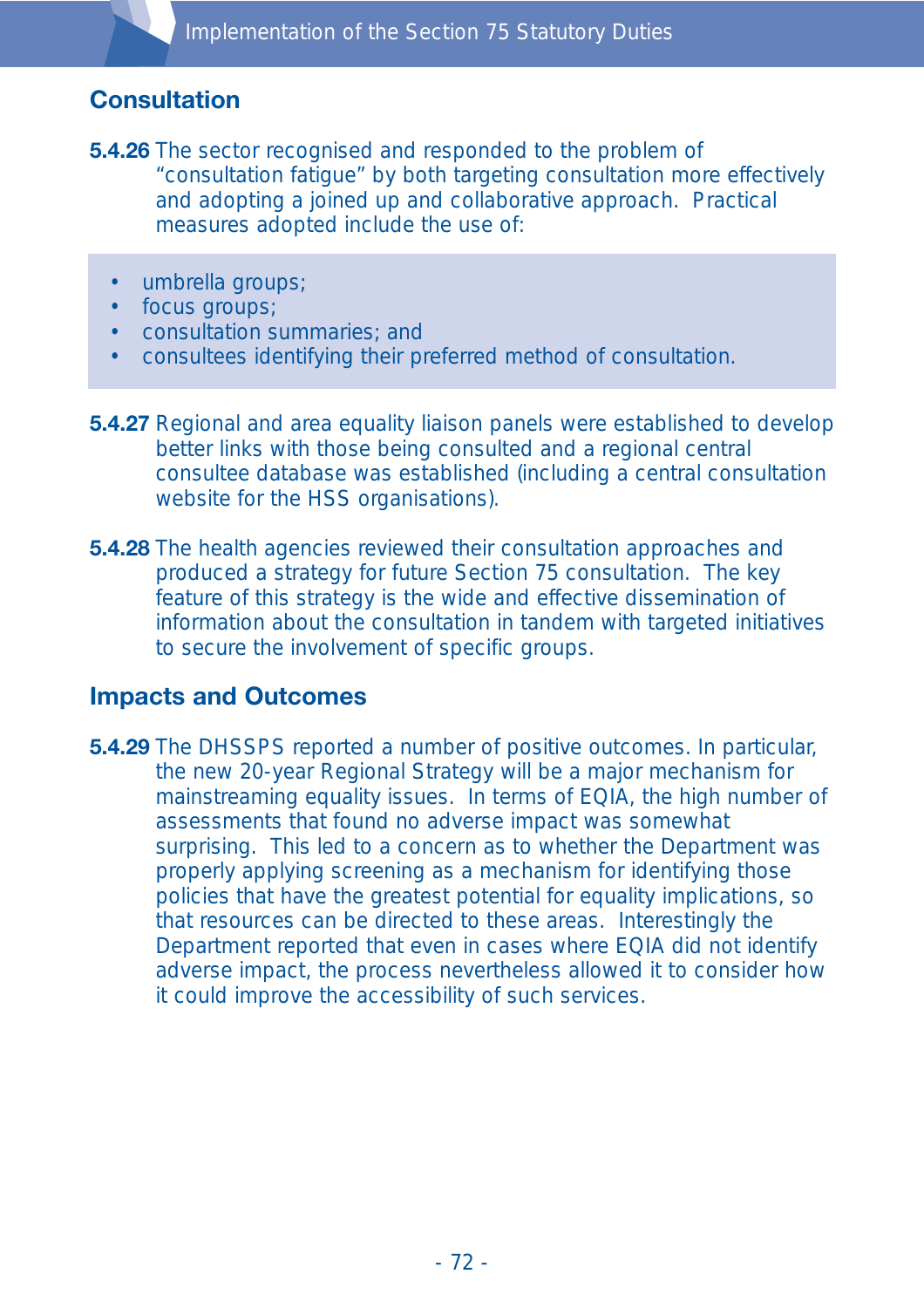#### **5.4.30** The sector reported the main outcomes from the implementation of Section 75 as being:

- a greater awareness on the part of staff of the need to consider equality and good relations considerations at the policy-making and service design/delivery stages;
- improvement in consultation with Section 75 groups; and
- greater accessibility of information disseminated and services provided.

**5.4.31** Overall a growing awareness was reported of the need to consider the potential impact for the Section 75 categories and to take action to address adverse impacts. The sector also reported that the growth of collaborative working and networking has allowed the sharing of good practice.

### **5.4.32** Other significant developments included:

- Collaborative research on consultation with the Northern Ireland Coalition on Learning Disability, leading to the publication of "A Fair Chance".
- The development of a Policy Development Framework to ensure that the equality implications of policies are considered during policy development and implementation.
- The development of interpretation and translation services for groups whose first language is not English.
- The development of a multi-lingual emergency phrase book.
- The development of a production of a racial equality handbook to be used as a basis for training on issues such as health records, diet and cultural needs, and the inclusion of last office procedures for Black and Minority Ethnic groups in a Death and Bereavement handbook.
- Development of a Promoting Race Equality policy.
- Development of draft guidelines to assist managers across the health sector to ensure user involvement in local planning, delivery and decision-making.
- Commissioning Outreach Low Vision services inclusive of the needs of people with learning disabilities.
- Greater consideration of issues with particular ethnic, cultural or religious requirements e.g. diet.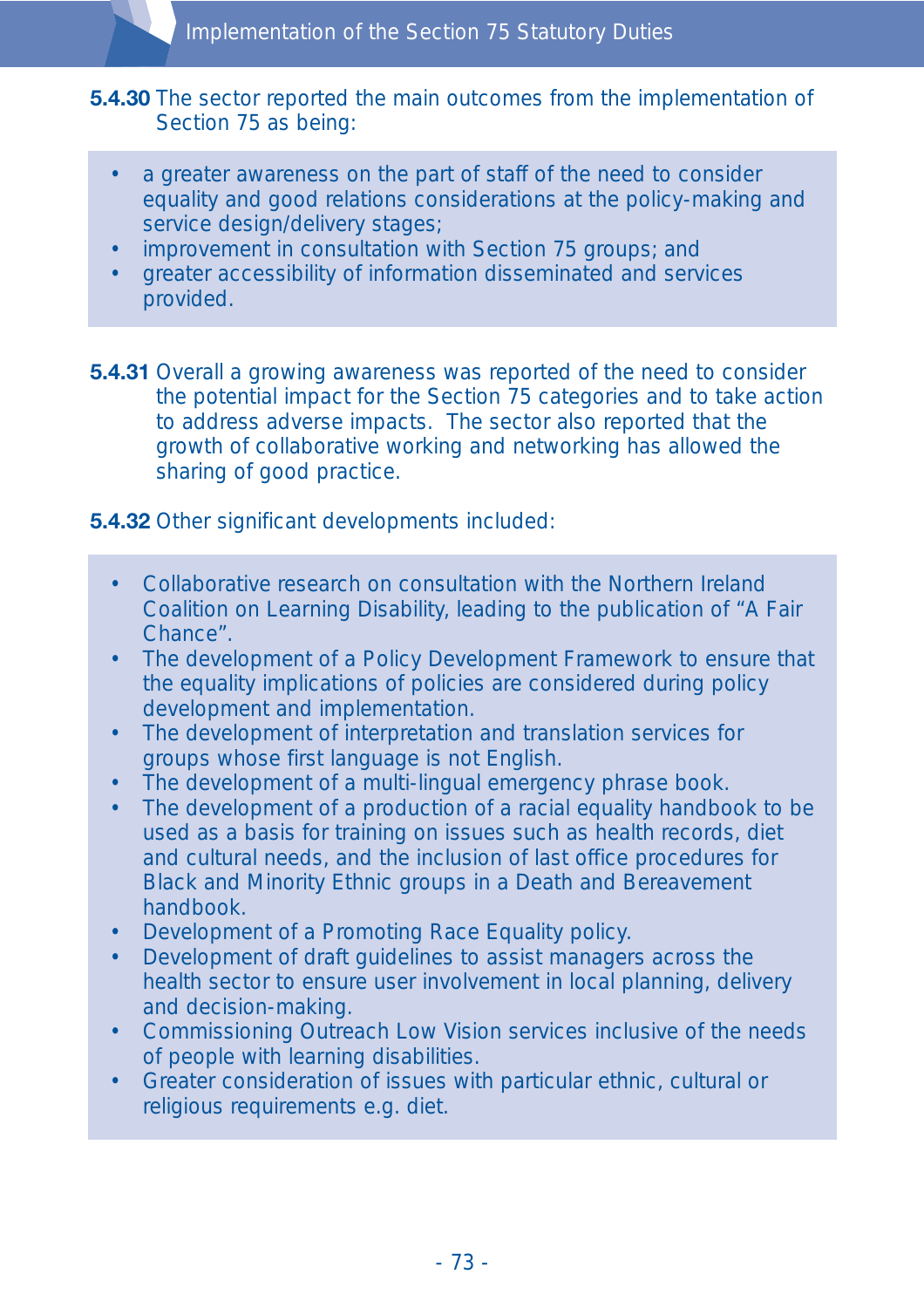**5.4.33** Several health organisations accepted that despite the investment of considerable effort in terms of Section 75 implementation, there was little evidence that this has led to many new outcomes which promoted equality of opportunity. It is arguable that the types of outcomes sought through the use of Section 75 processes are difficult to obtain in the short term, and it may be the case that a number of direct positive impacts for the Section 75 groups will increase as ongoing projects are progressed and EQIAs are completed.

# **Outcomes arising from EQIA**

**5.4.34** One of the clearest examples of an existing policy being changed, as the result of an EQIA, to date, was reported by the Craigavon and Banbridge HSS Trust.

As a result of an EQIA and associated consultation on Catering and Domestic Services provision, a decision was made to return these previously outsourced employees in-house. Whilst the Trust did not elaborate on the adverse impact identified by this EQIA, it appears likely that the revision of existing policy is likely to benefit the gender category, given previous research which identified the adverse impact of Compulsory Competitive Tendering on women.

### **5.4.35** Positive practical outcomes of EQIAs included:

- Improved access to child care facilities for excluded groups, including Travellers.
- Specific recognition being given to vulnerable groups in the development of strategies and action plans, e.g. greater focus on young males in relation to suicide.
- The use of alternative settings and environments for the teaching of resuscitation skills. This instruction had previously taken place in schools and workplaces, environments where some groups (e.g. Travellers) would be under-represented.
- The revision of Board funding policy for voluntary and community groups in light of its Section 75 obligations.
- An EQIA on the provision of family planning led to changes in the policy.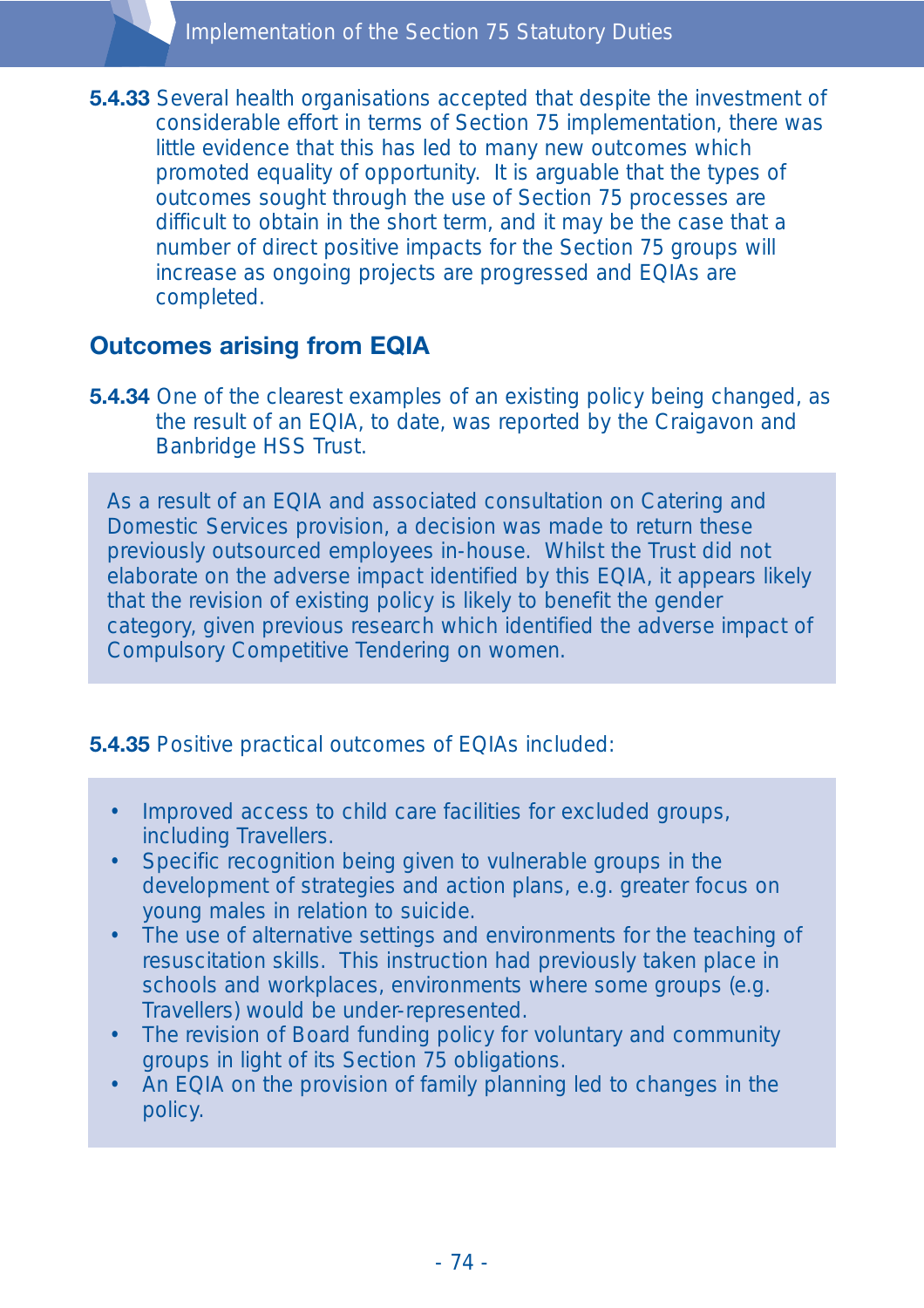- The provision of a bus service during a temporary transfer of service between two hospital sites to mitigate adverse impact identified in respect of those with dependants, the elderly, and persons with a disability.
- Provision of translation services for people seeking to access general medical services.
- An EQIA on the Strategic Review of the Ambulance Service led to many changes in the organisation. Amongst these was the introduction of Language Line to ensure that the service is accessible to those whose first language is not English. The Trust worked with the RNID to address issues in relation to communication with the deaf, hard of hearing and speech-impaired. The Service now makes use of text phones and the type talk interpreting service offered by the RNID.
- **5.4.36** An EQIA on sub-fertility treatment also recommended, subject to consultation, the removal of a dependent's criteria, meaning that couples with a child will in future be eligible for treatment.
- **5.4.37** All the Health Sector authorities confirmed that new and revised policies are subject to screening, although many failed to clarify whether decisions to screen out policies are properly consulted upon.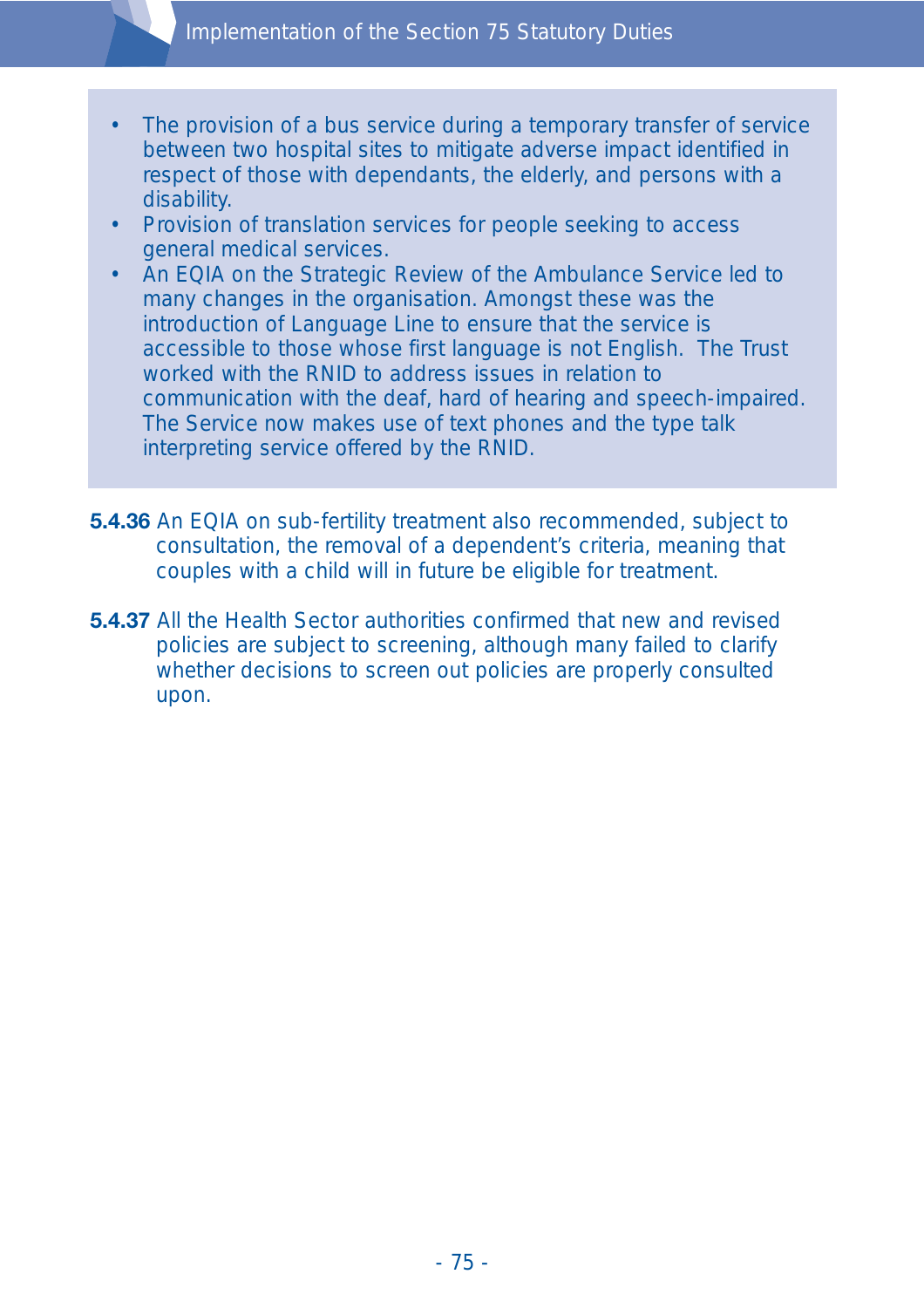# **5.5 Local Government**

**5.5.1** The Local Government sector comprises 26 local councils, the Local Government Staff Commission (LGSC) and the Northern Ireland Local Government Officers Superannuation Committee (NILGOSC). Equality Schemes for all 28 authorities were approved by the Commission between April 2001 and January 2002.

### **Strategic Implementation of the Section 75 duties Objectives and Targets**

- **5.5.2** Over half of the local government authorities (17) developed clear objectives on equality and good relations and have included these in corporate, operational or business plans. Two authorities stated that the statutory duties were reflected in corporate planning processes, though not necessarily as specific objectives. Three councils were developing or revising corporate plans or performance improvement plans in which 'mainstreaming equality' was to be a core value.
- **5.5.3** Three local government authorities did not make any reference to the development of equality and good relations objectives, performance indicators or targets in their progress reports.

### **Partnerships**

- **5.5.4** Relationships with the voluntary and community sectors continued to develop. Examples given included the establishment of consultation fora and networks, Local Strategy Partnerships and District Policing Partnerships and the involvement of Section 75 groups in training.
- **5.5.5** The LGSC confirmed that all councils (plus the NI Housing Executive) belonged to its Statutory Duty Network, which enabled members to exchange information and experiences on implementing the statutory duties and benchmark good practice. The Network also examined ways in which councils and the Housing Executive could work together to facilitate the process for the voluntary and community sector. Nineteen (of 25) councils cited membership of this group as evidence of partnership working. Last year over a quarter (nine) of the authorities in the sector belonged to one of the public authority area networks. A quarter (eight) reported attending informal area council networks – a number of councils reported that this informal networking had proved the most useful, providing a sounding board for problems, obtaining advice and for access to equality materials and information produced by other organisations.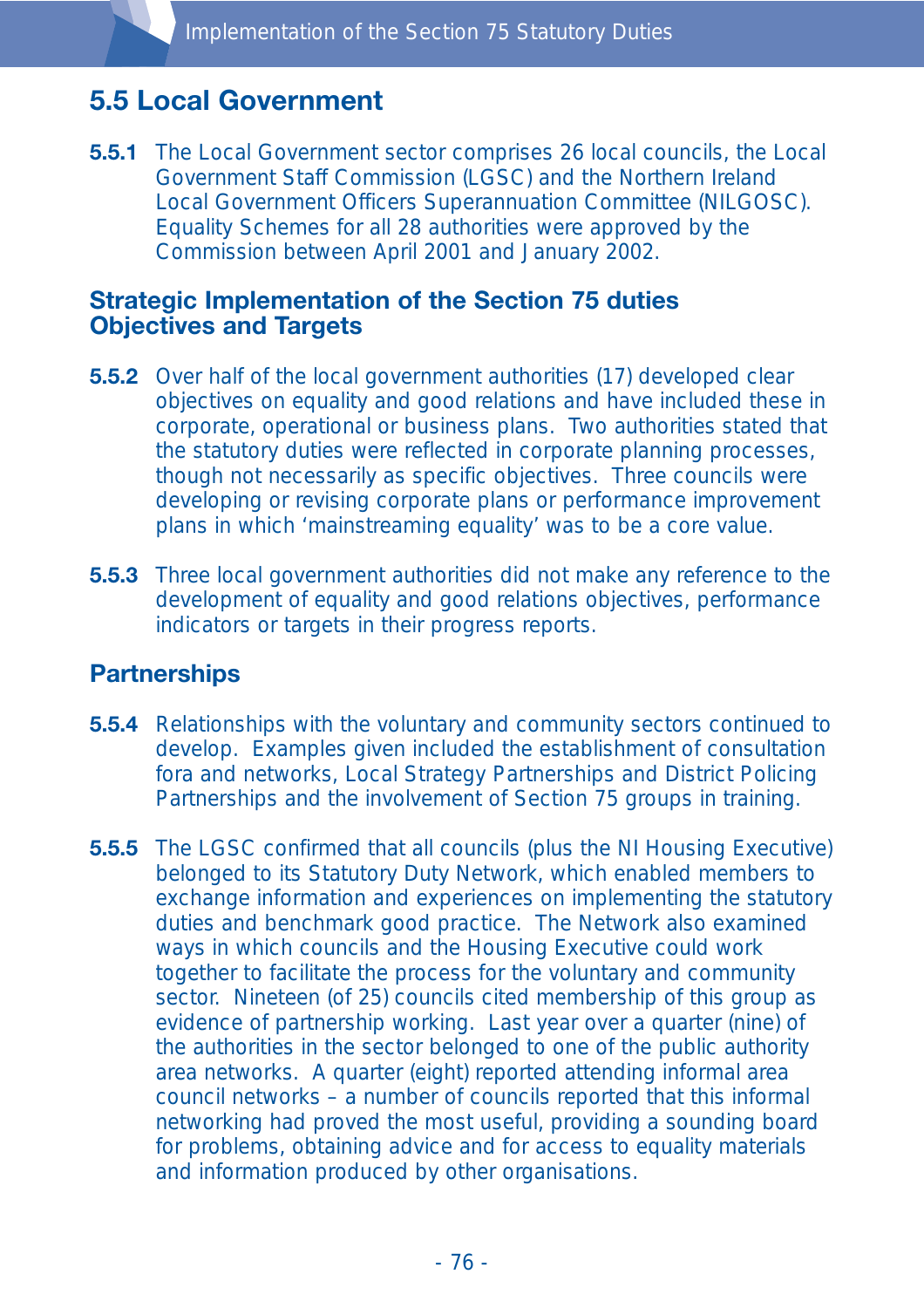**5.5.6** Most of the reporting on partnerships was about developing relationships and sharing experiences and information. However, only three local government authorities specifically reported working with other councils or public authorities to conduct EQIAs or to address an issue. For example:

Eleven councils in the eastern region of Northern Ireland participated in the preparation of the ARC21 Waste Management Plan, and an EQIA was completed during the year on behalf of the participating Councils. Of the nine participating Councils who provided progress reports to the Commission, only two reported this partnership. Carrickfergus noted that it *"proved to be a cost efficient exercise"* and would *"consider the possibility of conducting future assessments in such a cohesive manner. However, it should be noted that there is still a degree of parochialism between councils, which does not aid this manner of working"*.

# **Reporting Progress**

**5.5.7** All of the authorities in this sector regularly reported progress internally to senior management level. Seven did so quarterly, while 12 reported more frequently – monthly or bi-monthly. However, six did not specify how often progress was considered. Thirteen local government authorities reported progress to full Council (or Commission) or to a relevant Council Committee.

### **Good Relations**

- **5.5.8** Nearly two-thirds (17) of the councils were implementing the good relations duty through their community relations programme.
- **5.5.9** Four councils and NILGOSC reported that they had completed good relations audits, whilst four other authorities were considering conducting such an audit. Five authorities had developed a good relations or community strategy. Four councils had established a good relations working group or steering panel, which included elected members. NILGOSC also established a similar group, and another council proposed the establishment of a good relations forum. Examples of progress included:

Coleraine Borough Council and Newry and Mourne District Council specifically referred to their EDI initiatives, although the Commission is aware of a number of other councils which have participated in Civic Leadership programmes with further work planned.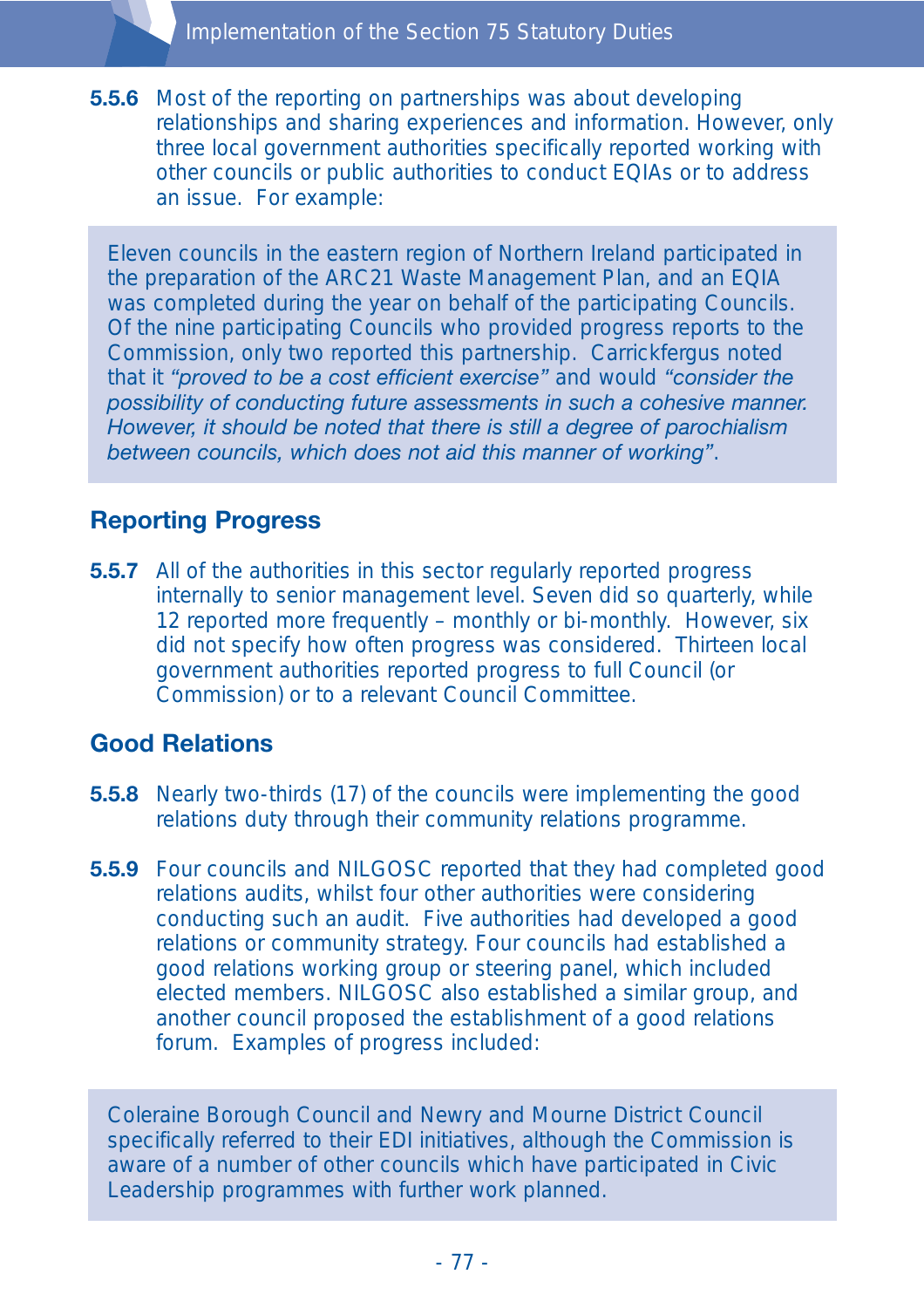Ballymena Borough Council, in partnership with Ballymena Community Forum have helped fund the services of an Ethnic Minorities Officer and Ethnic Minorities Project. The aim of the project is to develop the capacity of all ethnic minority communities within the borough and assure access to all services. The project involves conducting a baseline study to identify the needs of ethnic minority communities, providing training and support to ethnic minorities, developing volunteering opportunities, working with interpreters, and developing an inter-agency approach to support ethnic minorities.

### **Factors which enhance or impede implementation**

- **5.5.10** A major factor affecting an authority's ability to implement the statutory duties was the allocation of appropriate resources, such as the establishment of an equality budget, the appointment of a staff member charged with the responsibility of overseeing implementation, and the development of internal working groups.
- **5.5.11** Armagh and Carrickfergus appointed Equality Officers during the reporting period, and there was clear evidence of substantial progress towards implementation from their progress reports. In contrast, the post of Equality Officer in Limavady was vacated during this period, and there was less progress to report.
- **5.5.12** North Down Borough Council demonstrated its obligation to fulfil the Council's commitment within its equality scheme by agreeing a specific budget of over £50,000 for the period 1 April 2002 – 31 March 2003. This included direct and indirect salary costs and other direct costs. Craigavon also referred to an equality budget.

### **Screening and Equality Impact Assessments**

- **5.5.13** There was significant progress on this central element of the statutory duties. Last year we reported that 14 local government authorities had submitted screening reports to the Commission, and six had not completed screening. This year all authorities but one had completed their screening exercises while the outstanding body has conducted initial screening but had yet to consult on this.
- **5.5.14** In 2001 2002, 14 (half) of the authorities in the sector had begun EQIAs, although none had been completed at the time of reporting. In 2002 - 03, the 26 public authorities which submitted progress reports had conducted, begun or completed 80 equality impact assessments.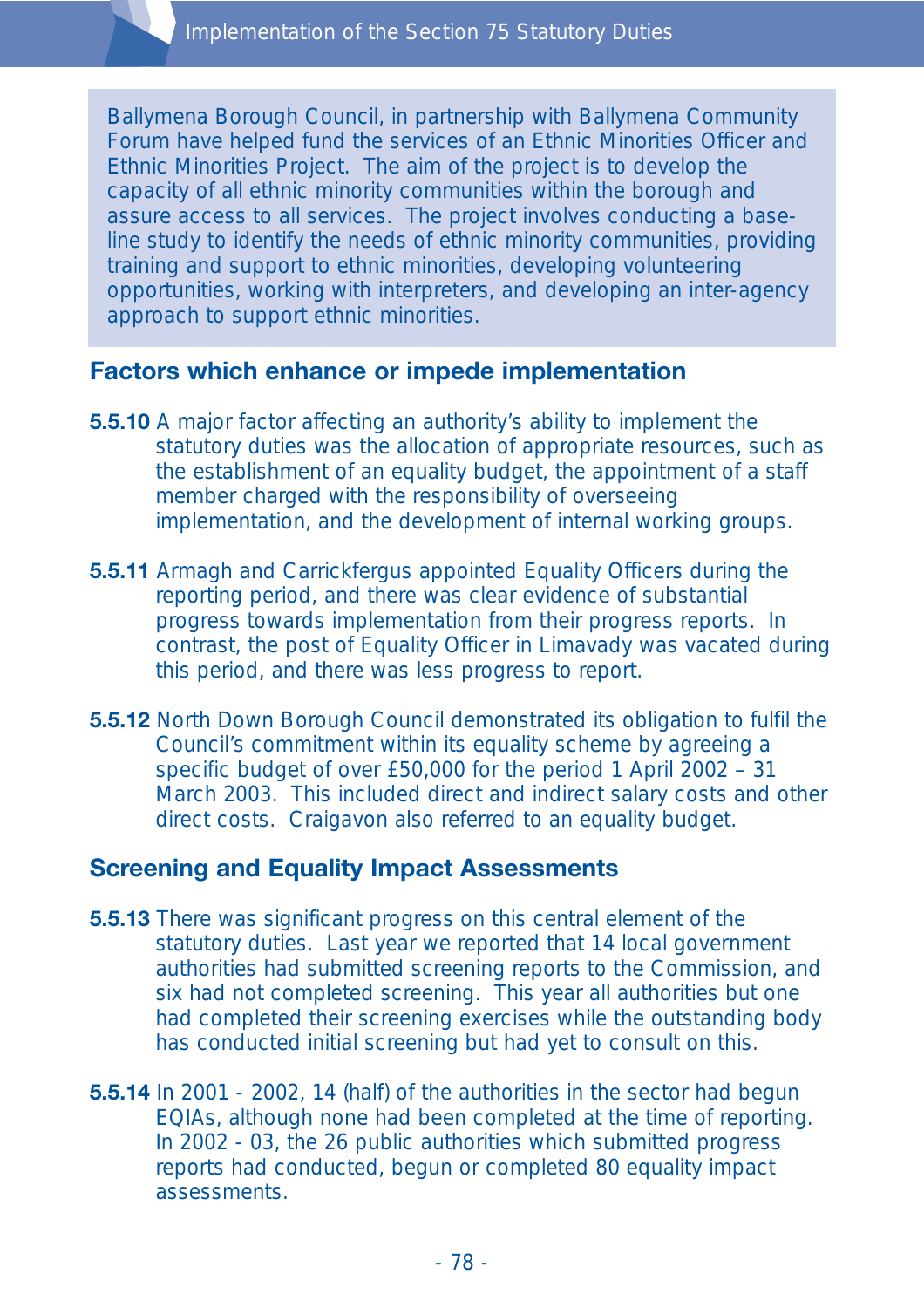- **5.5.15** Three councils Carrickfergus, Cookstown and Dungannon did not undertake any EQIAs during the reporting period. Carrickfergus appointed a Policy/Equality Officer, screening has been completed and an EQIA timetable produced. The Commission looks forward to receiving information on the Council's experience of conducting EQIAs in next year's progress report. Dungannon's equality steering group and equality screening group expressed concern at the number of policies initially screened in and it decided to rescreen. The exercise was not completed at the time of reporting as consultation had yet to take place. Cookstown's screening exercise resulted in the identification of six policies for EQIA, and two were to be conducted in 2002 - 03 (Community Services and Community Relations). However, the Council concentrated instead on training for those responsible for conducting EQIAs. The remaining EQIAs were to be conducted in 2003 - 04.
- **5.5.16** Across the sector, seven new policies were identified for equality impact assessment. Fourteen of the authorities specifically stated that they have, or would have, communicated with consultees about the screening of new policies. The Commission recommends consulting on screening new policies rather than simply informing consultees.
- **5.5.17** There was reporting of ongoing review and revision of EQIA timetables. It is important that consultees are informed of changes to EQIA timetables and the reasons for such changes.
- **5.5.18** In total, the local government authorities planned to conduct 93 equality impact assessments in 2003 - 04, an average of nearly four each. This was a very significant increase in activity since our previous report.
- **5.5.19** The following extract from Derry City Council's progress report reflects many of the points made generally by those in this sector:

*"Factors that enhance the process of policy screening and EQIA include: equality awareness and EQIA training, summary documentation, regular briefings on Section 75 progress (through management Team and Equality Task Team), the development of Local Equality Consultative Forum, Equality Newsletters and the greater use of Information Technology through the Council's intranet and web-site. Factors that impede the process of policy screening and EQIA include: being inclusive without causing consultation fatigue in the voluntary / community sector, lack of capacity of consultee groups and a poor response from consultees."*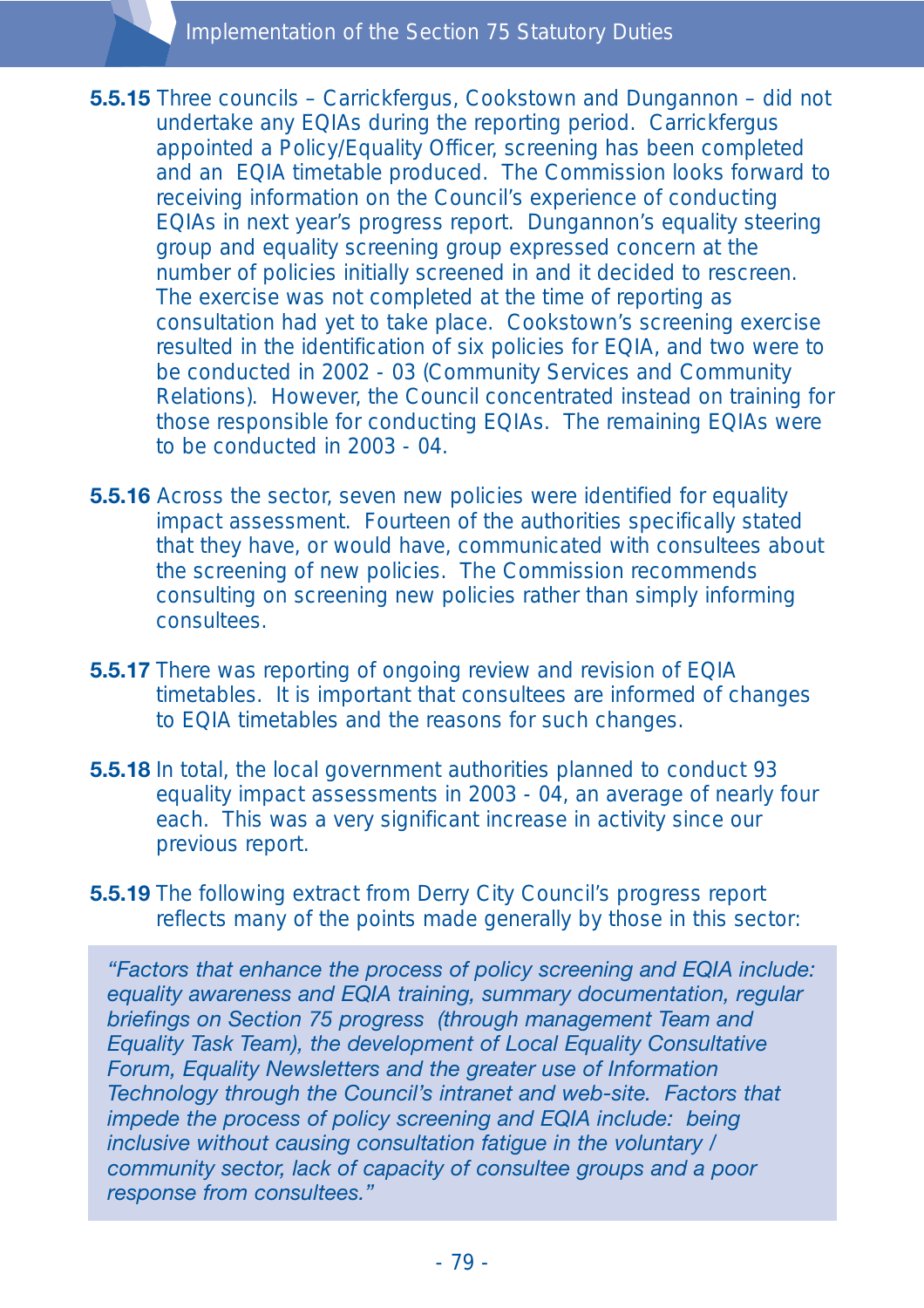**5.5.20** There was little evidence of authorities in this sector co-operating in terms of the screening of policies and the synchronisation of policies for EQIA. One exception to this was the joint EQIA of the ARC21 Waste Management Plan, for which 11 participating councils employed a consultancy firm to conduct the EQIA. One other council (Armagh) said it was investigating the possibility of a similar EQIA partnership in the Southern area. Comments on taking a joint approach were made under the 'partnerships' and 'consultation' subsections of this report.

# **Training Provision**

- **5.5.21** Many authorities had provided general awareness training for senior employees and, in the case of councils, to their members.
- **5.5.22** Twenty-four, of the 25 authorities which reported, advised that training programmes were ongoing. These included Section 75 and equality, anti-harassment and human rights awareness training, specialist training for relevant staff in screening, equality impact assessment and consultation, and training by or after consultation with affected or representative groups in gender, race, disability, sexual orientation and religious diversity.
- **5.5.23** About half of those who reported had provided good relations and/or diversity training, delivered by or in conjunction with organisations such as the Community Relations Council, Counteract, University of Ulster and FutureWays.
- **5.5.24** Only one Council reported that no specific training had taken place in 2002 - 03, but training had been provided the previous year and is also planned for 2003 - 04.
- **5.5.25** Most local government authorities include Section 75 awareness in induction training for new employees, and also for elected members.
- **5.5.26** Some interesting examples of training approaches are as follows:
	- Armagh City and District Council took a 'business model' approach to the implementation of Section 75, including in its training programme. All Departmental Heads of Service and the Senior Management Team have or will receive in-depth training on conducting Equality Impact Assessments, delivered on a 'learn and do' basis so that the skills developed during these workshops are put into practice relatively soon. Managers who have attended this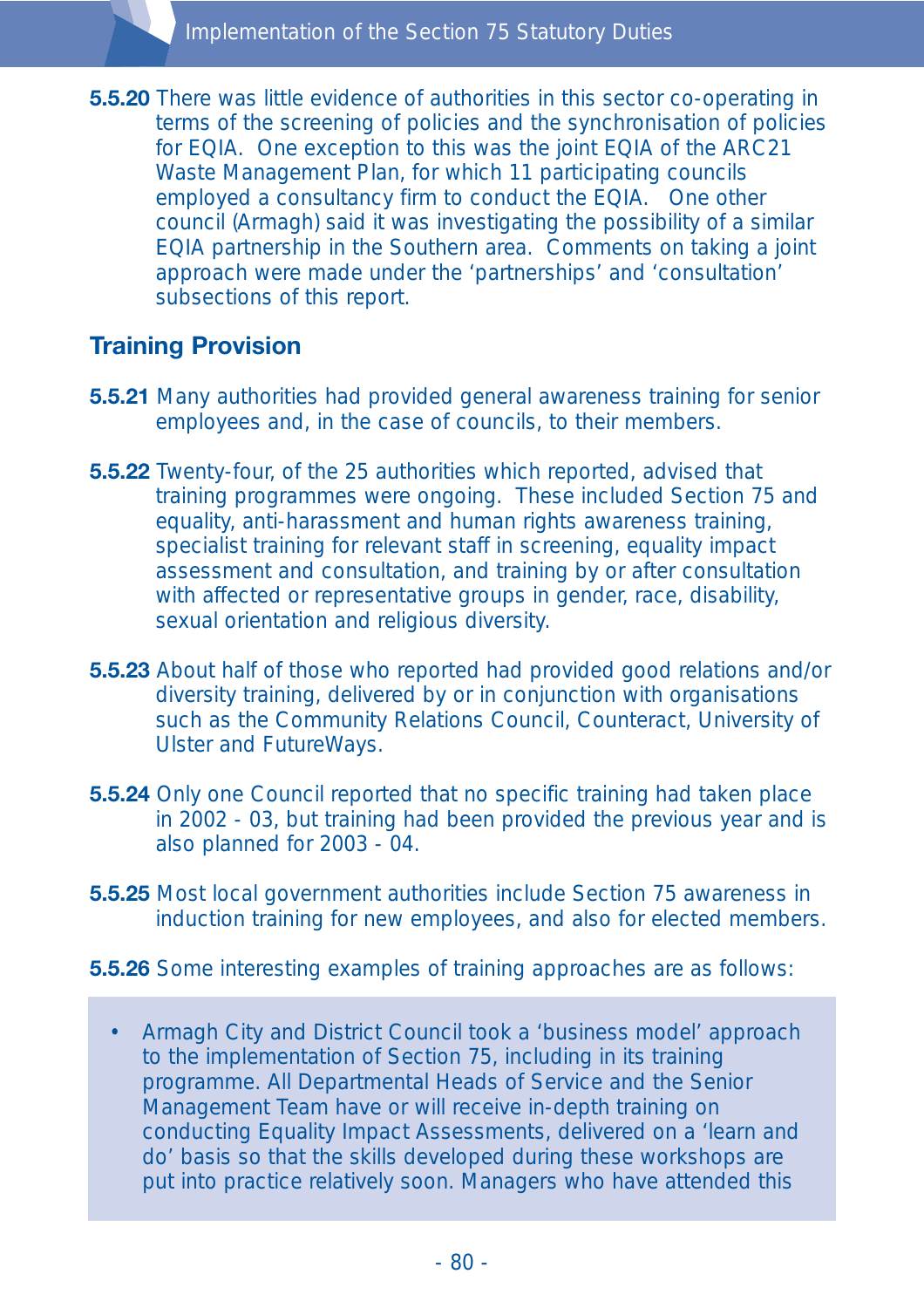course stated that by using a business model to implement equality, it was easier for them to interpret; mainstreaming equality is meaningful to them; it helped them deliver a better quality public service; and assisted in providing a responsive service as a result of involving groups and individuals in the consultation process.

- Ballymena Borough Council asked management and supervisory staff to sit a test following completion of a half-day training course covering awareness, screening and EQIA. Those who fail must re-sit the test.
- Derry City Council's training activities included an Equality Awareness Programme in which 15 affected groups provided training to Council staff. The training included the personal perspectives of groups living in the Derry City area. The Council reported that *"This local personal exploration of identity was a valuable learning tool for staff… staff felt they had a greater awareness of Section 75 groups and they benefited from hearing from actual members from each of the groups."*
- Moyle DC reported a particularly proactive approach to the provision of training to external community groups. Their report states:

*"Our Community Services Officer has undertaken a range of training within the district this year. He has…facilitated this…by organising and conducting the training at a time and venue which best suits the members of the community groups. He has conducted training in individual's homes where members of the group can meet. This has proved very effective. It removes travel concerns and the outcome of the training has proved much more valuable as the attendees feel at ease in the environment".*

• In North Down, casual and seasonal employees were provided with a training pack and access to training on request. In Ards BC *"each training day or session was introduced by the Director of Administration to provide background and context and to highlight the significance of the legislation and the Council's commitment to its equality duties."*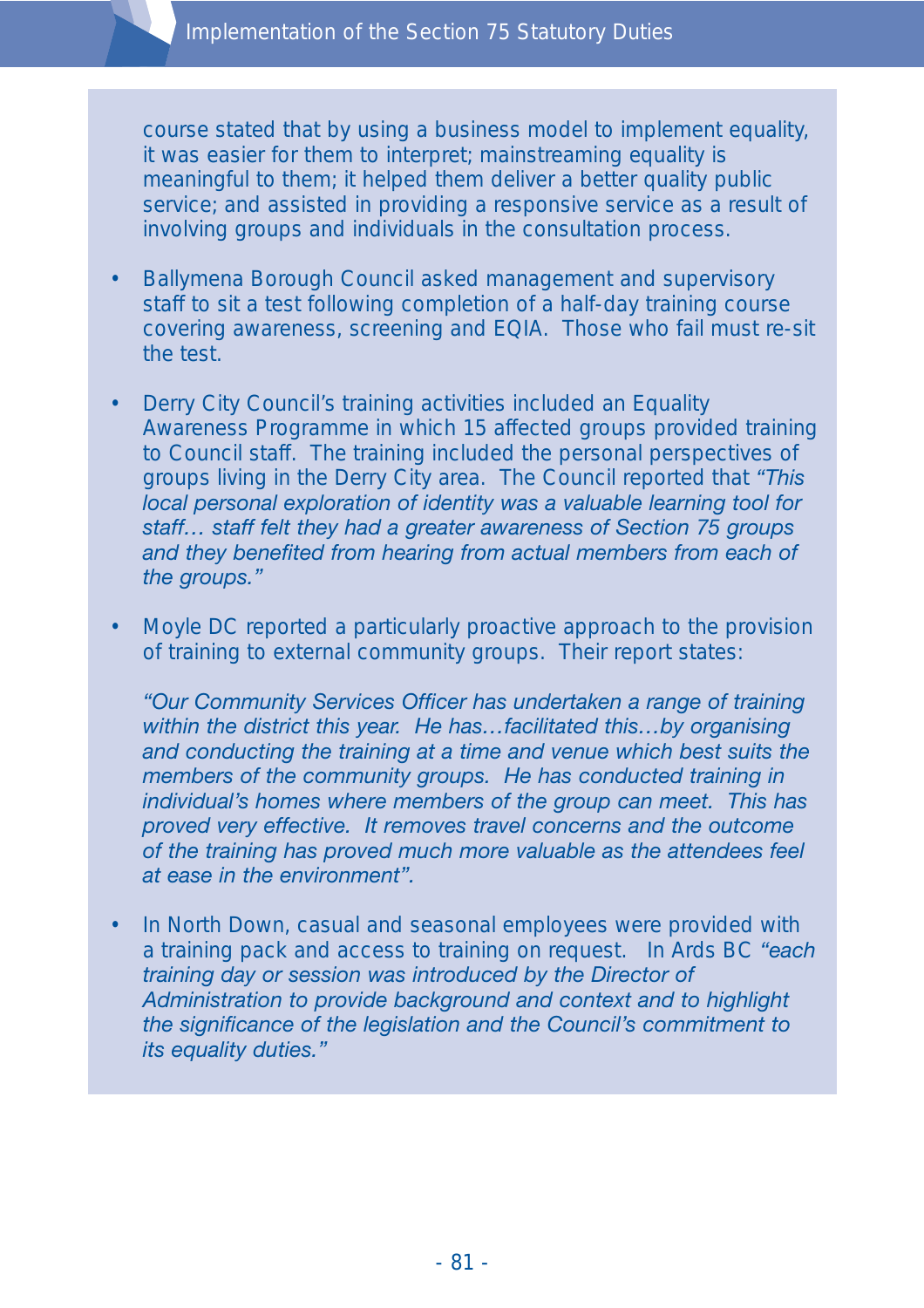- **5.5.27** Most authorities in this sector evaluated their training courses and programmes. Feedback was positive, with participants describing training as useful, raising their awareness and increasing their awareness of the needs of and issues of concern to Section 75 groups and individuals.
- **5.5.28** Some councils expressed concern about the time required to conduct EQIAs and consultations. This indicated a need to embrace the concept of consideration of equality as an integral part of policy making.
- **5.5.29** Less than a quarter of the public authorities in this sector said they had developed a specific Section 75 training plan. Others reported that training plans evolve over the life of the scheme, or that they had 'embraced the concept' of a training plan by developing more immediate training plans or by carrying out and responding to training needs analyses.
- **5.5.30** Belfast, Derry, and Newry and Mourne Councils continued to be at the forefront of training development and provision, but substantial progress was made by some councils which had not implemented training programmes, such as Ards, Carrickfergus, and Dungannon.

### **Training for elected members**

- **5.5.31** The Commission believes that Section 75 and equality, antidiscrimination and human rights training for elected members is essential. Councillors are ultimately responsible for implementing the statutory duties, and for promoting equality of opportunity and good relations, and it is therefore crucial that they are individually fully aware of the relevant legislation and its implications. They must be encouraged to provide civic leadership in this regard. The Commission would like to see equality awareness, including Section 75, training made integral to induction training for all Councillors.
- **5.5.32** The Commission is pleased to note that the local government sector acknowledged the importance of training for elected members, and that this year 16 local government authorities reported the provision of Section 75 training to Councillors, and a further three planned to do so. The LGSC held two sessions, in conjunction with the Equality Commission, during April 2002, but attendance was low and it was planned to run a training programme in conjunction with the National Association of Councillors (NAC). The Local Government Training Group established a sub-group to address the training needs of elected members generally, on which a representative of the NAC sits. Examples of member training provided included the following: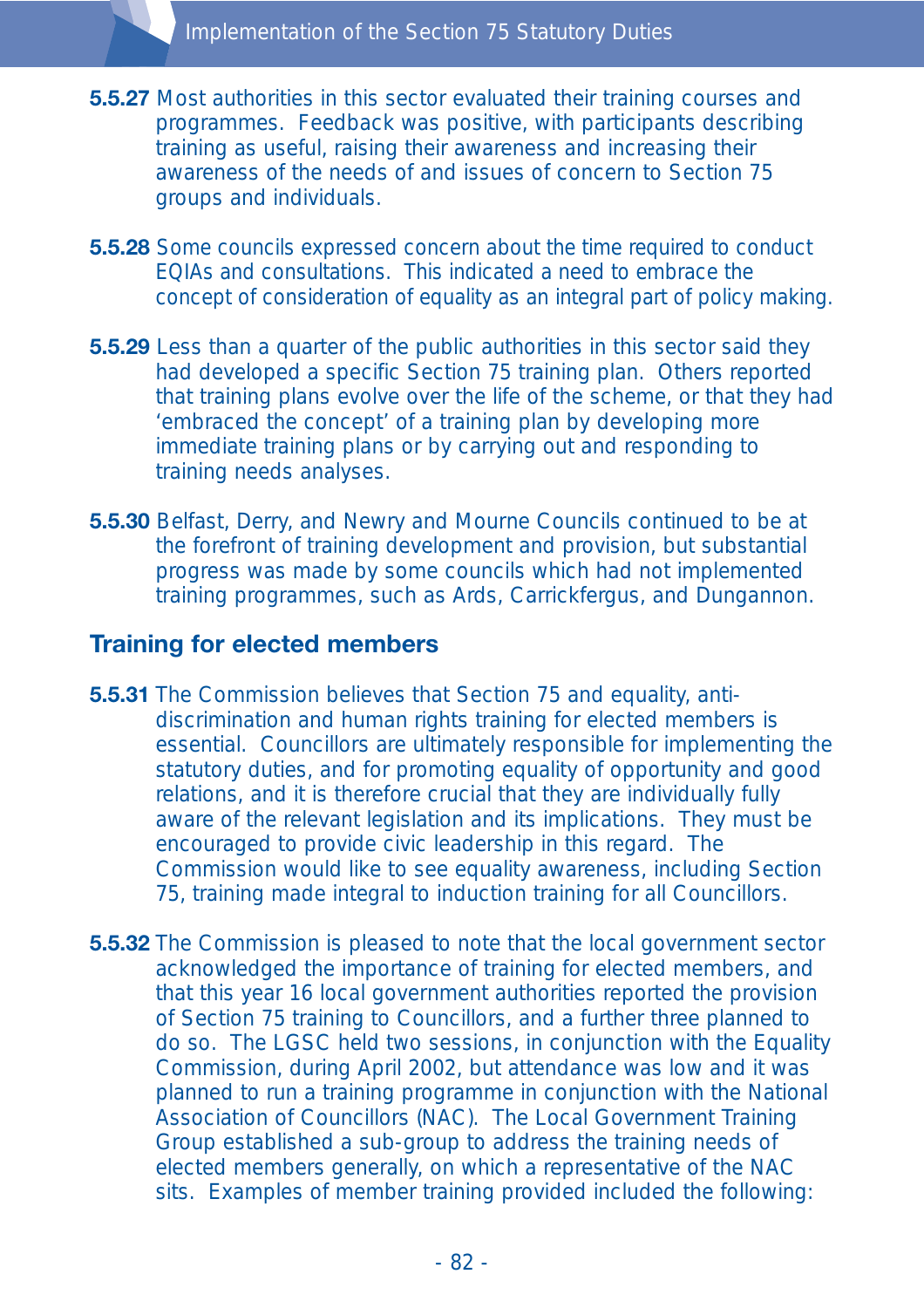

- Armagh City and District Council stated that feedback had been positive, with participating Councillors becoming more fully aware of the benefits of implementing equality on a business model.
- Craigavon Borough Council provided training for elected members in November 2001. A small number of Councillors were unable to attend, and *"it is now a matter of priority to either arrange another inhouse session or have these members attend external training."* Dungannon, Lisburn and Moyle were planning further training.
- North Down reported:

*"Training, workshops and challenge workshops have provided Officers, Members and Consultative Panel members with the appropriate knowledge and skills to ensure EQIAs are carried out in a timely, open and accurate manner".*

### **Communication**

- **5.5.33** As previously stated, there was limited reporting of external and internal communication, and a few authorities did not report on communication at all. Methods of dissemination of equality schemes and summaries were reported last year and most authorities did not repeat these this year. There was significant reporting of the inclusion of Section 75 articles in newsletters.
- **5.5.34** Some councils have provided considerable detail on their communication activities. For example, Derry stated that:

*"The internal mechanisms by which the Council communicates its commitment to the statutory duties include staff training and evaluation, use of the monthly Equality Task Team meetings, Council intranet, including research information, Equality Commission Guidelines, EQIA questionnaires, completed EQIAs etc., use of the Council's Personnel Newsletter which is distributed regularly to all staff, and the implementation of the Code of Practice on Producing Information which requires officers to present information in accessible formats."*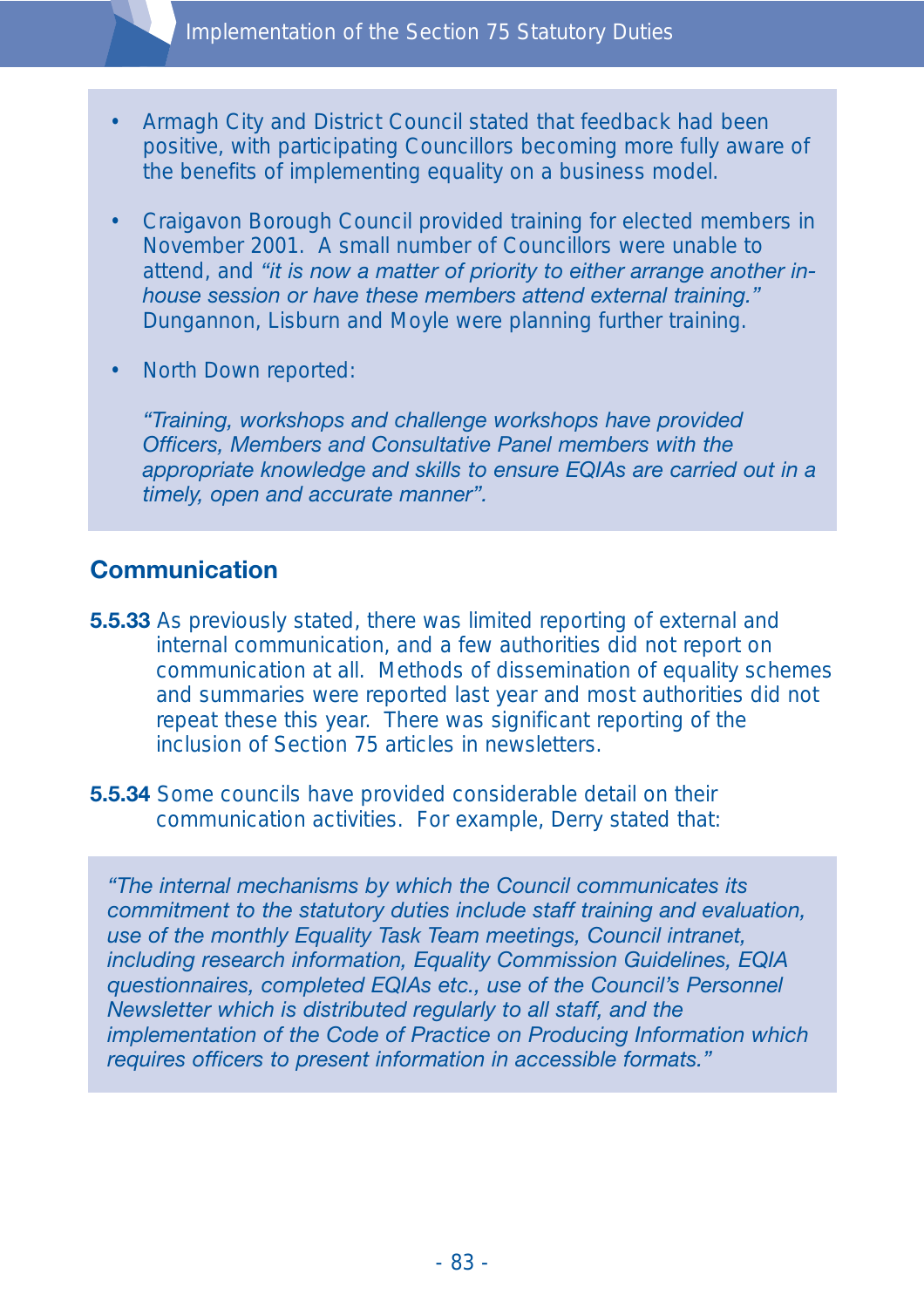- **5.5.35** External communication mechanisms reported included Council newsletters and specific leaflets, distributed to all households, use of websites, equality forum, consultative panel and focus groups. Corporate plans were also used to communicate commitment to the statutory duties.
- **5.5.36** There was also reporting of promoting equality objectives in public statements, at conferences and seminars, speeches by Chief Executives, Mayors, and Committee Chairs, press releases, the use of promotional stands at conferences, and holding conferences on aspects of Section 75.
- **5.5.37** Ballymena provided an unusual example of promoting Section 75, and ensuring compliance, by requiring all recipients of Council funding to sign a Section 75 declaration.

### **Information Provision and Access to Services**

**5.5.38** Twenty-two local government authorities confirmed that they had put systems in place for providing information in accessible formats. Two others were addressing the need for such systems, although one council did not provide any information as to how it is implementing this aspect of the Section 75 duties.

Arrangements made included:

- employing the services of a translator;
- establishment of a foreign language voice-mail service;
- carrying out disability access audits and ensuring compliance with the Disability Discrimination Act;
- arrangements for the provision of information in alternative formats (Braille, audiocassette, other languages etc);
- provision of large print or electronic documents;
- use of and improvements to websites;
- use of signers, and training front-line staff in sign language;
- installation and use of text phones and hearing loops;
- use of plain English; and
- supplementing printed notices about council services with telephone calls to registered blind people to ensure they receive the **information**

Most councils routinely asked those attending conferences and seminars if they had any specific access needs.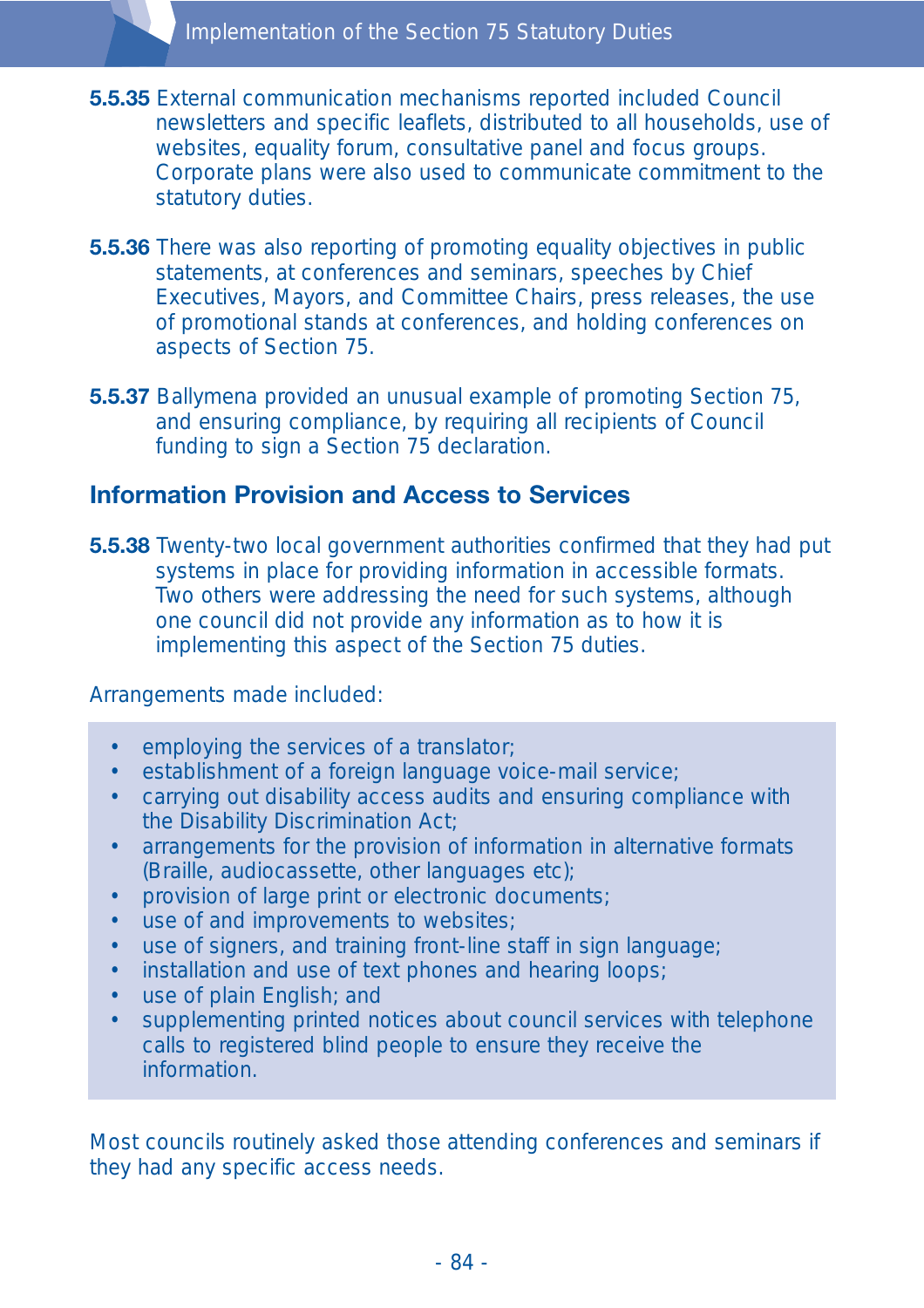- **5.5.39** There was little reporting of requests for information in alternative formats.
- **5.5.40** Five councils said that the provision of accessible information and services would be (or in one case, has been) the subject of an Equality Impact Assessment.
- **5.5.41** Six councils reported the provision of training in food hygiene and safety regulations for the Chinese community. Courses were provided in Cantonese and Mandarin, as was accompanying literature. Examples of council progress in this area included:

In Craigavon, a cross-departmental working group was set up to examine ways of improving access to information and services in relation to Section 75 and the Disability Discrimination Act 1995. The group met with community representatives, particularly from the local ethnic communities, to get advice on their needs. The group will develop an Access to Information and Service Policy and good practice guidelines, which will be subject to Equality Impact Assessment.

Derry produced a Code of Practice on Producing Information for staff. It provides advice on using alternative formats and languages other than English, and on style, positive images, plain English and website accessibility.

NILGOSC will undertake a feasibility study of the use of a lo-call telephone charging system. Such a system would allow callers, from any part of Northern Ireland, to phone NILGOSC and be charged at a local call rate. In this way there would not be a different rate on calls from outside the Belfast area.

### **Data Collection and Analysis**

**5.5.42** Last year the Commission reported considerable activity in relation to measures being taken to collect information across the categories and in relation to Council services. Many examples of good practice were given. We are pleased to note from this year's progress reports that these activities are being built upon, and that many authorities which had not previously begun data gathering were doing so. Data collection was ongoing and monitoring systems were being extended to include more Section 75 categories, with the data being used to inform EQIAs.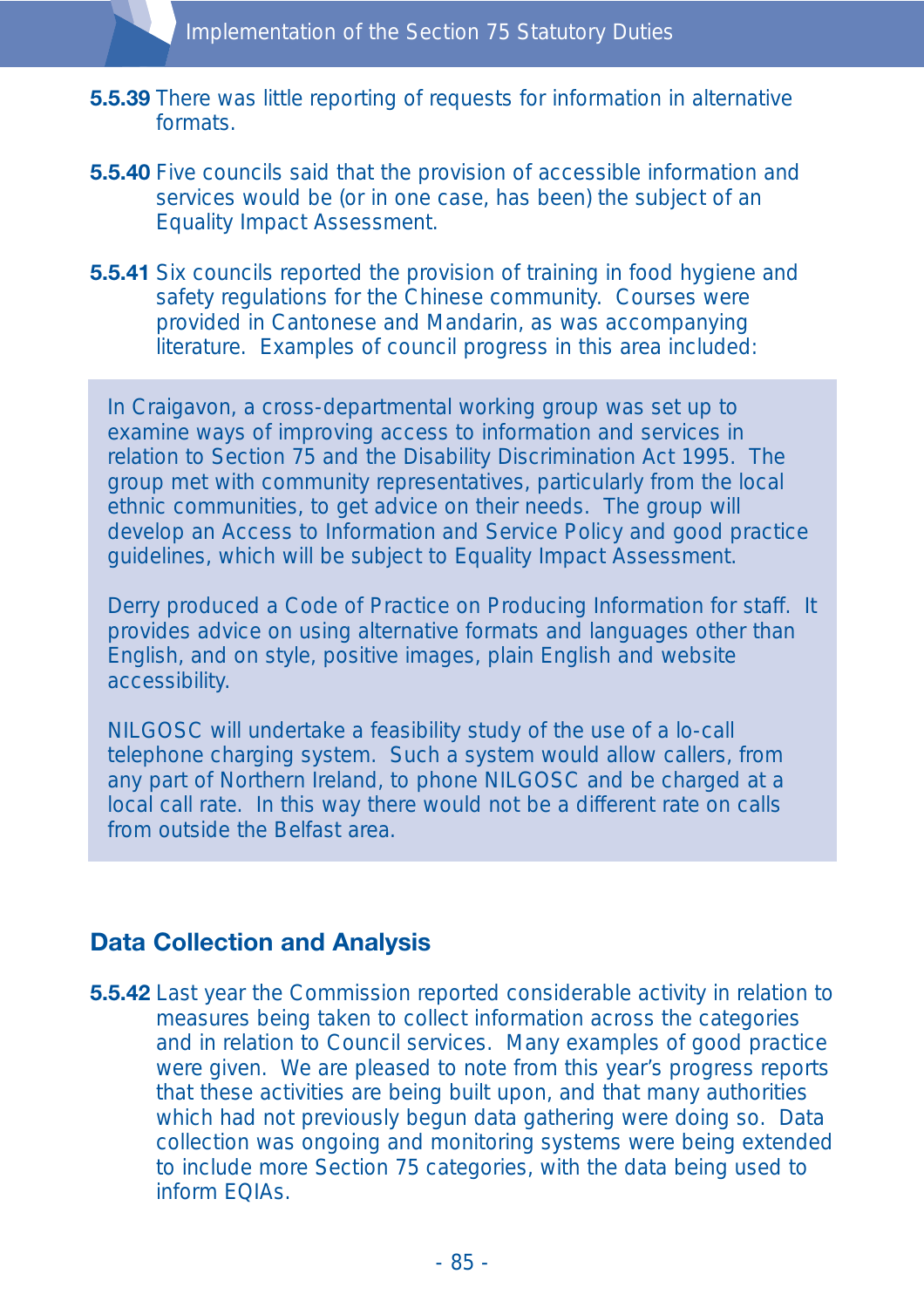- **5.5.43** The Commission is conscious that there remains a need for central guidance on monitoring, particularly to ensure consistency, for example in terms of the racial groups monitored. The issue of sensitivity was frequently raised in reports, particularly in relation to monitoring political opinion and sexual orientation.
- **5.5.44** Despite the extent of information gathering reported, there was little evidence of monitoring across all of the nine categories, so it is likely that there remains a substantial deficit in some categories.
- **5.5.45** Local government authorities were collecting data from a variety of both internal and external sources, such as existing databases, staff, customer and service uptake surveys, Census data, Noble Indices and information from representative groups, and the voluntary and community sector. It is clear that there was much good work being conducted to monitor and gather data.
- **5.5.46** Five councils referred to obtaining information from other councils and/or other public authorities, or from inter-council networks. However, none referred specifically to the LGSC's Statutory Duty Network as a source of information.
- **5.5.47** There was considerable reference to the Best Value Customer Satisfaction Survey as a source of information. The survey was conducted by Research and Evaluation Services (RES), managed by the DOE and 25 councils took part. It will be repeated in late 2003, and will include questions relevant to Section 75 (although it is unlikely to produce data across all nine categories).
- **5.5.48** Some councils reported modifying internal data sources to allow for more Section 75 analysis, or extending existing information systems to include a number of Section 75 categories.
- **5.5.49** At least two councils (Antrim and Coleraine) mentioned the use of anecdotal evidence in the absence of any other quantitative or qualitative information.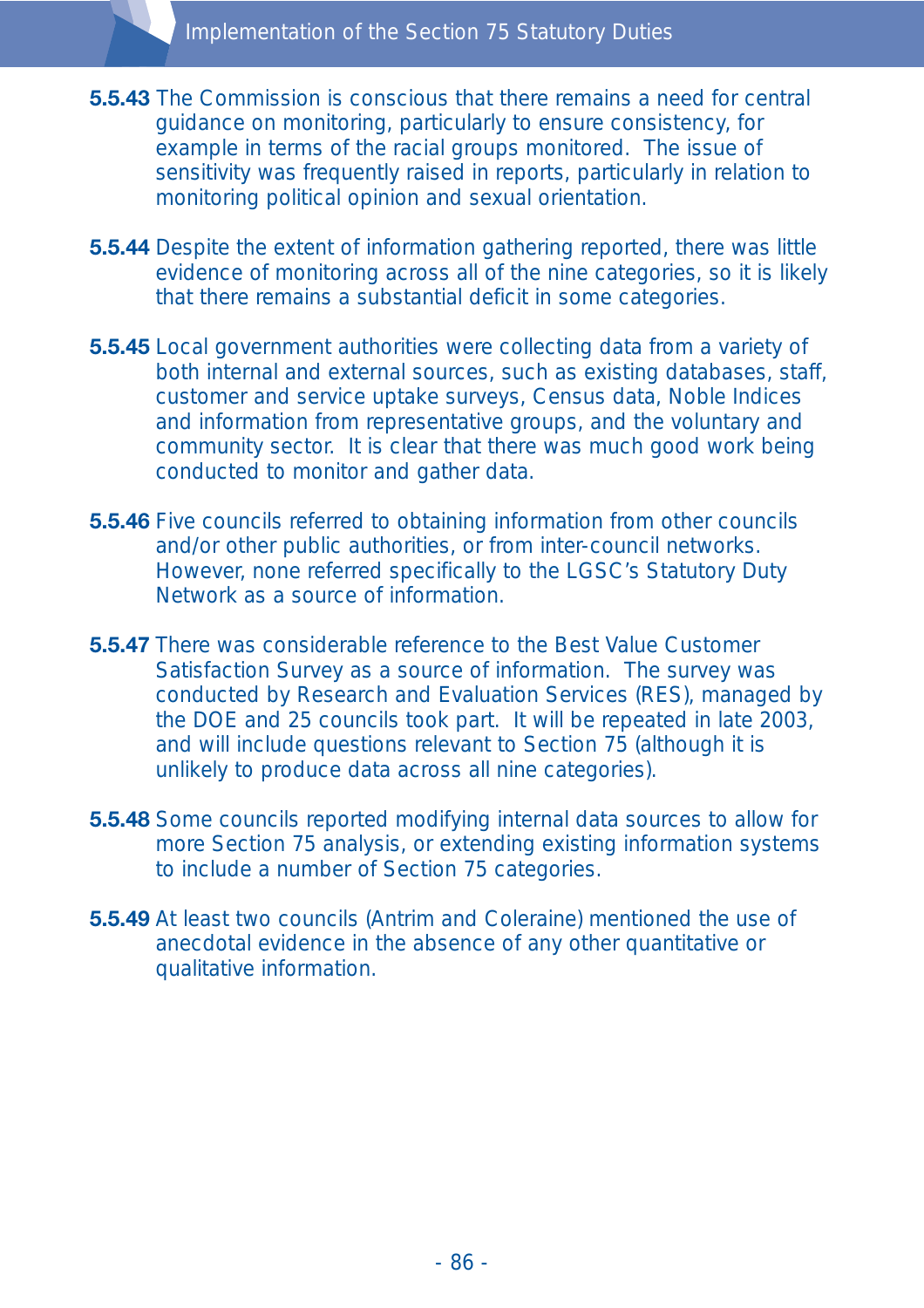**5.5.50** Belfast conducts a major public consultation exercise every two years from which relevant data can be obtained. The 2001 survey included a sample boost to ensure it was representative of all nine Section 75 categories, and the exercise is due to be repeated in 2003. Some examples of progress included:

Belfast City Council's Equality Officer and the Good Relations Working Group were in the process of developing more comprehensive monitoring systems throughout the Council. A comprehensive system of monitoring with equality considerations will be phased into the various systems and structures, in two phases. Phase one of the process is to audit all existing structures and make recommendations for Phase two, the amendment of monitoring systems. The inclusion of Section 75 categories in monitoring systems will be progressed with service users and providers through a series of meetings. The monitoring system will also take account of corporate needs.

Carrickfergus and Lisburn stated commitment to the provision of the necessary resources to, for example, commission independent research when appropriate.

Ballymena reported that it had issued an Equality and Good Relations booklet and questionnaire to all households in the Borough (the data was being analysed).

Derry created an Equality Database which includes statistics and secondary research evidence on the Section 75 groups. It has also produced an Equality Fact sheet, a two-page document of statistics on the local and regional Section 75 groups using information gathered from the recent 2001 census and other sources. Using the information provided by external Section 75 groups during the Equality Awareness Training, the Council is currently producing information booklets as an easy reference guide for staff.

### **Complaints**

**5.5.51** As previously stated, most councils reported that Section 75 complaints procedures were set out in their equality schemes. Ballymena and North Down have also redesigned their complaints procedures to incorporate the equality complaints into the general complaints procedure.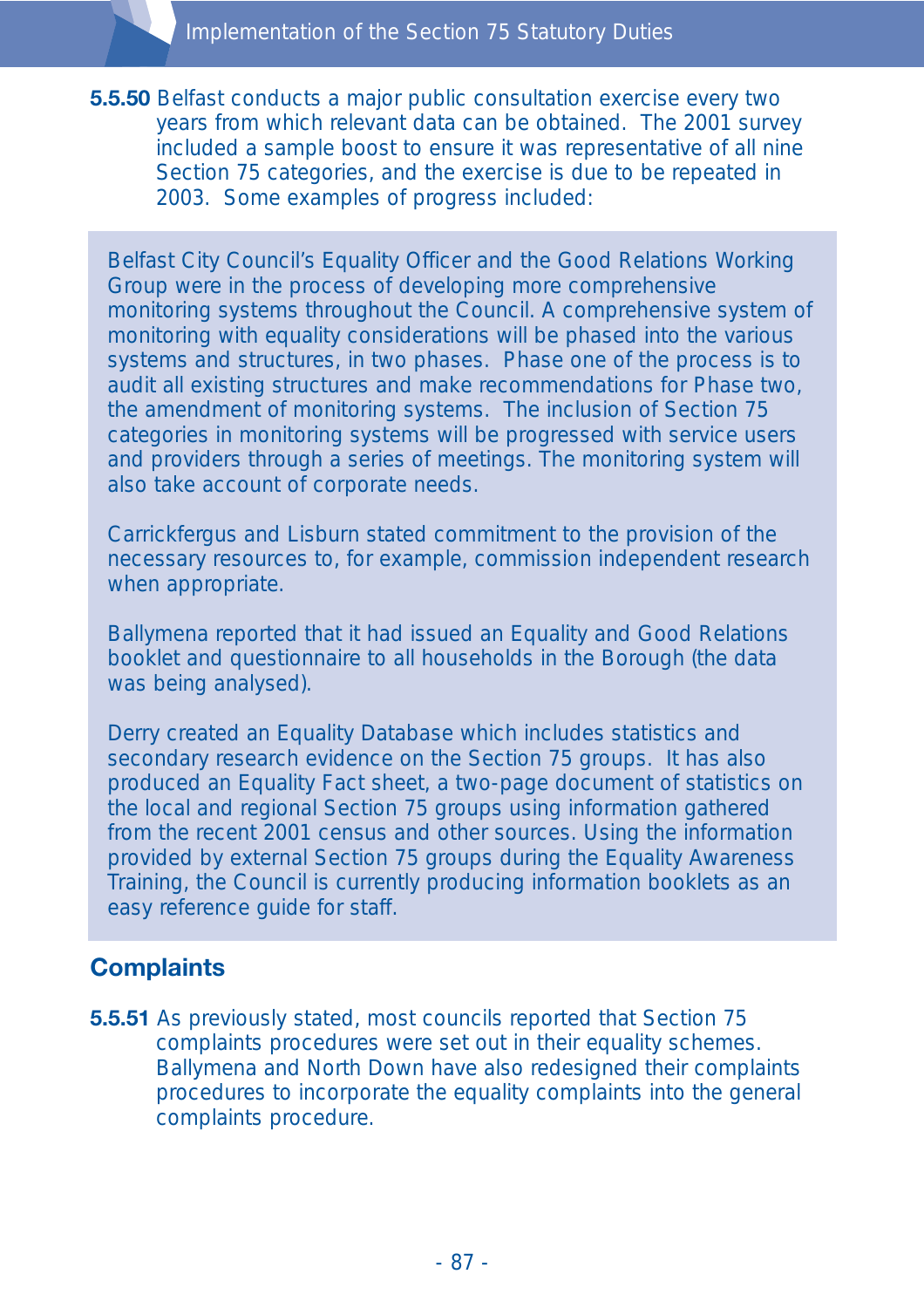- **5.5.52** Only four complaints were reported within the sector. There were two about 'flying of flags', and in both cases the relevant policy was being impact assessed. There was a complaint about women-only sessions at a swimming pool, and another in relation to a council's failure to make a grant to a community organisation. In the latter two cases, the complaints have been dropped.
- **5.5.53** Another two councils, although they had not received complaints, reported that issues had been raised by members or through consultation, and that these were being addressed. Steps had been taken to ensure that, where possible, monitoring procedures to assess future adverse impact were put in place.

### **Implementation Timetables**

- **5.5.54** The Commission asked public authorities to provide an update of their equality scheme implementation timetables, identifying any changes since previous reports. Most local government authorities provided revised or updated timetables, but did not specifically identify changes. It was therefore difficult to assess the extent to which timetables have fallen behind schedule.
- **5.5.55** A number of authorities reported that EQIA timetables had slipped, as conducting individual EQIAs had taken longer than had been anticipated. Others reported a refocusing of EQIA priorities, resulting in changes to the timetable. Two councils delayed the implementation of their EQIA timetables to ensure that appropriate training was provided to those who would be involved.

### **Consultation**

- **5.5.56** The Commission asked for details of organisational arrangements for managing Section 75 consultation exercises and for information on consultation methods, processes and experiences.
- **5.5.57** The most common method of consultation reported was the use of mail shot. However, this has tended to generate a low response.
- **5.5.58** It was found that response rates could vary greatly depending on the subject being consulted upon. There was widespread reporting of very low response rates – fewer than 10 replies in some cases. In contrast, an outstanding response was received by Fermanagh District Council in relation to the EQIA on the policy "That No Flag be Flown on the Townhall on Any Occasion" - the Council received responses from 586 individuals or groups.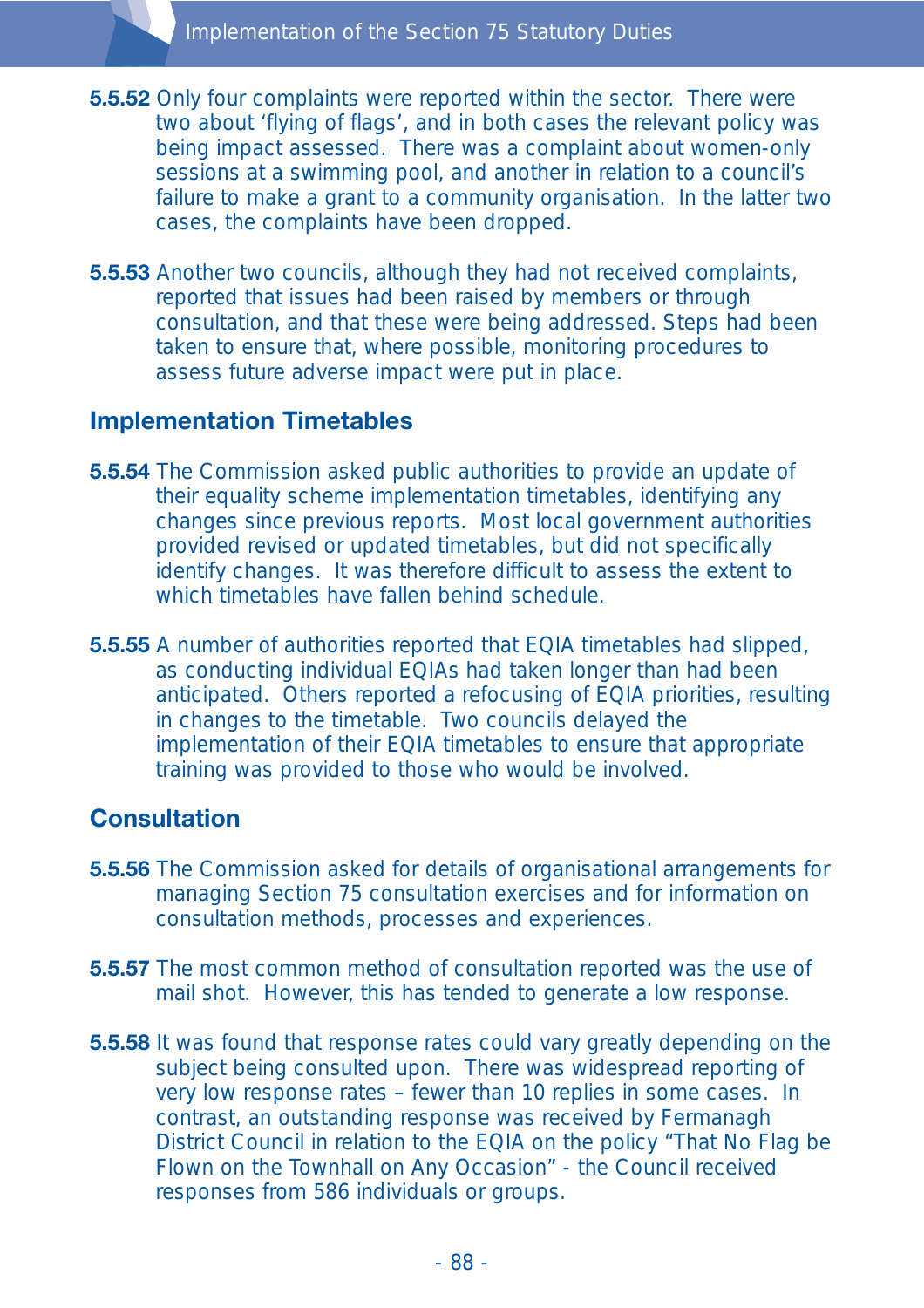- **5.5.59** Low response rates were commonly attributed to 'consultation fatigue' or 'overload'. Many councils therefore tried to address this problem by making consultation easier for the affected groups. Measures taken included:
	- Using summary documentation.
	- Ensuring documentation was concise and easy to read (Ards, Newry and Mourne) or using plain English (Derry).
	- Targeting consultation.
	- Using umbrella groups, focus groups, and consultative panels.
	- Consulting on more than one policy or initiative at the same time e.g. Best Value or departmental plan consultations – integration with Best Value consultations was mentioned by eleven Councils.
	- Surveying consultees on their preferred method and format of consultation.
	- Most respondents said they prefer face-to-face meetings. However, one council's survey (Craigavon) indicated that the preferred method of consultation is postal survey, followed by public meeting and focus groups. Interestingly, even this survey had a low response and the exercise is to be repeated in 2003.
	- Writing to consultees to inform them of the consultation subject, sometimes with summary documentation, and inviting them to request full documentation if they wished to make a response.
- **5.5.60** Craigavon noted that one of the main reasons for low response rates was limited resources, and it intended to appoint an additional staff member to assist with the implementation of the equality agenda, which *"should allow future consultations to be more proactive"*.
- **5.5.61** There was a small but encouraging amount of interest in conducting joint consultation exercises, but a very few examples of this actually taking place. Ards stated that it would be open to such an approach, but felt that joint consultation with other authorities was not appropriate because the policies under consideration were specific to the Council. Ballymena suggested that the lack of joined up consultation was due to the differences in format and content of EQIA timetables.
- **5.5.62** Lisburn noted that joined up consultation was problematic because councils had to be at the same development level, unfortunately this was not always the case.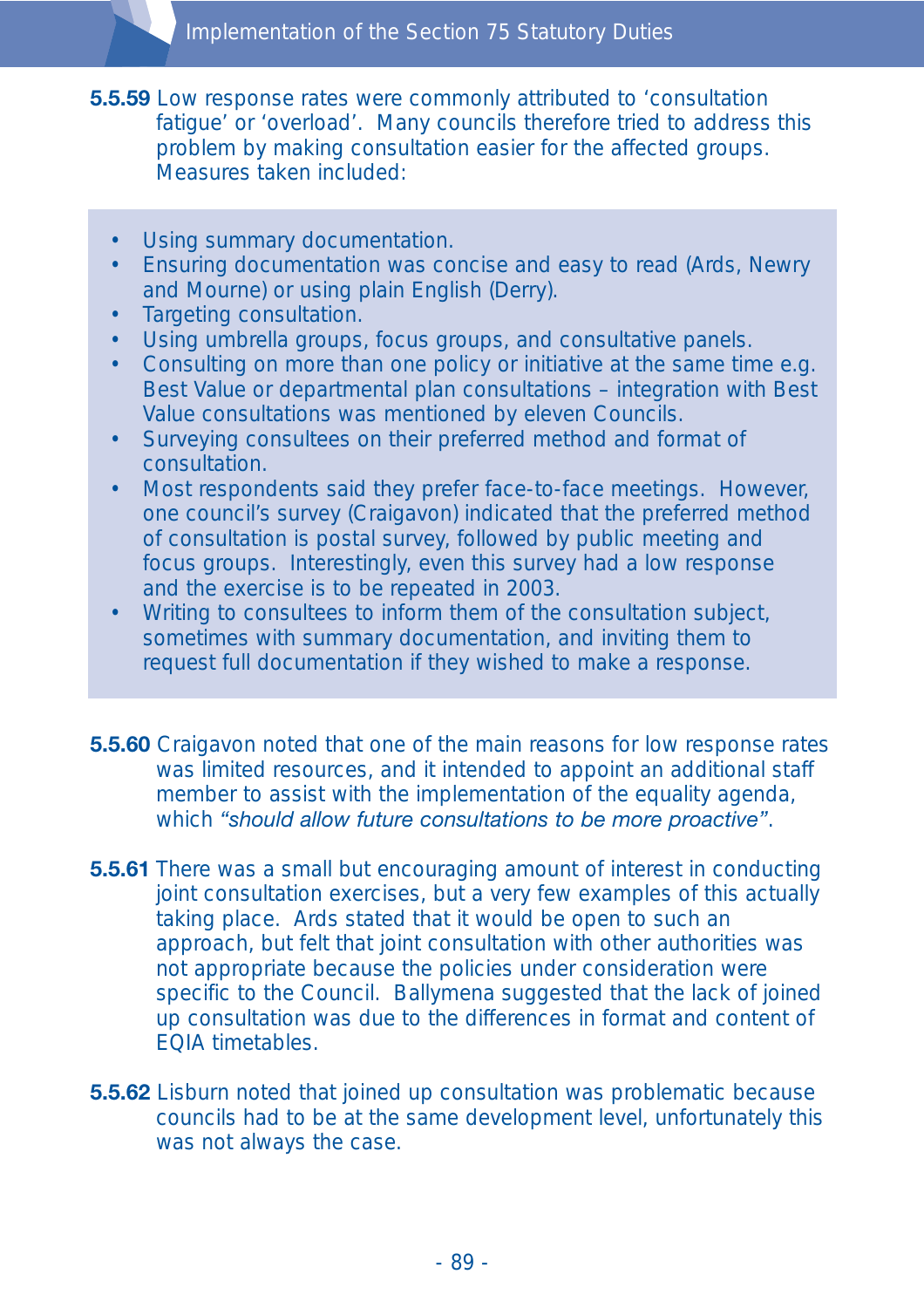**5.5.63** The LGSC tried to join up its consultation with other public sector organisations, for example, in relation to its EQIA of recruitment and selection practices and procedures. However, they found that "it would appear that consultees preferred to concentrate on organisations which provide services which directly affect them."

**5.5.64** There was more reporting of joining up to consult on several policies or subjects at the same time.

### **5.5.65** Coleraine reported that:

*"Meetings have generally had the broader focus of 'improving services and access to services'. The emphasis on improving services and access to services will remain because Section 75 consultation alone is sometimes too narrow, as concerns about general service delivery are a common issue for everyone. This is consistent with a holistic perspective of Council's responsibilities, but does permit a narrower policy perspective as well."*

#### **5.5.66** In contrast, Magherafelt reported that:

*"Council would tend to prefer to consult on multiple issues, e.g. equality, best value etc at the one time but the perception is that (willing) consultees prefer to have succinct and focussed exercises as opposed to multi-faceted ones".*

#### **5.5.67** Two councils -North Down and Derry - established consultative fora. North Down reported:

*"the panel members collectively represent the nine equality categories within the legislation. The panel plays a very important role within the equality and good relations process by challenging and supporting the consultative process in representing the Section 75 categories from a position of single or cross category representation. …The Consultative Panel on Equality and Good Relations is an invaluable part of the Council's consultation process and allows Officers to be challenged and to challenge the ideas and concerns presented to them."*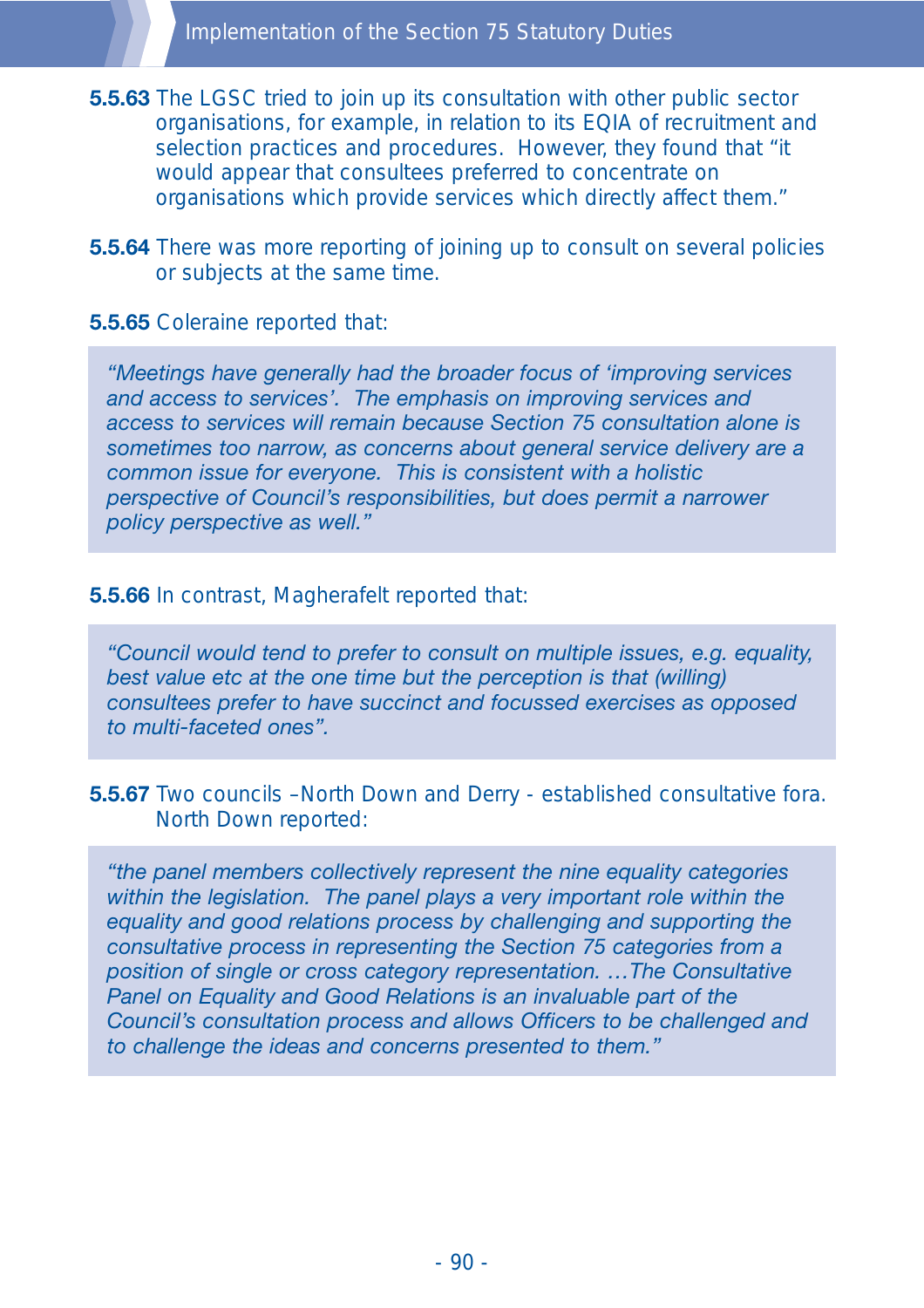#### **5.5.68** Derry reported:

*"[the Consultative Forum] also helps the Council to get to know Section 75 consultees; and provides an insight into policies and services by those Section 75 groups that are affected by them. This forum facilitates more direct, interactive and participative communication between Council Officers (including departmental officers whose policies are subject to screening and/or impact assessment) and representatives of the Section 75 groups."*

A further six Councils are considering or in the process of setting up such consultative panels or forums.

**5.5.69** Five Councils reported use of their websites as an effective means of making information widely and easily available.

One example was Derry Council:

*"The equality link within Derry City Council's website provides up to date information to Section 75 consultees and the general public on the Council's equality impact assessments, current consultations and results from previous consultations. Draft and completed policy documents that have undergone equality impact assessment can be downloaded, as well as the Council's Equality Scheme in full report, summary document or leaflet format. The website also gives dates of current consultations and allows users to download the policy and equality impact assessment questionnaire".*

- **5.5.70** Belfast City Council produced its own consultation guidelines and Derry City Council produced a Code of Practice on Producing Information. Craigavon Council was involved in drawing up consultation guidance as a result of the two consultation events, held in 2001 and 2002, by the Greater Craigavon Equality Network.
- **5.5.71** Three Councils were considering or preparing the development of a consultation strategy, including the LGSC, though only one referred to OFMDFM's work in relation to guidelines.
- **5.5.72** Antrim strongly criticised the consultation requirements.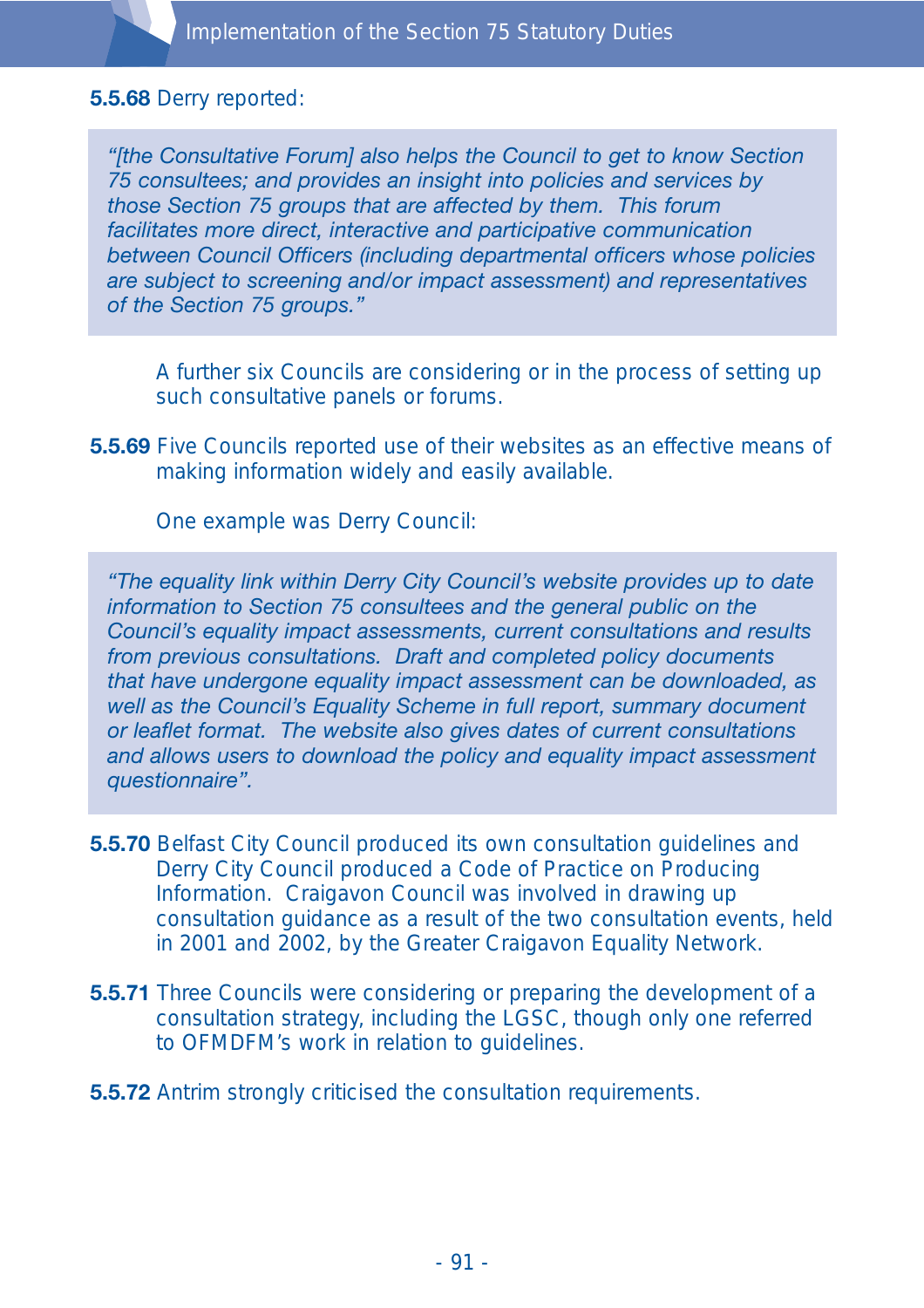### **Impacts and Outcomes**

**5.5.73** It was disappointing that there was little evidence reported by local government authorities of tangible changes and outcomes in the form of policies being amended or reviewed in order to remove or mitigate adverse impacts. A number of councils reported that policies had been changed as the result of EQIA but did not report in what way or which groups have been affected. We would hope to identify more of these changes through a review of EQIAs, as a separate exercise.

Practical outcomes for Section 75 groups included:

The Community Relations Grant Aid Scheme in Craigavon did not accept grant aid applications from groups representing senior citizens or special needs groups. The rationale was that, as the budget was limited, it would be more appropriate for such groups to apply for assistance to the Southern Health and Social Services Board or Southern Education and Library Board. The EQIA clearly demonstrated that this was unacceptable under Section 75 and the policy changed to allow applications from these groups.

NILGOSC revised the practice for dealing with requests for information and changing of some personal details, which are now accepted by telephone. NILGSOC also contributed to the national debate on Pension for Partners in UK Public Sector Pension Schemes, with the hope that these would soon be introduced.

In Derry a policy on financial procedures for commercial use of the Council's landfill site was changed in the light of Section 75 responsibilities. A requirement to have a bank account and/or credit facility was altered to include cash payment in light of the potential impact on members of the Travelling community wishing to use the facility.

As a result of EQIAs undertaken by Fermanagh, the guidance on completing application forms for grants was updated to improve accessibility for all sections of the community. It was also agreed to use the Sperrin Lakeland Trust Older People's Consortium's mailing list to circulate information designed to attract older people to become involved in community relations work. The Council also agreed to liaise with organisations representing people with disabilities, to liaise with the Shadow Youth Council and the Northern Ireland Business Education Partnership Officer to find ways to increase participation of young people in the workforce in the District Council area.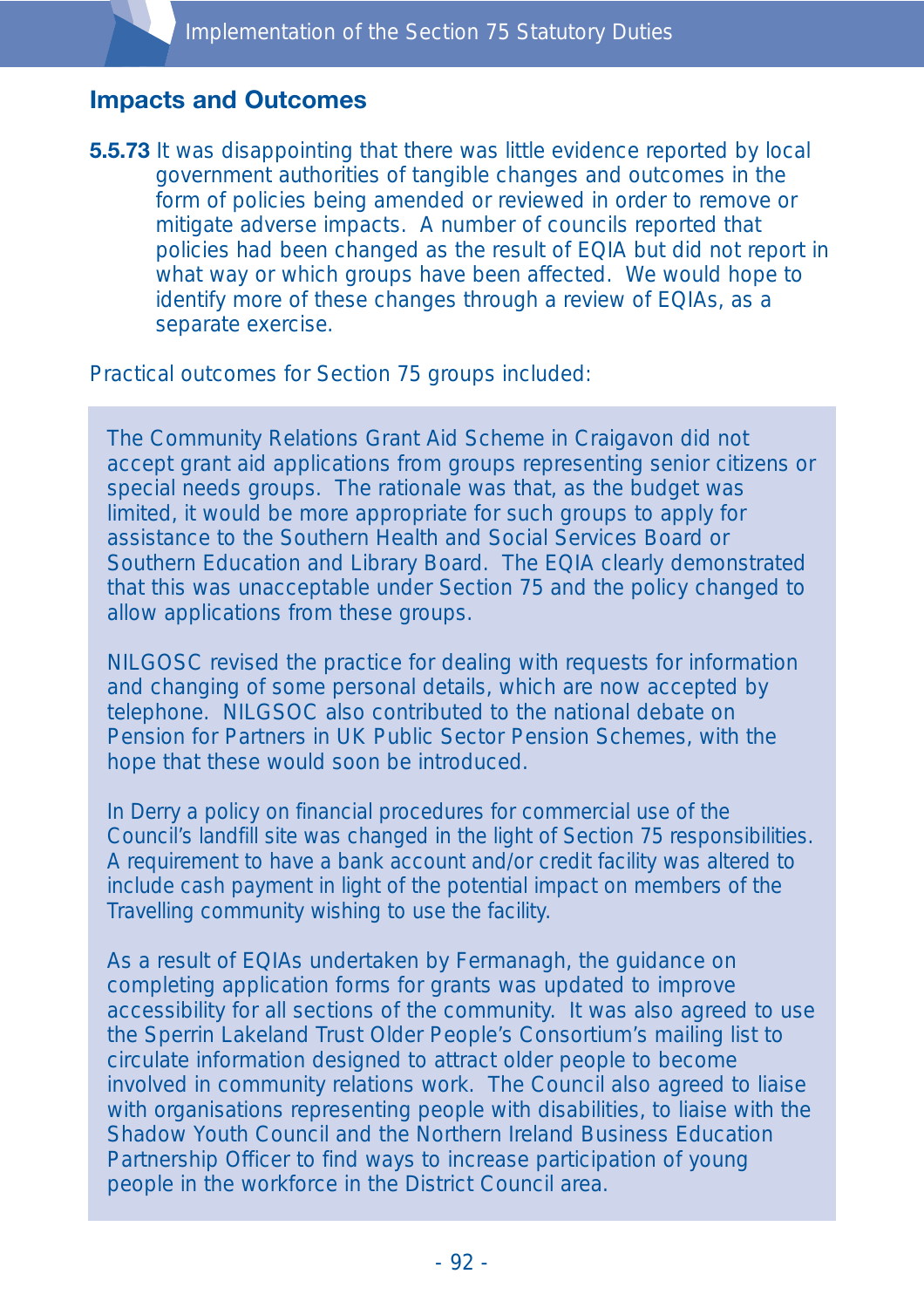In Lisburn, the Grant Aid policy was impact assessed and substantially changed to take account of the "community profile" of the Council's area. Many more local government authorities reported that the main impact of Section 75 was the raising of awareness of equality issues, and the integration of equality of opportunity and social inclusion considerations in policy development and decision-making processes. The setting of equality objectives was considered to help shape service delivery and access to services.

Newry and Mourne said that the implementation of the duties had "a positive direct impact upon increasing participative decision-making processes and formulation of policy. Through the key themes of access and communication, implementation of Section 75 duties continues to improve the Council's civic leadership role as a major employer and deliverer of services in the area."

Belfast commented that the level of awareness had increased dramatically, from understanding the terms and appreciating the language of Section 75, to incorporating equality into daily work. The incremental approach which the Council advocated, aims to embed equality throughout the fabric of its business in a practical and realistic manner.

**5.5.74** Although Antrim questioned the relative costs and benefits of EQIAs, it nevertheless stated that:

*"The Council believes that the year to date has perhaps been the first during which the impact of equality legislation has been particularly visible across the organisation. …Council takes the view that the implementation of the statutory duties is making a substantial and positive impact on the way policies are developed".*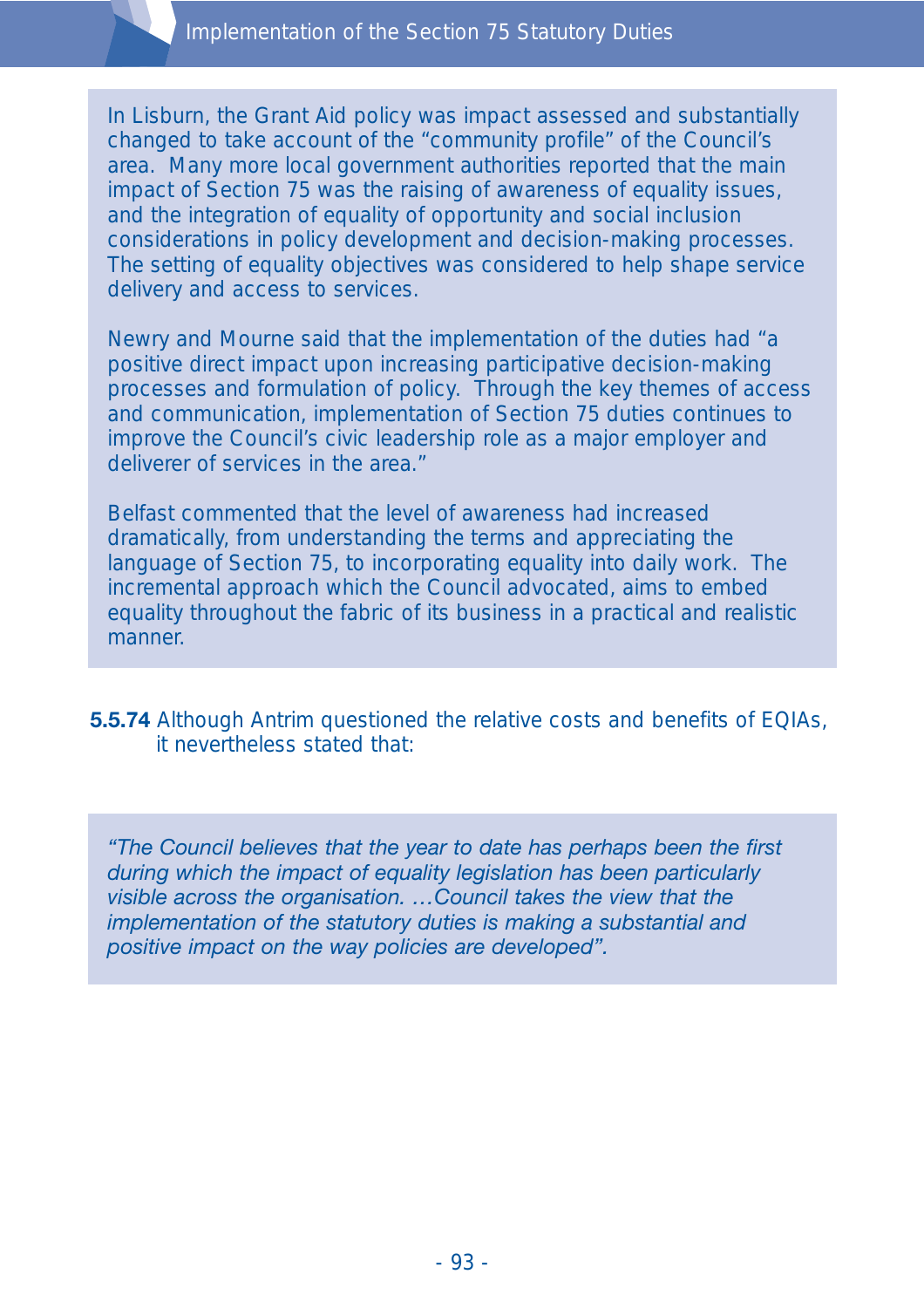### **5.6 Other Northern Ireland & Cross Border Public Authorities**

**5.6.1** Forty-five public authorities, subject to Section 75 of the Northern Ireland Act 1998, have been grouped as "Other Northern Ireland and Cross Border" public authorities for reporting purposes. These include the Northern Ireland Office (NIO), significant regional nondepartmental public authorities such as the Northern Ireland Housing Executive (NIHE) and a variety of other authorities with specific sectoral remits e.g. the Health and Safety Executive of Northern Ireland (HSENI). Due to the size of this combined group, information reported has been grouped under Non Departmental Public Bodies (NDPBs) and the NIO/associated authorities (including administrative and criminal justice authorities).

### **Preparation of draft Equality Schemes**

- **5.6.2** During the year seven 'Other NI and Cross Border Bodies' schemes were approved. A further three schemes were approved in June 2003. The Police Board, Police Ombudsman and Police Service for Northern Ireland (PSNI), designated for the purposes of Section 75 in November 2001, had schemes approved in February 2003. The Northern Ireland Assembly Commission and the Northern Ireland Audit Office were included in the Secretary of State's fourth designation Order in January 2003. However, in light of the suspension of the devolved institutions the Assembly Commission was not asked to begin developing a draft scheme.
- **5.6.3** By the end of March 2003, the Commission had not received draft schemes for approval from two authorities designated in April 2001; the Independent Assessor for Military Complaints (IMAC) and the Northern Ireland Film and Television Commission (NIFTC). Schedule 9 of the NI Act 1998 sets out a statutory six months timescale for scheme development.
- **5.6.4** In 2001 02 the Commission approved two Cross Border Bodies' equality schemes. During 2002 - 03 a further two schemes were approved. However, the suspension of the devolved institutions led to delays in approving the remaining schemes, although efforts to secure approval for schemes continued. The Commission approved the remaining two Cross Border Bodies schemes in June 2003.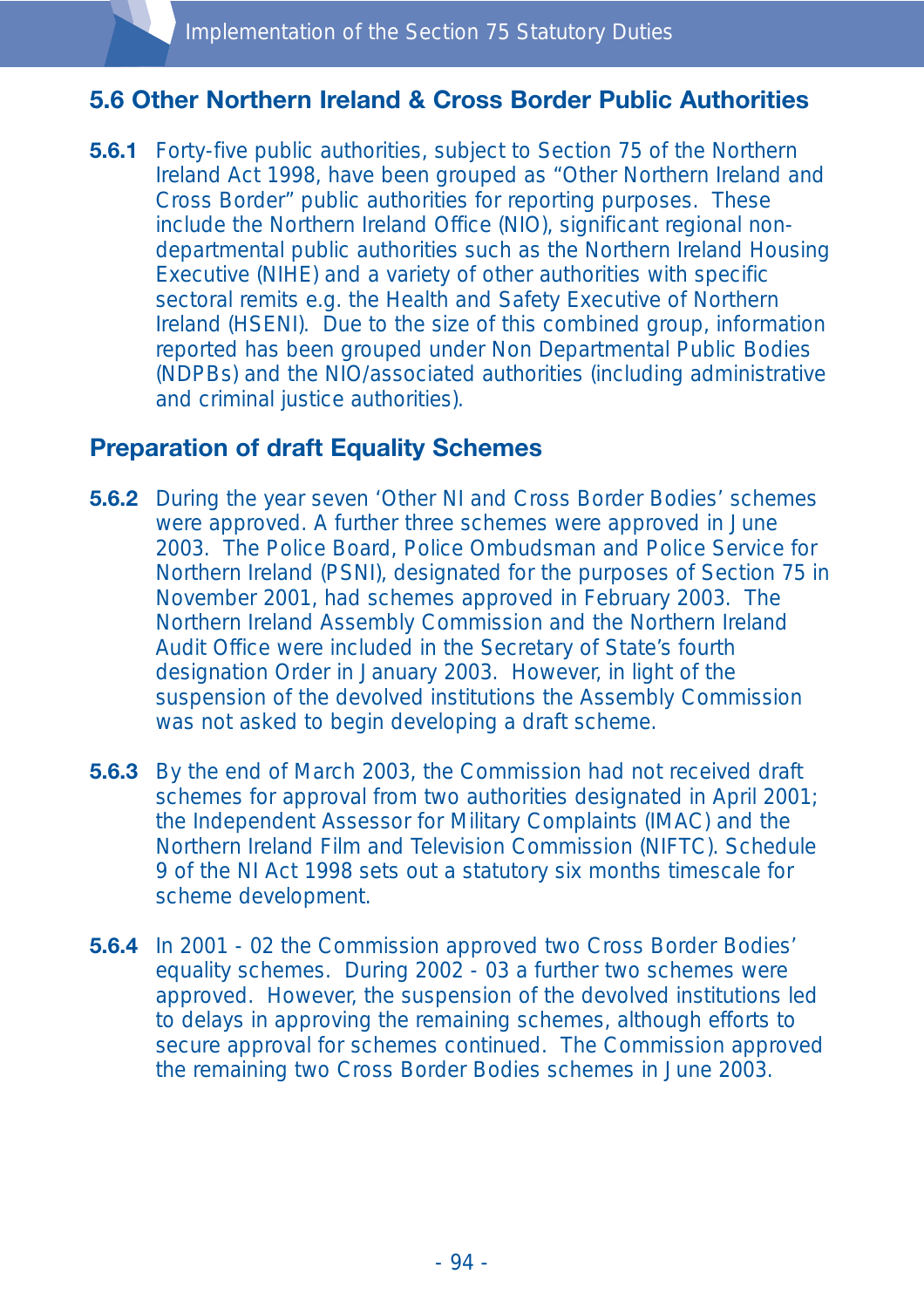# **Strategic Implementation of the Section 75 Equality Duties**

**5.6.5** Many reports highlighted progress in the reporting period in terms of the strategic implementation of the Section 75 duties. Such progress was often facilitated through collaboration between smaller public authorities and their sponsoring Department. For example:

Progress reports from public authorities sponsored by the Department of Enterprise, Trade and Investment (DETI) demonstrated a high level of collaboration within the DETI "family". The equality agenda has been driven by both the Department's dedicated Equality and Diversity Unit and within its sponsored authorities by dedicated personnel and or Equality Units, which had developed specific individual implementation plans to ensure the fulfillment of commitments set out in each equality scheme.

**5.6.6** Similar collaboration had taken place between the Department of Agriculture and Rural Development (DARD) and its non-departmental public authorities. For example:

An audit process conducted by DARD was utilised by the Livestock and Meat Commission for Northern Ireland to develop an appraisal process incorporating equality objectives. The Northern Ireland Fishery Harbour Authority (NIFHA) had included such equality targets and performance indicators in its business plans since 1999/2000, which were cascaded down into work plans subject to appraisal.

Enterprise Ulster participated in an EQIA conducted by its sponsor Department, the Department for Employment and Learning (DEL), providing statistical information on participation rates by equality dimensions. Enterprise Ulster has also collaborated with DEL by comparing its statistics and analysis with DEL statistics on economic inactivity information for Section 75 categories.

Ulster Supported Employment Limited (USEL) had worked closely with DEL in connection with its consultation process for the Employment Support Programme, for which USEL is Northern Ireland's largest programme deliverer.

The Construction Industry Training Board (CITB) reported collaborative working with the Department, but added that its suggestion that DEL and its non-departmental public authorities collectively work together to consult with the Section 75 groups was not implemented.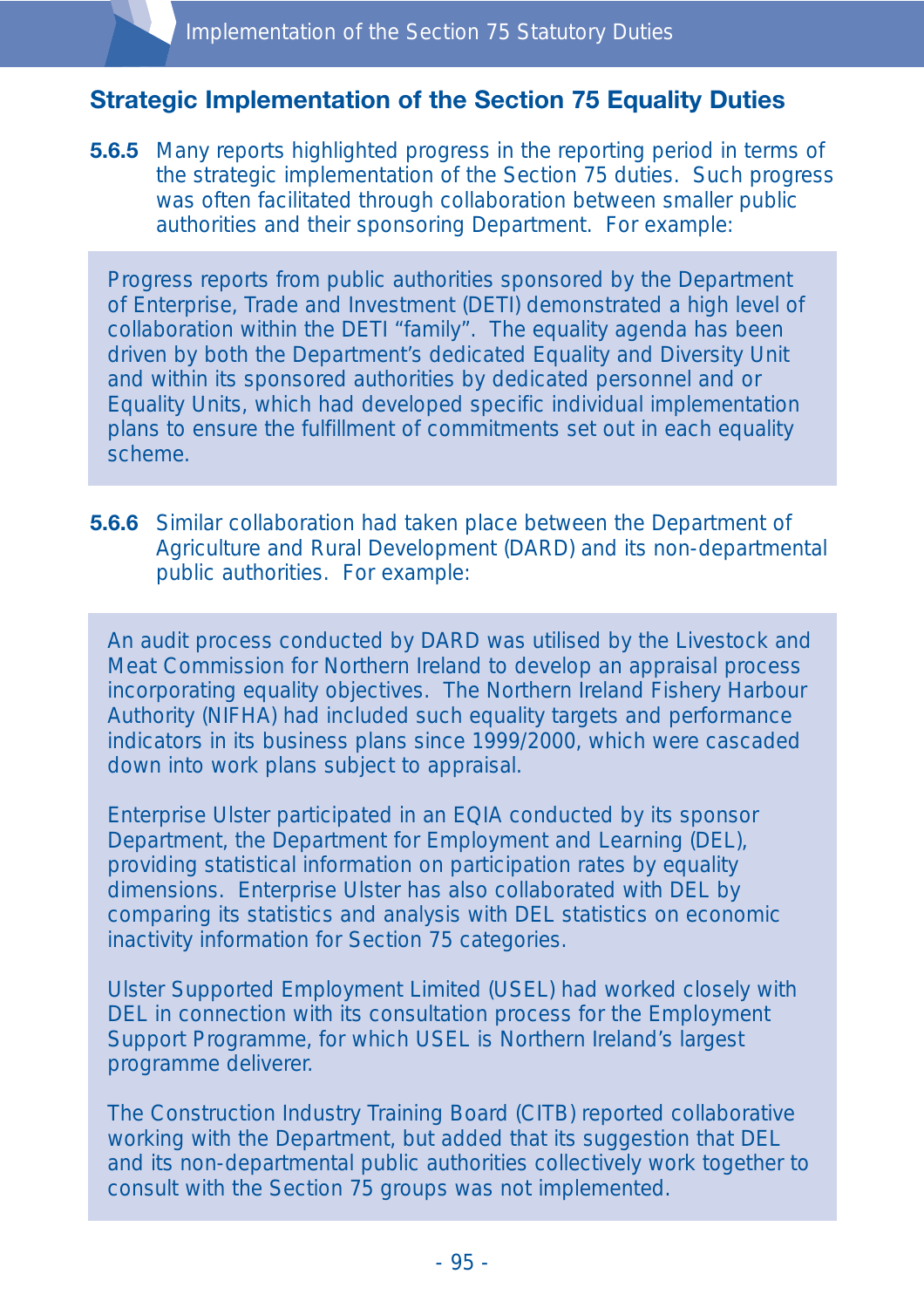**5.6.7** There was also some evidence of collaboration across sectors, and the development of partnerships with the voluntary and community sector. For example:

The Fishery Conservancy Board participated in the Southern Area Health and Social Services Board's Equality Forum, the Craigavon Travellers' Support Group, and an Equality Forum organised by its sponsor Department, the Department of Culture Arts and Leisure (DCAL).

USEL developed close working and partnership relations with a number of groups such as Chancel Open Learning Centre, Worknet Falls Road, North City Training (Ardoyne), Upper Springfield Development Trust, Chinese Community Centre, Craigavon Travellers Support Group, Special Needs Schools throughout Northern Ireland, Dunlewey Substance Abuse (Falls area), Forum against Substance Abuse etc. It reported that such partnerships have ensured increased participation in USEL's services, generated increased knowledge of the work of the organisation and helped obtain the views of external stakeholders, particularly about gaps in service delivery.

- **5.6.8** The Commission endorses this type of systematic and planned approach to strategic implementation, and notes that good progress has been made by authorities adopting such arrangements. Collaborative working allows smaller public authorities to avail of the greater resources of the Departmental authorities, and eases the consultation burden on the voluntary and community sector.
- **5.6.9** NIHE's progress report also identified progress in the period under review. Equality of opportunity and good relations were core organisational values included in the Executive's corporate and business plans, and a risk register was developed to ensure compliance with Section 75. Partnerships were developed with the voluntary and community sector through the establishment of a Consultative Forum, and an associated steering group which meets on a quarterly basis.
- **5.6.10** The promotion of good relations is possibly the weakest area with regard to implementation by these authorities. NIHE was reviewing its Community Relations Strategy. This is an extremely important development as the Executive is uniquely placed and has a vital role to play in the promotion of good relations in terms of providing opportunity for engagement and improved relationships between our communities.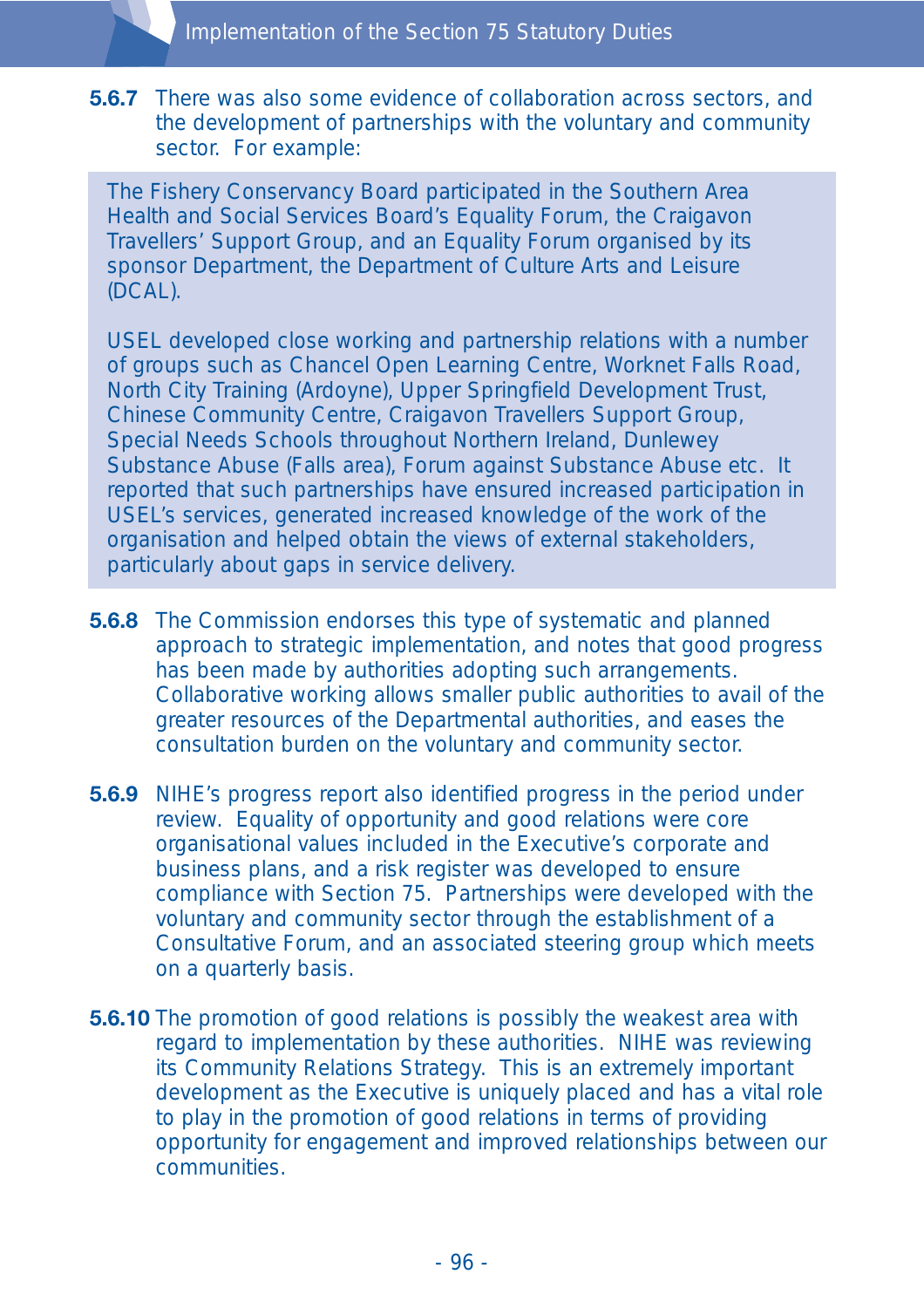- **5.6.11** The Loughs Agency reported that it consulted with the Community Relations Council on how it could better promote good relations. As a consequence, the Agency has committed to:
	- consult with the Multicultural Resource Centre, the Northern Ireland Council for Ethnic Minorities and other relevant groups covering religious belief, political opinion and racial groups to build relationships in order to better understand good relations issues;
	- carry out an organisational audit of staff views on good relations; and
	- utilise this audit to influence an Agency outreach strategy and its training/communications programme.
- **5.6.12** The Arts Council approached the good relations duty in pragmatic ways. It asked all organisations applying for Council funding to complete an Equality of Opportunity Commitment, which was incorporated into its grants compliance requirements. In addition it initiated a Cultural Diversity Programme with the Community Relations Council to facilitate the development of a good relations strategy.
- **5.6.13** The National Museums and Galleries of Northern Ireland (MAGNI) used its learning and access functions to promote good relations. This encompassed a wide range of museum activities and includes:
	- developing cross-community education and learning programmes aimed at primary schools, secondary schools and other groups;
	- working with relevant organisations in planning and delivering these programmes including schools, youth organisations, community groups and representative organisations [e.g. Forum on Community Understanding and Schools];
	- developing and presenting exhibitions that address political, religious and ethnic issues locally [e.g. 'Conflict' exhibition in the Ulster Museum];
	- working with advisory organisations such as the Community Relations Council in creating recurrent events and programmes aimed at promoting good relations; and
	- working with OFMDFM's Victims Unit to stage an exhibition which will explore areas of division and diversity in Northern Ireland.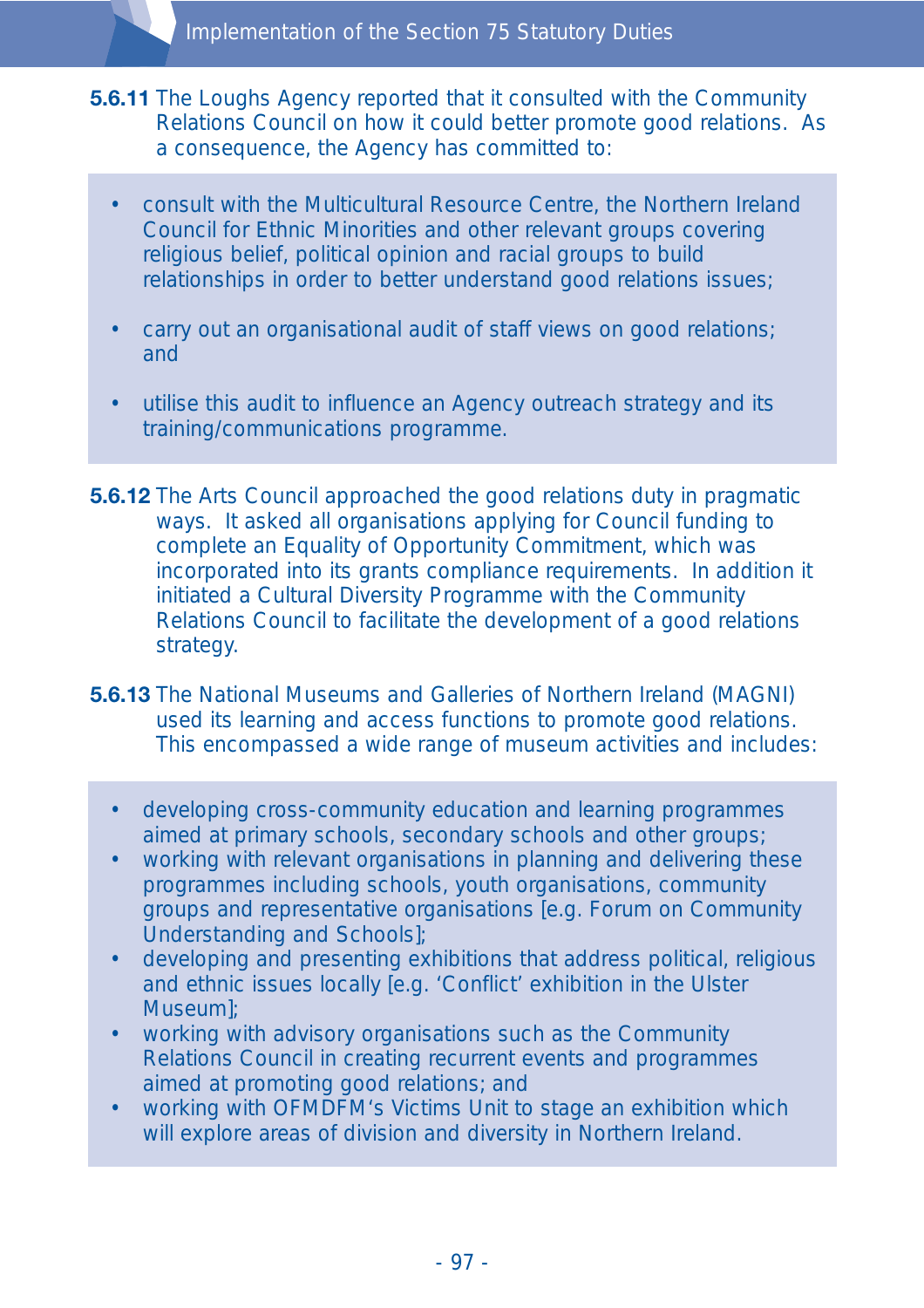- **5.6.14** The majority of NIO associated authorities made further progress in developing equality and good relations objectives. Amongst steps to work with other public authorities NIO again highlighted the Inter-Departmental Group on Voluntary and Community Development and the Joint Sectors Forum. During the year NIO provided core funding of over £2.1m to various voluntary organisations involved in the design and implementation of projects. It reported that this partnership work had helped the voluntary and/or community sector in progressing the duties.
- **5.6.15** The Probation Board for Northern Ireland (PBNI) undertook a major internal good relations initiative facilitated by representatives of the Future Ways Programme, University of Ulster, to explore cultures which encouraged learning and allowed capacity to grow. Amongst its aims was the measurement of the impact of the process on improving operational goals.

### **Screening and Equality Impact Assessment**

- **5.6.16** The progression of EQIAs within this category was generally acceptable, particularly in light of the size and functions of some of the organisations concerned. Steady progress was reported by a number of organisations:
	- CITB finalised five Assessments and had progressed two others to formal consultation stage.
	- NIHE finalised the three Assessments it had initiated to date.
	- Laganside Corporation completed four Assessments.
	- HSENI completed its first EQIA, and began a second, which was well advanced by the end of the reporting period.
	- NIFHA completed an EQIA on its recruitment, selection and promotion policy.
	- The Rural Development Council (RDC) completed its first EQIA (Methodology and Selection Criteria for Assessing Grant Applications) prior to the period under review, and initiated a second (Methodology for Appointing Members) in January 2003, which reached formal consultation stage.
	- The LRA completed a significant amount of work in terms of screening its existing policies in the period under review. Many policies were put in writing for the first time to facilitate input by consultees. Initial screening has identified 13 policies for EQIA over the next three-and-a-half years.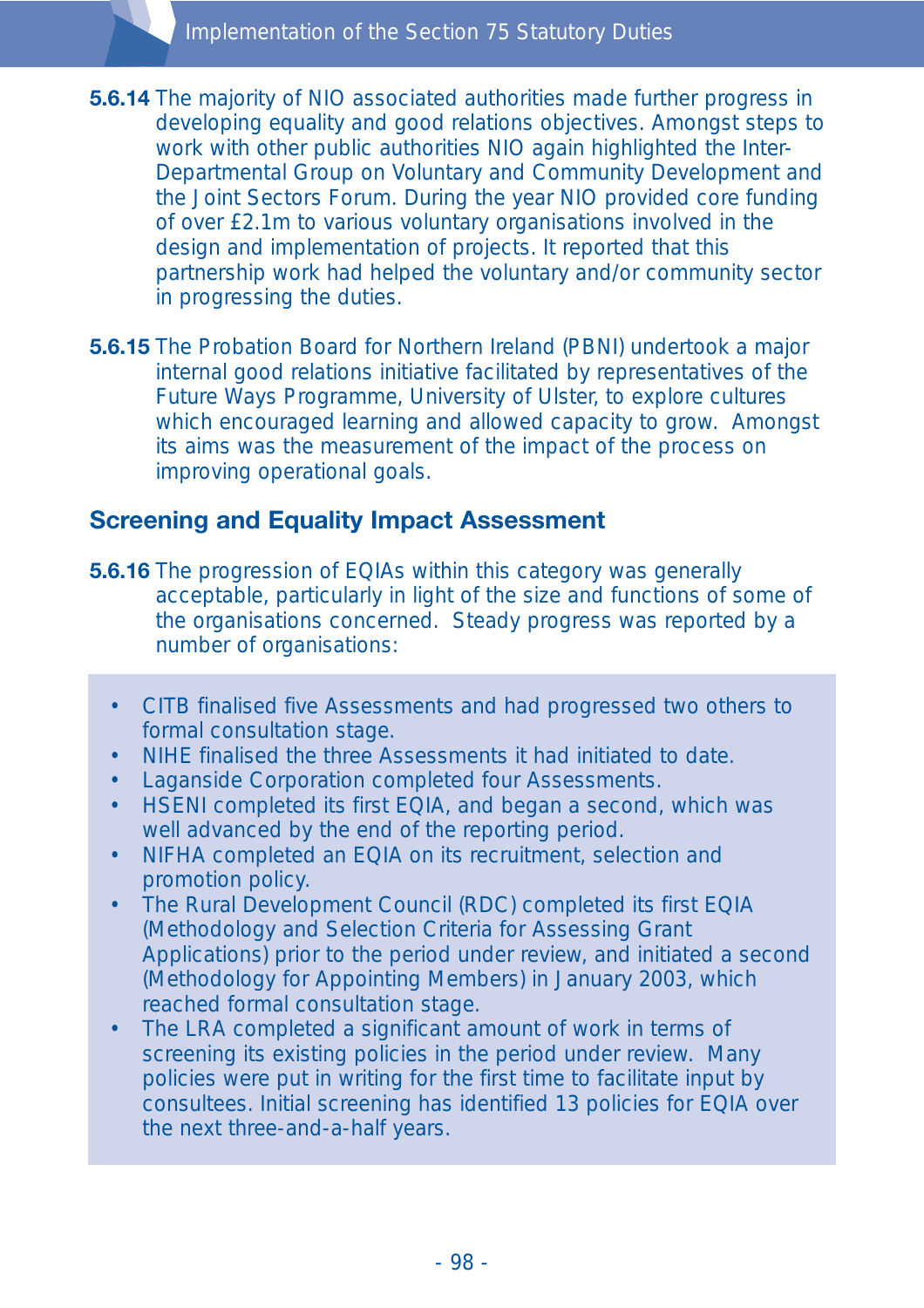- In total the NIO and associated authorities began 10 EQIAs during 2002 - 03. However, only half of the EQIAs commenced reached stage four of the process and were consulted upon. As a result NIO and associated authorities planned to progress 16 EQIAs in 2003 - 04 (including a number carried froward). In addition to the low level of progress through the 7-step EQIA process, reports include evidence that the EQIA process is not leading to amendments to policy.
- **5.6.17** A number of "other" public authorities had not initiated any assessments during the period under review. Quite often these were extremely small organisations with limited interface with the general public, or their failure to engage in EQIA could be explained by the timing of their designation or some other external factor.
- **5.6.18** Some organisations recognised the need to ensure that their EQIA programme was viable with the correct policies being subject to equality impact assessment. For example both the Sports Council for Northern Ireland and the Belfast Harbour Commissioners decided to conduct a re-run of screening in light of concerns over the initial exercise. This was a development supported by the Commission, given that the undertaking of screening and the development of an EQIA programme are perhaps the most important elements of the implementation of Section 75. It is critically important that screening is used to identify policies that have significant equality implications so that resources can be effectively devoted to these by way of Equality Impact Assessment.
- **5.6.19** Some of the reports in this category lacked detail on how the authorities concerned conduct the ongoing screening of new/revised policies. Few new/revised policies were selected for inclusion in EQIA programmes. In circumstances where there is a high level of new policies being screened out, it is particularly important to confirm that these decisions are properly communicated to the Section 75 groups and that consultation takes place.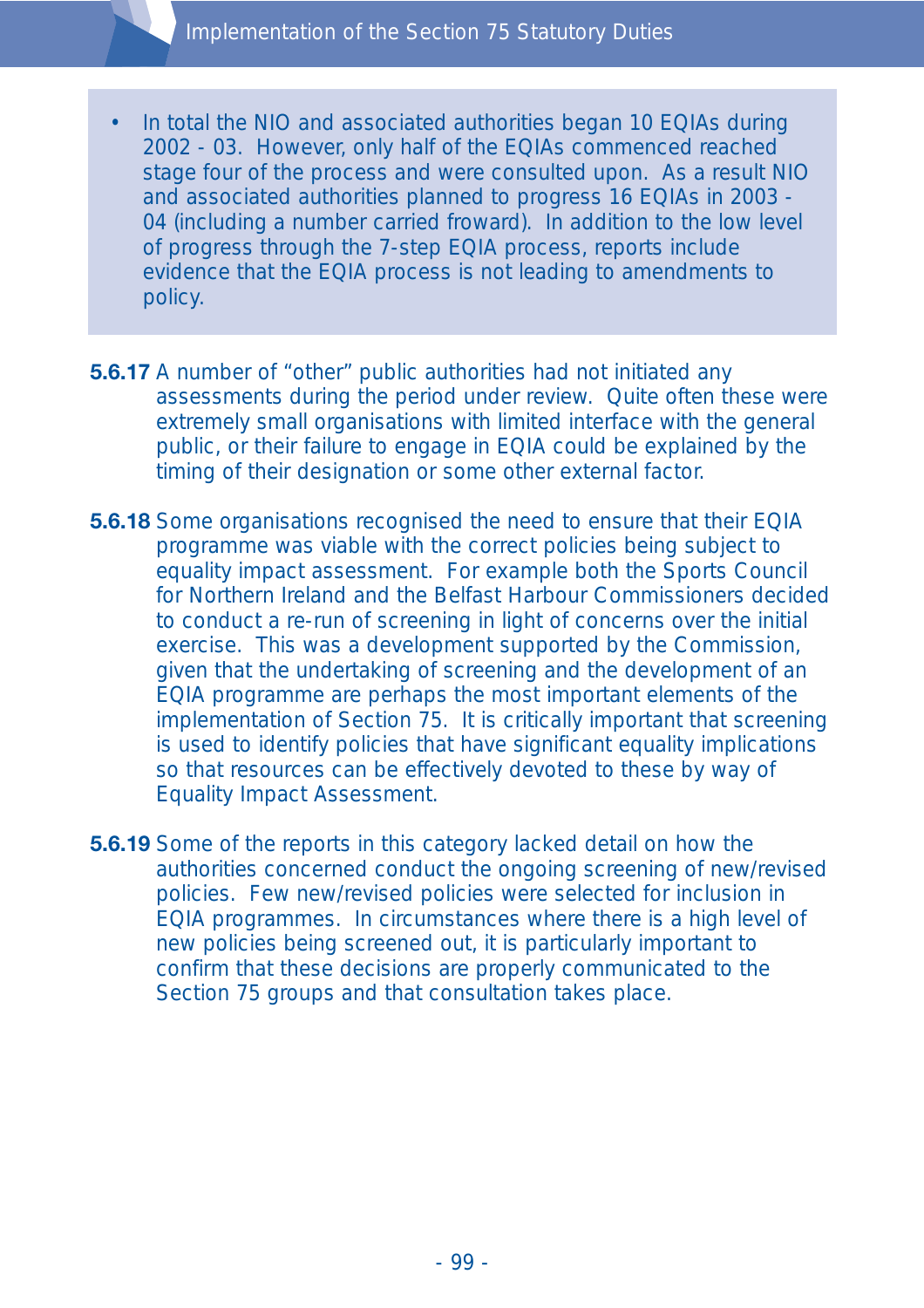### **Communication and Training Provision**

**5.6.20** Most reports provided evidence of a continued commitment to the delivery of Section 75 training, and effective communication of the organisation's commitment to equality of opportunity and good relations. Staff training associated with the Section 75 duties was evident in the majority of reports, at both the introductory awareness level, and with regard to the provision of more specialist instruction for staff involved in policy development. For example:

Several departments delivered direct Section 75 training to staff employed by their associated non-departmental public authorities. There was also evidence of more innovative training evaluation e.g. the use of focus groups.

The Arts Council developed an equality training manual in completing EQIAs to ensure that officers responsible for policy development were aware of the variety of issues that may arise.

- **5.6.21** Much of the training implementation lacked input from Section 75 groups. Indeed need for such input was recognised by some organisations that have reported their determination to involve Section 75 groups in training in the future.
- **5.6.22** A small number of organisations were proactive involving Section 75 groups in training, for example, MAGNI worked in partnership with Disability Action to design and implement its Section 75 programme.
- **5.6.23** Most NIO associated authorities had developed plans for training and were rolling out staff and management provision. During the year the Chief Electoral Officer extended training provision to the many part-time staff recruited for canvassing during the electoral registration process.

The Chief Electoral Officer began work with representatives of MENCAP, the RNIB and the RNID in a co-ordinated approach to the training of canvassers to deal sympathetically and effectively with people with disabilities.

Amongst other work in progress PSNI commenced a compulsory course, 'Course for All', for all ranks of police and support staff, including the Chief Constable. Training was based on a video, which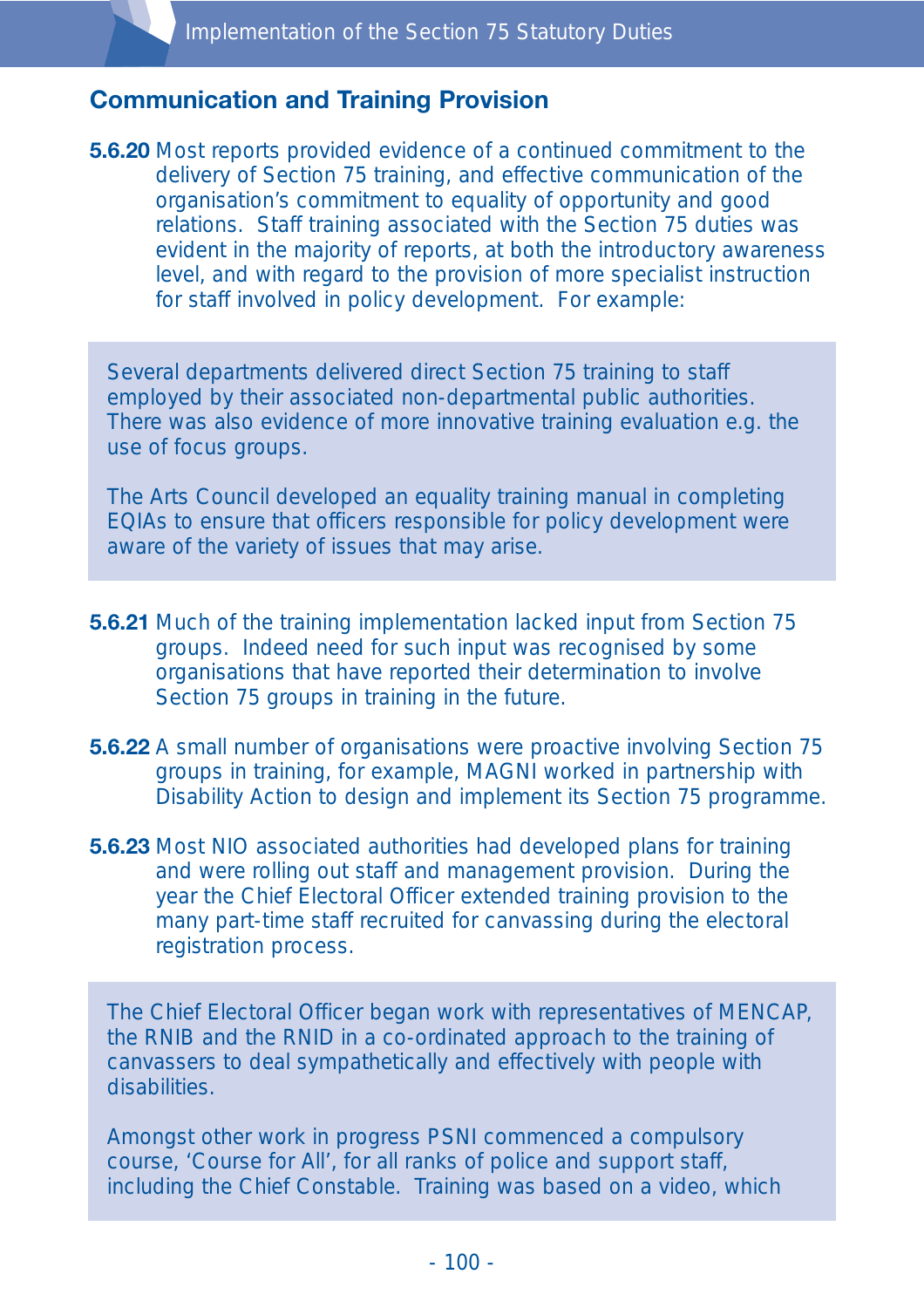was produced in British Sign Language and Irish Sign Language to facilitate deaf and hearing impaired staff members. Separate deaf awareness training was provided by the British Deaf Association to police personnel dealing with the public on a daily basis. It was also noted that though NIO training directly involved only one of the affected groups, training providers ensured all nine groups were covered in training through case studies and 'equality quizzes'.

- **5.6.24** In terms of information on training evaluations NIO reported an overall satisfaction rating in excess of 85% for awareness raising. End-of-course evaluation highlighted that the use of specific examples of departmental policies for training made sessions relevant to individual divisions and branches.
- **5.6.25** In terms of areas for improvement some associated authorities highlight scarcity in training provision and lack of networking opportunities. The Commission intends to address this during 2003 - 04 through the development of a Smaller Bodies Network.

# **Data Collection and Analysis**

- **5.6.26** Systems to supplement available statistical and qualitative data were progressed. In some cases this was done in conjunction with sponsoring departments, or in partnership with other nondepartmental public authorities. The Commission encourages smaller public authorities to collaborate with their sponsor department to build upon its available data. These organisations have access to the planned work of the OFMDFM led Equality and Social Needs Research and Information Group, which continues to research data sources and monitoring.
- **5.6.27** Many organisations reported the use of satisfaction surveys to inform the development and review of policies. External data utilised included Census data, Labour Force survey reports, and workforce profiles. In situations where detailed statistical information was not available or appropriate, discussion / consultation with the Section 75 groups was often used as a method of obtaining qualitative data. For example:

Enterprise Ulster, met with the N. Ireland Coalition on Sexual Orientation (CoSO) to establish its views on monitoring sexual orientation information.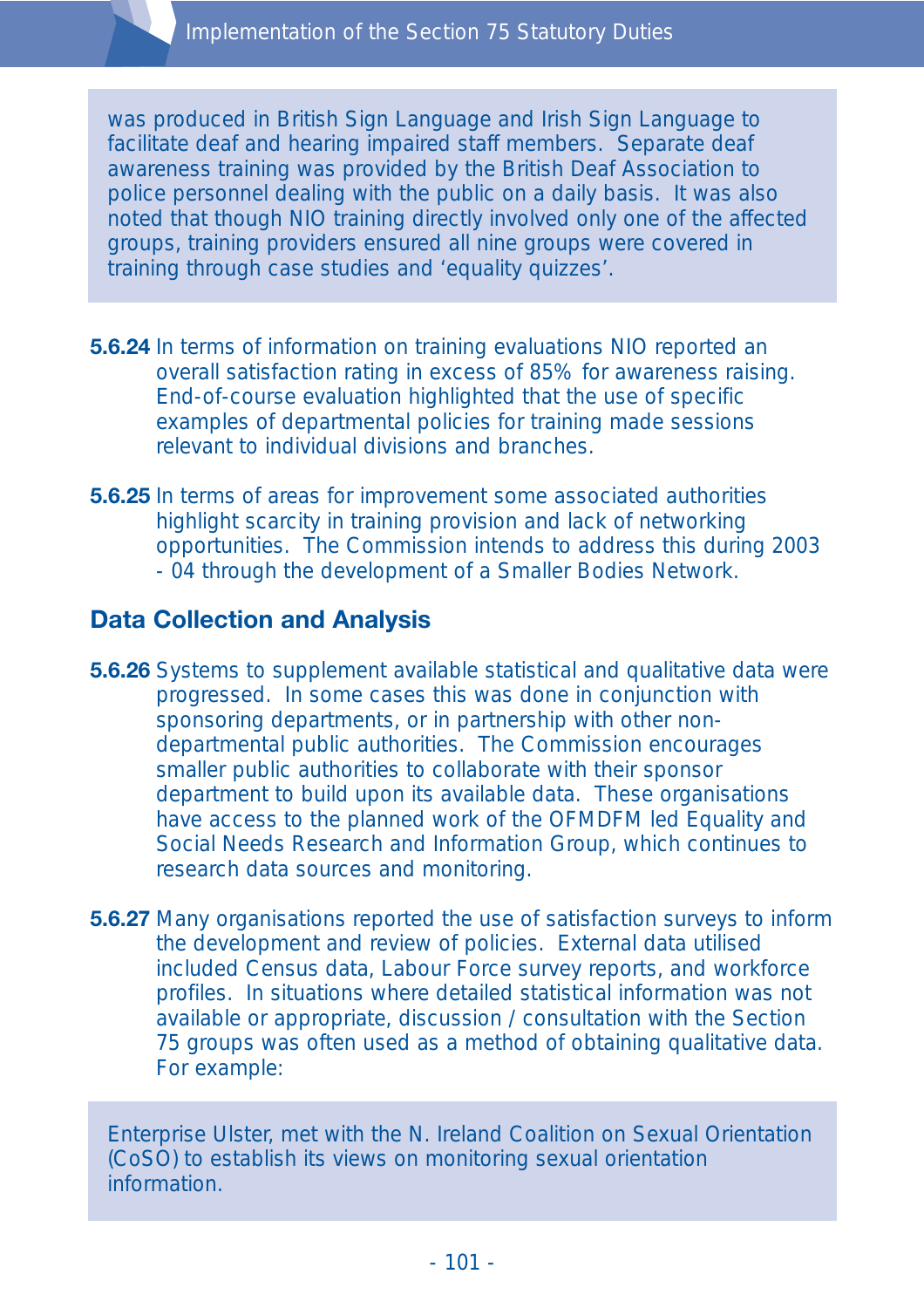**5.6.28** Invest NI began a review of the extent of existing Section 75 monitoring within each of the main policy areas considering:

- The value of any additional monitoring information or research.
- The readiness of the business sector and the public to supply such information.
- The resource implications.
- Use of proxies.
- Proposals for collection, maintenance and analysis of monitoring data.
- Proposals for evaluating the effectiveness of monitoring data.
- **5.6.29** NIHE was particularly proactive in terms of data collection and analysis. It developed a monitoring strategy implemented through a dedicated Equality Monitoring Project Group to ensure that mechanisms were in place to facilitate the statistical monitoring of housing services, access to information, impacts of policies/functions, and adverse impact identified through EQIA. The main components of the strategy are:
	- the utilisation and development of existing information systems;
	- a dual system for monitoring with emphasis on the production of statistical data supplemented by the collection of qualitative data from other sources;
	- initial focus on high priority areas;
	- ongoing assessment of data quality; and
	- production of monitoring reports.
- **5.6.30** The Rural Development Council (RDC) was also proactive in this area, introducing an internal Management Information System to aid data capture on its activities. Equality impact monitoring across the Section 75 groups is an intrinsic part of the system.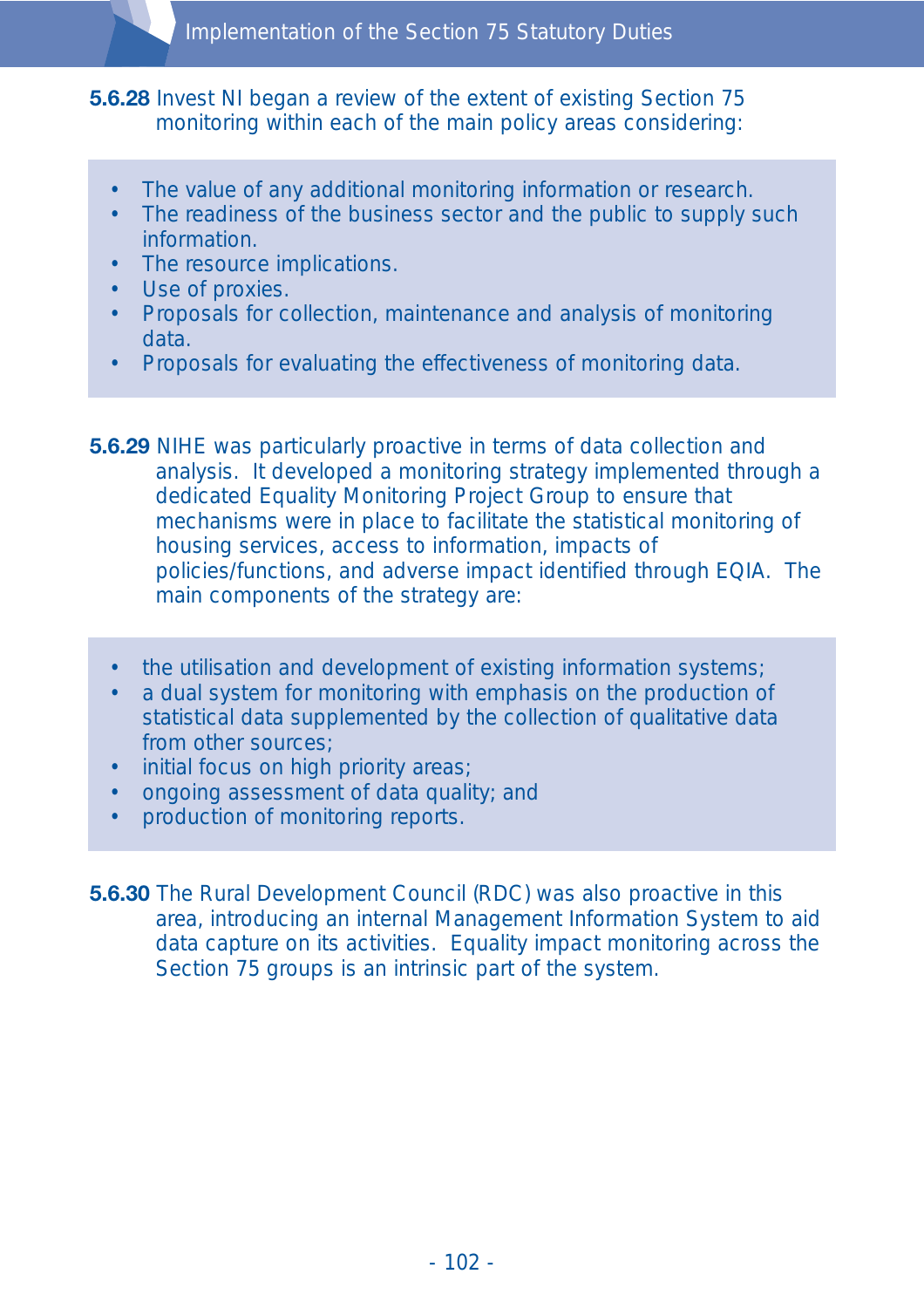- **5.6.31** Although the amount of information in progress reports about data collection and analysis varied, significant work was undertaken by authorities involved in the area of criminal justice. In September 2002 the NIO completed research into the monitoring of religion in the criminal justice system. The findings, which will be published during 2003 - 04, will inform the Department and other authorities (through the Criminal Justice Board) as efforts continue to develop the 'Causeway Project'. This is a monitoring initiative which covers the whole Criminal Justice Service. It is hoped offenders will be monitored at their point of entry to the system with relevant information travelling through the system and obviating the need for separate monitoring.
- **5.6.32** Among other worthwhile developments, NIO indicated further research was planned on Section 75 categories and the criminal justice system. This will complement existing reports on 'Gender' (March 2002) and 'Age' (April 2003) and the criminal justice system. The Chief Electoral Officer reported discussions during the year with NI Statistics and Research Agency (NISRA) to identify how Census data and anonymised Registration data could be correlated to indicate the take-up of electoral registration by Section 75 categories. Work is still at an early stage and is continuing.

# **Information Provision and Access to Services**

**5.6.33** Good progress was reported on the development of arrangements to provide information in accessible formats, including:

- The provision of information in Braille, large font format and minority languages and use of audio cassettes.
- A statement advising of the availability of alternative formats was placed in publications.
- The use of widget software in developing information in suitable formats for people with learning disabilities.
- Publication schemes that commit to standards of accessibility. "Bobby" website accreditation – ensuring that websites have undergone a series of tests to ensure accessibility to all individuals including those with disabilities.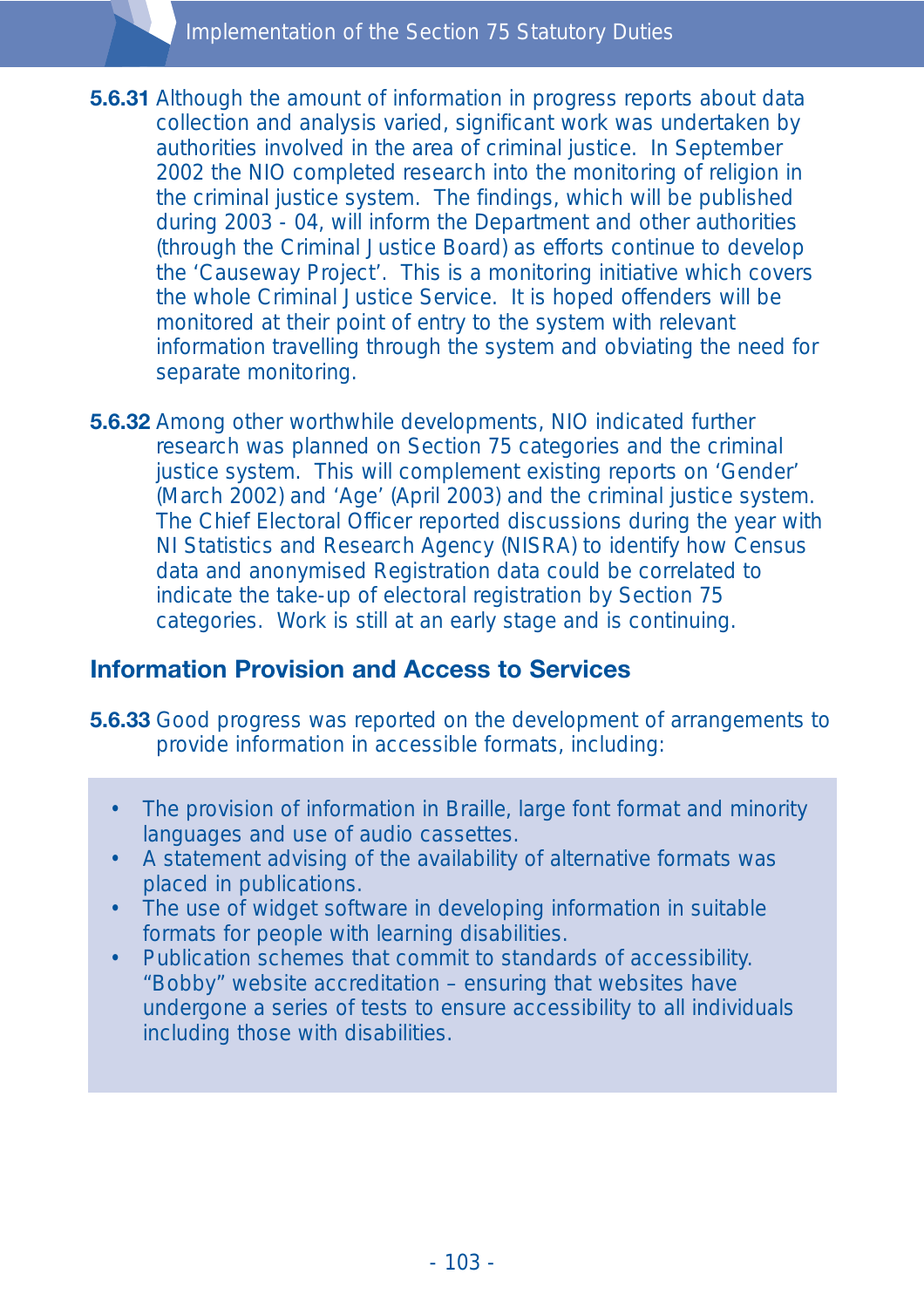**5.6.34** Efforts were also made to improve the accessibility of services, with specific initiatives including:

- Telephone based language interpretation and translation services.
- Staff training in sign language and deaf awareness.
- Hearing induction loops.
- Text phone.
- Physical refurbishment of buildings in line with a Disability Action accessibility audit.

**5.6.35** Many organisations have developed or were working on communication strategies to ensure information and services are accessible. For example:

The Health and Safety Executive (NI) prepared a best practice Communications Guide to ensure that the information it disseminates and the services it provides are made as accessible and equitable as possible.

- **5.6.36** The Northern Ireland Tourist Board (NITB), one of whose major functions is to provide information to the general public and the tourism industry, undertook a review in conjunction with Disability Action, which will form the basis of a new Accessibility Strategy. The LRA was also in the process of formalising its communications strategy in the period under review.
- **5.6.37** Arrangements were also made to develop monitoring systems regarding access to information and services to ensure equality of opportunity. For example within NIHE the uptake of information made available in alternative formats was monitored within its Information/Secretariat Division. In addition the Executive's Equality Unit has developed a scoping paper on monitoring access to information and services.

Laganside Corporation utilised attitudinal focus groups to provide feedback on information provision and accessibility.

The Loughs Agency began the development of an outreach and dissemination strategy to determine what arrangements were needed to ensure the provision of accessible services and comprehensible/accessible information.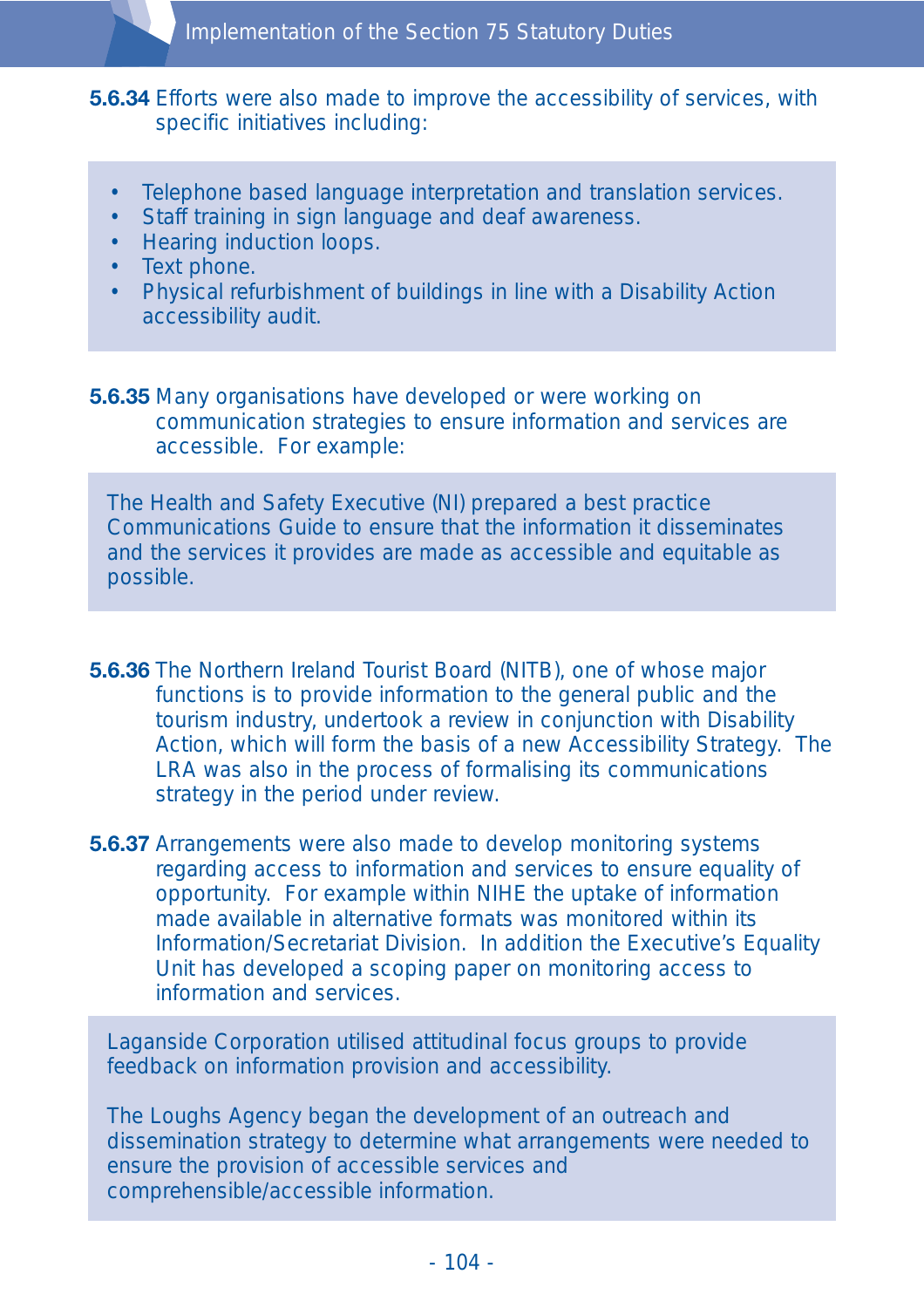Further steps were taken by the NIO and associated authorities to review and develop arrangements for the provision of information in accessible formats. Specifically the NIO reported a translation service to deal with non-English correspondence, which covers most of the languages of the world. However, in its report NIO noted that: *"In practice there has been little or no take-up of any of these facilities or services".*

**5.6.38** Among the associated authorities the Office of the Police Ombudsman ensured documentation was available throughout PSNI and CAB centres, enhancing communication and information provision further.

# **Complaints**

**5.6.39** During the reporting period a voluntary group from the Dungannon area contacted the Commission to highlight difficulties faced by Portuguese migrant workers. A number of authorities including the Court Service, PSNI and TV Licensing were contacted to clarify policy responsibility. As a result of subsequent discussions, arrest warrants were withdrawn and commitments to review language provision and enhance mechanisms to avoid adverse impacts were made.

### **Timetable**

**5.6.40** An overall view of the forty-five authorities in this section 2002 - 03 reports suggested that the majority of timescales and commitments are being met.

# **Consultation**

**5.6.41** Many organisations in this sector adopted innovative and structured approaches to consultation. For example:

NIHE established a Consultative Forum on Equality to consult generally on matters relating to the duties, with a Steering Group to review progress in addressing issues raised by the Forum. The Forum met annually following publication of the Executive's annual report, and it proved to be an inclusive way of engaging with affected groups.

The Loughs Agency established an equality reference group with representation from the nine Section 75 categories and from the voluntary and community sector.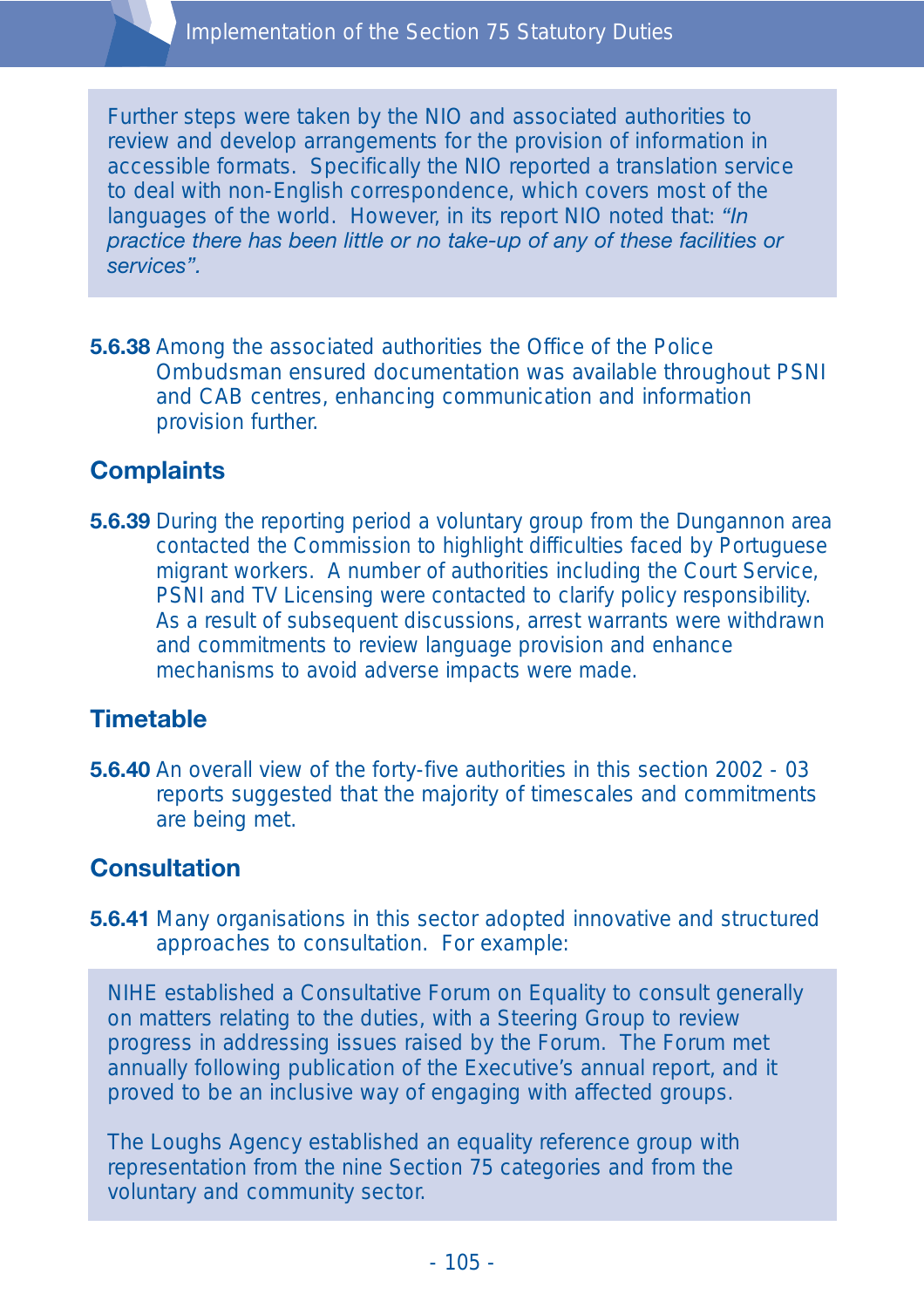- **5.6.42** Other groups such as the DETI sponsored non-departmental public authorities adopted a collaborative approach with their sponsor Department to consultation. Many organisations recognised and responded to the problem of "consultation fatigue" adopting a range of consultation techniques including the use of target groups and executive summaries of detailed information. For example, the Livestock and Meat Commission sent consultees a circular letter providing basic information, and inviting their participation in further consultation. Some organisations reported the use of consultation databases to help manage consultation exercises.
- **5.6.43** This new section of the progress reports included a range of examples of good consultation practice and work in progress by the NIO and associated authorities. NIO indicated that certain consultation periods, for example the Rehabilitation of Offenders (Exceptions) Order, lasted more than 12 weeks and the Patten Action Team's consultation on the Police Bill was outlined. This included a focused approach intended to reflect limited interest amongst many authorities with the NIO reporting that the response of those consulted validated the approach.

# **Impacts and Outcomes**

- **5.6.44** The sector reported the main outcomes from the implementation of Section 75 as being:
	- an increased awareness of equality issues and the need to mainstream equality of opportunity into all activities;
	- better policy-making and service design/delivery, informed by consideration of equality issues from an early stage of policy development;
	- improvement in consultation with Section 75 groups;
	- increased monitoring associated with information and services;
	- greater accessibility of information disseminated and services provided; and increased public transparency.

# **Significant developments included:**

• The Fishery Conservancy Board re-formulated a new policy on concessionary licences for older people. Prior to screening the Board planned to base eligibility on pension entitlement, i.e. men who had reached 65 years of age and women who had reached 60. As a result of screening the policy was revised to give concessionary licences to all people aged 60 or more.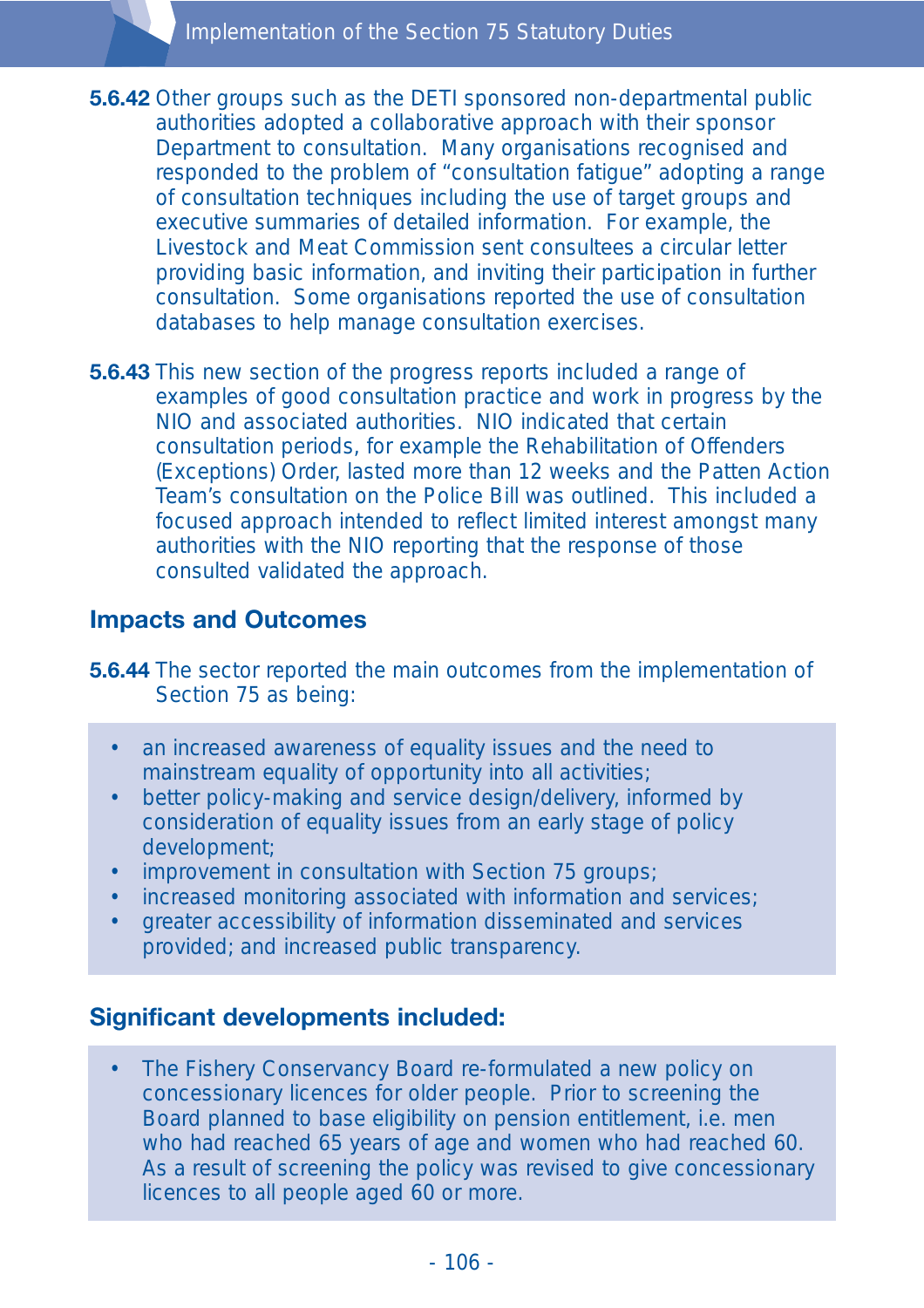- The Arts Council now requests that all organisations applying for funding complete an Equality of Opportunity commitment, which is tied into their compliance requirements for Grants purposes.
- The Sports Council introduced a new policy on flexible and part-time working hours that will benefit employees who have dependents. New exchequer challenge fund programmes were also introduced. This opened up funding to a wide range of organisations where previously only governing authorities were eligible. Consequently a greater variety of groups have had the opportunity to attract funding, e.g. Disability Sport NI.
- Waterways Ireland changed a number of its personnel policies to mitigate adverse impact identified by screening.
- NITB participated in a Business Support Scheme provided by Disability Action. It also encouraged the provision of accessible accommodation, resulting in the improvement of facilities for people with disabilities.
- Intertrade Ireland sought to promote the role of women in business by funding a Research Forum; "Promoting female entrepreneurship, Implications for Education, Training and Policy".
- Enterprise Ulster undertook a project titled 'Positive Action for Women'. This was carried out in concert with the Training for Women Network and resulted in the award of a grant of £150,000 to assist in improving further participation by women, support entrepreneurship and develop women's access to emerging work opportunities deriving from peace. This project was carried out with the support of Omagh Forum and Omagh Women's Area Network (OWAN). This project had commenced and was delivering a programme of training for the unemployed, which embraced ICT, basic skills, confidence building and peace and reconciliation within the Omagh District Council area in both rural and urban settings. The main beneficiaries of the project will be to rural disadvantaged women who have little or no access to learning because of rural isolation and urban women who want to return to work but lack the necessary skills and qualifications.
- Laganside Corporation refurbished its Lagan Lookout Visitors Centre in line with recommendations made by Disability Action in an accessibility audit.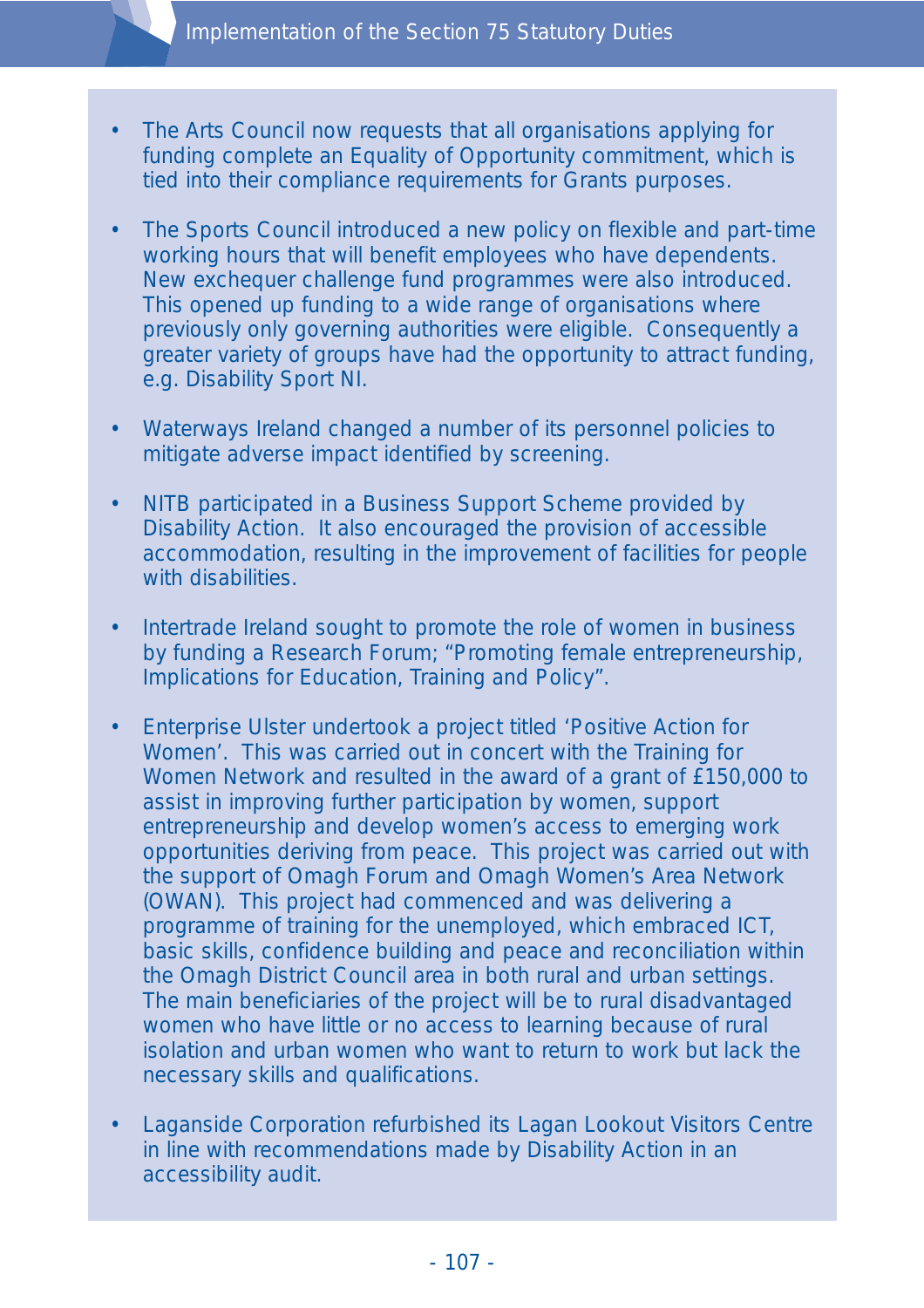- The Belfast Harbour Commission revised the Harbour Police Oath to reflect the oath now taken by members of the PSNI.
- NIHE published the 'Travellers' Accommodation Needs Assessment Report' in February 2003. This represents comprehensive research carried out in relation to the accommodation needs of Travellers in Northern Ireland and will inform a 5 year programme of schemes by the Executive with the focus on those locations where families are in greatest need.

#### **5.6.45** NIHE is also presently reviewing its Community Relations Strategy. Practical outcomes to date include:

- Providing additional local support for residents e.g. over the past two years 53 Neighbourhood Warden Posts have been established (47 currently in post). Feedback from community groups, individual residents and public representatives on this initiative was very positive.
- A number of "concierge" schemes were established in high rise blocks which have traditionally been the focus of anti-social behaviour.
- The skills and talents of front-line staff were being reviewed through the Modernising Services Agenda to develop ways to assist local people in practical terms.
- A partnership on crime initiative was introduced in 10 estates through the Creating Common Ground Consortium.
- A Community Safety Team was established.
- An in-house mediation service has been introduced to help tackle problems of anti-social behaviour.
- A good neighbour competition was held to highlight best practice in the delivery of community safety.

### **5.6.46** Outcomes specifically arising from EQIA included:

- Both the NI Fishery Harbour Authority and the Fishery Conservancy Board extended their equal opportunities monitoring to cover additional equality groups.
- The Rural Development Council reviewed its selection methodology and criteria for assessing grant applications.
- The Arts Council changed its funding policy to provide additional funding to Section 75 groups.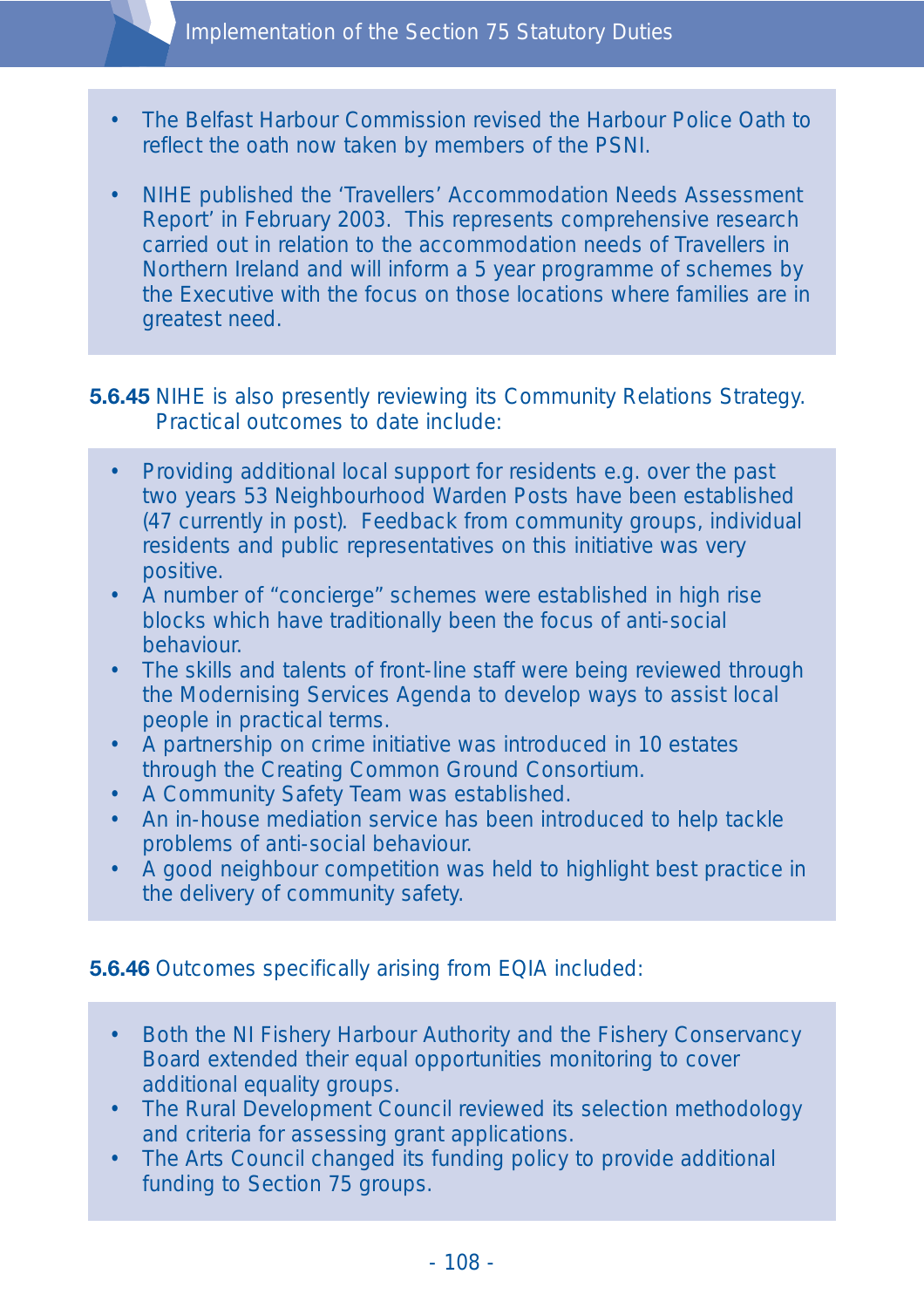- Invest NI improved its Business Support Programme to develop closer links with potential participants including ethnic minority groups and women.
- Laganside Corporation revised and updated its employment policy.
- The Northern Ireland Housing Executive completed assessments on appointments, promotions, homelessness, and house sales leading to significant proposed changes to these policies to promote equality of opportunity. For example, the EQIA on house sales led to the relaxation of a previous exclusion on people over 60 years of age on buying their Executive property.

#### **5.6.47** A number of benefits for organisations were reported by authorities in this sector including:

The Northern Ireland Court Service reported: *"The improved consultation process is gradually creating a more outward facing organisation".*

NIO indicated that: *"At this stage in the … application of the Section 75 principles, it is perhaps too early to assess the benefits for any of the nine Section 75 categories of the NIO's evolving approach to policy development".*

PBNI reported: *"Section 75 had made little positive impact on the Board to date … The main outcomes are simply expressed: Positive – stimulus to revise and update the full range of Board policies. Negative – mountainous bureaucracy".*

#### **5.6.48** A number of NIO associated authorities outlined impacts and outcomes related to specific equality categories and/or multiple identity issues. These included:

- During 2002 03 NI Prison Service worked closely with NIACRO and the Quaker Society to develop child-centred visits, during which a prisoner was able to spend time alone with dependant children, for families and friends visiting at Magilligan and Maghaberry prisons.
- The Chief Electoral Officer began work with representatives of MENCAP, the RNIB and the RNID in a co-ordinated approach to the training of canvassers to deal sympathetically and effectively with people with disabilities.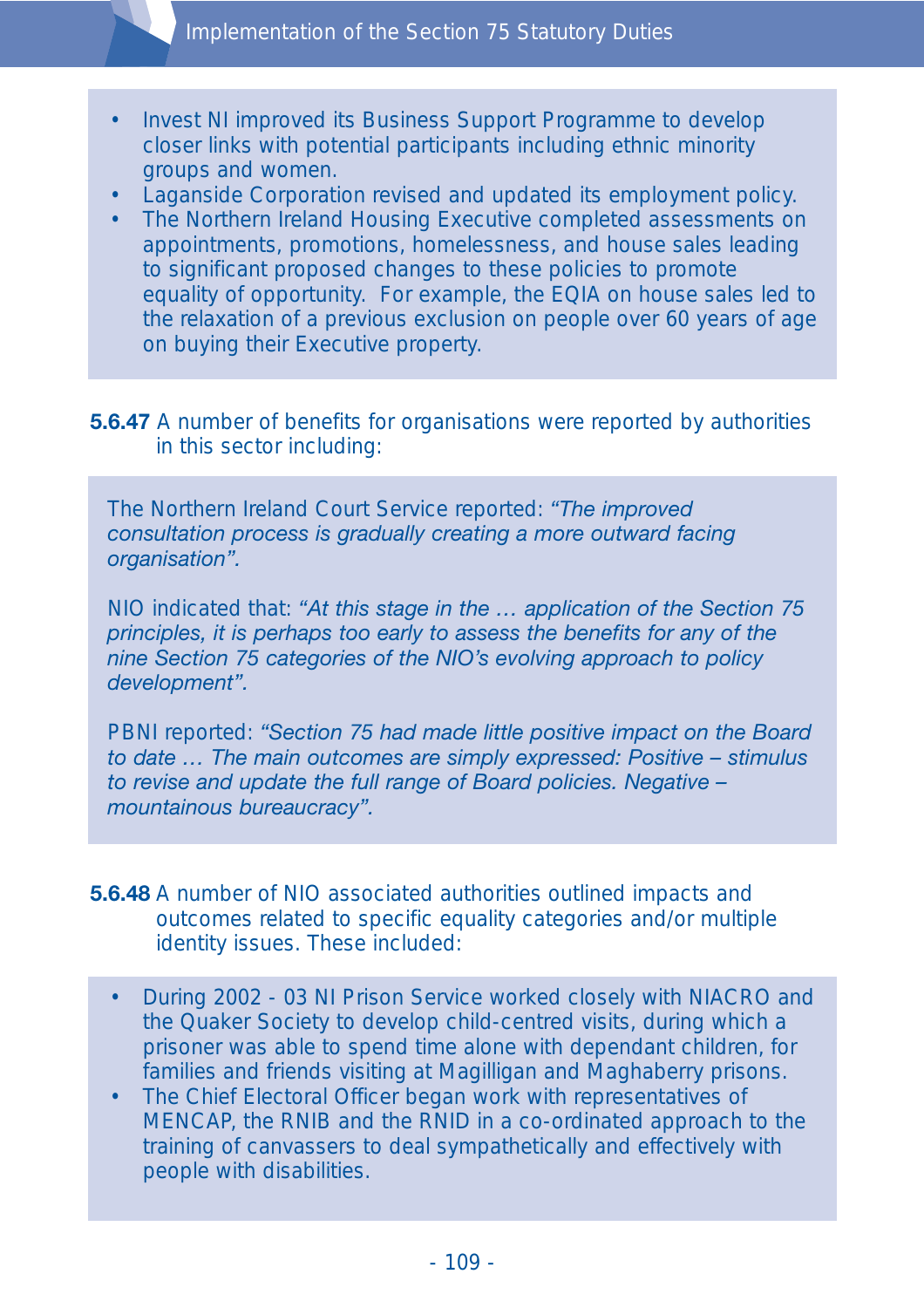- In the light of the screening exercise the Chief Electoral Officer relocated all but two Area Electoral Offices in sites that provide access for wheelchair users.
- The Chief Electoral Officer removed any upper age limit to promote equality of opportunity on the grounds of age in the recruitment of temporary canvassing staff, and core staff.
- PSNI indicated that face to face meetings, held with stakeholder groups, were extremely useful. A meeting with Youthnet resulted in the PSNI facilitating a youth forum for young people to express their opinions on policing in Northern Ireland.
- NICS changed a number of policies/practices as a result of the EQIA process, namely: The declaration of "God Save the Queen", at the opening of certain courts, symbols on Court Service Buildings, the Judicial Oath and the Court Service Accommodation Strategy.

# **Additional Information**

**5.6.49** The Legal Aid Department of the Law Society, whose scheme was approved in October 2002, was preparing for the transfer of responsibility to a new Legal Services Commission for Northern Ireland. The Commission will be effective from 1 November 2003. As a result a formal EQIA timetable was not prepared or consulted on during 2002 - 03.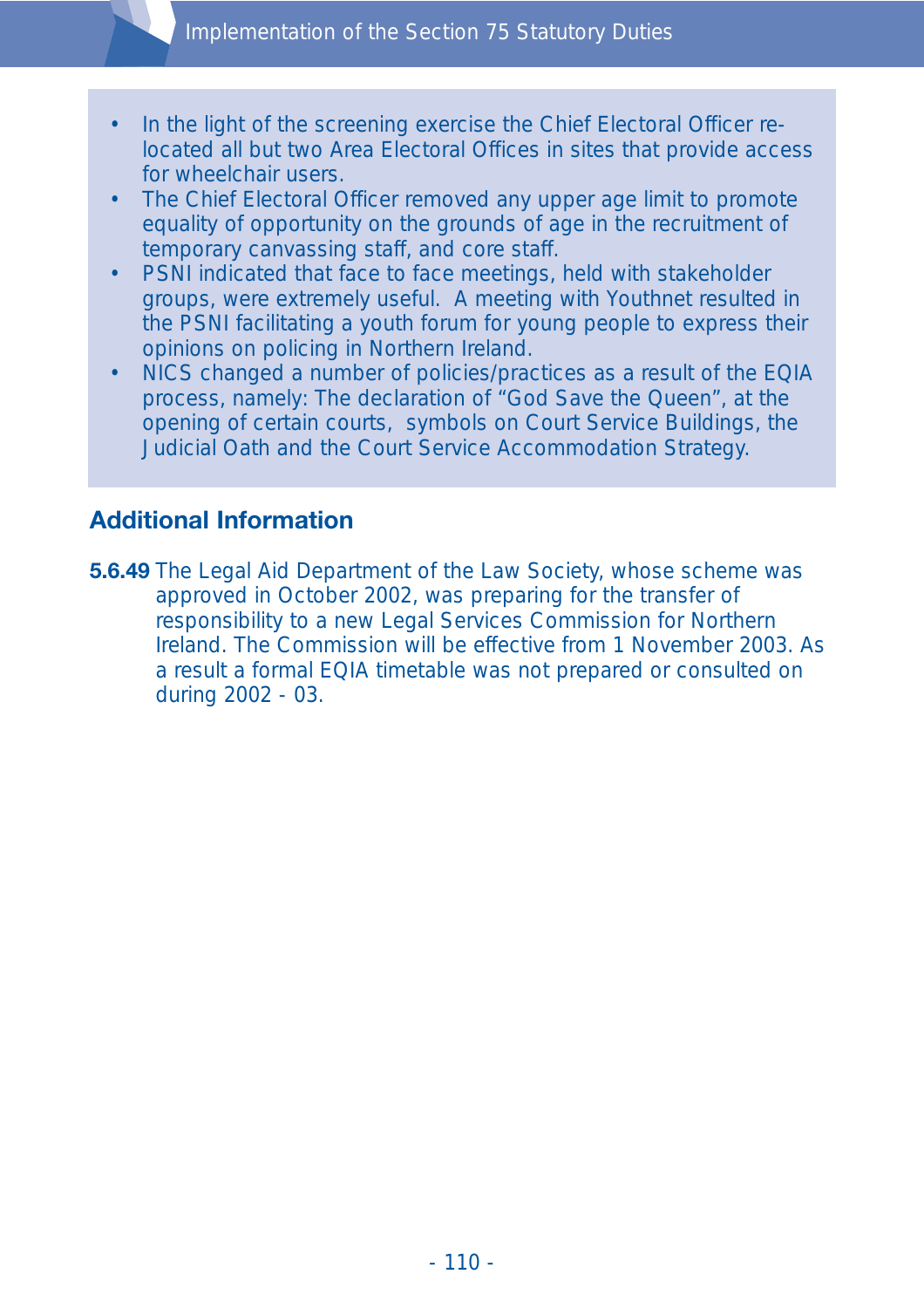# **5.7 UK Wide Public Authorities**

# **Preparation of Equality Schemes**

- **5.7.1** Twenty-five UK wide Government departments, referred to as the 'UK authorities', are designated for the purposes of Section 75.
- **5.7.2** Of the twenty five UK authorities subject to Section 75 nine had equality schemes approved by the end of March 2003. A further three schemes were approved in June 2003. Two UK authorities were granted exemptions from the requirement to produce an equality scheme.
- **5.7.3** During the year three of the remaining 11 UK authorities continued to consult and amend their draft schemes to ensure compliance with the Guide to the Statutory Duties. By the end of March 2003, however, the Commission had not received draft schemes for approval from five UK authorities designated in April 2001. These authorities included:
	- British Wool Marketing Board
	- Food from Britain
	- Home Grown Cereals Authority
	- United Kingdom Xenotransplantation Interim Regulatory Authority
	- Unrelated Live Transplant Regulatory Authority
- **5.7.4** In January 2003 three UK authorities were designated and requested to begin the process of developing and consulting on a draft scheme. By the end of October 2003 one of these authorities had submitted a draft scheme for approval.

## **Strategic Implementation of the Section 75 Equality Duties**

**5.7.5** Many UK authorities continued to administer Section 75 duties through strategic management mechanisms. Previously five UK authorities reported steps had been taken to build equality and good relations objectives, performance indicators and targets into corporate and annual operating plans. During 2002 - 03 three more UK authorities incorporated the duties relating to Northern Ireland into national corporate strategic frameworks. National Heritage Memorial Fund (NHMF) began to use Section 75 to review its policies, functions and grant programmes across the organisation rather than only in Northern Ireland. NHMF anticipate this approach will make the organisation more likely to mainstream equality issues and help prepare for proposed changes in equality legislation in England, Scotland and Wales.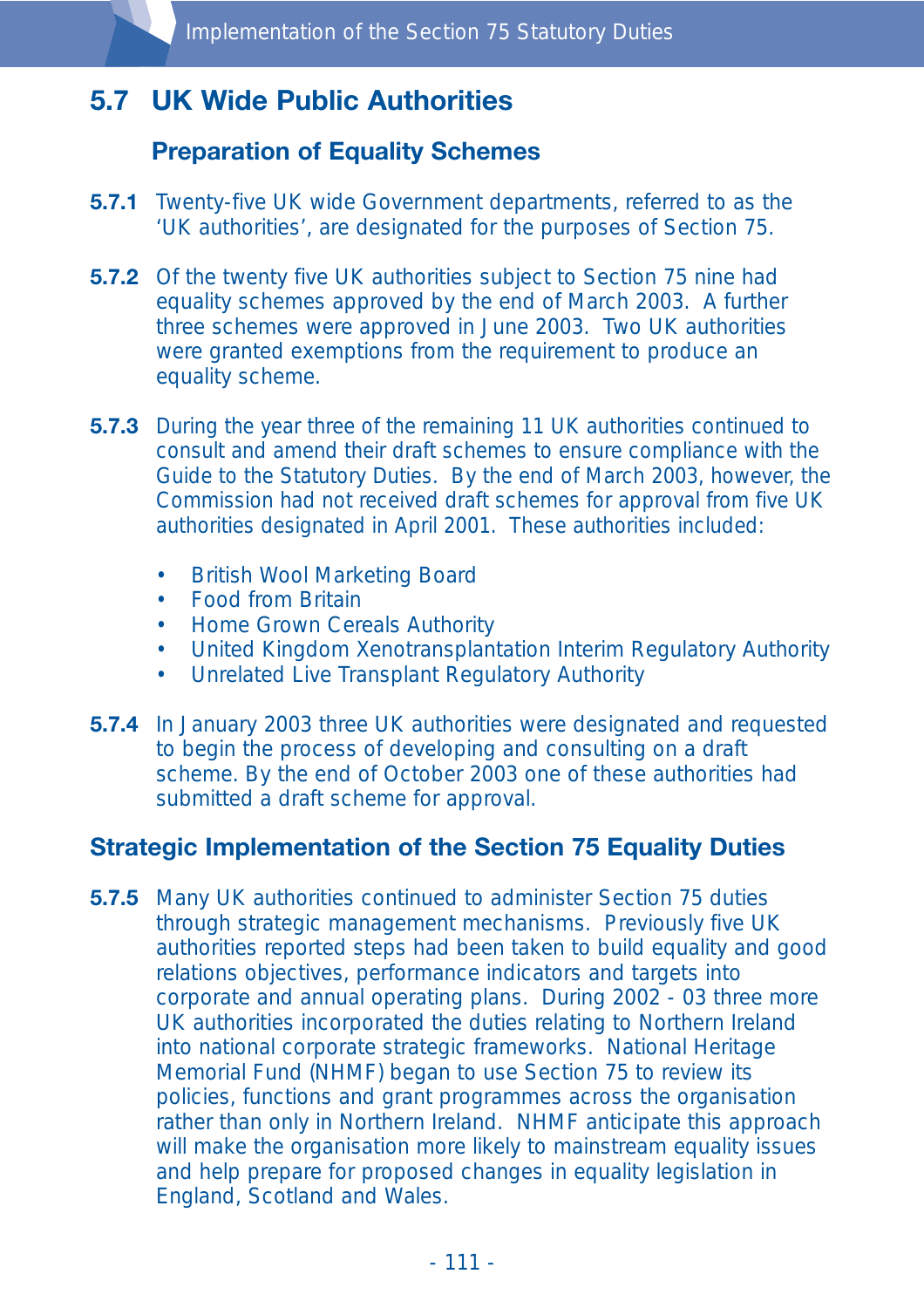#### **5.7.6** The Department of Trade and Industry (DTI) provided an example of good practice in mainstreaming. DTI's progress report indicated:

Its vision was "prosperity for all" with a Departmental Business Plan objective to "promote and realise the benefits of diversity in the economy and more widely". DTI's 'Fair Markets Group' was tasked with taking this objective forward by mainstreaming diversity, ensuring compliance with statutory equality schemes (DTI's Northern Ireland Equality Scheme and DTI's Race Equality Scheme) and developing appropriate impact assessment tools.

**5.7.7** To support scheme commitments Inland Revenue published, via its intranet, equality performance objectives for all staff posts and grades.

The equality objectives were a fundamental part of individual performance agreements and the performance appraisal process during the year. Inland Revenue also set targets aimed at making the organisation more representative of the communities it serves, with targets set across the whole of the Department for gender, ethnicity and people with disabilities.

- **5.7.8** Following major management restructuring and appointments, the Qualifications and Curriculum Authority (QCA) undertook a review of Section 75 responsibilities and identified the need to repeat initial training to ensure new staff had the skills to ensure strategic implementation of Section 75.
- **5.7.9** In Section 2 of its report the Information Commissioner noted that three additional Assistant Commissioners were appointed during 2002 - 03 to set up and manage satellite offices in Scotland, Wales and Northern Ireland. As a result the Information Commissioner's office was reconsidering the functions and policies covered by its approved scheme.
- **5.7.10** There were general issues for improvement and development by UK authorities regarding strategic implementation. These include working with other authorities, partnerships with voluntary and community sector and progressing the good relations duty. Following low levels of work with other authorities the Commission took steps to assist UK authorities, organising network events in June 2002 and March 2003. These events included advice giving and sharing of good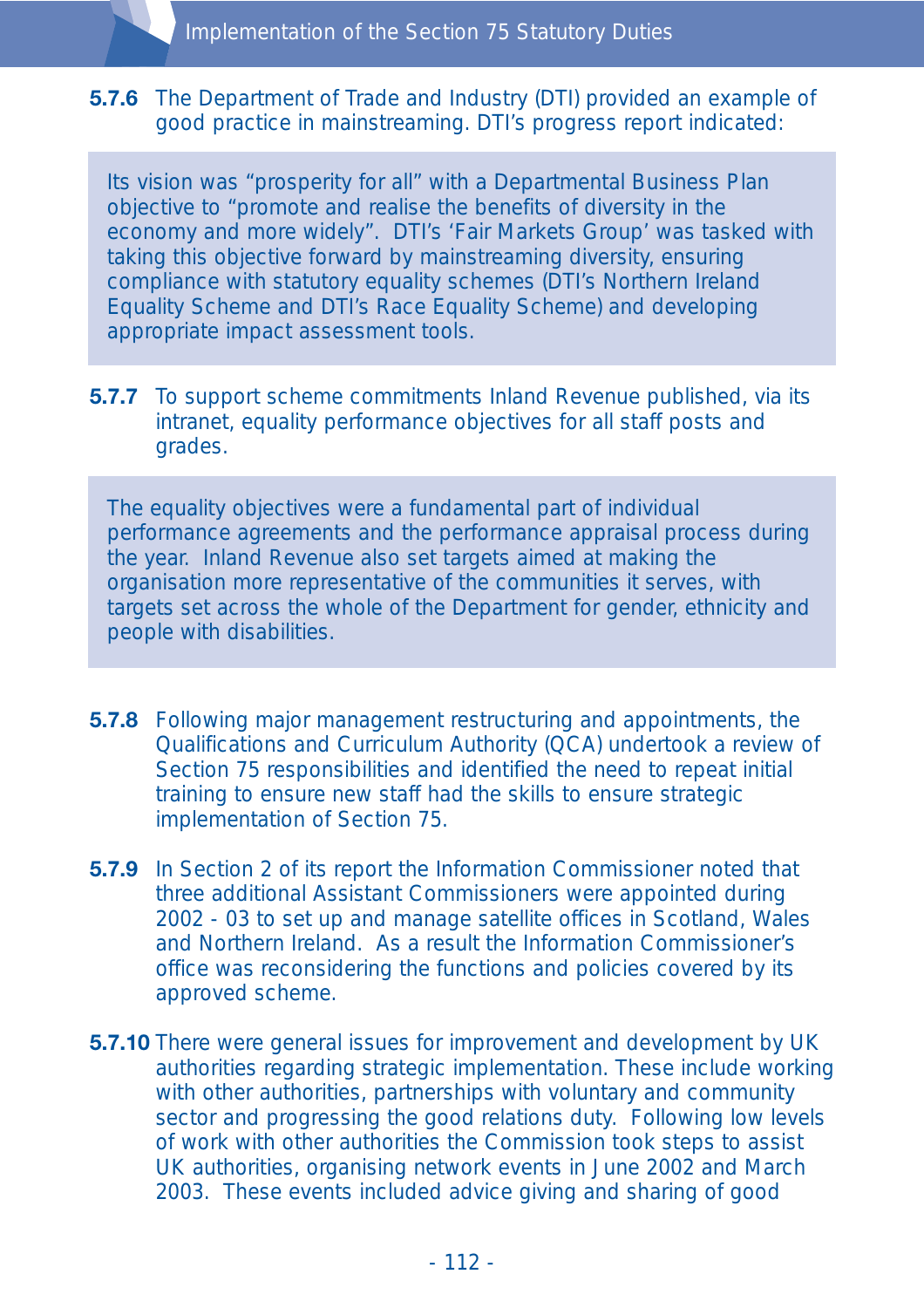practice examples by a number of UK authorities. In addition limited work to progress the good relations duty was evident in reports. A number of UK authorities expressed interest in the development of Commission guidance on good relations and others noted work in progress with the NI Community Relations Council.

#### **Screening and Equality Impact Assessments**

- **5.7.11** In 2002 it was reported that few UK authorities had completed screening and the process was taking longer than anticipated. Delays were caused by the need to identify functions relating to Northern Ireland before assessing relevant policies for equality implications. Nevertheless by the end of March 2003 nine UK authorities had screened policies and finalised their Equality Impact Assessment (EQIA) programmes. While only two UK authorities had undertaken four EQIAs by the end of March 2003, some good practices were employed and effective joined up working arrangements to facilitate EQIA work were under development by other UK authorities. Interestingly both authorities that undertook EQIAs indicated changes had been made as a result of assessment and consultation. These are set out under the Impacts & Outcomes heading.
- **5.7.12** During 2003 04, nine UK authorities planned to progress 24 EQIAs according to progress reports. This represented a significant improvement in activity and progress in implementing statutory equality requirements. Remaining UK authorities were progressing screening or were amending draft schemes for approval before commencing screening work.

Examples of good practice included the following:

In order to avoid further delays in its EQIA programme NHMF planned to begin initial EQIA steps before completing the screening consultation exercise. The Community Fund built on the grouping of similar policies for EQIA and worked with other lottery distributors in progressing the 'Awards for All' EQIA during the year. 'Awards for All' is a joint lottery programme and the EQIA is being co-ordinated by the Fund.

DTI highlighted work to secure organisational-wide input to its screening of 212 policies. It estimated approximately 750 hours were spent on screening policies (including screening training) against a backdrop of only six out of 9,500 staff having a NI presence. Amongst the methods for ensuring new policies were screened a 'Better Policy' intranet site was created by DTI.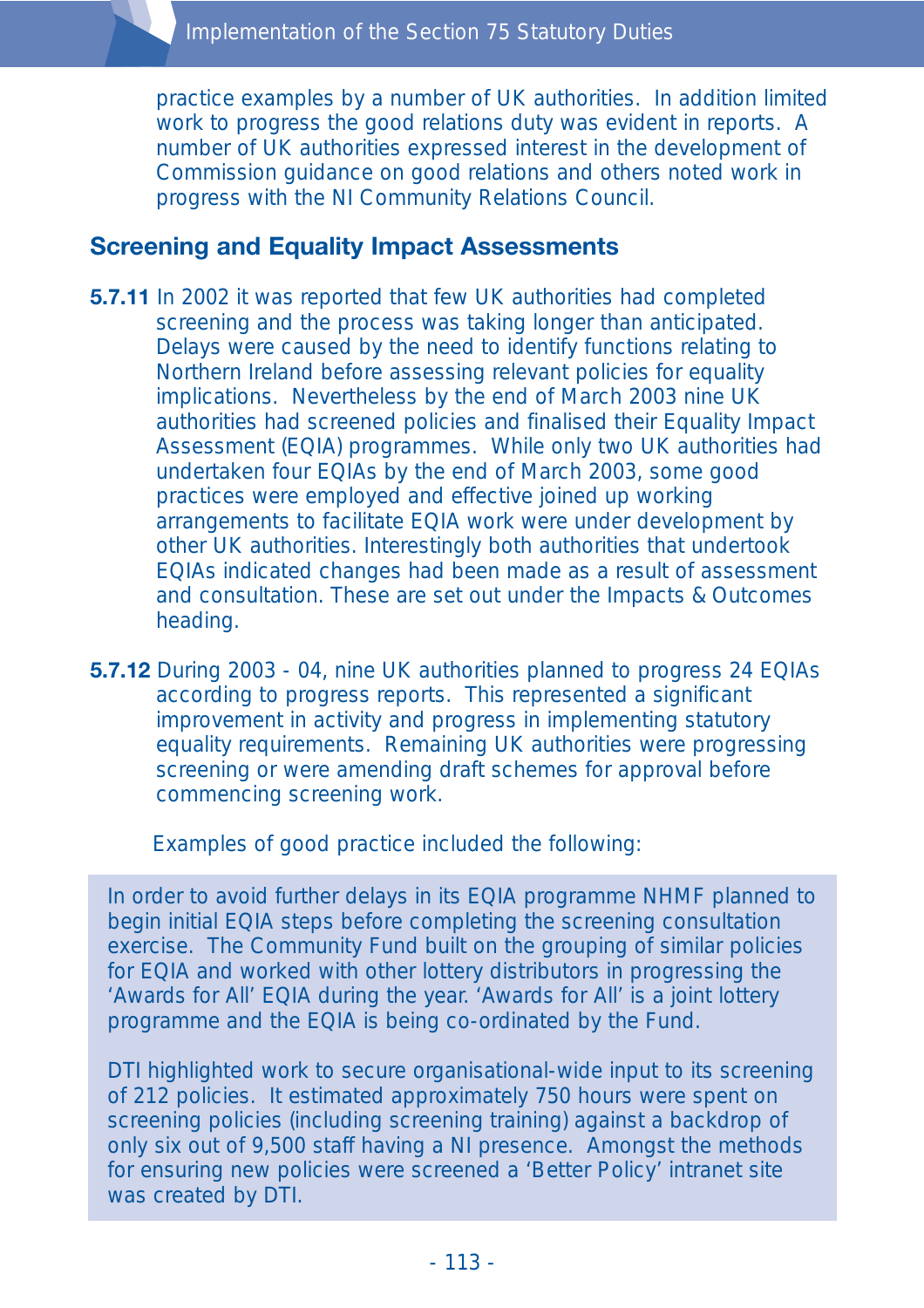The Information Commissioner's report highlighted that EQIA of policies, such as office location, staffing and employment conditions, were considered inherent in the build up to the establishment of the new office, rather than an afterthought.

**5.7.13** Various UK authorities reported notable outcomes in their reports, some of which are linked to screening and preliminary EQIA work. Screening of policies for EQIA was an area requiring improvement. In its previous overall progress report the Commission had expressed concern at how screening by some authorities in this sector had produced limited EQIA timetables. Once again the Commission noted that some UK authorities, with responsibility for implementing sizeable ministerial portfolios, produced limited EQIA programmes. We are aware of a learning process within all authorities subject to Section 75 as well as the limitations of the screening consultation process. However, the timescale for some UK authorities to complete screening and develop capacity to undertake EQIAs was unduly lengthy. In addition, little linkage was made in progress and screening reports, with the requirement to screen under race relations schemes.

## **Communication and Training Provision**

**5.7.14** Many UK authorities previously reported progress on undertaking initial training, ring-fencing funds for future Section 75 staff training and building up internal and external communication processes. Reports for 2002 - 03 suggest further progress. The Community Fund, for example, outlined practice which could offer significant benefits for other groups and authorities.

The Fund has been working with the Coalition on Sexual Orientation (CoSO) to develop a tailor-made programme on equality issues on sexual orientation for Northern Ireland, based on staff and Committee members and the corporate Mainstreaming Equalities Training Programme.

The Fund also identified limited availability of training resources within the age sector as a factor likely to impede the progress of training within its planned timetable. It decided to liaise with relevant age sector representatives to develop custom made staff training.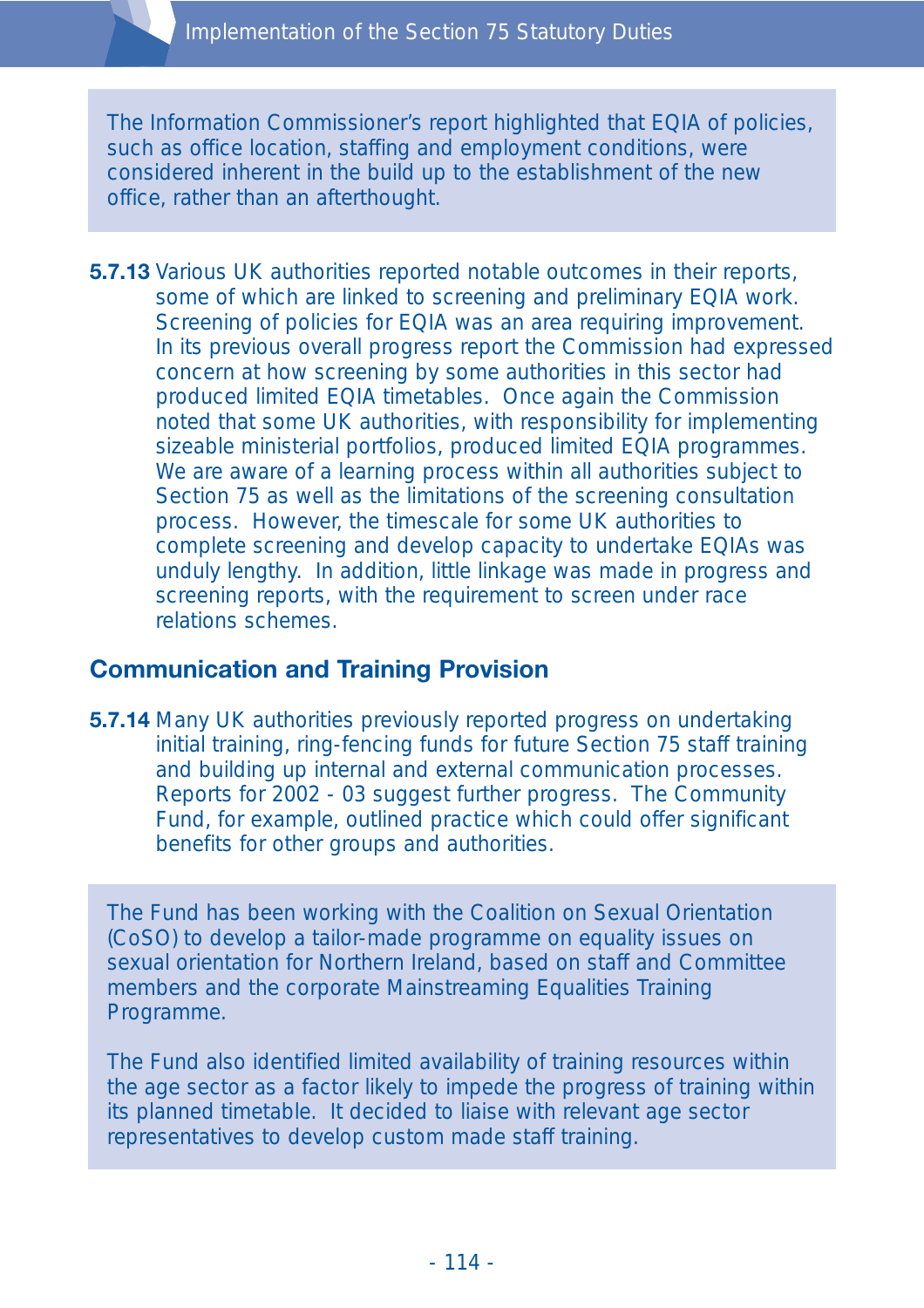Other examples included:

NESTA invited speakers to address staff regarding diversity issues and scheme implementation. NHMF has merged Section 75 specific training and Race Relations (Amendment) Act training.

The Department for Culture, Media and Sport (DCMS) indicated training was also being combined.

The Information Commissioner's Office liaised with another UK authority with the aim of using a Diversity Strategy Training Programme, outlined at a UK Authorities Network seminar, as the basis for training to be delivered by in-house staff or someone from the authority concerned. DTI is also making use of Commission EQIA training, from an UK Bodies Network seminar, at its own Senior Civil Service training seminars.

DTI held a further 15 diversity seminars for members of the Senior Civil Service on Section 75 and race relations duties. The Secretary of State and the Permanent Secretary introduced the seminars and a video was made by the Secretary of State, endorsing the importance of the seminars and her commitment to diversity, for use at events the Minister did not attend. In October 2002 DTI's Permanent Secretary launched its e-learning training tool 'Diversity, Policies and Services'. This provided information about the NI Section 75 and GB race relations obligations. It also provided information and guidance on mainstreaming diversity and equality issues into DTI policy making and services, including how to equality proof policies. The training tool was available to all staff on the DTI Intranet. Staff in the Executive Agencies who could not access the Intranet were provided with CD Rom copies.

**5.7.15** While there were many examples of good progress in this sector there were also areas for improvement. Provision of further details of training evaluation and benefits would have been worthwhile. Many reports indicated training evaluation was being undertaken, though the results of this and learning and development needs identified were not highlighted. Despite some good examples of the involvement of affected groups in training development and delivery, this remained an area in which limited progress had been made by most UK authorities. The Commission intends to focus the UK authorities network on this issue. Examples of internal communication had increased, as had examples of induction training. There also appeared to be an increase in the use of other communication media. For example, Inland Revenue intended to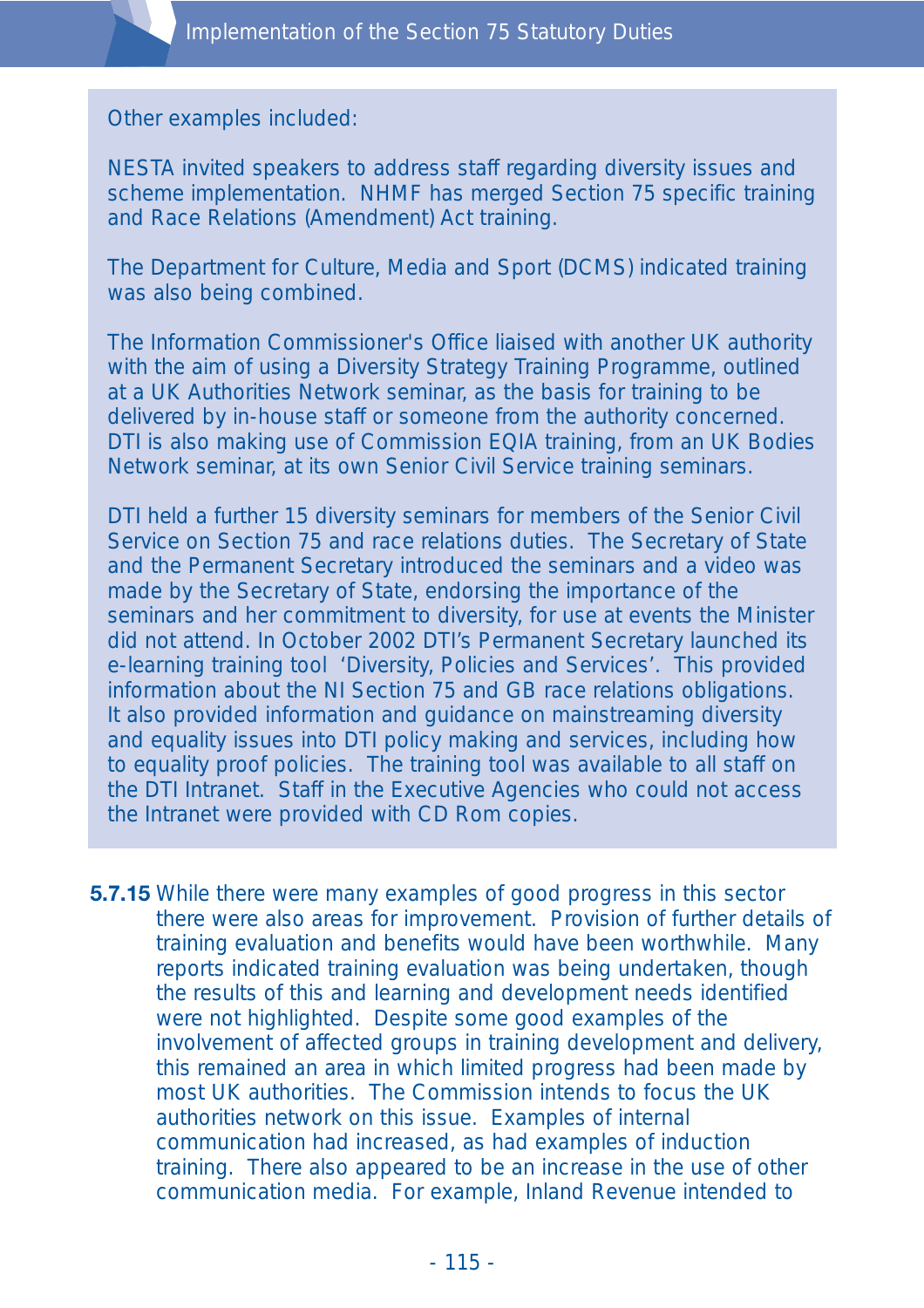develop a staff training video, for use by managers, as the key vehicle to raise awareness and to strengthen compliance with the departmental plan in support of Section 75.

# **Data Collection and Analysis**

- **5.7.16** Efforts to continue the development of data collection systems were evident in reports, though the amount of information is less than in previous years. Good practice could be seen within the lottery sector, where it was noted monitoring systems had the facility to run reports on application and success rates in terms of grant-making across most of the nine Section 75 equality categories. During 2002 - 03 one body further amended application forms and IT systems with new questions on sexual orientation, people with dependants and gender introduced.
- **5.7.17** DTI commissioned contractors to work on six projects linked to mainstreaming diversity and equality issues. Amongst these 'Data for Diversity - Help for DTI Directorates' consisted of analysis of large-scale official data sets, to produce disaggregated analysis by gender, ethnicity, age and disability. The principal focus of this work was on the economically active, especially those in employment, using the Labour Force Survey.
- **5.7.18** Other notable data collection developments included the British Council, which initiated a staff survey that will be repeated every three years.

NHMF reported development of workforce monitoring, in particular ethnic origin, related to:

- staff in post;
- applicants for employment, training and promotion;
- numbers of staff from each such group who:
	- receive training;
	- benefit or suffer detriment as a result of performance assessment procedures;
	- are involved in grievance procedures;
	- are the subject of disciplinary procedures; or
	- cease employment with the Fund.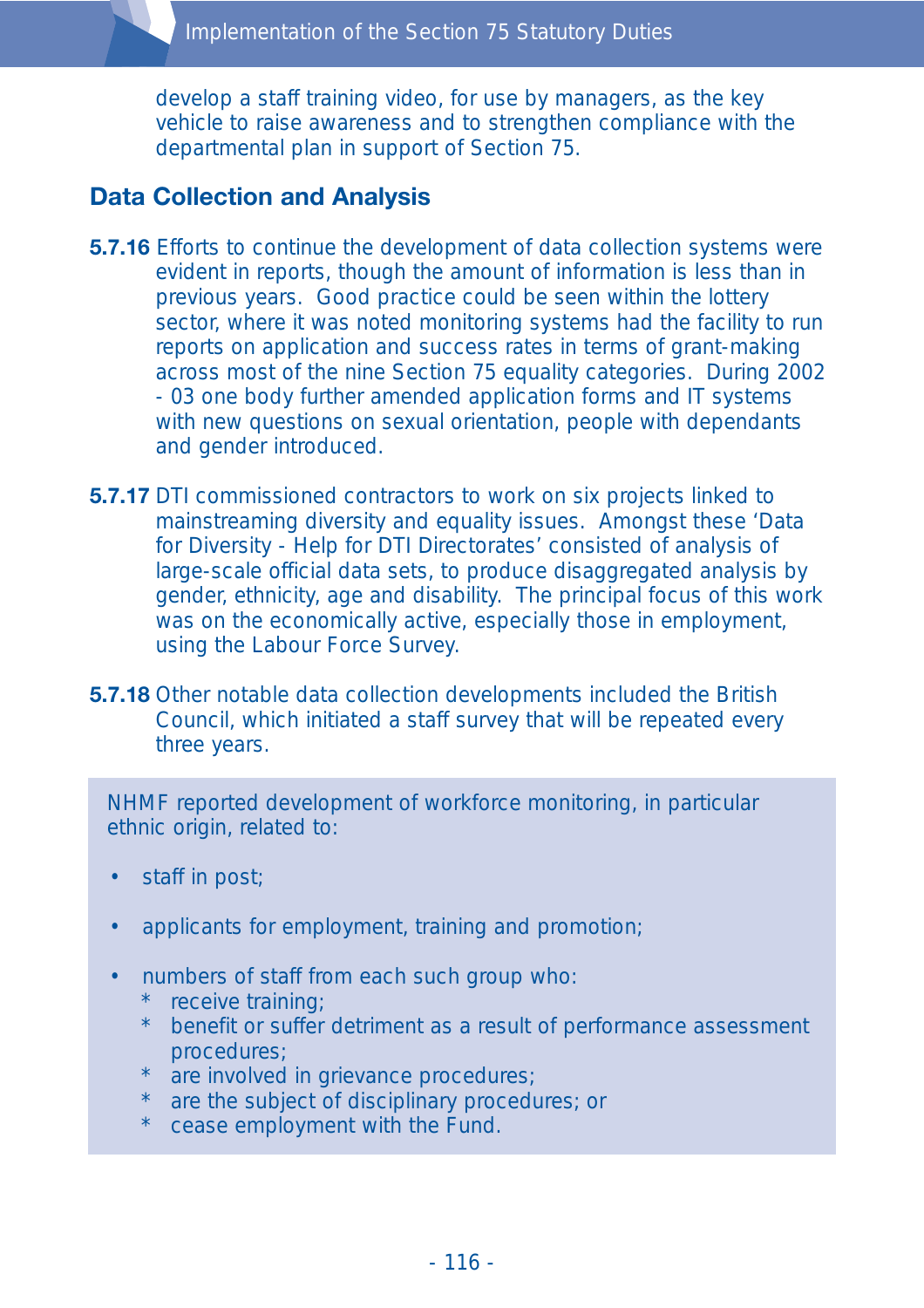**5.7.19** Customs and Excise indicated that it had instigated two customer surveys during 2002 - 03, in the areas of Debt Management and Passenger Challenge and Search, though coverage of the Section 75 equality categories was not outlined. This authority also indicated 'should experience indicate that we need to supplement this data (census, customer surveys and staff monitoring) we will do so'. Another example of issues for improvement was illustrated by NHMF. The Fund acknowledged a lack of systems in place to monitor sexual orientation, political belief, marital status or people with dependants. The Commission believes this reflects a situation common to many UK authorities. Some UK authorities highlighted the need for further guidance from the Commission.

#### **Information Provision and Access to Services**

**5.7.20** Most UK authorities reported actions to review arrangements for the provision of accessible information. Undoubtedly the range of publications and formats continues to expand. Interestingly one authority undertook an EQIA of publications and access to services resulting in a new policy on the use of plain English and the enhancement of systems to better monitor demand for languages/formats to meet the needs of customers at a local level.

The British Library reported work to enhance reader and visitor services including reader information leaflets designed in consultation with RNIB in large print format. The Library also reduced the cost of photocopying for visually impaired readers; and permission was obtained to waive printing restrictions so that a visually impaired reader could access the required material through 'Reading Edge' in its reading room.

In relation to developing practice the Community Fund held information events as a valuable method of promoting access to information. During 2002 - 03 information events were held all over Northern Ireland, both in rural and in urban areas, in geographical areas from where the Fund gets few applications and areas of high levels of disadvantage. The Fund also targeted specific information events at groups underrepresented in terms of grant making.

**5.7.21** Most reports by UK authorities indicated progress under this heading.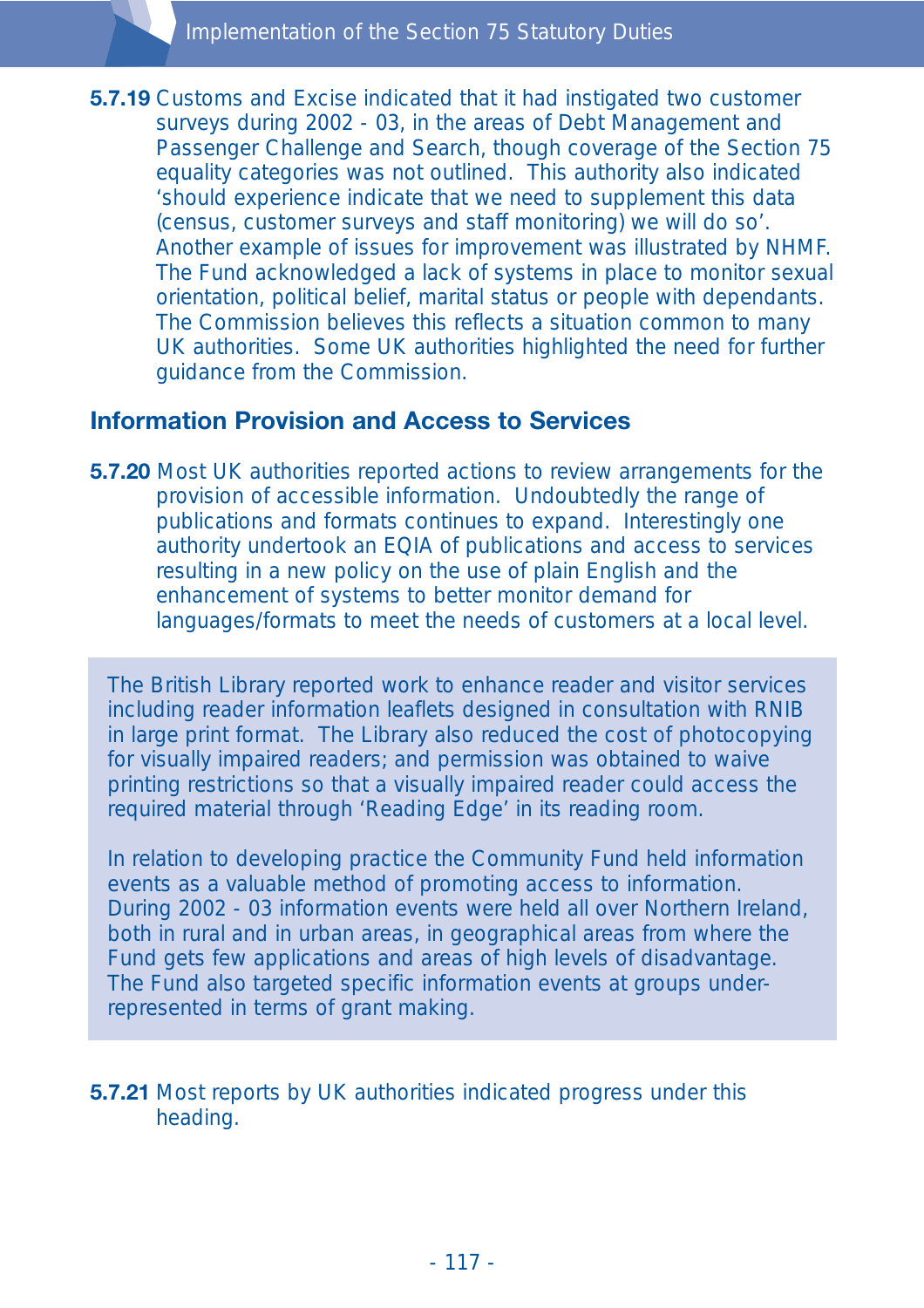# **Complaints**

**5.7.22** No complaints were received by any UK authority regarding failure to implement an equality scheme during 2002 - 03. Several UK authorities, including the New Opportunities Fund, highlighted enhancement of existing complaints systems and information leaflets. Inland Revenue outlined central monitoring of complaints to enable equality issues to be identified and fed back to various functions. It was reported this arrangement would enhance the effectiveness of existing policies and strengthen the consideration of Section 75 by those responsible for developing future policies.

# **Timetables**

**5.7.23** Generally 2001 - 02 progress reports from UK authorities included limited information on timetables. There has clearly been an effort to improve reporting, under this heading in 2002 - 03. In terms of the style of reporting, useful approaches were employed by the Office of Telecommunications (OFTEL), NHMF and the British Council. These provided an outline of equality scheme implementation timetables and changes from year to year. In overall terms there was evidence from 2002 - 03 reports of rescheduling and joining up of activities to ensure overall timescales and commitments are met.

## **Consultation**

- **5.7.24** This new report heading produced an assortment of information on consultation practice. While a number of reports merely restated scheme commitments on consultation many examples of good practice were evident. Significant amongst these, NOF, Inland Revenue and NHMF reported expansion of consultation timescales from eight to twelve weeks in line with Cabinet Office and other best practice guidance.
- **5.7.25** Other changes were highlighted by Community Fund, Customs & Excise, Inland Revenue and New Opportunities Fund.

Community Fund began to organise staff focus groups to discuss EQIA issues. Case studies were used to supplement the consultation process with staff, and discussion papers were provided for Committee and Management Team members to facilitate responses. Customs & Excise indicated it had moved away from 'blanket coverage' consultation towards writing and e-mailing those on the consultation list to highlight new developments.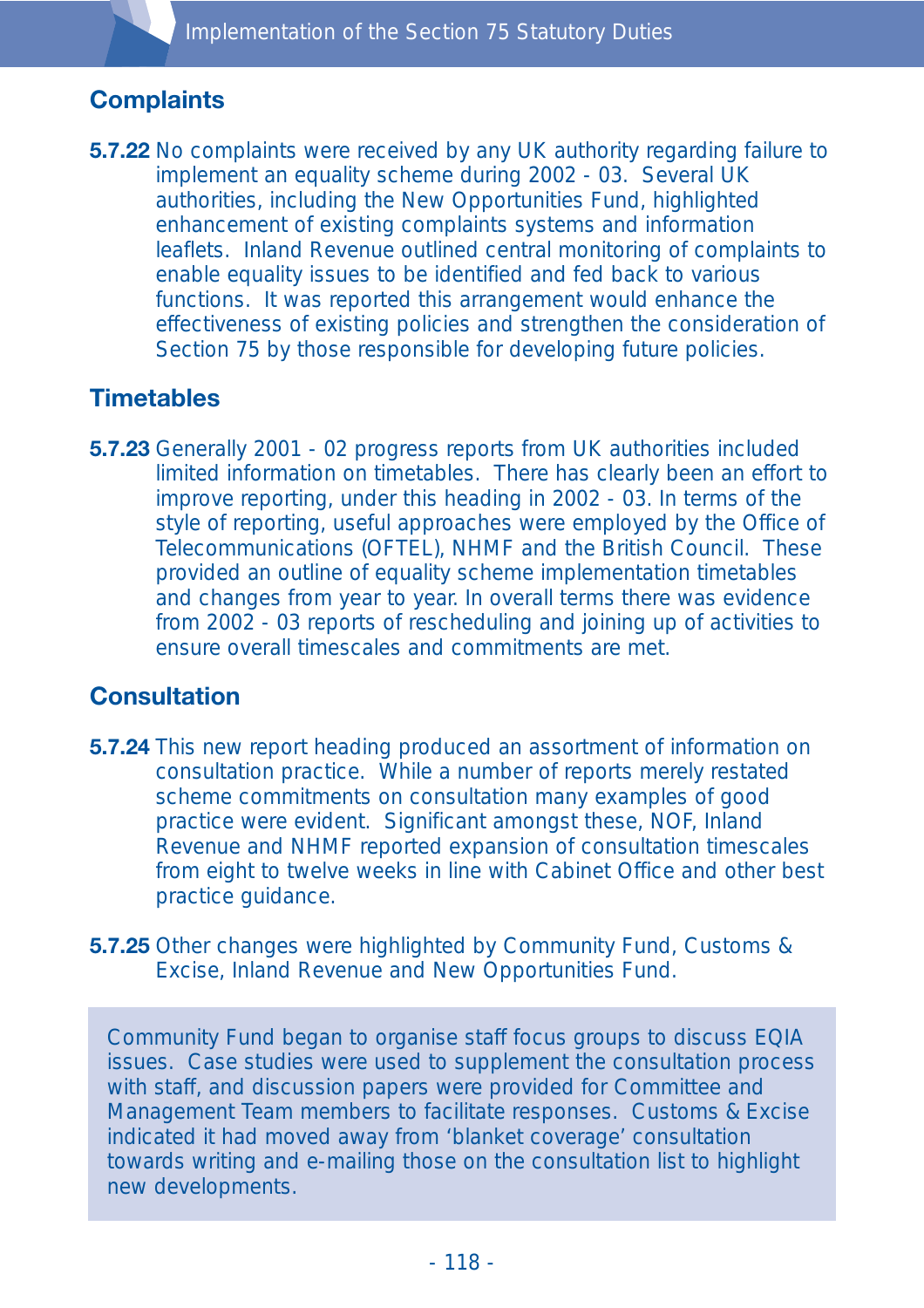Consultees could then request a copy of the consultation document.

In its report the Inland Revenue highlighted participation in 'Mobility 2002, Belfast'. This exhibition was made up of over 30 exhibitors from a wide range of public, private and voluntary organisations. The event provided a forum for the Revenue to be accessible and supportive to disabled customers as well as network and discuss ways towards closer working with other government departments. The event generated approximately 50 enquiries of which 70% related to disabled persons tax credits, some enquirers were not aware of their eligibility for this.

During the year NOF produced a report entitled 'Engaging Young People in Evaluation and Consultation'. This included things to consider and best practice to engage young people in both programme and project evaluation, as well as how evaluation could be part of a wider process of consultation. The report is available on NOF's website.

#### **Impacts and outcomes**

- **5.7.26** Progress reports included details of impacts from implementing Section 75 which UK authorities believe accrued benefits to their organisation and people from various equality categories. In terms of the style of reporting, useful approaches were employed by the British Council and the Community Fund.
- **5.7.27** A number of authorities noted benefits for themselves:

DTI's report stated *"We believe the analysis and thought which is applied to policies operating in Northern Ireland because of the Act does help officials generate their policies and programmes more effectively.' Similarly Customs & Excise reported, 'that the implementation of the duties included in Section 75 has had a positive benefit for the organisation, helping us to focus on our goal of better reflecting the society we serve by becoming a more diverse organisation".*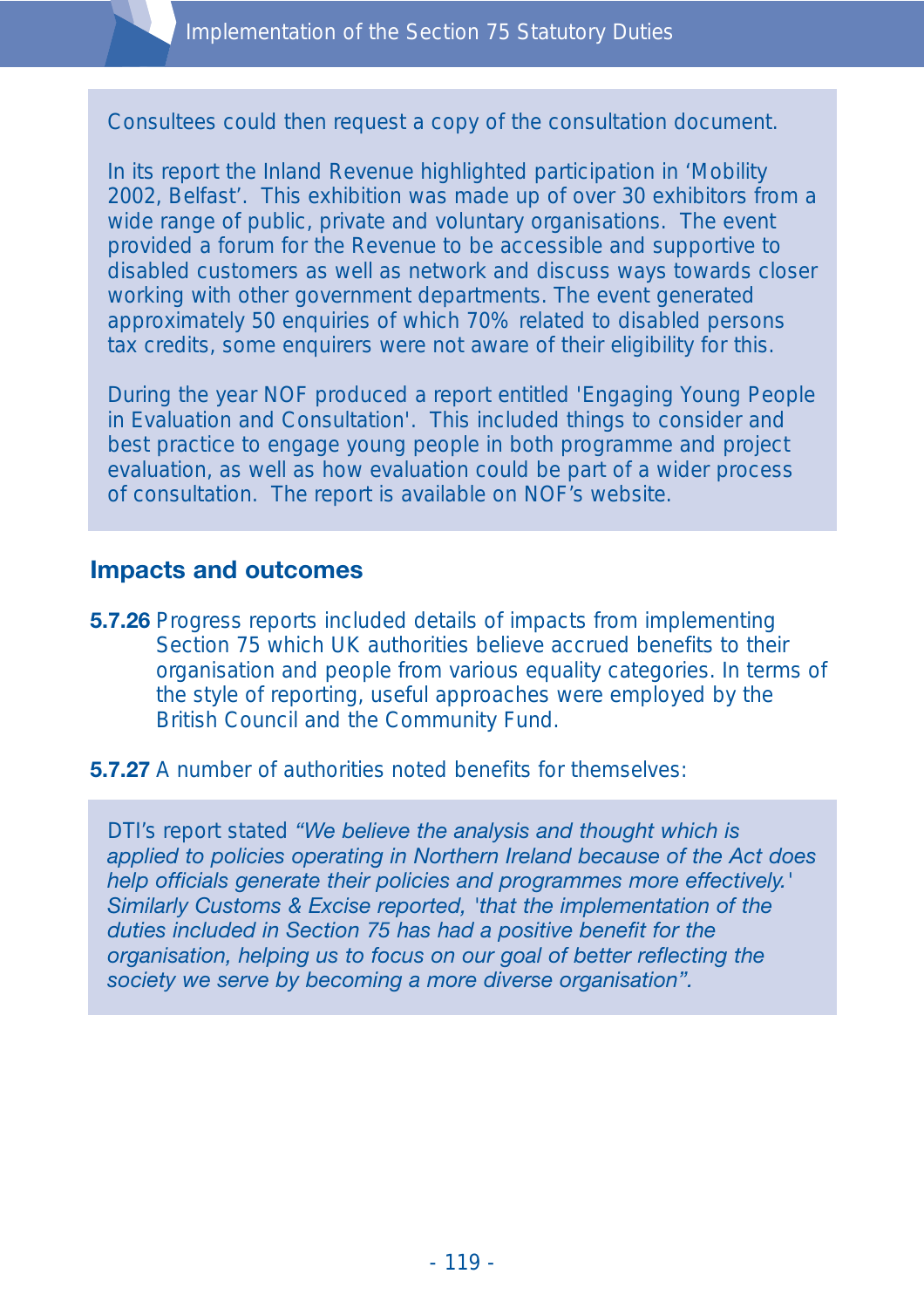- **5.7.28** Some changes were made to polices and practices which cannot yet be assessed. For example, as a result of consultation on producing information in other formats, the Community Fund was aware that targeted information 'surgeries' could be more valuable for Black and Minority Ethnic (BME) communities. NOF reported increased knowledge transfer from Belfast-based staff to assessment and decision making colleagues and outreach officers based in other offices.
- **5.7.29** Although a number of reports focused on process issues, a significant number of outcomes were identified in relation to specific equality categories and multiple identity issues. These included:
	- The British Council reported increased representation of women (30% to 35.4%) and ethnic minorities (2.7% to 5%) at the most senior management level; the rate of change has exceeded expectations. The Council also reported substantial increase in the number of ethnic minority staff being awarded an exceptional rating in performance management (an increase from 7% to 18.7% in 01 - 02).
	- The British Council brought to the attention of CCEA, the Dept of Education and the Joint Council for Examinations attempts at discriminatory practice by some schools in Northern Ireland regarding language assistant posts. This collaboration resulted in agreement to amending the wording to be used in future information and guidance for schools.
	- The British Council raised awareness of uncapped additional funds, prevalent in some European programmes, which enable better equality of outcome, e.g. funds to enable carers to accompany children with learning difficulties, thus ensuring full participation in the programme. Similar funding models for awards were considered and adopted in the arts arena.
	- The Community Fund's (NI) Communications Officer and Equalities Officer developed an outreach and development plan for BME groups in December 2002. The Plan aimed to increase participation/success rates of BME groups across all grant programmes, identify effective information strategies and address barriers to BME groups. The Fund's corporate policy team produced information and background guidance for policy decision makers on the nature of disadvantage facing BME communities and the role of the Fund in meeting these needs.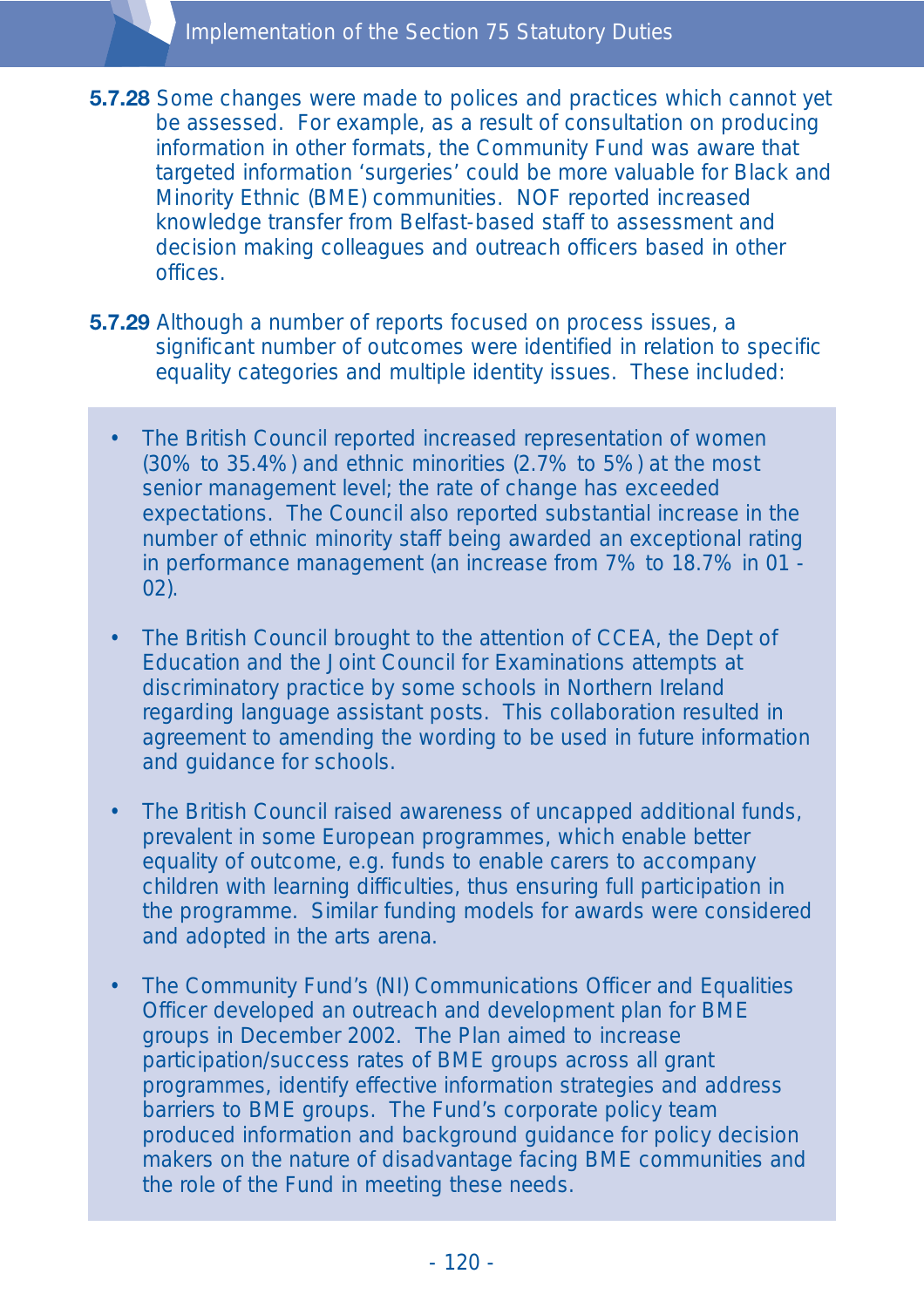- After consultees told the Community Fund that using a Plain English approach to external materials was a key way to promote accessibility, the Fund adopted a policy on using Plain English. Over 60 staff were trained in how to implement the policy on Plain English and the Fund is rolling out training on Plain English for all staff in all regional and country offices benefiting younger people, people with learning disabilities and ethnic minority communities.
- The Community Fund developed a summary version of its scheme, in partnership with Mencap, in a format for people with learning disabilities. The summary involved user-testing and was formally launched at a user-led event in December 2002
- During 2002/03 Customs & Excise instigated a work experience programme for people with disabilities. In partnership with the Orchardville Society and the Cedar Foundation, disabled people gained experience of the working environment. Customs & Excise are discussing expanding the scheme during 2003 - 04.
- As a result of Section 75 developments, the Information Commissioner took steps to amend its policy relating to posts which required individuals to retire at 60.
- The Information Commissioner also commissioned an equal pay audit by an external auditor to assess if there are, or have been, differences in the treatment of male and female staff based in Wilmslow. The auditor concluded very positive results regarding the provision of opportunities for training, development, promotion and in attracting and dealing with applications for vacancies when they arise and in setting pay.
- The Director of OFTEL published recommendations on the universal service and the provision of public call boxes (PCBs). As regulator OFTEL decided that the consent of appropriate local community groups must be sought by British Telecommunications where the complete removal of PCB service from a site in Northern Ireland is proposed.
- NOF's Complaints Procedure was modified after EQIA findings, leading to more user-friendly publications. The process of modifying documents will continue in 2003 - 04 to further develop publications that are more user-friendly for people with visual impairments.
- UK Transplant undertook an assessment of equality of opportunity for people in Northern Ireland relating to kidney transplantation.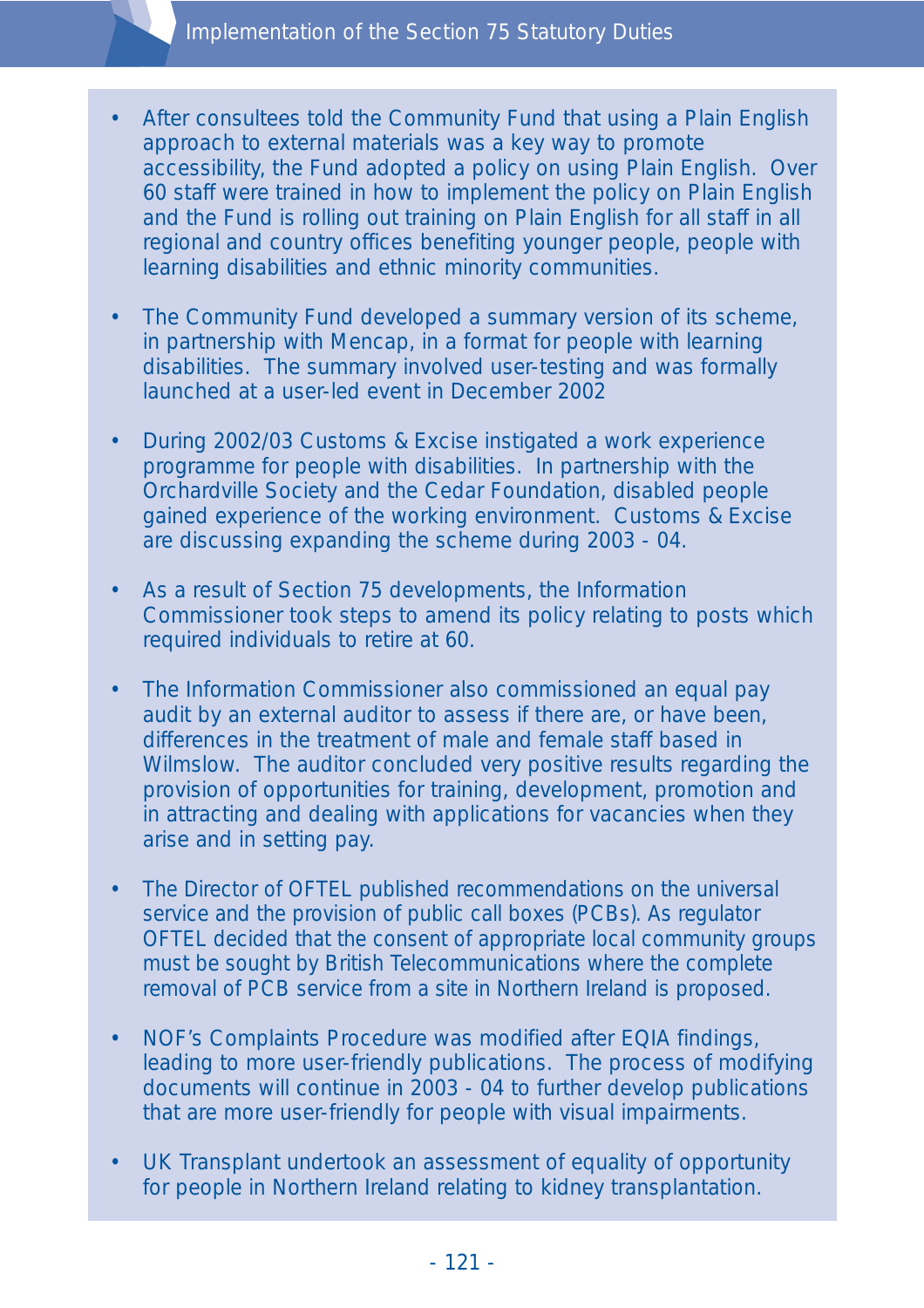**5.7.30** As EQIA activity increases amongst UK authorities the range of impacts and outcomes should increase both in terms of policy areas and equality categories affected.

# **Additional Information**

**5.7.31** It should be noted that the New Opportunities Fund and Community Fund are scheduled to merge within the next two years. The Secretary of State for Culture, Media & Sport has published the National Lottery Funding Decision Document outlining plans. It is anticipated that an administrative merger will occur prior to legislation being placed before Parliament and the creation of a new distributor. While the full scope of the administrative merger has yet to be determined it is likely that Section 75 work will be refocused on scheme development. This will impact on two pathfinder authorities that had built organisational capacity and were clearly using the EQIA process as a tool for change, as well as reporting on impacts and benefits.

## **Conclusions**

- **5.7.32** The size, location, resources and commitment to implementing the Section 75 duties varied between UK authorities. Some took the duties, which by statute refer only to their functions relating to Northern Ireland, and made them relevant to their entire UK-wide functions and activities. On the other hand, a number of UK authorities had not met the timescale for developing and consulting on their draft schemes. Others submitted draft schemes and progressed negotiations with the Commission whilst making progress with scheme commitments ahead of approval.
- **5.7.33** Commitments to develop information provision, data collection and analysis had not progressed as well as previous progress reports had projected. Some information was reported on the enhancement of systems. There was some reporting of the extent to which current systems cover the nine Section 75 equality categories.
- **5.7.34** Information on timetables detailed varying levels of success but some authorities did not report on all scheme aspects or those not met during 2002 - 03.
- **5.7.35** It is clear that the impact of devolution and changes in Whitehall were causing some UK authorities to redevelop their structures e.g. Information Commissioner, lottery authorities. Such changes will lead to some revision of existing equality schemes and, possibly, delay in making progress on delivery of the duties.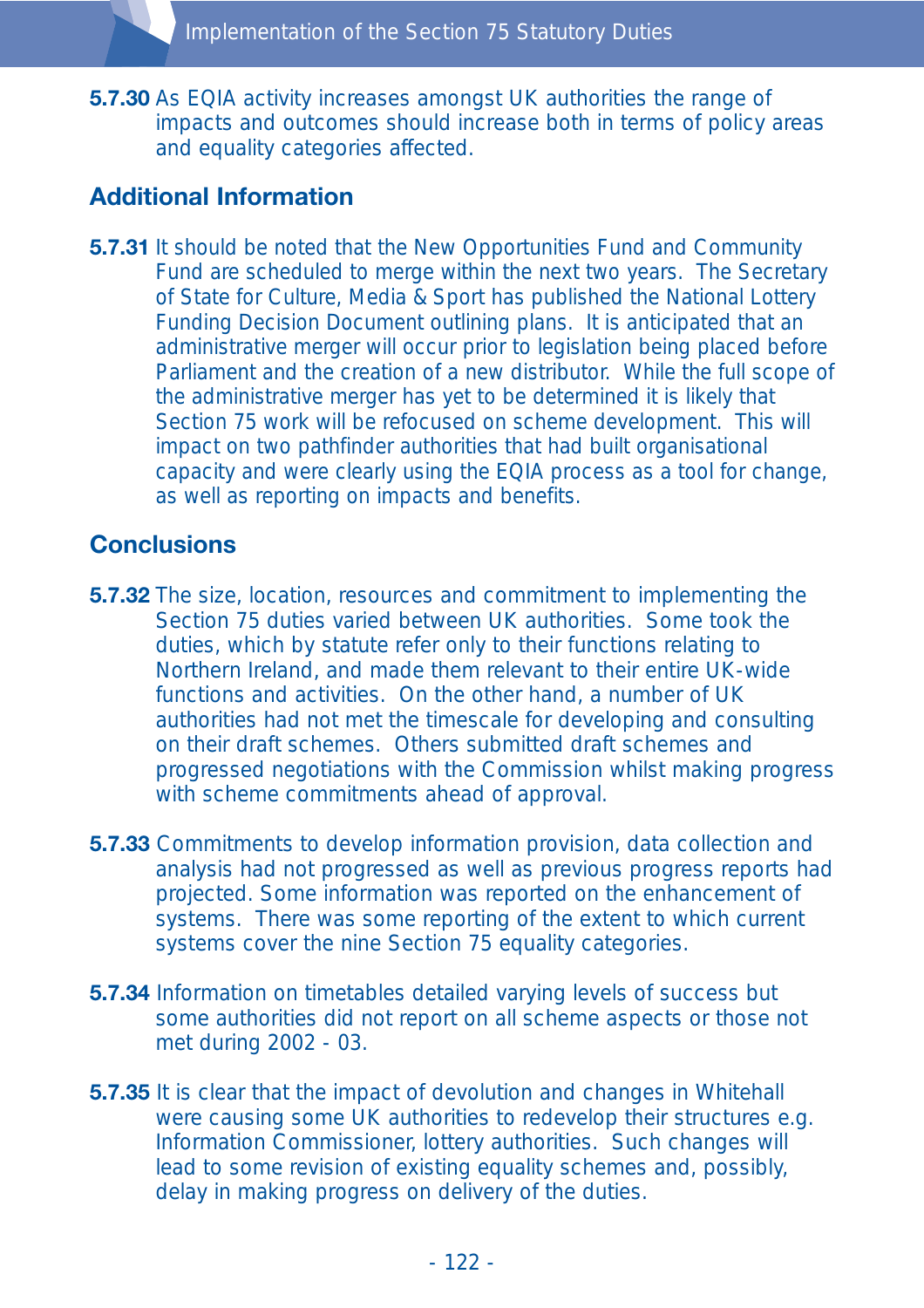- **5.7.36** UK Authorities reported some creative consultation practices including expansion of the consultation period from eight to twelve weeks. However some authorities again reported low response levels from affected groups and questioned the value of consultees' responses.
- **5.7.37** Some fifteen impacts and outcomes were reported highlighting positive advantages of mainstreaming. These benefited not only various organisations but affected the majority of the nine equality categories. This represented a significant shift for Section 75 from conditioning and influencing UK authority policy makers to making a real difference to the lives of people in Northern Ireland and, significantly, also in England, Scotland and Wales.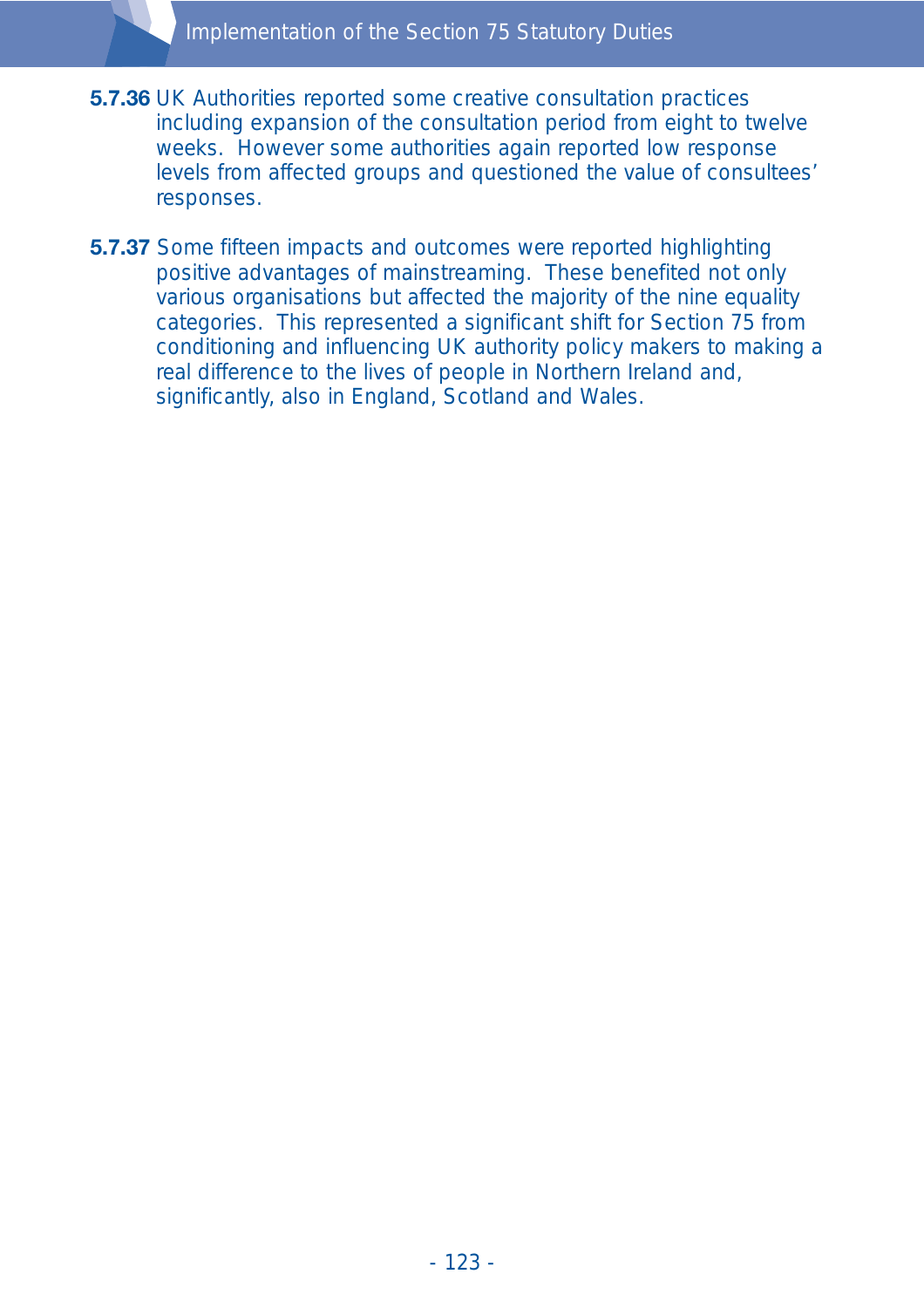# **6. A Voluntary & Community Sector Perspective**

The following views were expressed by representatives of the Community and Voluntary sector at a roundtable meeting (10 November 2003). The meeting was convened by the Commission, to consider progress on the implementation of the statutory duties.

**Comments below were made by various participants and are listed under the headings in the progress report template.** 

## **Preparation of Equality Scheme - Room for Improvement**

**6.1** Recently designated public authorities were cutting and pasting from equality schemes which have been approved earlier. Where such public authorities had not given sufficient thought to their schemes they were not well placed to implement them.

#### **Strategic Implementation of Section 75 Equality Duties - Good Practice**

- **6.2** Despite disappointing performance by many public authorities, Section 75 still had the potential to bring about change.
- **6.3** The Race Relations Amendment Act 2000 contained greater enforcement powers in respect of the statutory duty than the Northern Ireland model. It would be useful if the Commission noted the usefulness of Compliance Notices used in Great Britain.
- **6.4** The Association of Northern Ireland Colleges (ANIC) had been a notable good practice example. It had:
	- Used a joined-up approach
	- Provided good relations training for Equality Officers
	- Dovetailed Section 75 duties with race and disability legislation **requirements**
	- Established a Higher and Further Education Equality Consortium
- **6.5** Belfast City Council responded to a need for single gender swimming sessions highlighted by Muslim women by making such provision available (however the Council failed to avail of the positive public relations opportunity offered by this development, to highlight this as a positive consequence of Section 75).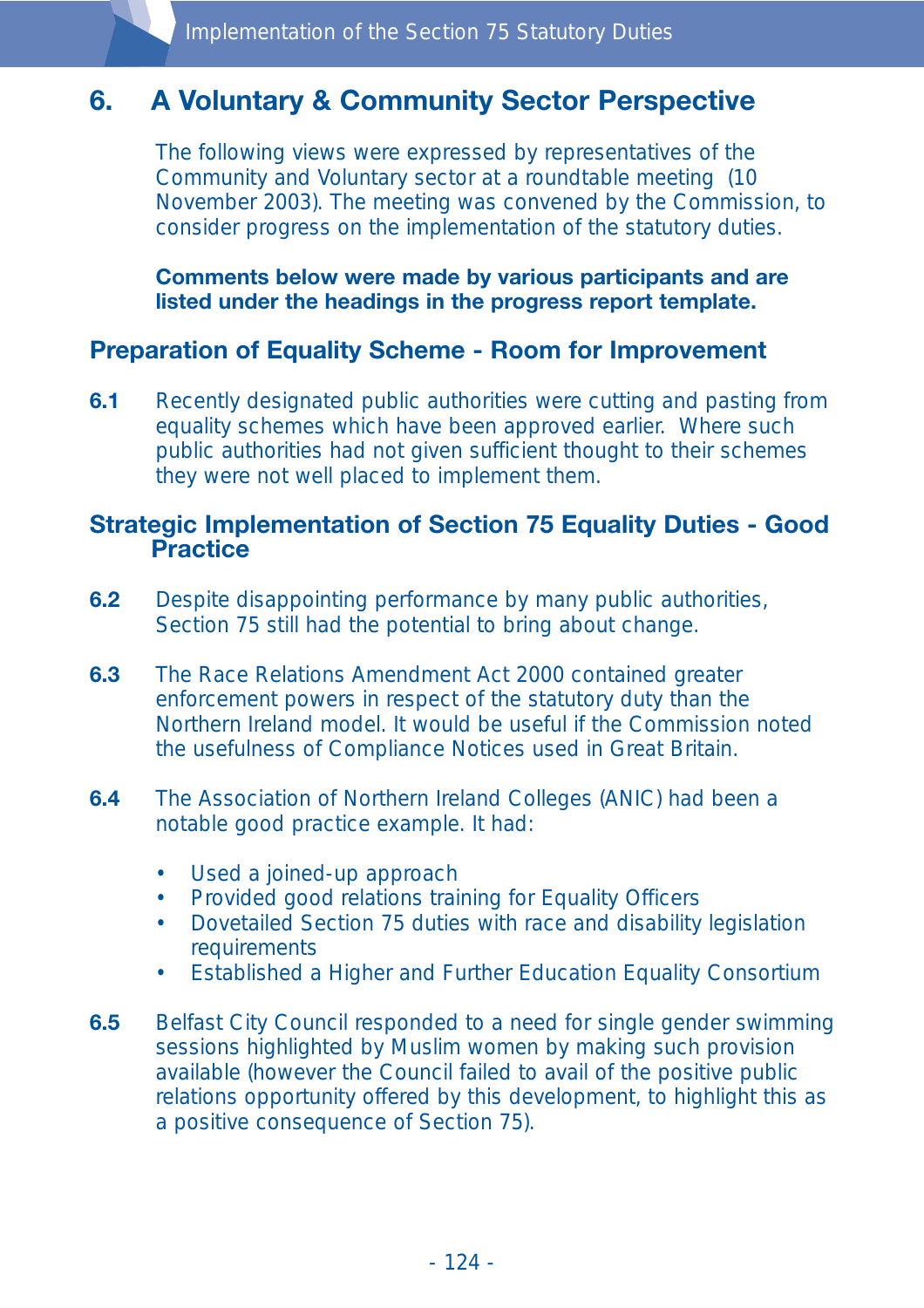#### **Strategic Implementation of Section 75 Equality Duties - Room for Improvement**

- **6.6** Despite a lot of activity around consultation, public meetings, issuing of documents, there was little evidence of feedback from public authorities to voluntary and community organisations on their comments/contribution. This had led to cynicism amongst those consulted and there was a danger that this could result in some disengagement from the process. Public authorities must provide more feedback to consultation responses to affected groups.
- **6.7** Lack of understanding of Section 75. For example, some politicians viewed Section 75 as largely about flags and marches. This preserved a narrow conception of the legislation. There was a need for awareness raising among politicians (evident from some of the comments made while the Assembly was sitting), in order to ensure top-level commitment to the statutory duties.
- **6.8** Knowledge of Section 75 was confined to a narrow band of players in public authorities and the voluntary and community sector with little understanding of its significance by the 'person in the street'. There was a need for a campaign to explain and 'sell' Section 75.
- **6.9** Section 75 cannot deliver equality on its own it is important that momentum on the Single Equality Act is maintained. Direct rule had slowed progress towards the Single Equality Act. A timetable had been established under the devolved administration, but had not since been adhered to.
- **6.10** Affected groups felt that they had not got a fair return on their investment in the Section 75 process. There had been some failure to mainstream equality at policy making level. This could, in part, be attributed to the participation of consultants rather than decision makers in consultation exercises.
- **6.11** The involvement of consultants in the consultation and EQIA (Equality Impact Assessment) processes had been a negative development because it tended to restrict the growth of knowledge on equality issues amongst public authority staff. Furthermore, bad practice could be blamed on the consultants i.e. failure to consult, give feedback etc.
- **6.12** Consultants often came to meetings with affected groups to seek information but were not properly informed about Section 75 or the groups.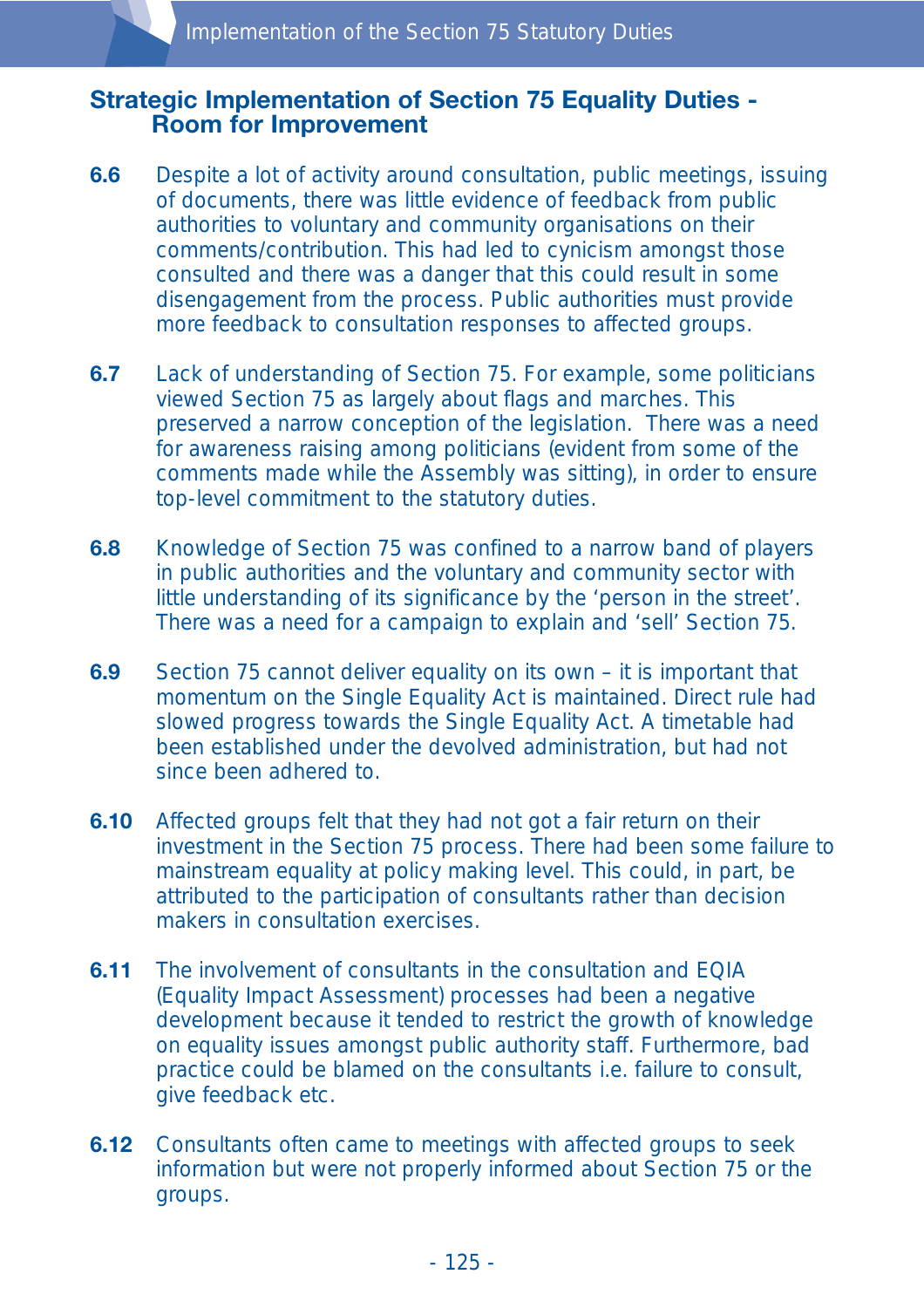- **6.13** The question of value for public money arose in relation to the use of consultants.
- **6.14** Consideration of equity needed to be taken into account in order to address historic inequalities.
- **6.15** Good practice was often due to committed individuals and not representative of a wider understanding of Section 75 among the public authority as a whole. However, raising awareness about Section 75 had provided the opportunity to educate staff about how it impacts on their life both inside and outside the workplace.
- **6.16** Good relations needs increased attention, although a lot of people arguing for greater emphasis on good relations are doing so at the expense of equality.
- **6.17** Good practice can be built up in one Department but lost when key personnel move jobs.

#### **Screening and Equality Impact Assessment (EQIA) Timetable - Good Practice**

- **6.18** The screening process has improved. It is better at detailing policy aims and some potential impacts of policies.
- **6.19** The most effective approach to the screening of policies was where public authorities raised the possible impact of policies during consultation and indicated which policies were most relevant.
- **6.20** Some pre-consultation has been undertaken by public authorities on the availability of information about children and young people and how best to communicate with them.
- **6.21** The development of the Children's Strategy had involved a good preconsultation exercise.
- **6.22** Belfast City Council had considered pre-consultation very useful to highlight issues and to plan an effective consultation process.

#### **Screening and Equality Impact Assessment (EQIA) Timetable - Room for improvement**

**6.23** There was a need for revised assistance/training on EQIAs for public authorities in order to raise standards.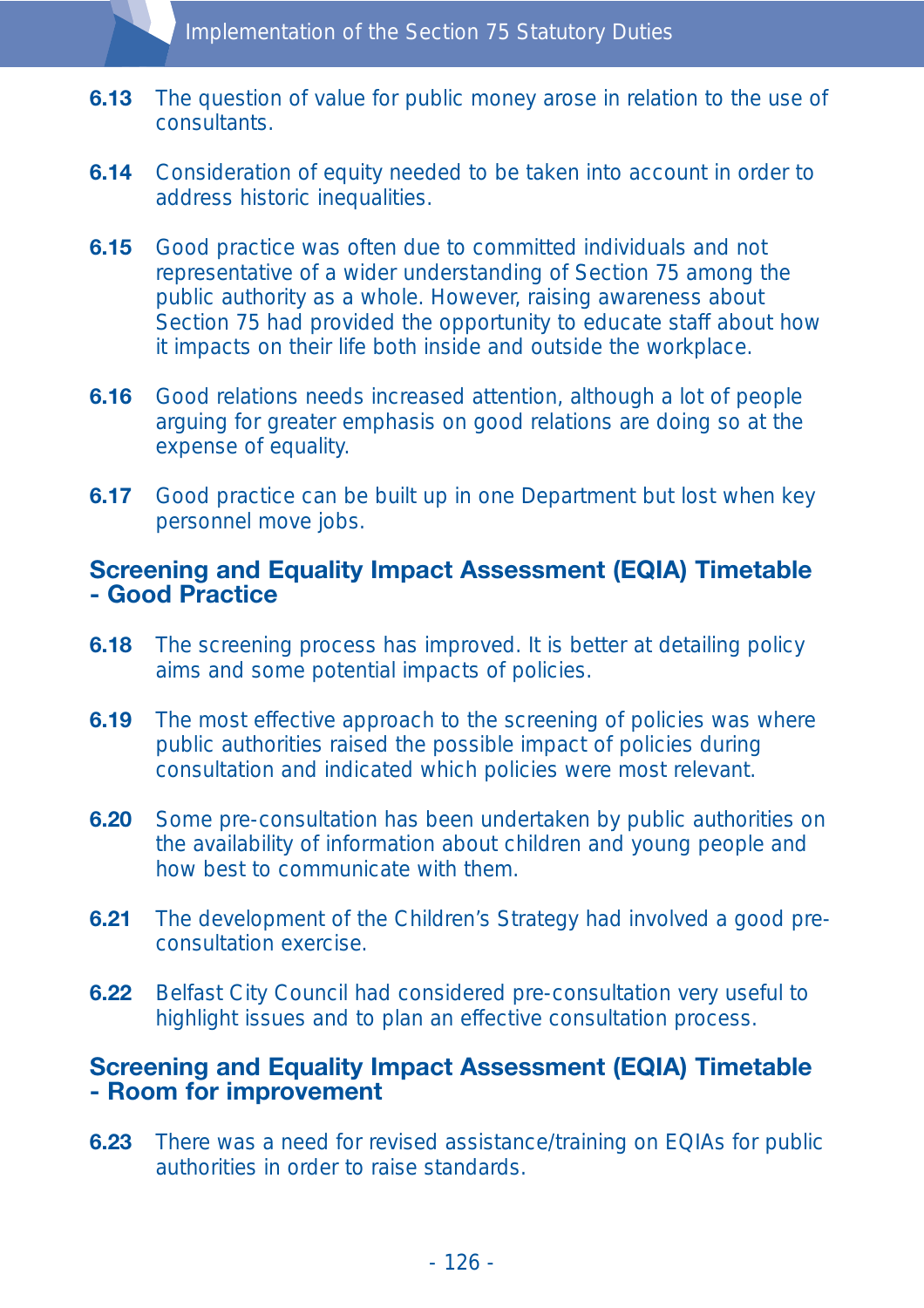- **6.24** Consultation on screening was deficient in some areas, with no attempt being made by many public authorities to call meetings or contact groups directly. Instead, voluntary and community groups just received a list of screened policies.
- **6.25** Some consultants used to carry out EQIAs did not have a clear view of policy aims, as they weren't as familiar with the internal workings of the public authority as the authority staff. Use of consultants also militated against development of partnership working with the voluntary and community sector.
- **6.26** The onus should be on public authorities to demonstrate that there is no inequality rather than on the voluntary and community sector to prove that there is inequality.
- **6.27** There had been a number of examples where public authorities had not suggested mitigating measures themselves but had asked consultees to identify these.
- **6.28** Some public authorities approached EQIAs as if they were essays, searching to find things to include.
- **6.29** There was very little evidence of future monitoring for adverse impact.
- **6.30** Even where research showed a differential impact, it was being denied by some public authorities.
- **6.31** There was a question as to what priority was given to the Section 75 duties by some public authorities.

## **Training and Communication - Good Practice**

- **6.32** Use of telephone contact with affected groups enabled contact and communication by public authorities with groups who otherwise mightn't have participated in the Section 75 process.
- **6.33** Youthnet had found the use of focus groups particularly effective, especially where public authorities used language which young people could understand.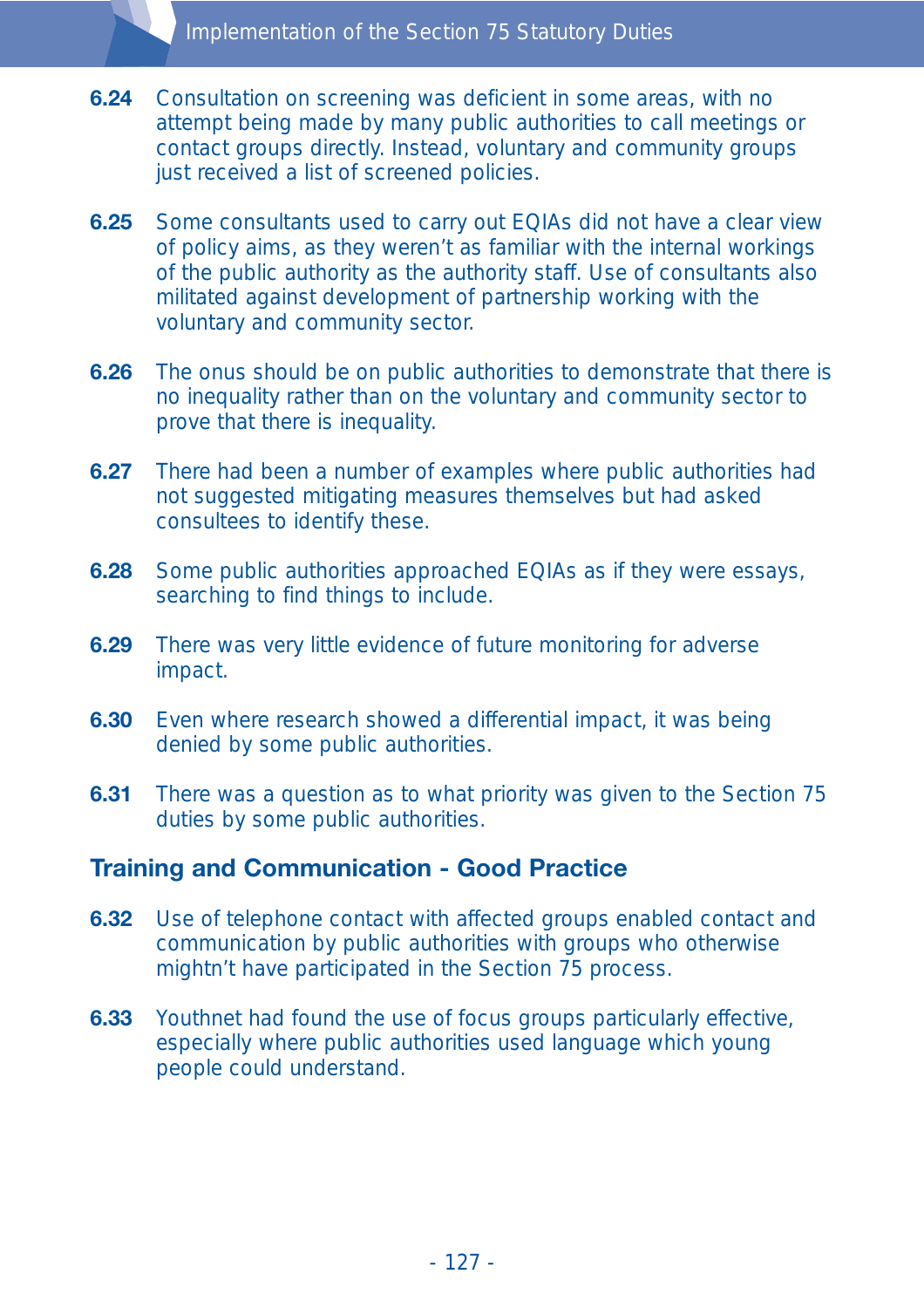## **Training and Communication - Room for improvement**

- **6.34** The level of communication had reduced. There was still an overreliance on paper consultation documents and on communicating with umbrella groups rather than the wider Section 75 constituencies.
- **6.35** There was a danger that e-mailing of all documentation by public authorities would impose an undue burden on affected groups.

#### **Data Collection and Analysis - Room for improvement**

- **6.36** Some public authorities were not using statistics and were using generalities. Where statistics were available to them, these were not being analysed.
- **6.37** Some public authorities didn't analyse data to consider adverse impact but requested consultees to do this, thus imposing an unnecessary burden.
- **6.38** Public authorities sometimes used out-of-date statistics.

#### **Information Provision and Access to Services - Good Practice**

**6.39** One example of positive progress was the Royal Victoria Hospital which issued a letter requesting GPs to provide interpreters when required (the DHSSPS to meet costs).

#### **Information Provision and Access to Services - Room for improvement**

**6.40** A lot of commitments to provide information provision about access to services had not been met. All public authorities had committed to reviewing their strategy regarding access to information (especially languages and formats used) and services after one year, but few had done so.

#### **Complaints - Room for improvement**

- **6.41** There was a need to review Section 75 legislation and seek additional power for the Equality Commission to impose compliance notices on public authorities.
- **6.42** The Commission could use judicial review as a tool to enforce compliance with the statutory duties.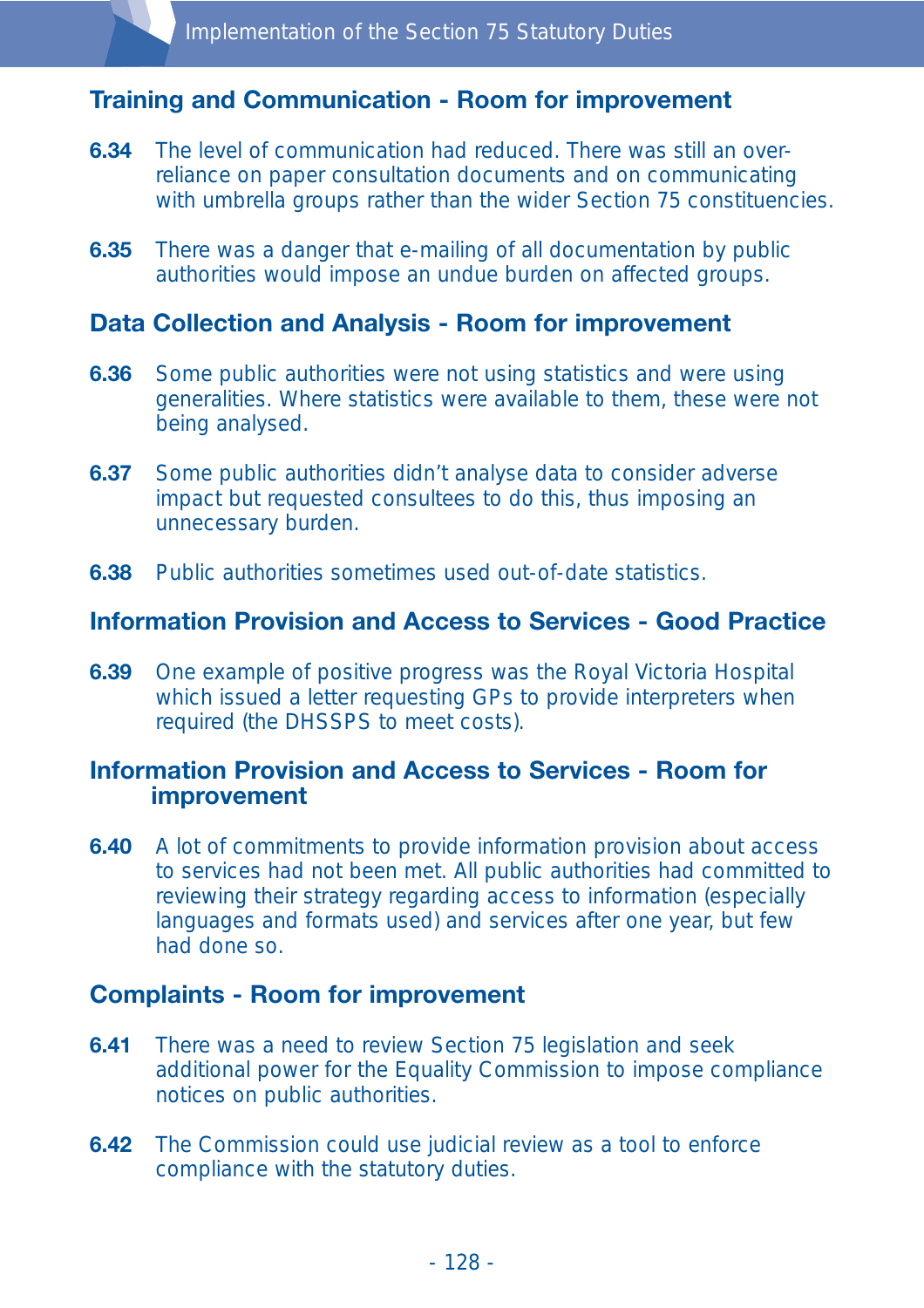- **6.43** There must be some penalty mechanism to ensure public authority compliance with Section 75.
- **6.44** There should be a linkage between the complaints mechanism and anti-discrimination laws. The majority of complaints received at NI Council for Ethnic Minorities were in respect of the language barrier and the failure of public authorities to provide an interpreter. However, most people didn't want to progress their complaints because they are 'afraid of raising their head above the parapet'.

#### **Consultation - Good Practice**

- **6.45** The Arts Council (NI) provided a good practice example for approach towards consultation e.g. use of road shows, provision of detailed feedback to consultees; notification by e-mail and print, linking of policies for EQIA.
- **6.46** The Staff Commission for the Education & Library Boards displayed an excellent approach towards partnership. It was prepared to devote the necessary time to organise effective consultation meetings (not just involving umbrella groups), it actively engaged in listening and discussion and involved decision makers in meetings.
- **6.47** Belfast City Council's efforts to work with other public authorities on the Section 75 duties were noted, particularly through its public authority network.
- **6.48** The Community Fund had been pro-active on pre-consultation. They had also signposted groups with moral objections to applying for lottery money to alternative sources of funding. It had also undertaken outreach work even though it didn't have a large staff team. However, staff other than the Equality Officer were informed about equality issues and were able to discuss these with groups.
- **6.49** Disability Action and its membership had been involved in many preconsultation exercises including those carried out by the Council for Curriculum, Examination and Assessment, Inland Revenue and the Staff Commission for the Education & Library Boards.
- **6.50** The Department of Culture Art and Leisure's approach to consultation, by asking groups "How do you want to be consulted?" was commendable.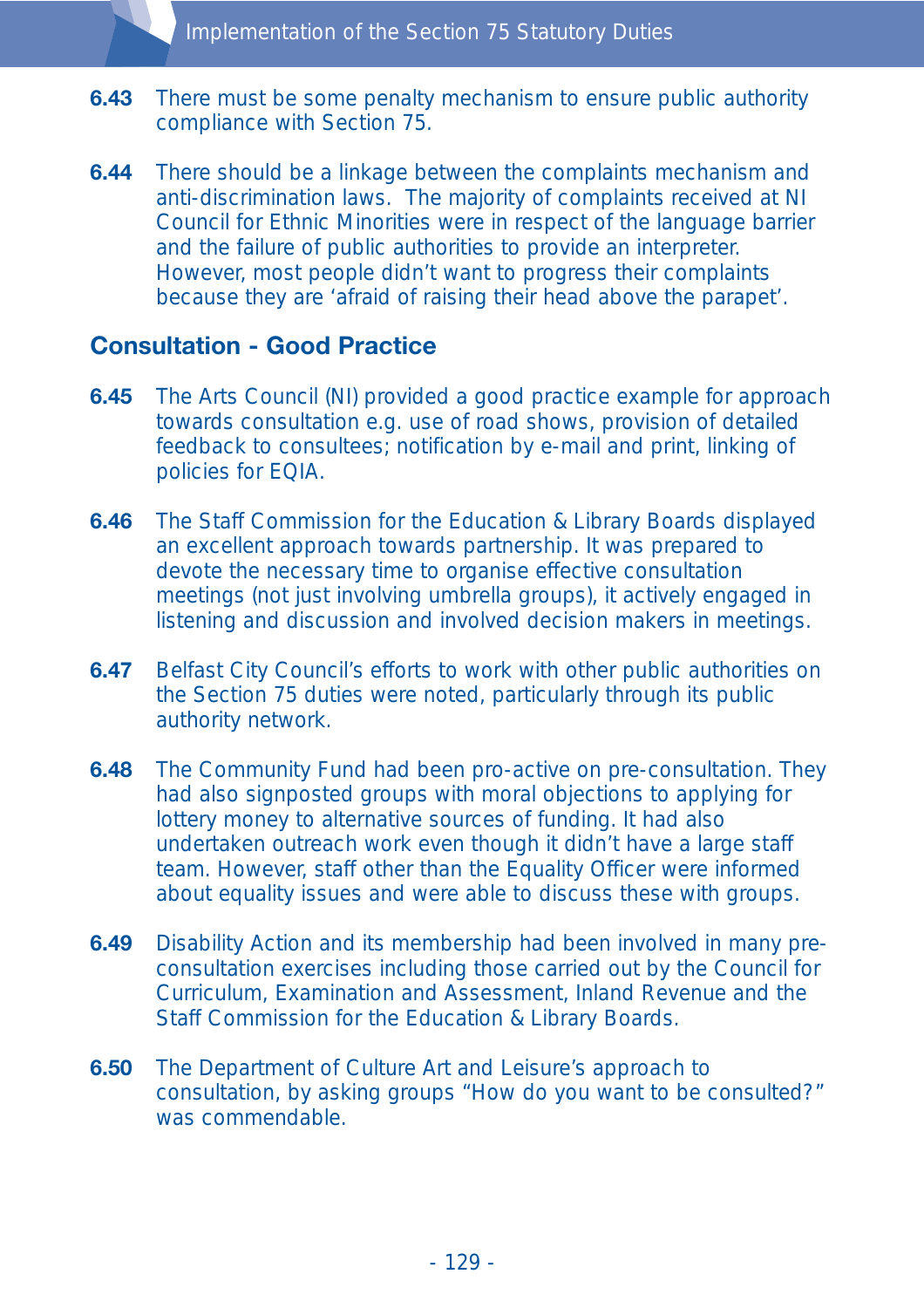#### **Consultation - Room for improvement**

- **6.51** Consultations where public authority representatives were unable to answer questions because the relevant staff member was not present.
- **6.52** There should be a review of the use of consultants from a value for money perspective measured against an assessment of the time committed by voluntary and community sector representatives in engagement with consultants.
- **6.53** There was an over-reliance by public authorities on consulting umbrella groups. Effective mainstreaming of equality considerations in policy formulation must involve all Section 75 groups.
- **6.54** There was a lack of outreach measures and an inclusive approach to consultation. Targeting was being used by some public authorities to limit consultation.
- **6.55** Many public authorities didn't provide feedback to consultation responses from affected groups.
- **6.56** Consultation had often been with those who have shouted the loudest with the more marginalised groups not being involved in the process.
- **6.57** It should be recognised that large numbers of marginalised people didn't engage with the voluntary or community sector. The sectoral groups often relied on tacit consent when replying on behalf of these people.
- **6.58** Public authorities needed to ask who is not present during consultations and why?
- **6.59** It was suggested that voluntary and community groups should charge for the use of their services in respect of consultation exercises (this might assist in addressing resource deficit).
- **6.60** Public authorities needed to respect the time, energy and commitment given by the voluntary and community sector to the Section 75 process by listening to their concerns. It was important that decision makers within public authorities attend consultation meetings as this demonstrated that listening is taking place.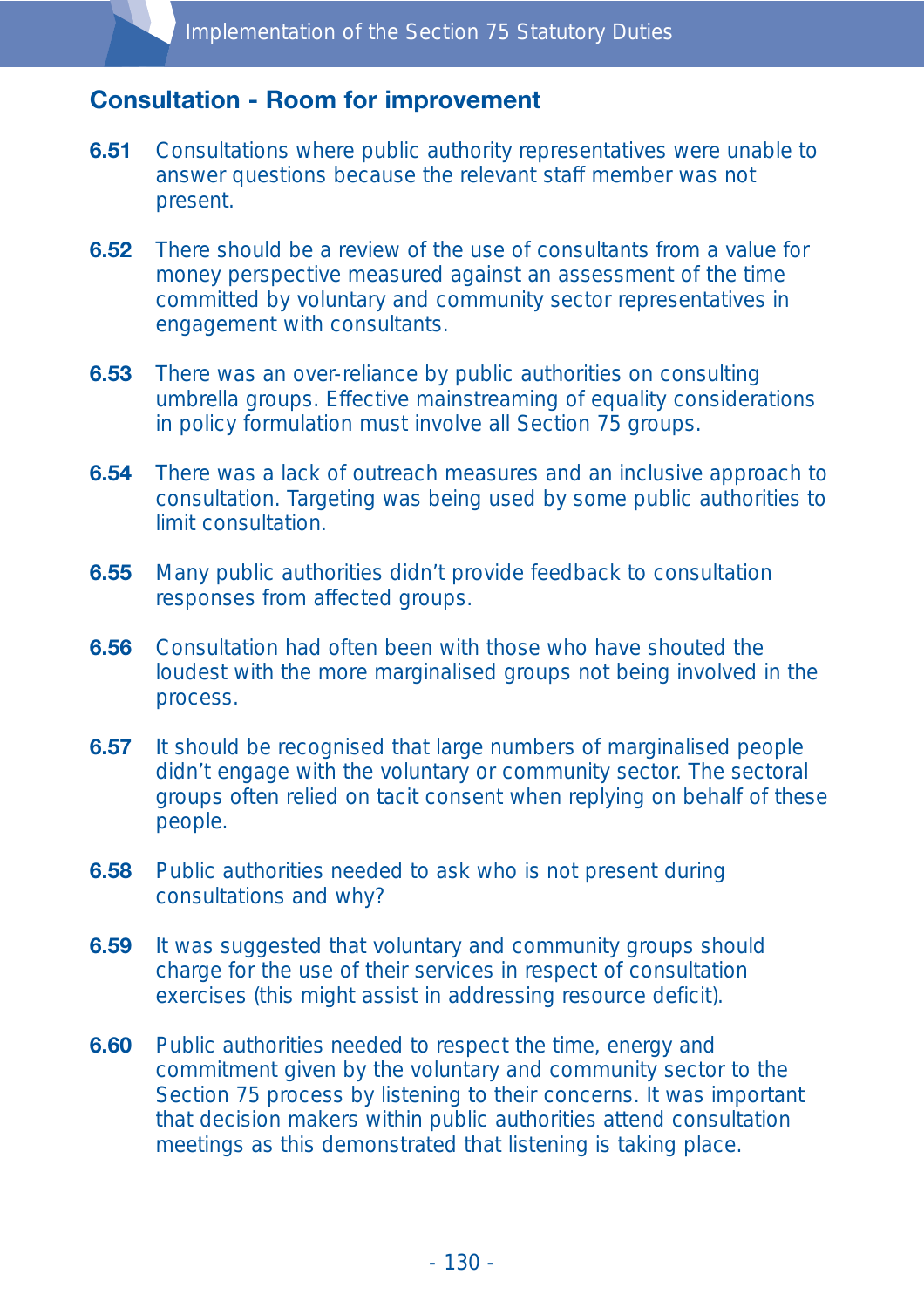#### Implementation of the Section 75 Statutory Duties

- **6.61** There was no point in public authorities consulting voluntary and community groups when policy decisions have already been made. It would be useful to compile all the information on good practice approaches to consultation in one document. It was important that such a document included underlying principles. One of the most important of these was respect for the affected groups. The document should not simply be confined to being a list of good practice examples. It should aim to change the mindset of public authorities to obtain commitment towards acting in the spirit of the duties.
- **6.62** Public authorities had not availed of the opportunity to run consultations on several EQIAs at the same time.
- **6.63** The Department of Education had consulted with teachers and parents on the issue of school meals but considered it too difficult to consult with children.
- **6.64** Guidance on how best to consult with older people had been sent out with every Section 75 response by Age Concern, but this had been largely ignored by public authorities. The Northern Ireland Council for Ethnic Minorities had experienced a similar response by public authorities in respect of guidance which they had prepared on how best to consult with minority ethnic groups.
- **6.65** Not enough had been done to have joined up consultations involving all the relevant public authorities.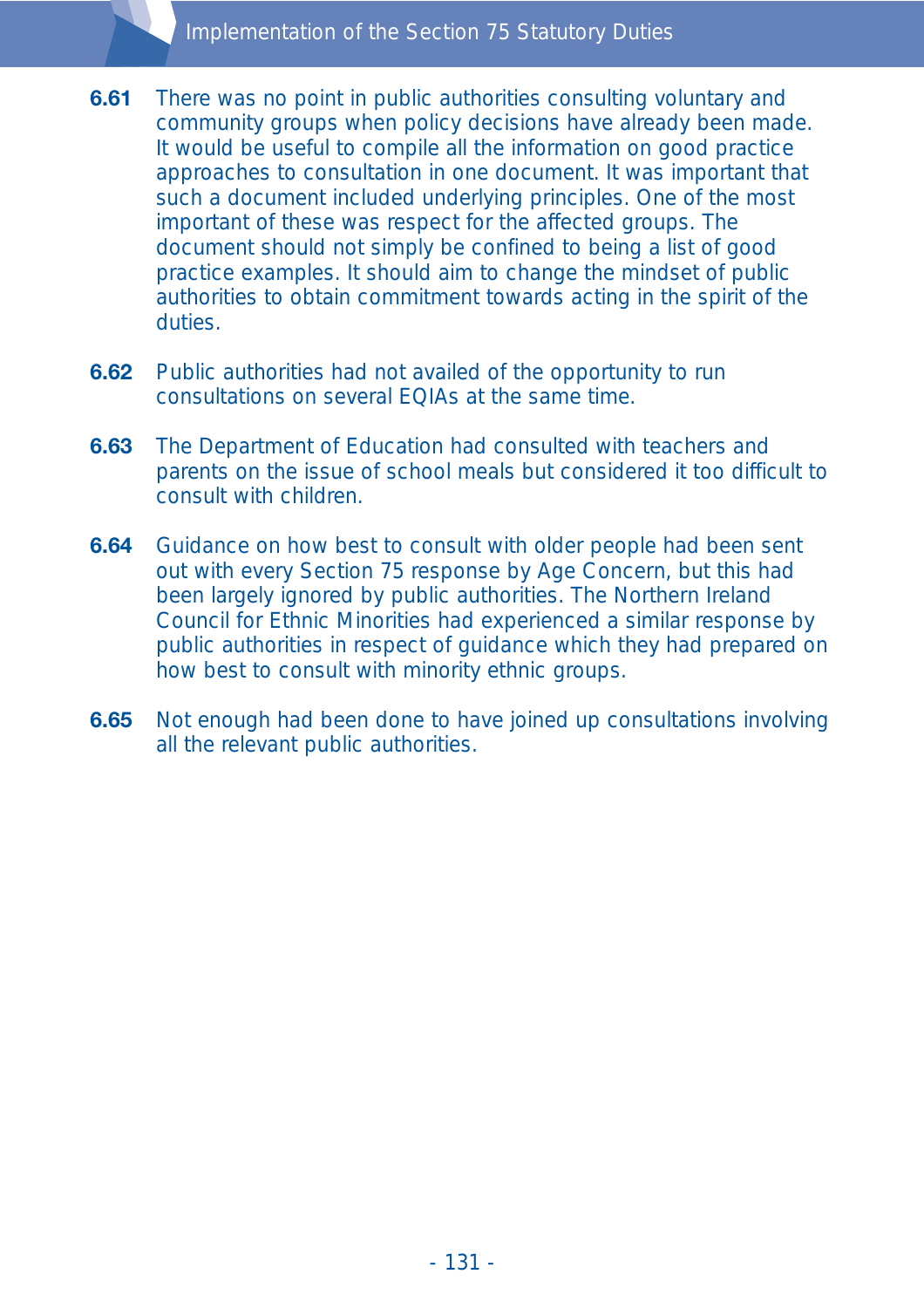# **7. Key Themes**

# **Progress reporting**

**7.1** Most progress reports provided a good level of detail on the extent of implementation of the statutory duties during the period. A total of nine public authorities had not submitted a progress report, by 31 October 2003. These were received at various times after this date, too late for information included in them to be included in this overall report.

# **Use of Commission guidance**

**7.2** The Commission's Guidance documents were used by public authorities for producing schemes, screening, consultation, undertaking of EQIAs and other key work areas. The current revision by the Commission of its Guidance documents, plus the production of Guidance on Good Relations and Section 75 Monitoring should help to assist better implementation of the statutory duties.

# **Mainstreaming**

**7.3** This is core to the success of implementing the statutory duties. Progress reports gave evidence of work undertaken to mainstream the duties into the work of public authorities – at strategic and operational levels. Mainstreaming has led to organisational structures being examined and refined, e.g. relocation of Community Relations Officers within Chief Executives' departments in some local councils, or locating of equality officers within Chief Executive's departments. The main evidence of mainstreaming being successfully managed is outcome information. Whilst there are sufficient outcomes identified in progress reports this was not uniform across the public authorities. Some authorities were effectively mainstreaming equality and good relations duties into their management processes and structures. Some public authorities are effectively mainstreaming the equality duty but making little progress on the good relations duty: some demonstrated willingness to 'comply' with the minimum requirements of Section 75: and a small number were making slow progress in mainstreaming the duties.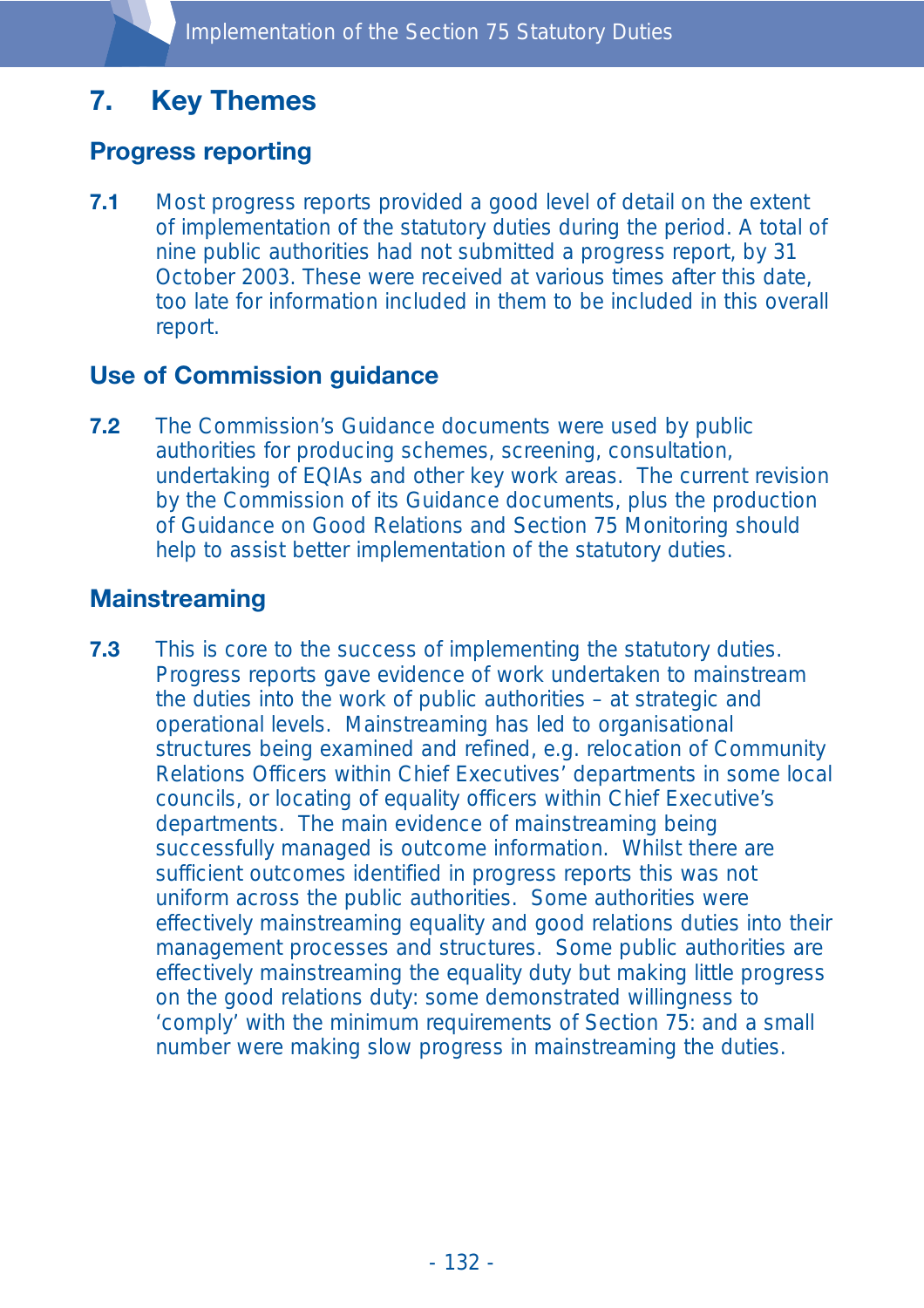# **Resources**

**7.4** The level of resources of Section 75 work differed across public authorities. Dedicated statutory duty staff were appointed in many of the larger public authorities, whilst the role formed part of the work of key officers in smaller authorities. Many authorities were working in collaboration within sectors, to make best use of resources to share problems and expertise. Many had used consultants to undertake Section 75 work, particularly in relation to EQIA work. This raised questions about 'ownership' of statutory duty work in public authorities, as well as effectiveness of mainstreaming.

# **Consultation**

**7.5** This key area was referred to by many public authorities as one which was resource intensive. There was evidence of good practice in consultation, particularly in working with affected groups and in using joined-up approaches. There was evidence that some public authorities were mass mailing consultation documents to all groups "on the consultee list". Consultation management and planning demonstrated a shift from mass mailing of documents to consultee lists, accompanied by public meetings. There was a trend towards: targeting of consultation to those most affected by particular policies; joining up consultation on EQIAs of 'similar' policies; consultation on outcomes of screening or new/revised policies; and earlier engagement with affected groups in the EQIA process. Targeting of consultation must be aligned with the requirement for consultation to be both 'meaningful and inclusive'. Thus targeting particular people or organisations which would be most affected by a policy is good, particularly at the early stages of policy development or EQIA. Those, on the public authority's consultee list, who are not being targeted should be made aware of consultation exercises and how to engage in them. Whilst targeting may reduce consultation overload on particular organisations it is essential that all of the organisations are aware of ongoing consultations, so that they may engage in such consultation exercises if they choose to.

The Commission's revised Guidance documents focus on pragmatic approaches to ensuring meaningful and inclusive consultation.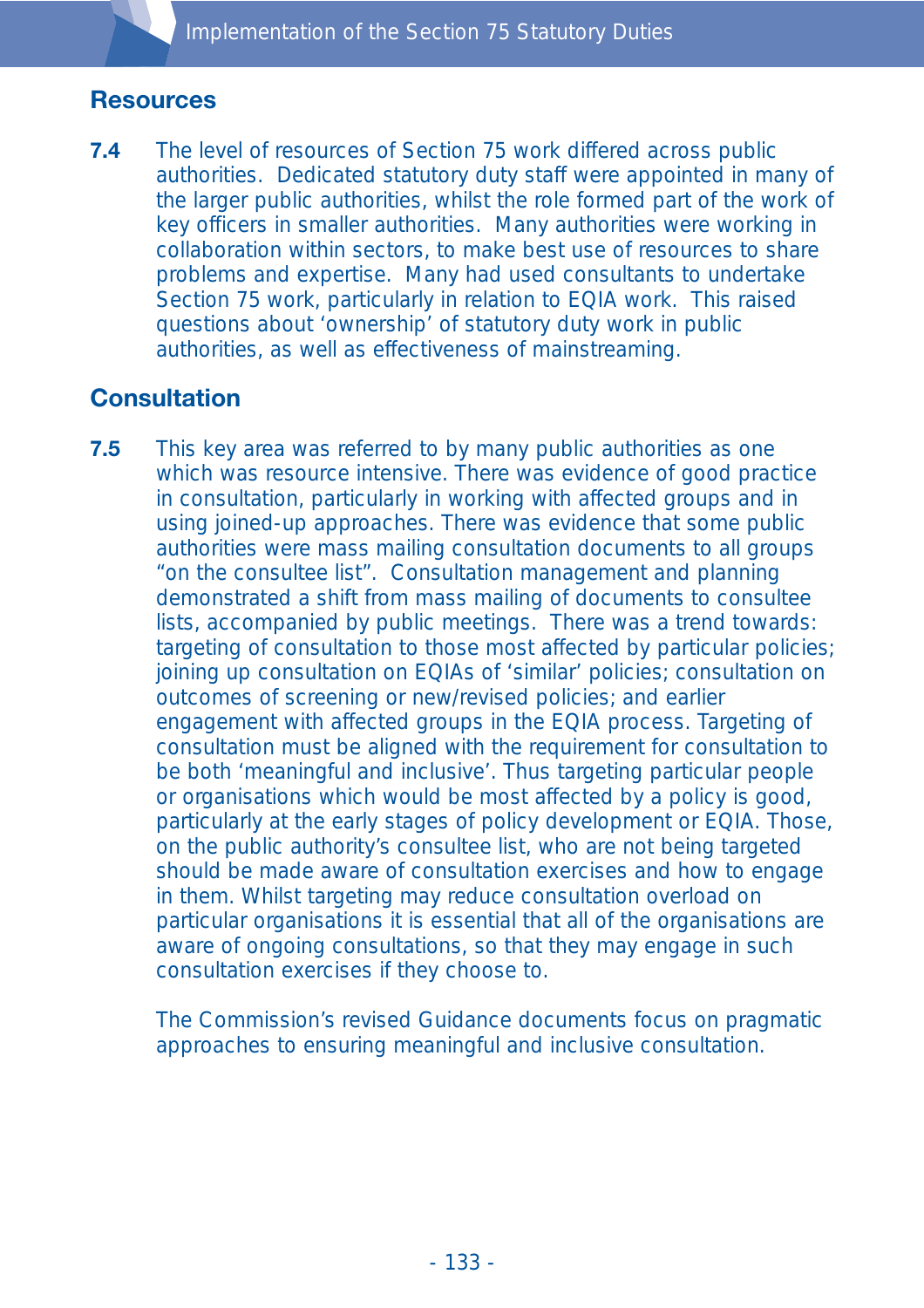# **Equality Impact Assessments**

**7.6** EQIA timetables were being progressed by public authorities at varying speeds, some authorities were making good progress on undertaking EQIAs whilst some reported little progress. One important factor to consider is the need to screen and EQIA new or proposed policies, which adds to the overall EQIA timetable. Some public authorities had revisited their initial EQIA timetables and were undertaking re-screening and consultation to produce new timetables. The Commission also noted variance in the quality of EQIAs submitted. Whilst public authorities are addressing this challenging aspect of implementation of the statutory duties there is the need to ensure that EQIA analysis is robust and reflective of the requirements in Annex 1 of the Guide to the Statutory Duties.

#### **Information management and monitoring**

**7.7** Progress was made by Central Government through ESNRIG and NISRA to address issues regarding information management and monitoring. Monitoring work was undertaken within other sectors, particularly the Further Education and the Education sectors. Public authorities commented that they needed additional guidance on how to meet the monitoring requirements of Section 75. The development of Section 75 Information Management and Monitoring Guidance will be a key project for the Commission.

## **Communication**

- **7.8** Many public authorities communicated with the Commission by phone, in writing, or in person, on a regular basis. Thus Commission staff were made aware of areas of progress or difficulty in relation to implementation of the duties. The ongoing review and future revision of guidance documents should help to clarify requirements placed on public authorities. In addition we are examining how we can best communicate with public authorities in the future. This will include:
	- an overall progress report;
	- feedback on individual progress reports received from public authorities, which do not demonstrate effective progress on implementation of the duties;
	- development and communication of guidance (e.g. monitoring and good relations);
	- information on progress (e.g. quarterly news-sheet);
	- face to face communication through planned meetings with groups of equality officers; and
	- a Section 75 conference during 2003.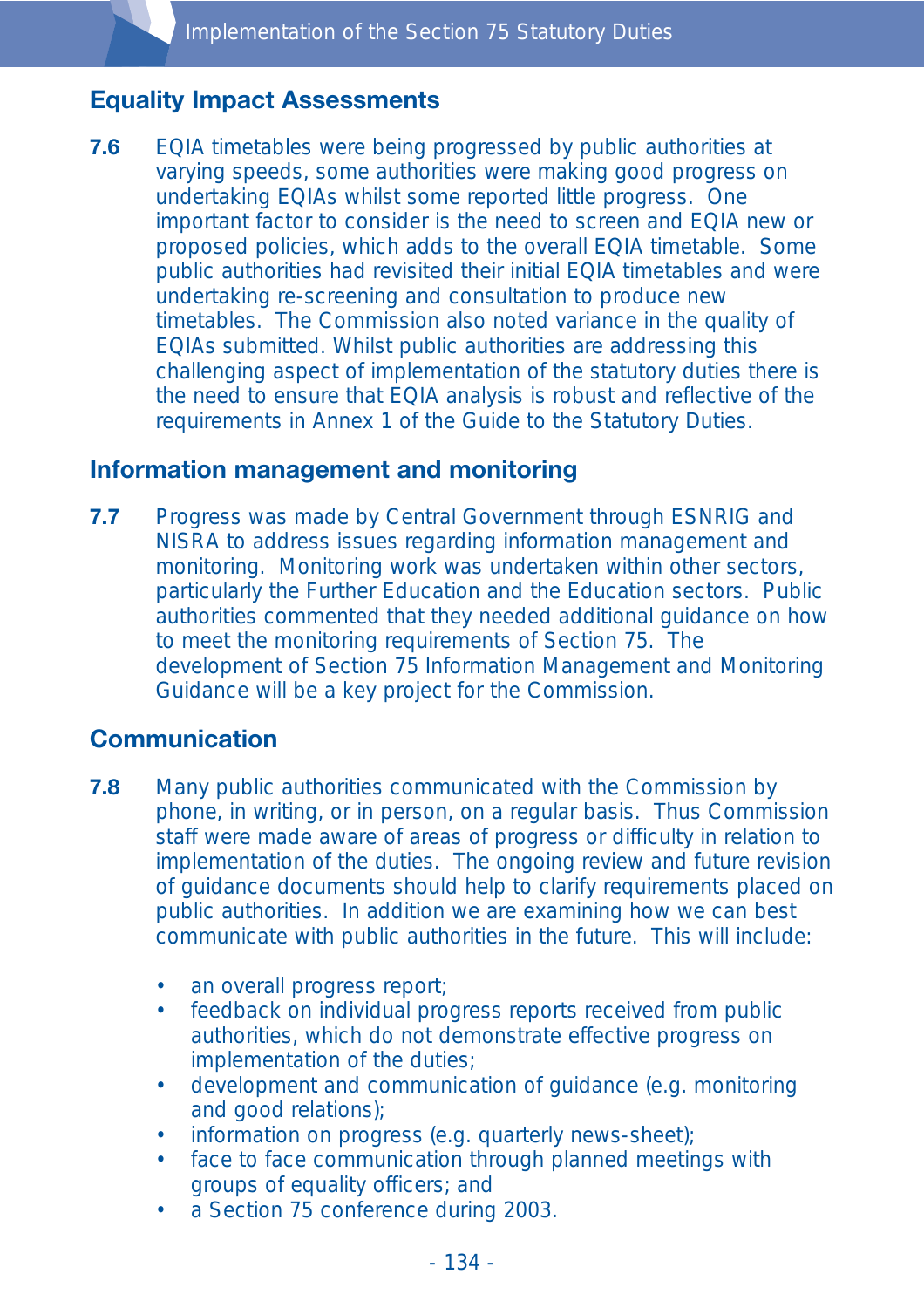**7.9** Communication between public authorities and the affected groups is a developing area, with examples of joined up approaches to communication, to undertaking EQIAs and to direct engagement with those affected by the statutory duties. Some reports noted that Chief Executives and other leaders explicitly expressed commitment to the Section 75 duties in public speeches and presentations when launching important corporate initiatives.

# **Good Relations**

**7.10** There was evidence of progress being made on the good relations duty by a number of authorities. These developed good relations objectives and/or strategies to ensure effective implementation of the duty. Where a good relations policy strategy had been developed this was being 'screened in' for equality impact assessment purposes. Public authorities applied EQIA processes to good relations related policies such as; in local councils – flying of flags, emblems, bunting; in health – terms and conditions of hospital based nursing staff, to reflect the increasing diversity within the workforce. The development of 'A Shared Future' and additional Commission guidance on good relations was anticipated by a number of authorities.

# **Training**

**7.11** Reports showed a planned approach to Section 75 training with training provided during induction for new staff and refresher training being provided by some authorities. There was little evidence of evaluation of Section 75 training, and little evidence of direct involvement of affected groups in the process. The development of an accredited training programme, by ANIC, is notable.

## **Good practice**

- **7.12** This report includes many examples of good practice from across the public sector. This reflects benefits for the organisations concerned plus those who are affected by their policies.
- **7.13** The examples of good practice help to assess the extent of implementation of the duties, particularly in relation to impact on society. The feedback from the roundtable discussion with voluntary and community sector authorities also referred to some of the examples provided. It is evident that communication of good practice and outcomes is essential, to inform those affected and the Commission. Identification and sharing of good practice is a key project within the Commission.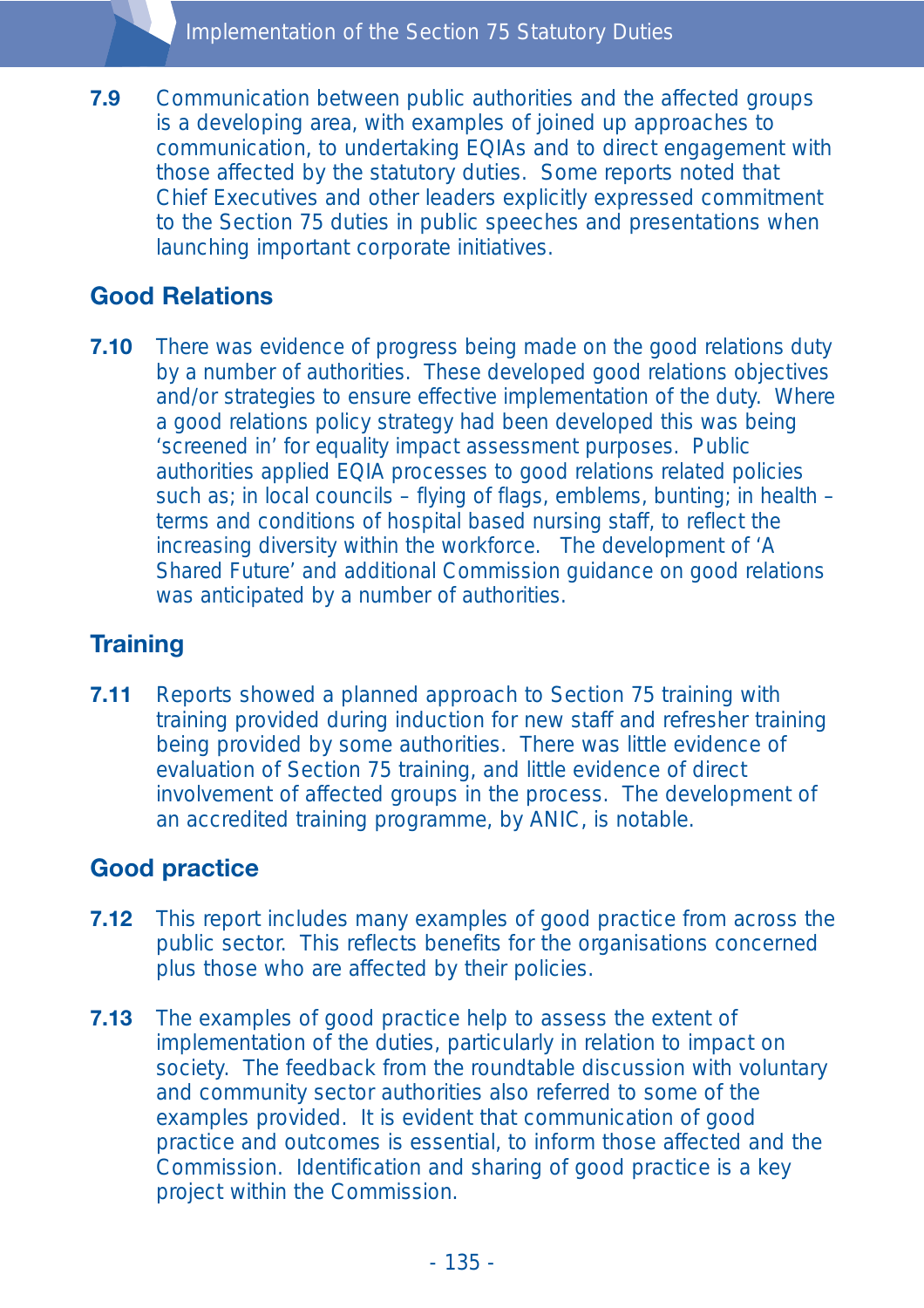# **Poor practice**

- **7.14** Whilst the roundtable discussion with affected groups was useful to identify where Section 75 was having an impact it also provided the opportunity for concerns to be raised. The roundtable participants noted good work but also expressed disappointment and concern in relation to the 'pay-off' from the statutory duties. The participants referred to the need for improved consultation and communication, and to move public authorities towards more engagement and partnership with the sector. This would help the authorities to make better public policy.
- **7.15** Commission analysis of the progress reports identified areas for improvement, including the need to ensure that public authorities met stated commitments with regards to screening and EQIA.

#### **Partnership approaches involving Section 75 groups**

**7.16** Whilst progress reports noted examples of commitment to engagement with affected groups, many did not refer to how engagement was being planned or, indeed, happening. There was notable progress by the DHSSPS and health family organisations, ANIC and some local councils. This area of Section 75 was not well developed. Roundtable participants represented a desire to work directly with public authorities to help them make 'better' public policy. Resourcing this use of expertise necessitated a proactive approach from the public sector. Roundtable participants criticised the public authorities 'use of private sector consultants' (often at significant cost).

## **Innovation and creativity**

**7.17** There was much evidence of innovation and creativity to assist effective progress of the statutory duties. This included: consortia and joined up approaches to share problems and best practice; use of alternative approaches to communication and consultation with affected groups -particularly in relation to accessible formats and ensuring feedback; the mainstreaming of equality impact assessment processes into policy development processes of some public authorities: the use of Section 75 to mainstream equality, diversity and good relations into organisation review, culture and change management processes.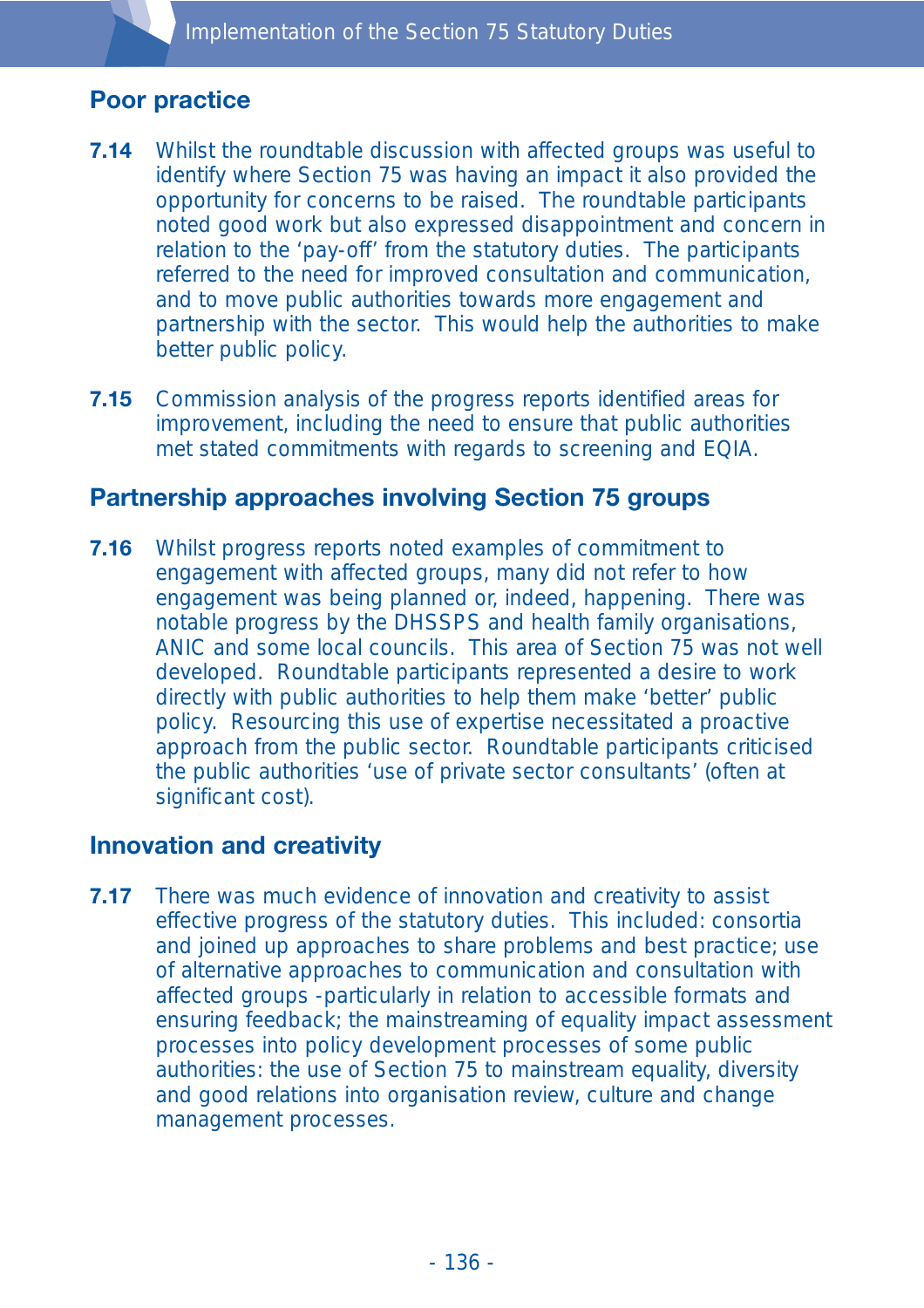# **8. Equality Commission Next Steps and Recommendations to Public Authorities**

## **Equality Commission**

**8.1** The following summarises current work of the Commission to assist public authorities to deliver the statutory duties.

#### **Key Projects**

- Completion of the review of 'Guide' and 'Practical Guidance on EQIA' documents and re-issue documents.
- Development of Section 75 information management and monitoring guidance for public authorities in conjunction with ESNRIG and NISRA.
- Finalisation of a strategy to assist effective implementation of good relations duty and commencement of implementation of the strategy – particularly the development of baseline guidance for public authorities.
- Communication of progress on Section 75 implementation through feedback reports to individual public authorities and groups of equality officers, representatives of affected groups and Commission staff.
- Completion of a library/electronic library of Section 75 good practice -sourced from Equality Commission, public authorities and voluntary/community sector organisations.
- Development of a strategy and mechanisms to target action on poor performing public authorities, and to commend pathfinders.
- Implementation of a project to provide support to smaller public authorities.
- Maintenance of the UK Public Bodies Network.
- Ensure receipt of EQIAs and preparation of responses to a number of EQIAs and Section 75 related consultation documents, in accordance with the Commission's criteria.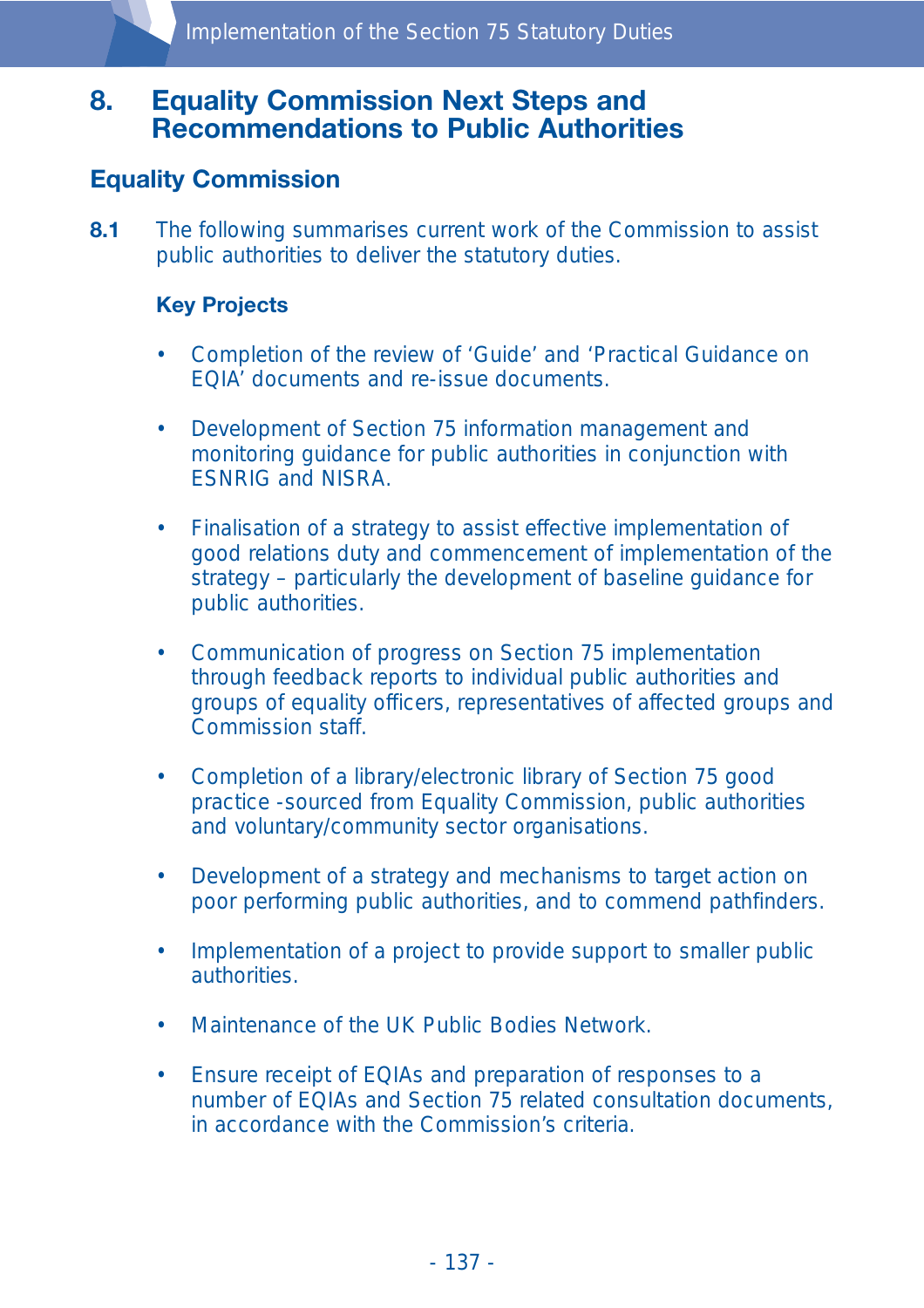- Audit the effectiveness of the Commission's EQIA database and update of same and to make available the timetable for EQIAs on the Commission website.
- Development and implementation of a methodology for grading quality of EQIAs and responding to public authorities.
- Guarantee continued designations and scheme approval, through provision of advice, guidance and training.
- Continue to advise public authorities on the implementation of schemes.
- Development of an enforcement strategy for Section 75, to build on complaints, investigations and sanctions.
- Provision of refresher training for public authorities and voluntary/community sector representatives on EQIA processes.
- Commencement of a review of Section 75 legislation to identify recommendations for further implementation and management of Section 75.
- Evaluation of progress on implementation of the duties, for 2003 – 04, utilising public authority progress reports and meetings with representatives of Section 75 groups.
- Development of mechanisms to engage with representative groups with and across the nine Section 75 categories, to monitor Section 75 progress and the impact of the duties on individuals/groups, and to identify areas for improvement.

## **Public Authorities**

**8.2** Many of the points listed below are requirements already placed on public authorities.

#### **Progress reporting**

All public authorities must submit completed progress reports for 2003-4 to the Commission by the end of July 2004, in order that the next full progress report can be produced and made available at the end of 2004.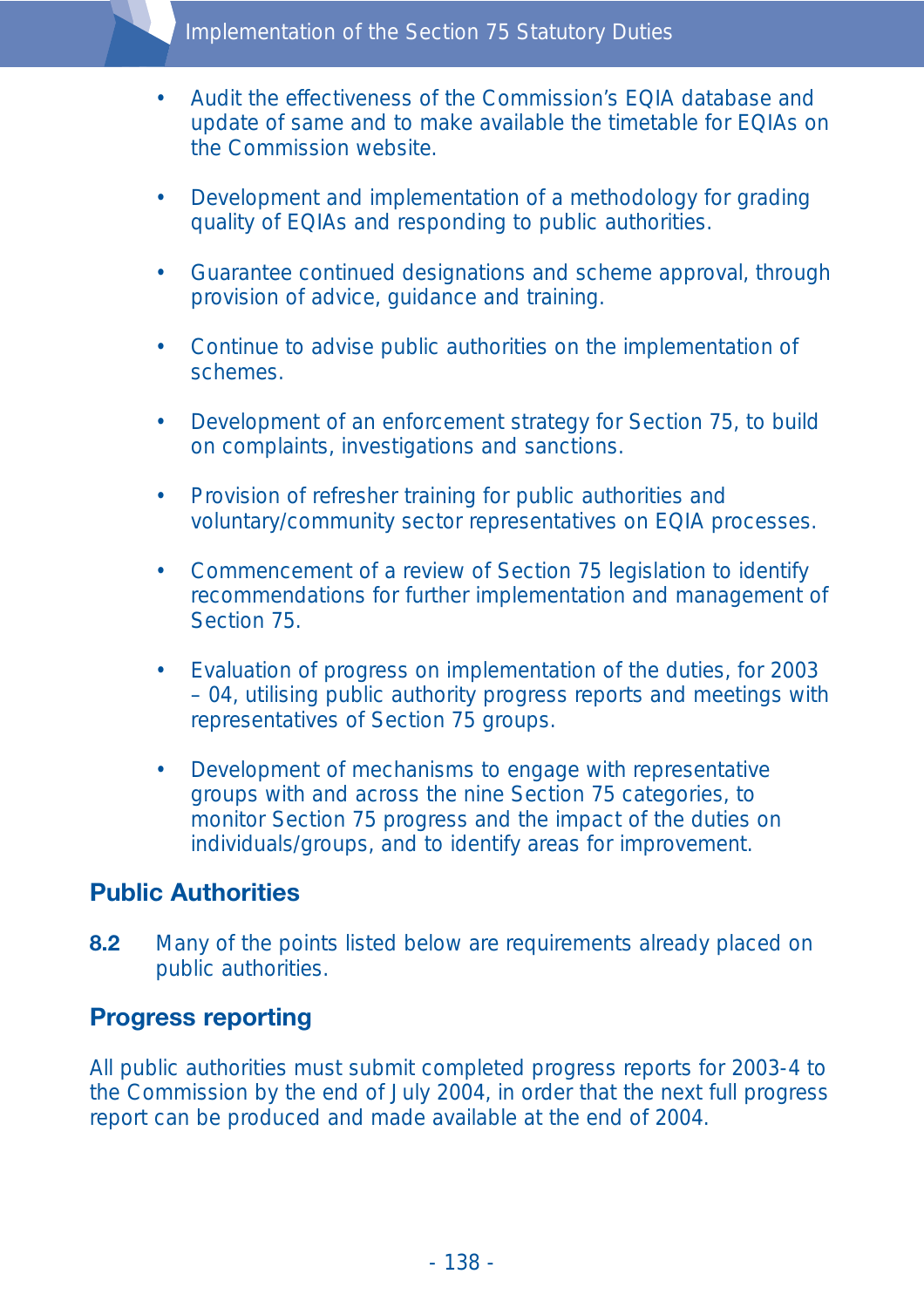# **Use of Commission Guidance**

Authorities must adhere to Commission guidance, particularly in relation to equality proofing/screening of new policies and adhering to EQIA timetables.

# **Mainstreaming**

Authorities must ensure that Section 75 duties are considered at all relevant stages of policy development and that the duties are effectively integrated into corporate and business planning processes. This must also be demonstrated in the progress reports to the Commission.

#### **Resources**

Authorities must allocate necessary resources to deliver their equality scheme commitments and EQIA timetables in accordance with the Commission's Guide to the Statutory Duties.

Authorities should continue to build on the collaborative and consortia approaches already begun, in order to make best use of available resources and to share experiences and problems.

Authorities should continue to develop and build relationships with representative groups. This work should utilise existing expertise and communication channels developed by such groups.

## **Consultation**

Authorities must ensure that consultation is both meaningful and inclusive. Targeting of consultation on those most affected by a particular policy is useful, particularly at early stages of equality proofing or equality impact assessment. If using targeted approaches to consultation, public authorities should ensure that all other consultees on the equality scheme consultation list are made aware of ongoing consultations, so that they may also choose whether to engage in the consultation process. Public authorities should use a range of face to face consultation mechanisms and reduce mass mailing of documents to all consultees.

Authorities must inform consultees on outcomes from screening exercises on new/proposed policies. This is particularly important to ensure that the perspective of those likely to be affected by a proposed policy can be considered by an authority.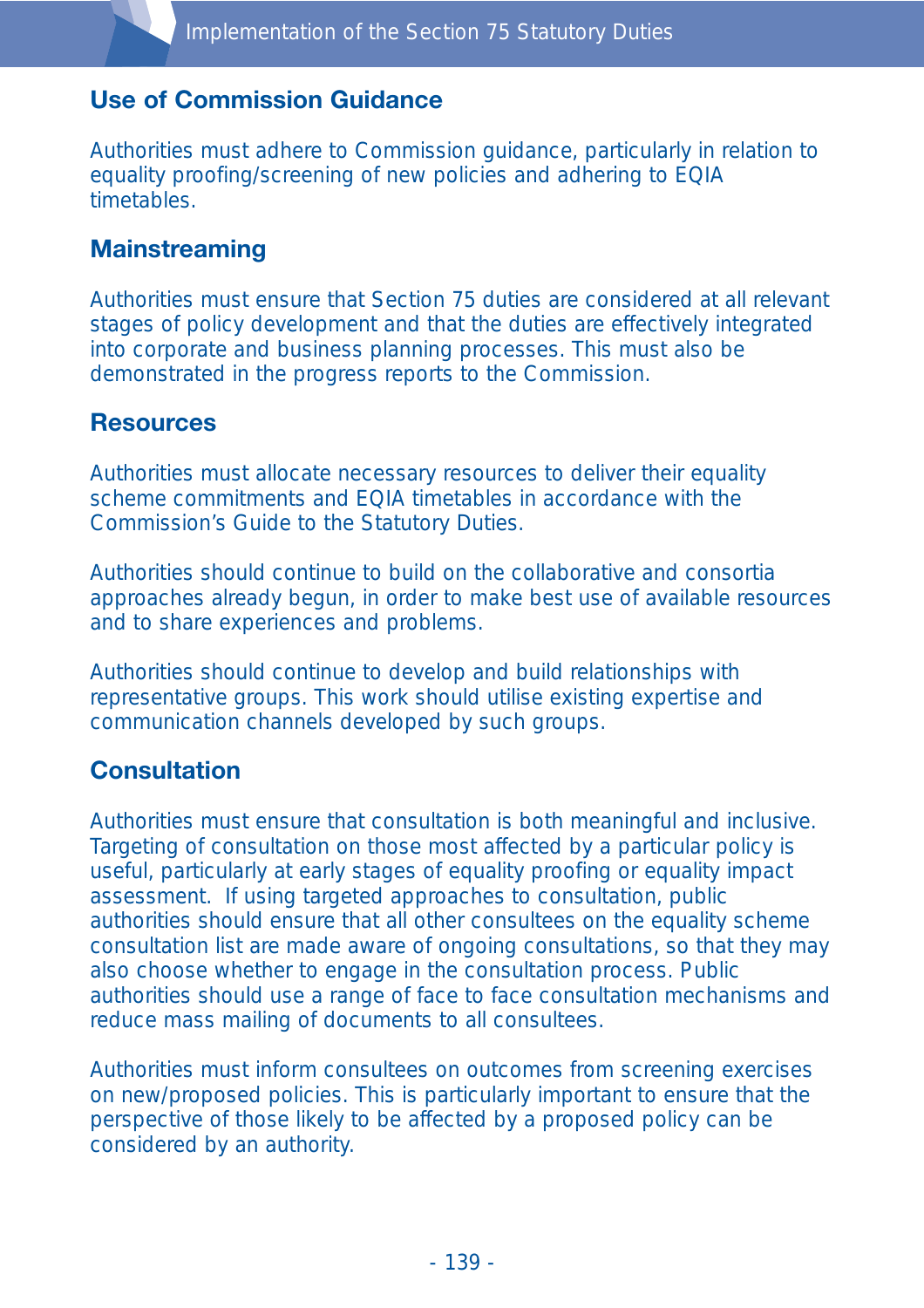# **Equality Impact Assessments**

Authorities must ensure that EQIAs are undertaken in accordance with agreed EQIA timetables. It is important that backlogs do not occur, although the Commission realises that the addition of new/proposed policies to EQIA timetables has increased the volume of planned EQIAs.

Authorities must involve the Commission in all EQIA consultation exercises, as the Commission is a statutory consultee. Copies of all EQIA reports must be forwarded to the Commission's Statutory Duty Team.

Authorities must ensure that their EQIAs comply with the requirements in Annex 1 of the Guide to the Statutory Duties. The 7-step approach must be followed and the public authorities should ensure that consideration of adverse impact and steps to mitigate such impact are based on sufficient and accurate information. The Commission does not accept the wording of some EQIAs which suggests that no information means no evidence of adverse impact.

## **Monitoring and Information Management**

Authorities must continue to develop effective information management systems to assess the impact of their policies on the nine Section 75 categories. This to be aligned to future guidance on Information Management and Monitoring for Section 75, being developed by the Commission in conjunction with OFMDFM and NISRA.

## **Communication**

Authorities must continue to mainstream communication on their Section 75 work into their corporate communication processes - both internal and external.

# **Good Relations**

Authorities should develop good relations objectives, policies and strategies to ensure effective implementation of the duty. The Commission will provide examples of best practice to public authorities, as well as baseline guidance on implementing good relations.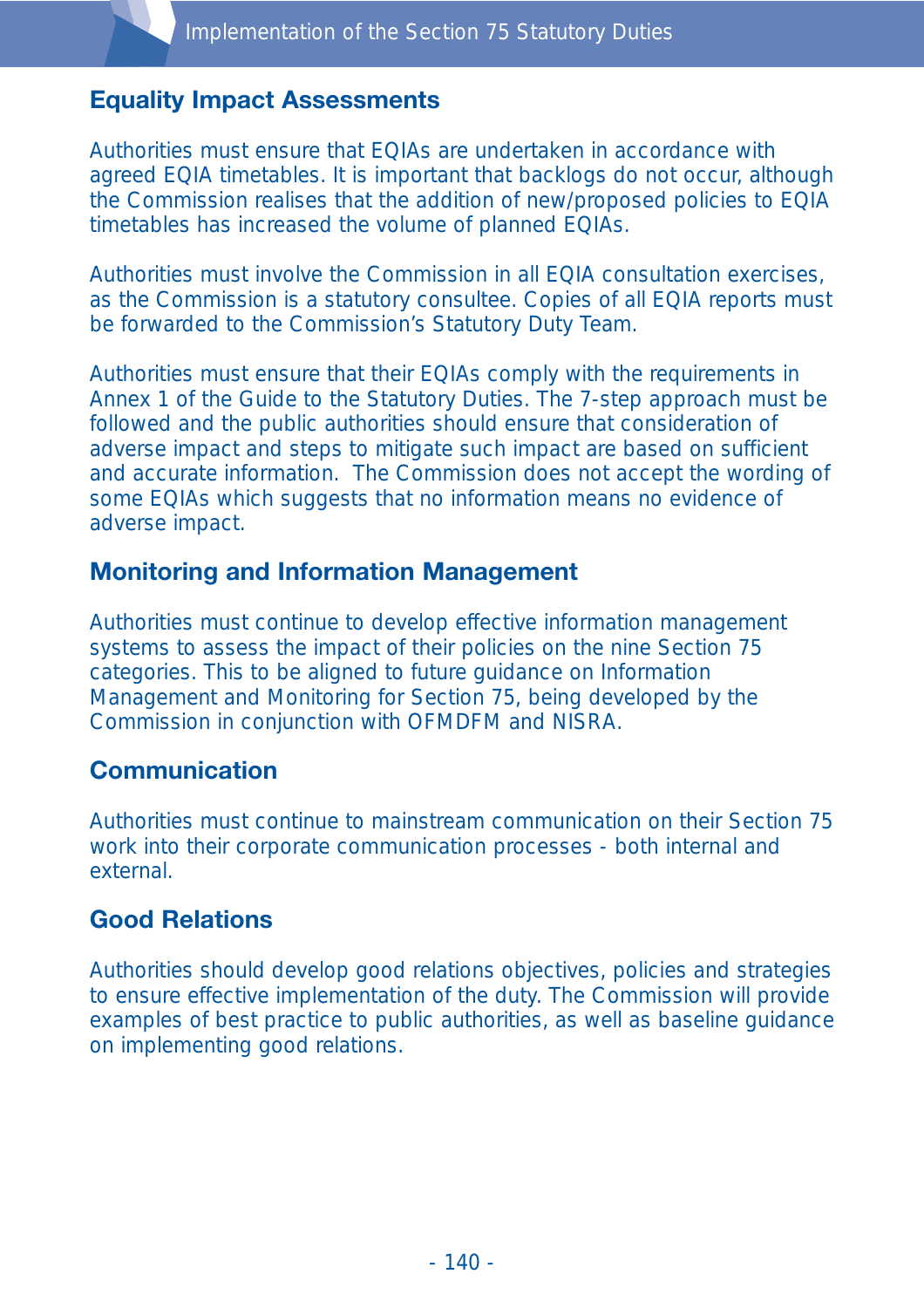# **Training**

Authorities should evaluate their training and continue to identify and meet their training needs in relation to Section 75. Involvement of affected groups in training designs, delivery and evaluation would be beneficial to authorities. Whilst much awareness and skills training has been provided within public authorities it is important to ensure that newly recruited staff are made aware of the Section 75 duties and their implications for policy.

# **Good practice**

Authorities should share positive experiences and good practice with other authorities in their sector and in other sectors. The Commission will facilitate the identification and sharing of good practice, by means of audit and making such information available, on its website and in a good practice library.

# **Poor practice**

All designated public authorities must embrace their statutory responsibilities in a way that meets the requirements of Section 75, the Guide to the Statutory Duties and commitments in approved equality schemes. They must submit annual progress reports in accordance with the statutory requirement to do so. Non submission of a progress report will be regarded as a breach of the commitments in an equality scheme.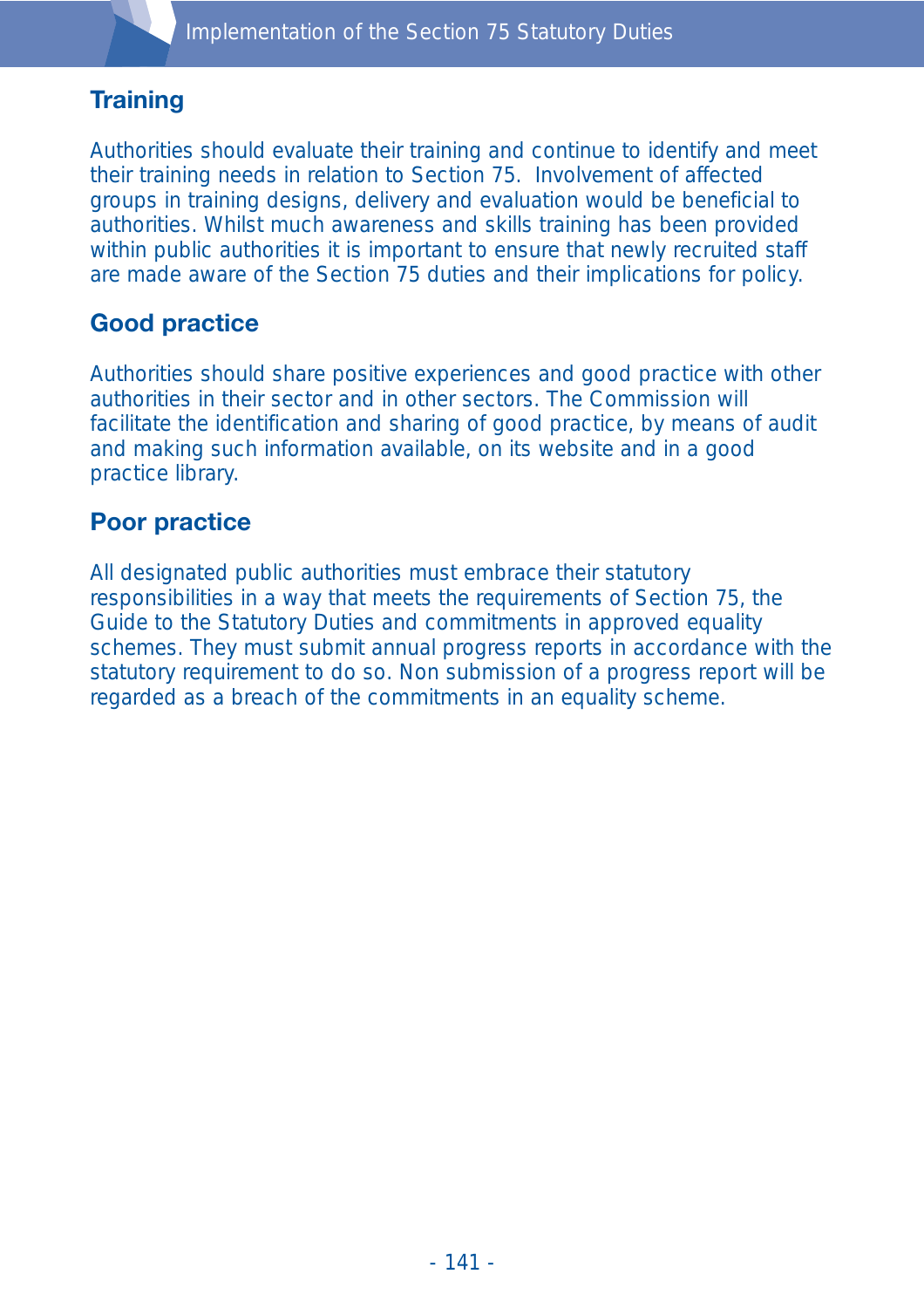# **9. Conclusions**

- **9.1** This report provides extensive information on the implementation of the Section 75 statutory duties. It is hoped that it will be of use to public authorities, and voluntary and community sector authorities. It will also be of assistance to those observing how Section 75 duties are being implemented by public authorities.
- **9.2** The information in this report provides a perspective on how far the statutory duties have been implemented since the first public authorities were designated on 1 January 2000. Together with the earlier Commission report on progress, which covers the period 1 January 2000 -31 March 2002, this report provides a mid-term view of the progress and impact of Section 75. It should be noted that at March 2003, most public authorities were at the end of year 2 of the implementation of their five year equality schemes. It should also be noted that the outcomes from policies changed as a result of EQIA processes were not generally available at March 2003. The monitoring of outcomes from EQIA revised policies will provide further information on the impact of Section 75. This information will be requested from public authorities by the Commission.
- **9.3** The Commission would like to thank both the public authorities for submission of their detailed progress reports and the voluntary and community sector groups which participated in the roundtable discussion.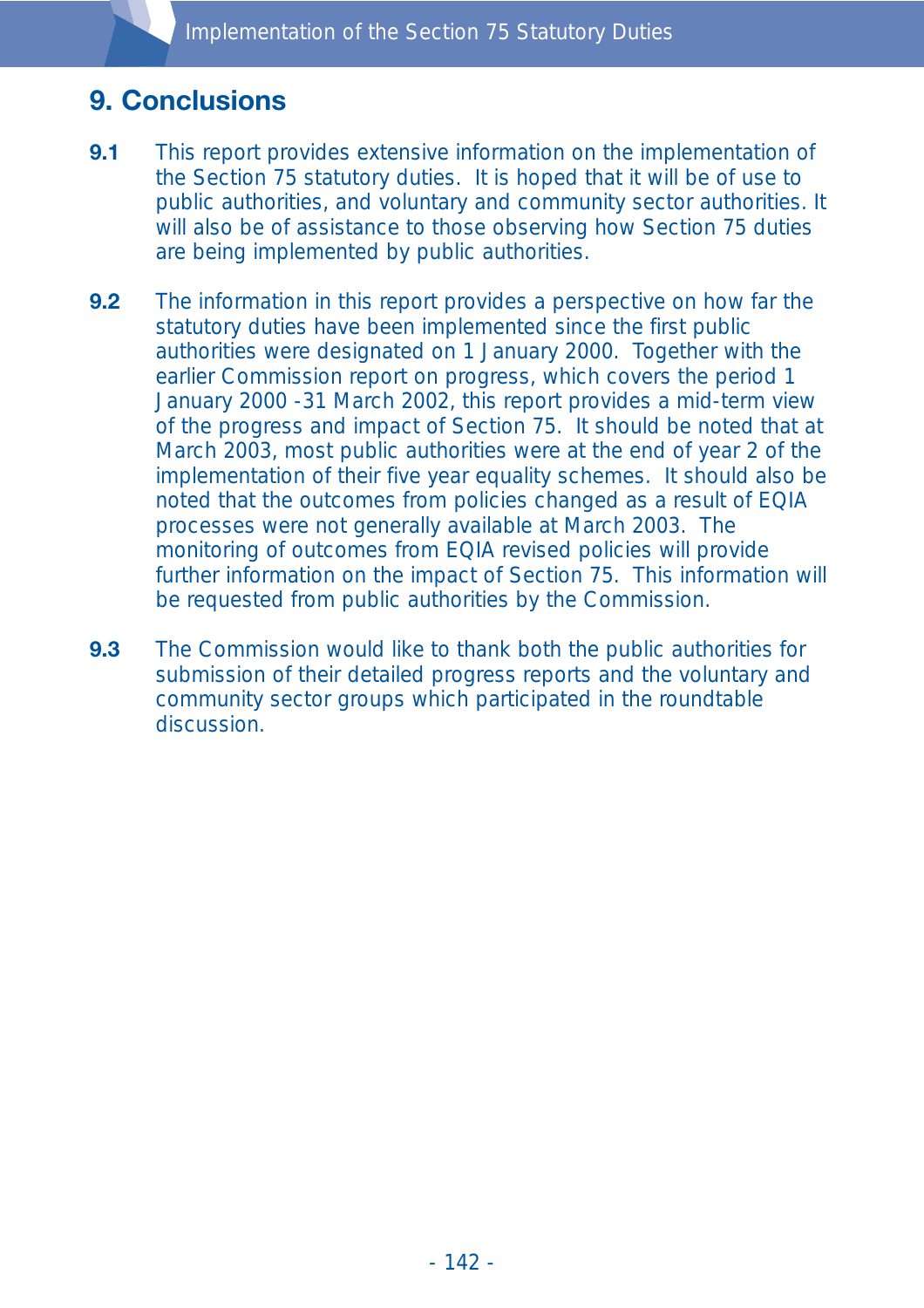# **APPENDIX A: Section 75 Northern Ireland Act (1998)**

## **Statutory duty on public authorities.**

**75.** - (1) A public authority shall in carrying out its functions relating to Northern Ireland have due regard to the need to promote equality of opportunity-

(a) between persons of different religious belief, political opinion, racial group, age, marital status or sexual orientation;

- (b) between men and women generally;
- (c) between persons with a disability and persons without; and
- (d) between persons with dependants and persons without.

(2) Without prejudice to its obligations under subsection (1), a public authority shall in carrying out its functions relating to Northern Ireland have regard to the desirability of promoting good relations between persons of different religious belief, political opinion or racial group.

(3) In this section "public authority" means-

(a) any department, corporation or body listed in Schedule 2 to the Parliamentary Commissioner Act 1967 (departments, corporations and authorities subject to investigation) and designated for the purposes of this section by order made by the Secretary of State; (b) any body (other than the Equality Commission) listed in Schedule 2 to the Commissioner for Complaints (Northern Ireland) Order 1996 (authorities subject to investigation);

(c) any department or other authority listed in Schedule 2 to the Ombudsman (Northern Ireland) Order 1996 (departments and other authorities subject to investigation);

(d) any other person designated for the purposes of this section by order made by the Secretary of State.

(4) Schedule 9 (which makes provision for the enforcement of the duties under this section) shall have effect.

(5) In this section-

"disability" has the same meaning as in the Disability Discrimination Act 1995; and

"racial group" has the same meaning as in the Race Relations (Northern Ireland) Order 1997.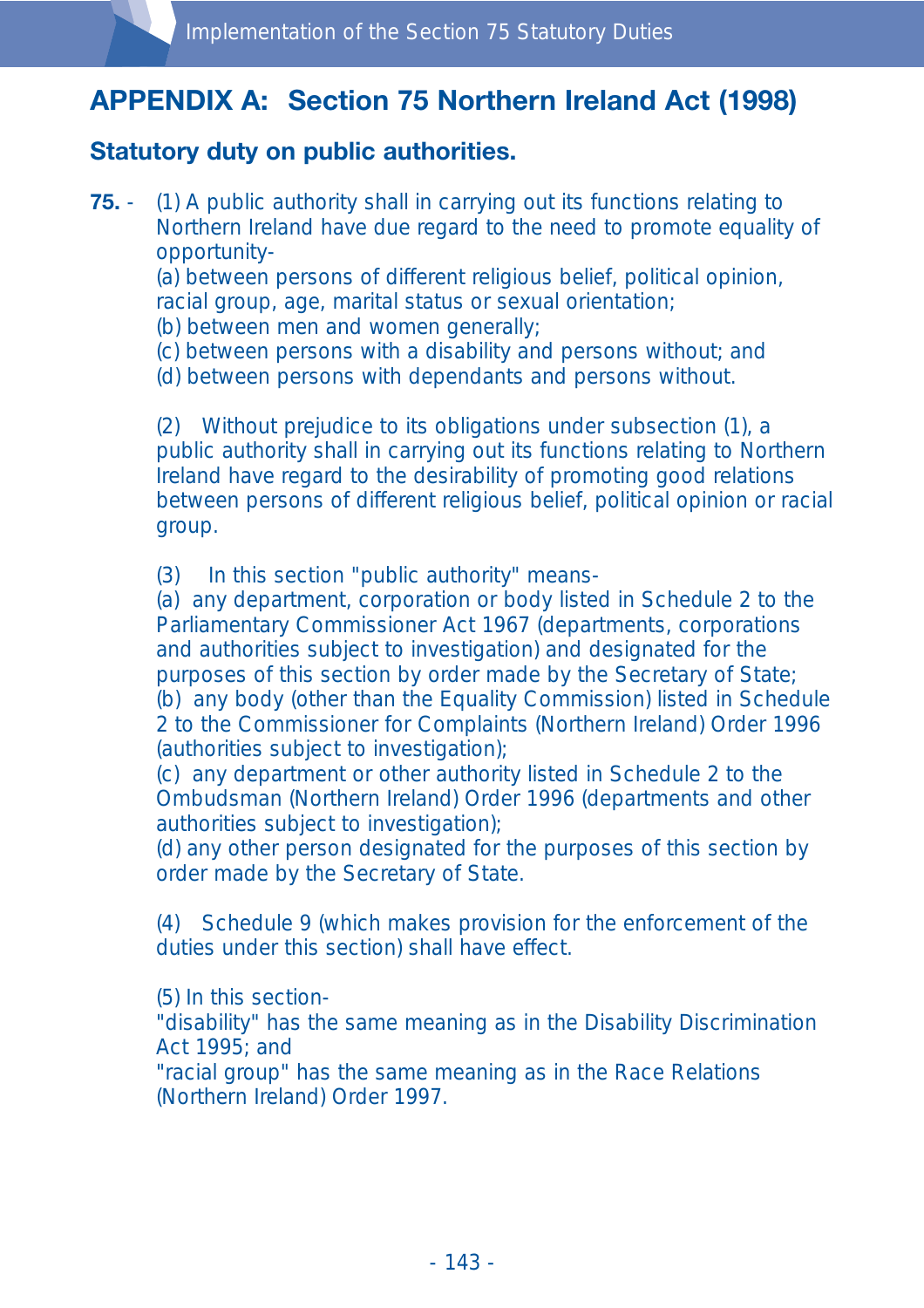# **APPENDIX B : List of Public Authorities designated for the purposes of Section 75**

| <b>Department of Agriculture &amp; Rural Development</b>     |                |
|--------------------------------------------------------------|----------------|
| Department of Agriculture & Rural Development                | 1 January 2000 |
| Agricultural Research Institute for Northern Ireland         | 1 January 2000 |
| Livestock & Meat Commission for Northern Ireland             | 1 January 2000 |
| <b>Loughs Agency</b>                                         | 1 January 2000 |
| Northern Ireland Fishery Harbour Authority                   | 1 January 2000 |
| <b>Rural Development Council</b>                             | 1 January 2000 |
|                                                              |                |
| <b>Department of Culture, Arts &amp; Leisure</b>             |                |
| Department of Culture, Arts & Leisure                        | 1 January 2000 |
| <b>Arts Council for Northern Ireland</b>                     | 1 January 2000 |
| <b>Board of Trustees of National Museums &amp; Galleries</b> | 1 January 2000 |
| <b>Fisheries Conservancy Board</b>                           | 1 January 2000 |
| Northern Ireland Film Commission                             | 5 April 2001   |
| <b>Northern Ireland Museums Council</b>                      | 1 January 2000 |
| <b>North-South Language Body</b>                             | 1 January 2000 |
| <b>Sports Council for Northern Ireland</b>                   | 1 January 2000 |
| <b>Waterways Ireland</b>                                     | 1 January 2000 |
|                                                              |                |
| <b>Department of Education</b>                               |                |
| <b>Department of Education</b>                               | 1 January 2000 |
| <b>Belfast Education &amp; Library Board</b>                 | 1 January 2000 |
| <b>Council for Catholic Maintained Schools</b>               | 1 January 2000 |
| <b>North Eastern Education &amp; Library Board</b>           | 1 January 2000 |
| Northern Ireland Council for Curriculum,                     |                |
| <b>Examinations &amp; Assessment</b>                         | 1 January 2000 |
| <b>South Eastern Education &amp; Library Board</b>           | 1 January 2000 |
| <b>Southern Education &amp; Library Board</b>                | 1 January 2000 |
|                                                              |                |

| <b>SOUTHELL EQUEQUOL &amp; LIDIALY DUALU</b>               | <b>T JaHual Y ZUUU</b> |
|------------------------------------------------------------|------------------------|
| <b>Staff Commission for Education &amp; Library Boards</b> | 1 January 2000         |
| <b>Western Education &amp; Library Board</b>               | 1 January 2000         |
| <b>Youth Council for Northern Ireland</b>                  | 1 January 2000         |
|                                                            |                        |

| <b>Department for Employment and Learning</b> |                |
|-----------------------------------------------|----------------|
| Department for Employment and Learning        | 1 January 2000 |
| <b>Construction Industry Training Board</b>   | 1 January 2000 |
| <b>Enterprise Ulster</b>                      | 1 January 2000 |
| Governing body of the Armagh College          |                |
| of Further Education                          | 5 April 2001   |
| Governing body of the Belfast Institute       |                |
| of Further and Higher Education               | 5 April 2001   |
| Governing body of the Castlereagh College     |                |
| of Further and Higher Education               | 5 April 2001   |
|                                               |                |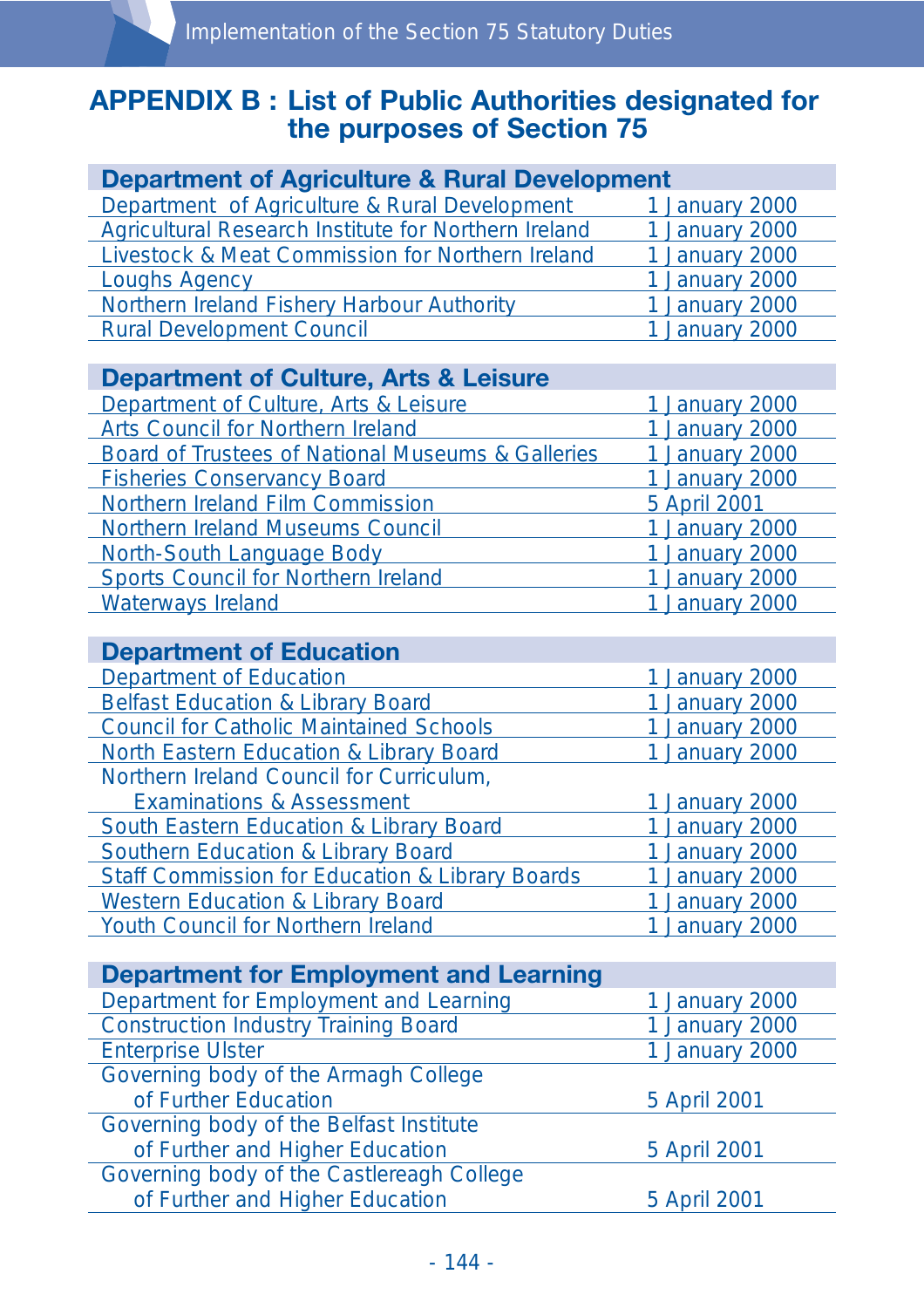# Implementation of the Section 75 Statutory Duties

| Governing body of the Causeway Institute                 |                |
|----------------------------------------------------------|----------------|
| of Further and Higher Education                          | 5 April 2001   |
| Governing body of the East Antrim Institute              |                |
| of Further and Higher Education                          | 5 April 2001   |
| Governing body of the East Down Institute                |                |
| of Further and Higher Education                          | 5 April 2001   |
| Governing body of the East Tyrone Institute              |                |
| of Further and Higher Education                          | 5 April 2001   |
| Governing body of the Fermanagh College                  |                |
| of Further and Higher Education                          | 5 April 2001   |
| Governing body of the Limavady College                   |                |
| of Further and Higher Education                          | 5 April 2001   |
| Governing body of the Lisburn Institute                  |                |
| of Further and Higher Education                          | 5 April 2001   |
| Governing body of the Newry & Kilkeel Institute          |                |
| of Further and Higher Education                          | 5 April 2001   |
| Governing body of the North Down and Ards                |                |
| Institute of Further and Higher Education                | 5 April 2001   |
| Governing body of the North East Institute               |                |
| of Further and Higher Education                          | 5 April 2001   |
| Governing body of the North West Institute               |                |
| of Further and Higher Education                          | 5 April 2001   |
| Governing body of the Northern Ireland Hotel             |                |
| and Catering College                                     | 5 April 2001   |
| Governing body of the Omagh College                      | 5 April 2001   |
| Governing body of the Queen's University of Belfast      | 5 April 2001   |
| Governing body of the St Mary's University College,      |                |
| a College of the Queen's University of Belfast           | 5 April 2001   |
| Governing body of the Stranmillis College,               |                |
| a College of the Queen's University of Belfast           | 5 April 2001   |
| Governing body of the University of Ulster               | 5 April 2001   |
| Governing body of the Upper Bann Institute               |                |
| of Further and Higher Education                          | 5 April 2001   |
| <b>Labour Relations Agency</b>                           | 1 January 2000 |
| Office of the Certification Officer for Northern Ireland | 1 January 2000 |
| <b>Ulster Supported Employment Limited</b>               | 1 January 2000 |
|                                                          |                |

| <b>Department of Enterprise, Trade &amp; Investment</b> |                |  |
|---------------------------------------------------------|----------------|--|
| Department of Enterprise, Trade & Investment            | 1 January 2000 |  |
| <b>General Consumer Council for Northern Ireland</b>    | 1 January 2000 |  |
| Health & Safety Executive for Northern Ireland          | 1 January 2000 |  |
| InterTradelreland Trade and Business Development Body   |                |  |
| (Trade and Business Development Body)                   | 1 January 2000 |  |
| <b>Invest NI</b>                                        | 8 April 2002   |  |
| Northern Ireland Tourist Board                          | 1 January 2000 |  |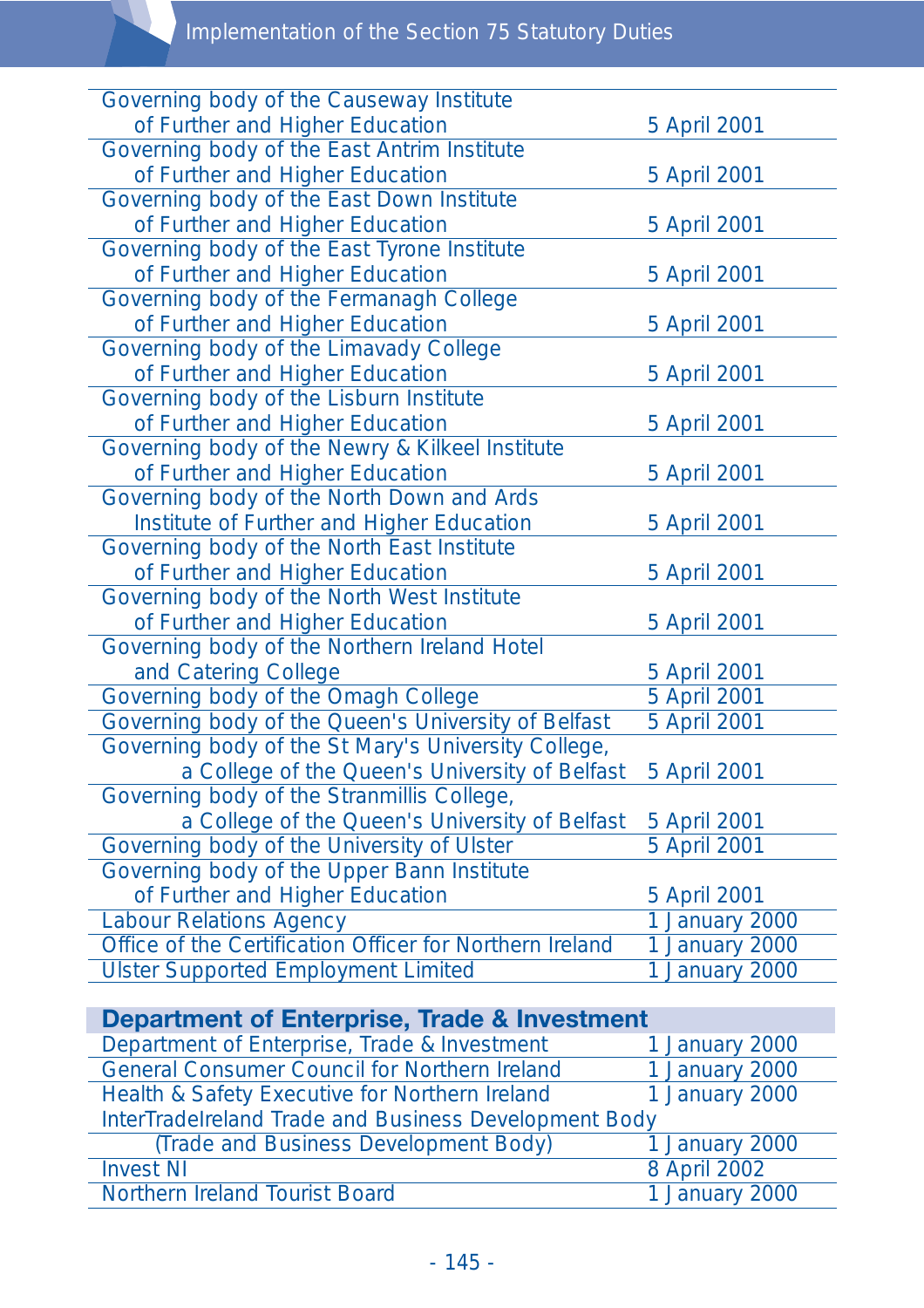| <b>Office of Director General of Electricity Supply</b>   |                |
|-----------------------------------------------------------|----------------|
| for Northern Ireland                                      | 1 January 2000 |
| Office of Director General of Gas for Northern Ireland    | 1 January 2000 |
|                                                           |                |
| <b>Department of the Environment</b>                      |                |
| Department of the Environment                             | 1 January 2000 |
| <b>Antrim Borough Council</b>                             | 1 January 2000 |
| <b>Ards Borough Council</b>                               | 1 January 2000 |
| <b>Armagh City &amp; District Council</b>                 | 1 January 2000 |
| <b>Ballymena Borough Council</b>                          | 1 January 2000 |
| <b>Ballymoney Borough Council</b>                         | 1 January 2000 |
| <b>Banbridge District Council</b>                         | 1 January 2000 |
| <b>Belfast City Council</b>                               | 1 January 2000 |
| <b>Carrickfergus Borough Council</b>                      | 1 January 2000 |
| <b>Castlereagh Borough Council</b>                        | 1 January 2000 |
| <b>Coleraine Borough Council</b>                          | 1 January 2000 |
| <b>Cookstown District Council</b>                         | 1 January 2000 |
| <b>Craigavon Borough Council</b>                          | 1 January 2000 |
| Derry City Council                                        | 1 January 2000 |
| <b>Down District Council</b>                              | 1 January 2000 |
| Dungannon & South Tyrone Borough Council                  |                |
| (Dungannon District Council)                              | 1 January 2000 |
| <b>Fermanagh District Council</b>                         | 1 January 2000 |
| Larne Borough Council                                     | 1 January 2000 |
| <b>Limavady Borough Council</b>                           | 1 January 2000 |
| <b>Lisburn City Council</b>                               | 1 January 2000 |
| <b>Local Government Officers Superannuation Committee</b> | 1 January 2000 |
| <b>Local Government Staff Commission</b>                  |                |
| for Northern Ireland                                      | 1 January 2000 |
| <b>Magherafelt District Council</b>                       | 1 January 2000 |
| <b>Moyle District Council</b>                             | 1 January 2000 |
| <b>Newry &amp; Mourne District Council</b>                | 1 January 2000 |
| Newtownabbey Borough Council                              | 1 January 2000 |
| North Down Borough Council                                | 1 January 2000 |
| <b>Omagh District Council</b>                             | 1 January 2000 |
| <b>Strabane District Council</b>                          | 1 January 2000 |

# **Department of Finance & Personnel**

| Department of Finance & Personnel | 1 January 2000 |
|-----------------------------------|----------------|
| <b>Special EU Programmes Body</b> | 1 January 2000 |

| <b>Department of Health, Social Services &amp; Public Safety</b>     |                |
|----------------------------------------------------------------------|----------------|
| Department of Health, Social Services & Public Safety 1 January 2000 |                |
| <b>Altnagelvin Hospitals HSS Trust</b>                               | 1 January 2000 |
| Armagh & Dungannon HSS Trust                                         | 1 January 2000 |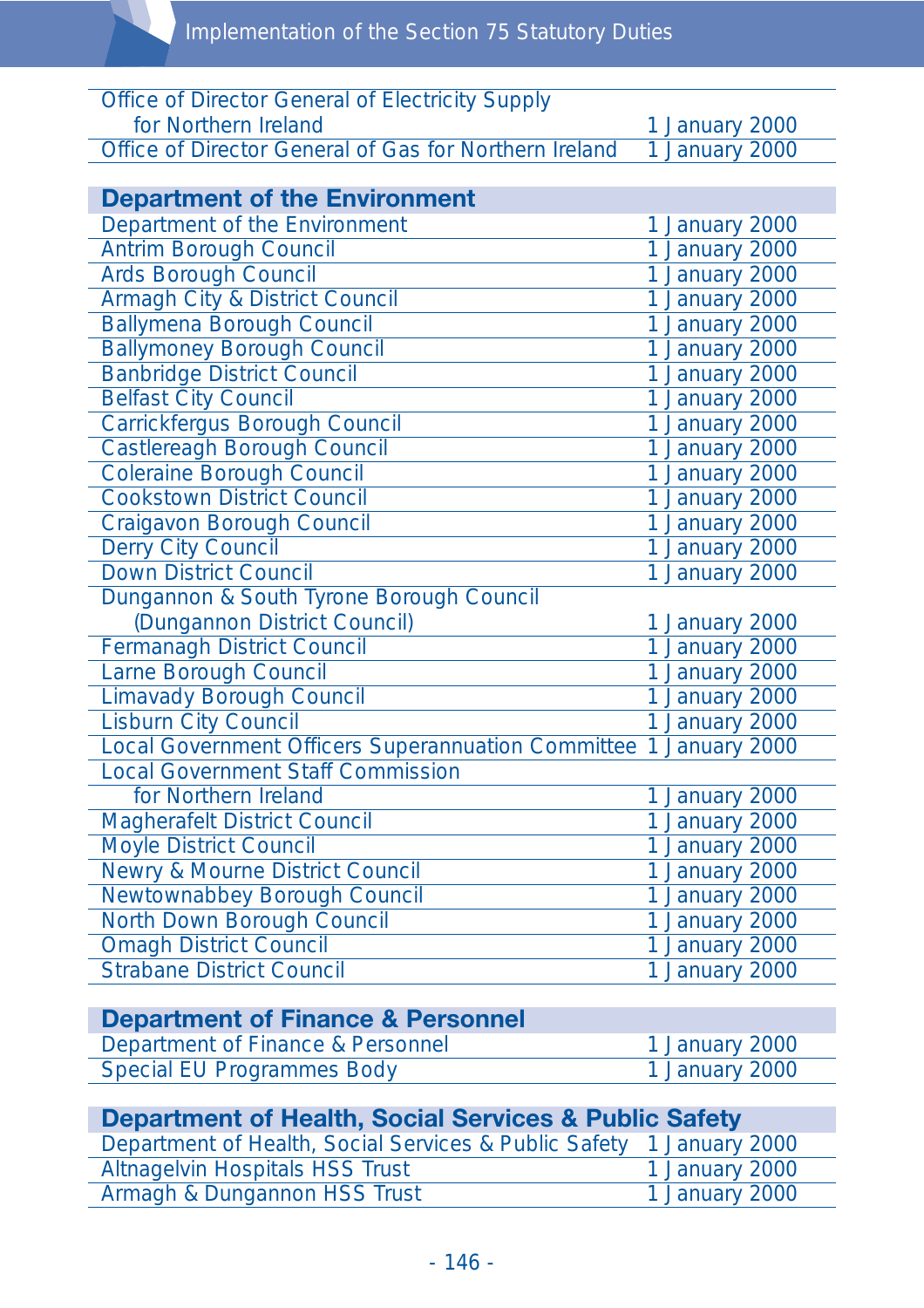| <b>Belfast City Hospital HSS Trust</b>               | 1 January 2000   |
|------------------------------------------------------|------------------|
| <b>Causeway HSS Trust</b>                            | 1 January 2000   |
| Craigavon & Banbridge Community HSS Trust            | 1 January 2000   |
| Craigavon Area Hospital Group HSS Trust              | 1 January 2000   |
| Down Lisburn HSS Trust                               | 1 January 2000   |
| Eastern Health & Social Services Board               |                  |
|                                                      | 1 January 2000   |
| Eastern Health & Social Services Council             | 1 January 2000   |
| Fire Authority for Northern Ireland                  | 1 January 2000   |
| <b>Food Safety Promotion Board</b>                   | 1 January 2000   |
| Foyle HSS Trust                                      | 1 January 2000   |
| <b>Green Park HSS Trust</b>                          | 1 January 2000   |
| <b>Homefirst Community HSS Trust</b>                 | 1 January 2000   |
| Mater Infirmorum Hospital HSS Trust                  | 1 January 2000   |
| <b>Mental Health Commission for Northern Ireland</b> | 1 January 2000   |
| Northern Ireland Practice And Education              |                  |
| Council For Nursing And Midwifery <sup>3</sup>       | 7 October 2002   |
| <b>Newry &amp; Mourne HSS Trust</b>                  | 1 January 2000   |
| North & West Belfast HSS Trust                       | 1 January 2000   |
| Northern Health & Social Services Board              | 1 January 2000   |
| Northern Health & Social Services Council            | 1 January 2000   |
| Northern Ireland Ambulance Service HSS Trust         | 1 January 2000   |
| Northern Ireland Blood Transfusion Service Agency    | 1 January 2000   |
| Northern Ireland Central Services Agency             |                  |
| for Health & Social Services                         | 1 January 2000   |
| Northern Ireland Council for Post Graduate           |                  |
| <b>Medical &amp; Dental Research</b>                 | 1 January 2000   |
| Northern Ireland Guardian Ad. Litem Agency           | 1 January 2000   |
| Northern Ireland Health Promotion Agency             | 1 January 2000   |
| Northern Ireland Regional Medical Physics Agency     | 1 January 2000   |
| Northern Ireland Social Care Council <sup>4</sup>    | 18 December 2001 |
| Royal Group of Hospitals & Dental Hospitals          | 1 January 2000   |
| South & East Belfast HSS Trust                       | 1 January 2000   |
| <b>Southern Health &amp; Social Services Board</b>   | 1 January 2000   |
| Southern Health & Social Services Council            | 1 January 2000   |
| <b>Sperrin Lakeland HSS Trust</b>                    | 1 January 2000   |
|                                                      |                  |

3 Northern Ireland Practice and Education Council for Nursing and Midwifery was established with effect from 7 October 2002 under the powers of Section 2 (1) of the Health and Social Services Act (NI) 2002 and replaces the National Board for Nursing, Midwifery and Health Visiting for Northern Ireland

4 Northern Ireland Social Care Council - was established in October 2001 under the Health and Personal Social Services Act (NI) 2001. Chapter 3, Schedule 1, Paragraph 17 amends the Commissioner for Complaints (NI) Order 1996, Schedule 2 (authorities subject to investigation).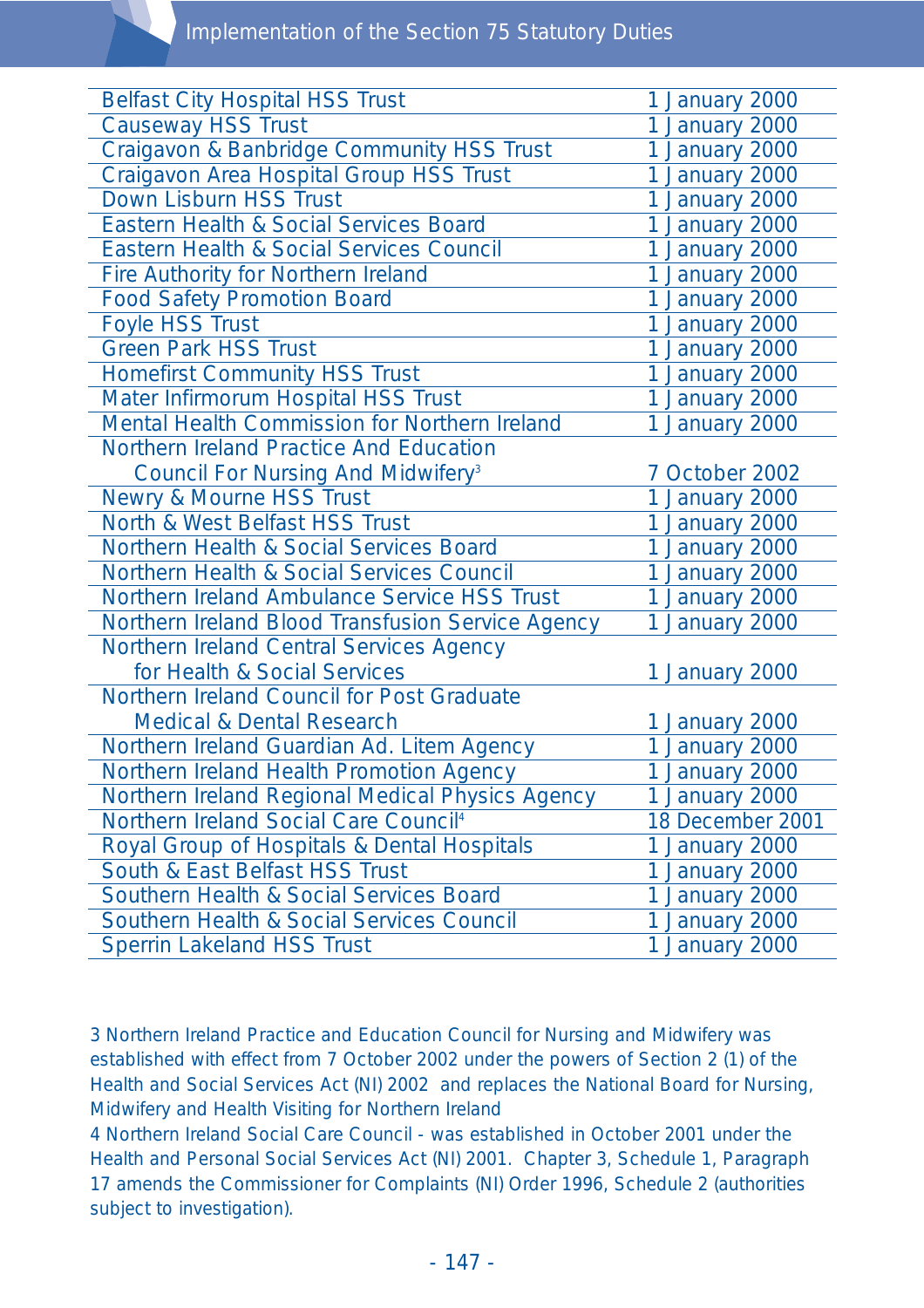| <b>Ulster Community &amp; Hospitals HSS Trust</b> | 1 January 2000 |
|---------------------------------------------------|----------------|
| United Hospitals HSS Trust                        | 1 January 2000 |
| Western Health & Social Services Board            | 1 January 2000 |
| Western Health & Social Services Council          | 1 January 2000 |

| <b>Department for Regional Development</b> |                |
|--------------------------------------------|----------------|
| Department for Regional Development        | 1 January 2000 |
| <b>Belfast Harbour Commissioners</b>       | 1 January 2000 |
| <b>Carlingford Lough Commissioners</b>     | 1 January 2000 |
| <b>Coleraine Harbour Commissioners</b>     | 1 January 2000 |
| Londonderry Port & Harbour Commissioners   | 1 January 2000 |
| <b>Warrenpoint Harbour Authority</b>       | 1 January 2000 |

| <b>Department for Social Development</b>  |                |
|-------------------------------------------|----------------|
| Department for Social Development         | 1 January 2000 |
| Laganside Corporation                     | 1 January 2000 |
| <b>Northern Ireland Housing Executive</b> | 1 January 2000 |

| <b>Office of the First Minister &amp; Deputy First Minister</b> |                |
|-----------------------------------------------------------------|----------------|
| Office of the First Minister & Deputy First Minister            | 1 January 2000 |
| Northern Ireland Community Relations Council                    | 1 January 2000 |

| <b>Northern Ireland Office</b>                          |                 |
|---------------------------------------------------------|-----------------|
| Northern Ireland Office                                 | 7 July 2000     |
| <b>Chief Electoral Officer for Northern Ireland</b>     | 5 April 2001    |
| <b>Civil Service Commissioners for Northern Ireland</b> | 1 January 2000  |
| <b>Independent Assessor of Military</b>                 |                 |
| <b>Complaints Procedures</b>                            | 5 April 2001    |
| Northern Ireland Human Rights Commission                | 7 July 2000     |
| Northern Ireland Policing Board <sup>5</sup>            | 3 December 2001 |
| Police Ombudsman for Northern Ireland                   | 3 December 2001 |
| <b>Police Service of Northern Ireland</b>               | 3 December 2001 |
| <b>Probation Board for Northern Ireland</b>             | 7 July 2000     |
|                                                         |                 |

| <b>Northern Ireland Assembly Commission</b> |                 |
|---------------------------------------------|-----------------|
| Northern Ireland Assembly Commission        | 15 January 2003 |

5 Police (Northern Ireland) Act 2000 (Schedule 6)amends the Northern Ireland Act 1998 as follows

In Section 75(3) after paragraph (c) insert -"(cc) the Northern Ireland Policing Board, the Chief Constable of the Police Service of Northern Ireland, and the Police Ombudsman for Northern Ireland"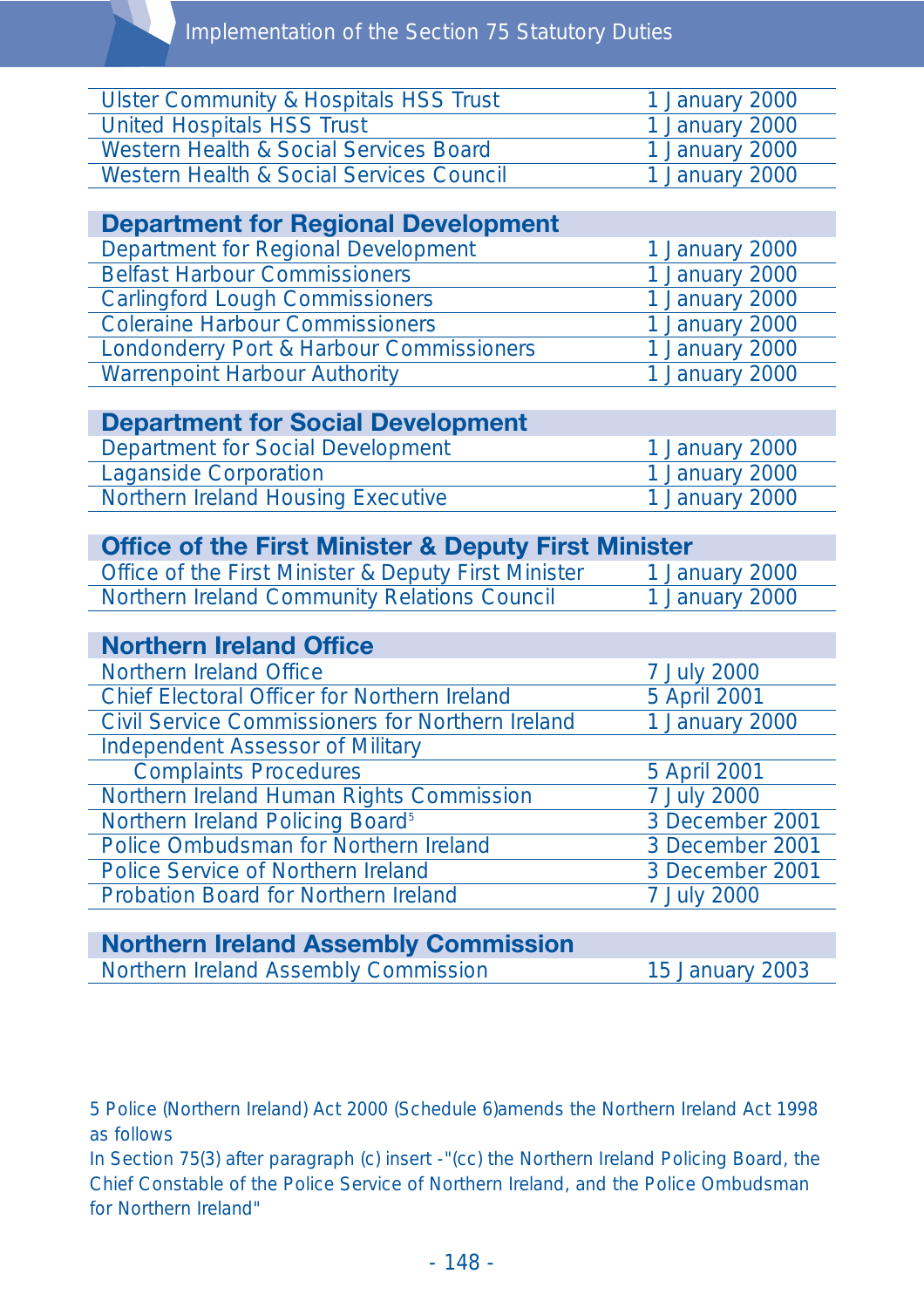| <b>Northern Ireland Audit Office</b>                           |                    |
|----------------------------------------------------------------|--------------------|
| Northern Ireland Audit Office                                  | 15 January 2003    |
|                                                                |                    |
| <b>Northern Ireland Court Service</b>                          |                    |
| <b>Northern Ireland Court Service</b>                          | 7 July 2000        |
| Legal Aid Department of the Law Society                        |                    |
| of Northern Ireland                                            | 5 April 2001       |
|                                                                |                    |
| <b>Department for Culture, Media &amp; Sport (UK)</b>          |                    |
| Department for Culture, Media & Sport (UK)                     | 7 July 2000        |
| <b>British Library Board</b>                                   | 7 July 2000        |
| <b>Community Fund (National Lottery Charities Board)</b>       | <b>7 July 2000</b> |
| National Endowment for Science, Technology                     |                    |
| and the Arts                                                   | 5 April 2001       |
| <b>New Opportunities Fund</b>                                  | 7 July 2000        |
| <b>Trustees of the National Heritage Memorial</b>              | 7 July 2000        |
|                                                                |                    |
| <b>Department of Education and Employment (UK)</b>             |                    |
| Governing body of the Open University                          | 5 April 2001       |
| <b>Qualifications and Curriculum Authority</b>                 | 5 April 2001       |
|                                                                |                    |
| <b>Department for Environment Food and Rural Affairs</b>       |                    |
| <b>Food from Britain</b>                                       | 5 April 2001       |
| <b>Home Grown Cereals Authority</b>                            | 5 April 2001       |
| United Kingdom Register of Organic Food Standards <sup>6</sup> | 5 April 2001       |
| Wine Standards Board of the Vintners' Company                  | 5 April 2001       |
| <b>Wool Marketing Board</b>                                    | 5 April 2001       |
|                                                                |                    |
| <b>Department of Health (UK)</b>                               |                    |
| <b>National Biological Standards Board</b>                     | 15 January 2003    |
| <b>UK Transplant</b>                                           | 5 April 2001       |
| United Kingdom Xenotransplantation Interim                     |                    |
| <b>Regulatory Authority</b>                                    | 5 April 2001       |
| <b>Unrelated Live Transplant Regulatory Authority</b>          | 5 April 2001       |

6 UK Register of Organic Food Standards was 'wound up in accordance with the recommendation of the Quinquennial Review' of its work, and confirmed in the Action plan to develop organic food and farming in England (action point 1. The plan can be viewed at www.defra.gov.uk/farm/organic). From April 1 UKROFS is to be replaced by a new advisory body without executive functions. The current executive functions of UKROFS, such as the approval of organic certifying bodies will be taken over by DEFRA.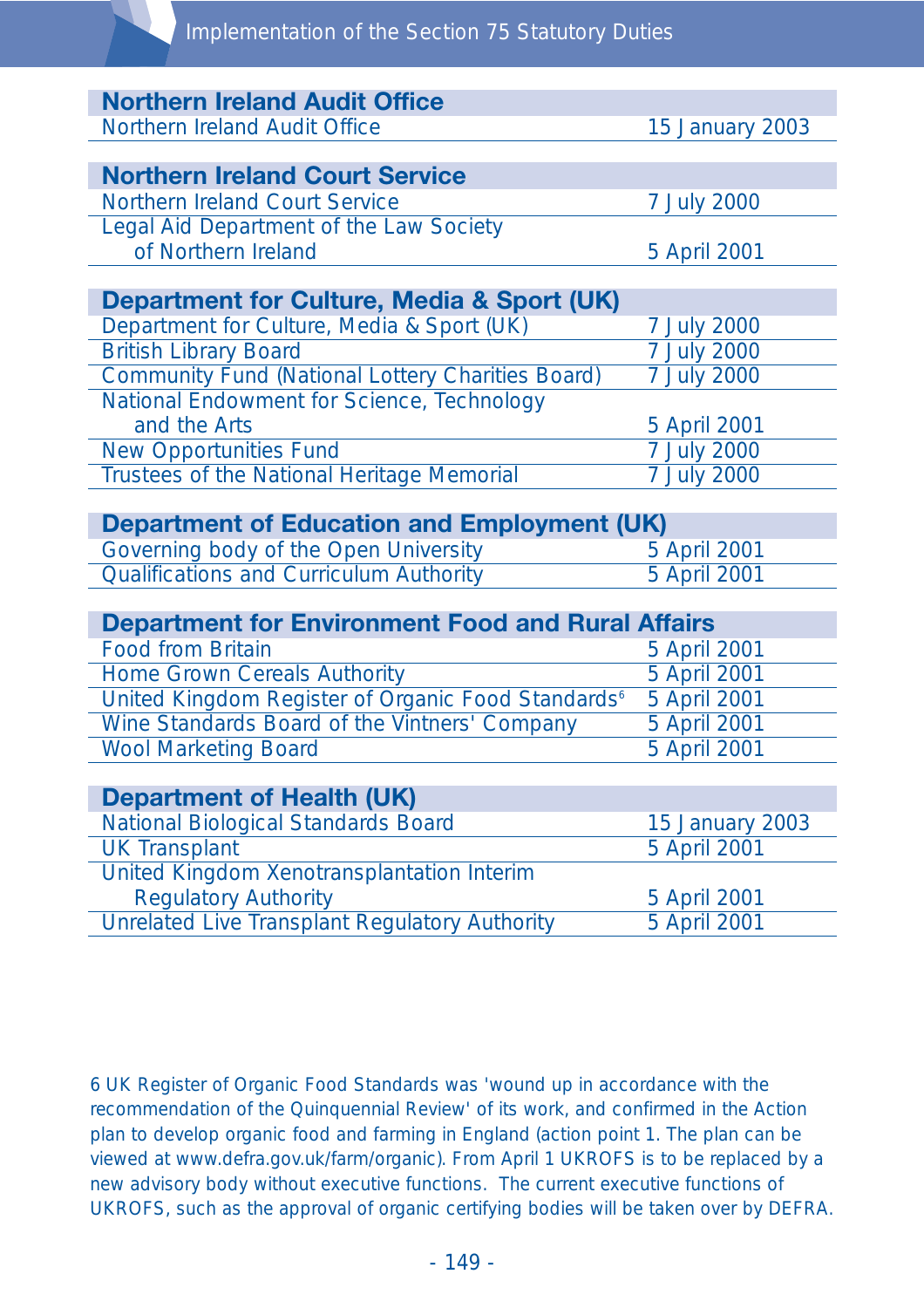| Department of Trade & Industry (UK)           |                        |
|-----------------------------------------------|------------------------|
| Department of Trade & Industry                | 7 July 2000            |
| <b>Exports Credits Guarantee Department</b>   | 7 July 2000            |
| <b>Postal Services Commission</b>             | 15 January 2003        |
| <b>Consumer Council for Postal Services</b>   | <b>15 January 2003</b> |
| <b>OFCOM</b>                                  | 7 July 2000            |
|                                               |                        |
| <b>Foreign &amp; Commonwealth Office (UK)</b> |                        |
| <b>British Council</b>                        | 7 July 2000            |
|                                               |                        |
| <b>HM Customs &amp; Excise</b>                |                        |
| <b>HM Customs &amp; Excise</b>                | 7 July 2000            |
|                                               |                        |
| <b>Home Office (UK)</b>                       |                        |
| <b>Information Commissioner's Office</b>      | 7 July 2000            |
|                                               |                        |
| <b>Inland Revenue</b>                         |                        |
| <b>Inland Revenue</b>                         | 7 July 2000            |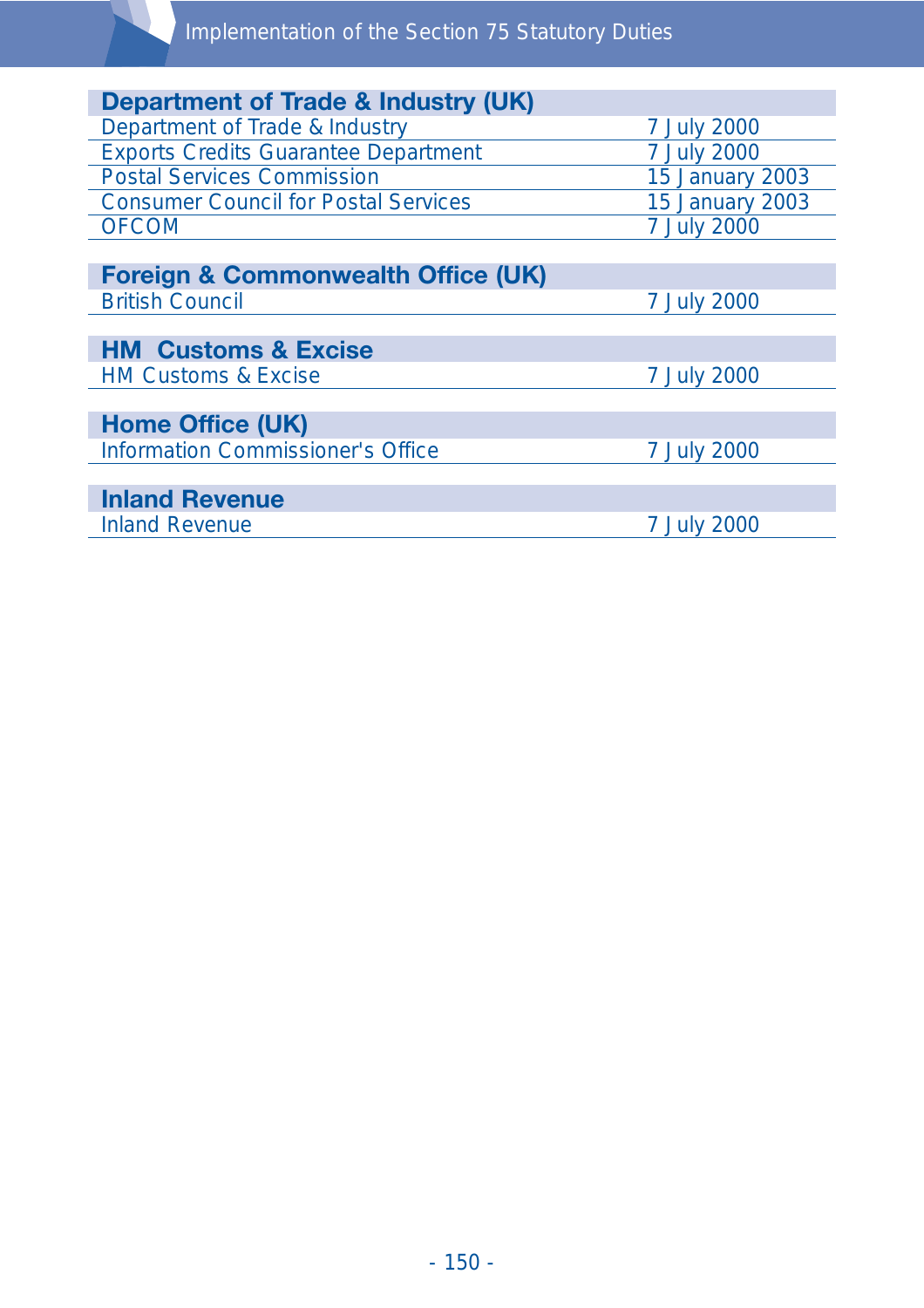## **APPENDIX C : Progress Report Template - 1 April 2002 – 31 March 2003**

## **Template for Public Authorities to report on implementation of the equality and good relations duties under Section 75 of the NI Act 1998**

The information required from public authorities will cover the period from 1 April 2002 to the 31 March 2003 and is to be submitted to the Commission by 31 July 2003, **electronically (by completing this template) and in** writing, with a signed cover letter from the Chief Executive or, in his/her absence, the Deputy Chief Executive.

This year's progress report builds upon the guidance provided for the past two years, for purposes of consistency and comparison. It also seeks some additional information on: the status of EQIAs planned and progressed, aspects of Section 75 consultation and the identified impact/outcomes of Section 75 implementation to date.

**Please report on progress by entering information at the end of each section in the template below.** Prompts are included under each Section to allow you to assess the extent to which progress has been made within each area. Please note that these prompts are neither prescriptive or inclusive. It is important that the authority reports on what it views as being relevant in terms of progress being made on implementation of the statutory duties.

**Name of public authority (Enter details below)**

**Equality Officer name and contact details (Enter details below)**

#### **Section 1: Preparation of Equality Scheme (Applies only to organisations whose scheme was not approved by the Commission prior to 1 April 2002)**

Outline measures taken during the year to develop the authority's draft Equality Scheme, including consultation, and details of the authority's formal consideration of the draft Equality Scheme, before submission for final approval to the Commission.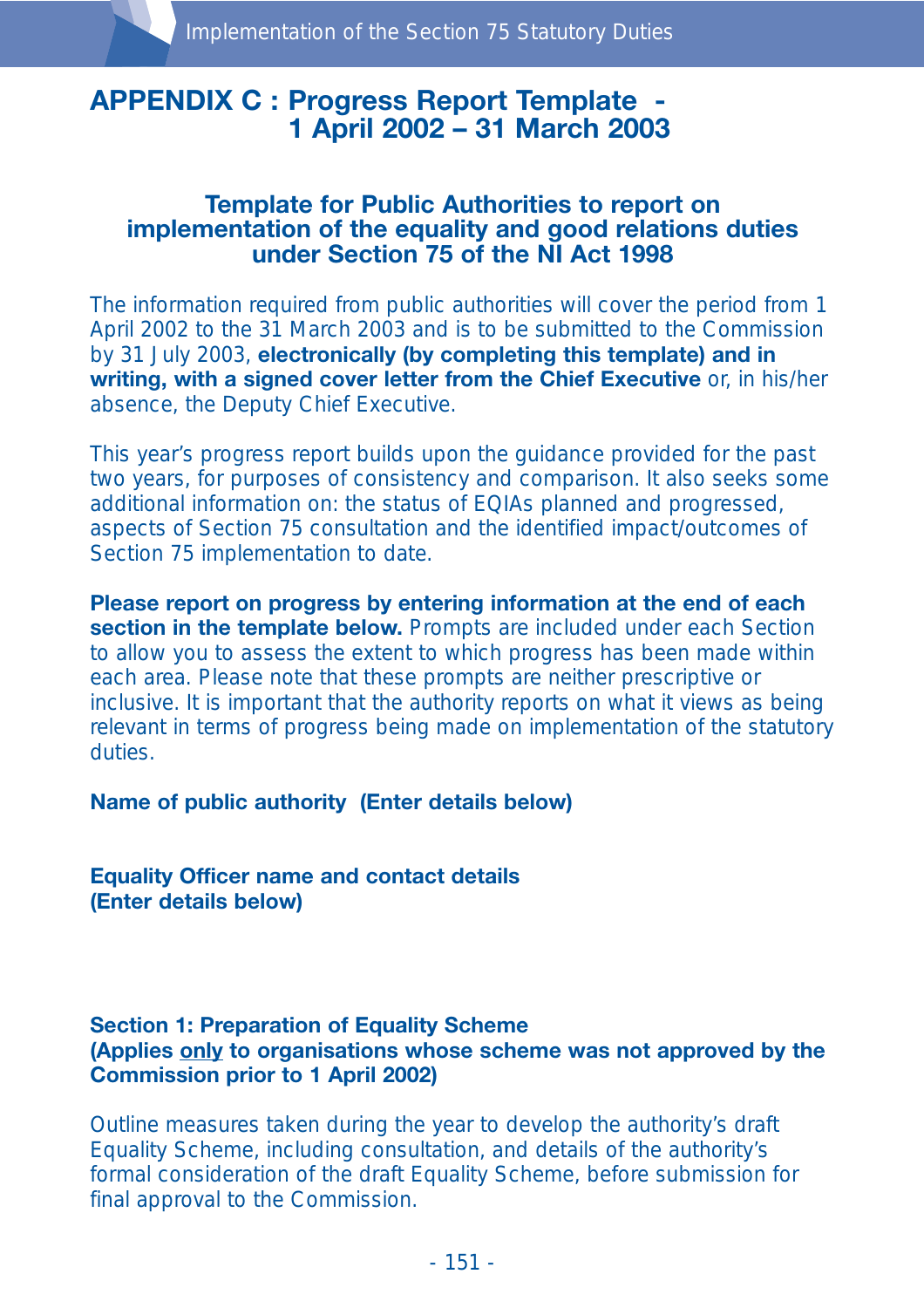Highlight any other areas of the scheme implemented prior to approval of the scheme

Prompt:

Have affected groups, staff, service users and groups representing the nine Section 75 categories been consulted about the organisation's draft scheme.

## **(Enter text below)**

## **Section 2: Strategic Implementation of the Section 75 Equality Duties**

Outline evidence of progress made in developing equality and good relations objectives, performance indicators and targets and inclusion of these in corporate and annual operating plans. This may include performance information and targets for 2003-2004.

Outline steps taken to work with other public authorities in progressing the duties.

Outline any details of partnership work developed with the voluntary and/or community sector as a consequence of Section 75 work? Comment on whether these partnerships have proved beneficial?

Indicate if Section 75 is a standard agenda item for Board and/or Senior Management Team on a quarterly basis.

Provide details of steps to progress the Good Relations duty such as undertaking a good relations audit, developing a strategy or providing training.

Outline any factors that enhance or impede the process of Strategic Implementation.

Prompt:

Have the Board and Senior Officers reviewed the authority's progress report?

Has responsibility for equality been agreed and designated within the authority?

Has a clearly defined organisational structure with resources for implementation of the duties and assessment of policies been established? Are equality objectives built into the job descriptions and performance targets of relevant staff, and are these reflected on in the appraisal process? Is the authority on course for completing its 5-year timetable for implementation of its scheme? If not which areas of implementation are proving most difficult?

## **(Enter text below)**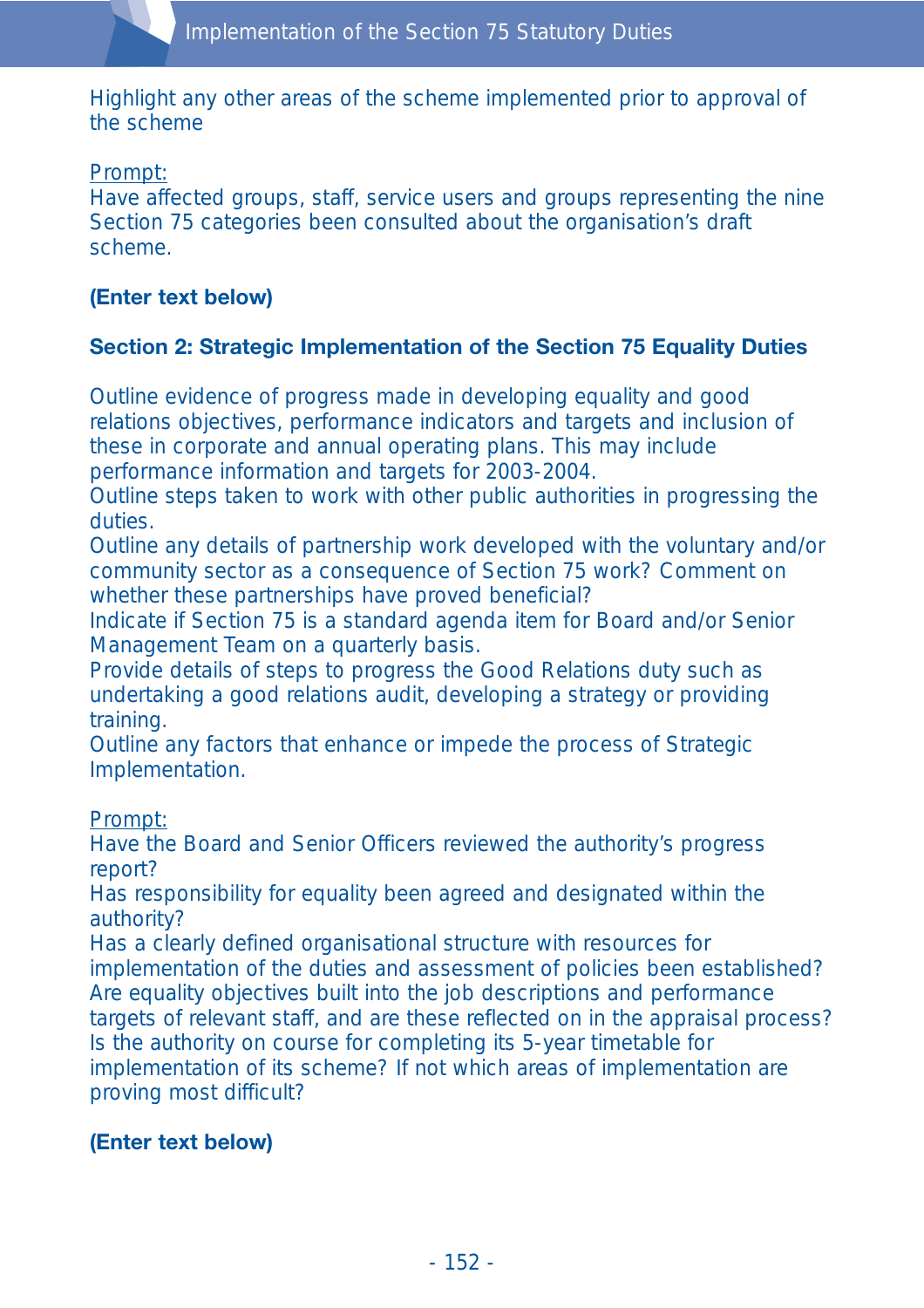## **Section 3: Screening & Equality Impact Assessment (EQIA) Timetable**

#### **3a)**

If a Screening Report has **not yet been submitted** to the Commission please advise us on the current position with regard to producing this report and forwarding to the Commission.

#### **3b)**

If a Screening Report and EQIA Timetable has **previously been submitted** to the Commission please provide an update (**using the matrices in Appendix A**) detailing -

those policies that were subject to Equality Impact Assessment during 2002-2003

the timetable for Equality Impact Assessments in 2003-4.

(If relevant) list any proposals for legislation for which an assessment for the implications for the Section 75 duties was undertaken.

Outline any other factors that enhance or impede the process of policy screening or EQIA.

Outline how the authority, following screening of new policies, informs consultees of the outcomes from such screening exercises.

Prompt:

Does the authority require each department/directorate to identify how its policies impact on equality of opportunity and can promote good relations? Has the authority involved consultees in screening of new policies? If so how?

Has the authority informed consultees of the outcomes from screening of new policies? If so, how?

## **(Enter text below)**

#### **Section 4: Training and Communication**

Indicate if your organisation has developed a 5-year Training Plan (the Commission may wish to discuss details with individual authorities). Outline details of staff and Management Board/Committee training provision associated with the Section 75 duties/Equality Scheme requirements. Provide details of types of training provision (e.g. general awareness raising, specialist training on EQIA, Screening, Consultation) and who this training was provided for.

Provide details of how affected groups have been involved in the development and/or delivery of training.

Provide a summary of any training evaluations and comments on the benefits of such training.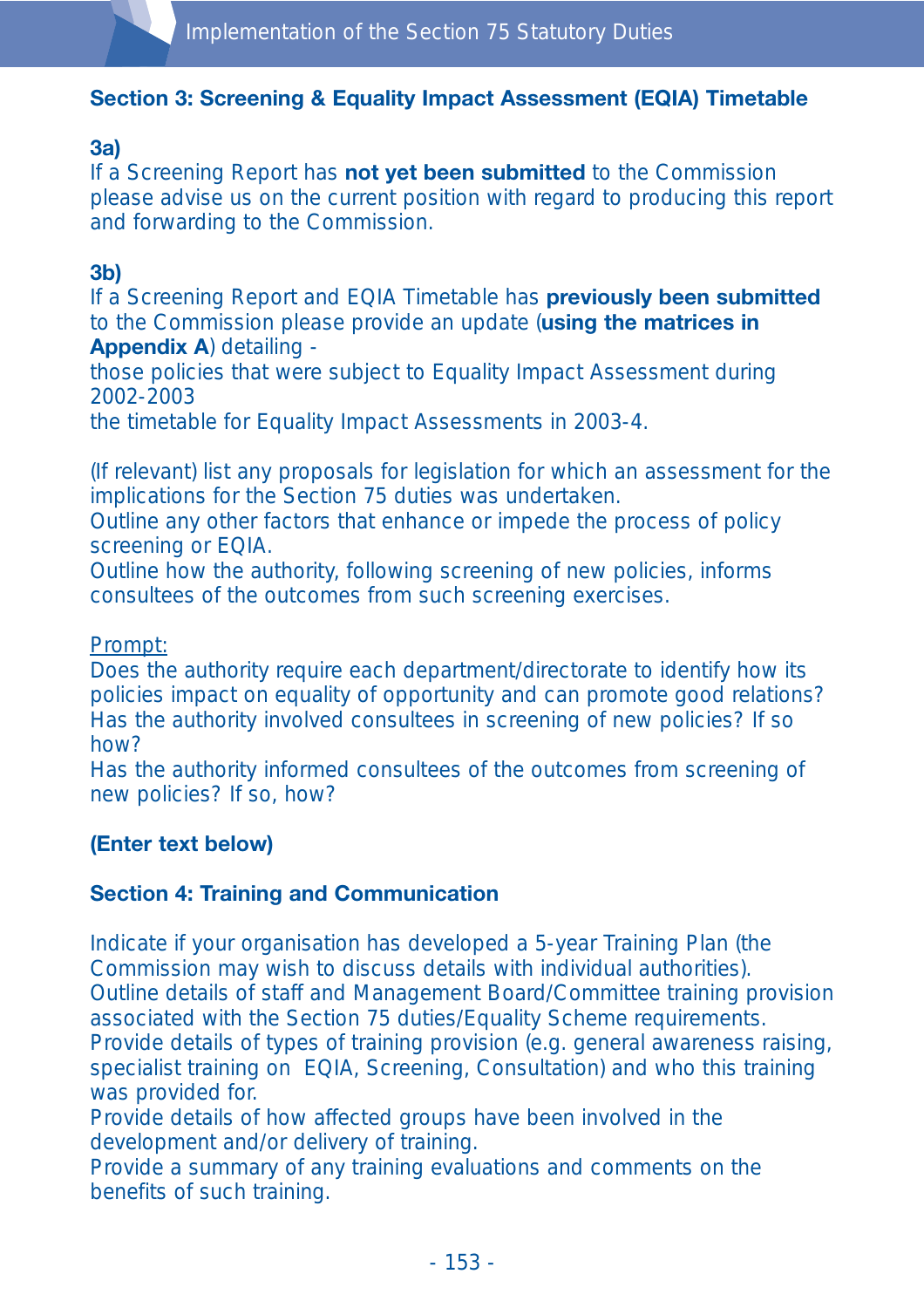Provide details of internal and external communication of the authority's commitment to the statutory duties.

Outline any factors that enhance or impede the process of communication and training.

#### Prompt:

Does the authority monitor attainment of the training objectives contained within it's equality scheme?

Has section 75 training involved input from representatives of the 9 groups? If so please state how this happened and if it proved useful?

Has section 75 training been evaluated? If so how has this happened and what are the lessons learned?

Do the Board and/or Senior Officers promote the authority's equality objectives in public statements, interviews and external events such as conferences?

## **(Enter text below)**

## **Section 5: Data Collection & Analysis**

Describe systems that have been established to supplement your available statistical and qualitative research including consideration given to using internal organisational data and external networks.

Describe systems established to monitor the future adverse impact of policies that have been equality impact assessed

Outline any factors that enhance or impede the process of data collection and analysis

#### Prompt:

Are the results of awareness or satisfaction surveys used to inform the development and review of policies?

Is relevant external data (for example Census, workforce profiles, customer surveys, focus groups) used to inform policy development?

Have new information systems been linked to arrangements for screening policies?

#### **Section 6: Information Provision and Access to Services**

Outline what action has been taken to review and develop arrangements for the provision of information in accessible formats.

Detail steps taken to make affected groups aware of information disseminated by the authority and the services it provides.

Describe any arrangements to develop monitoring systems regarding access to information and services to ensure equality of opportunity.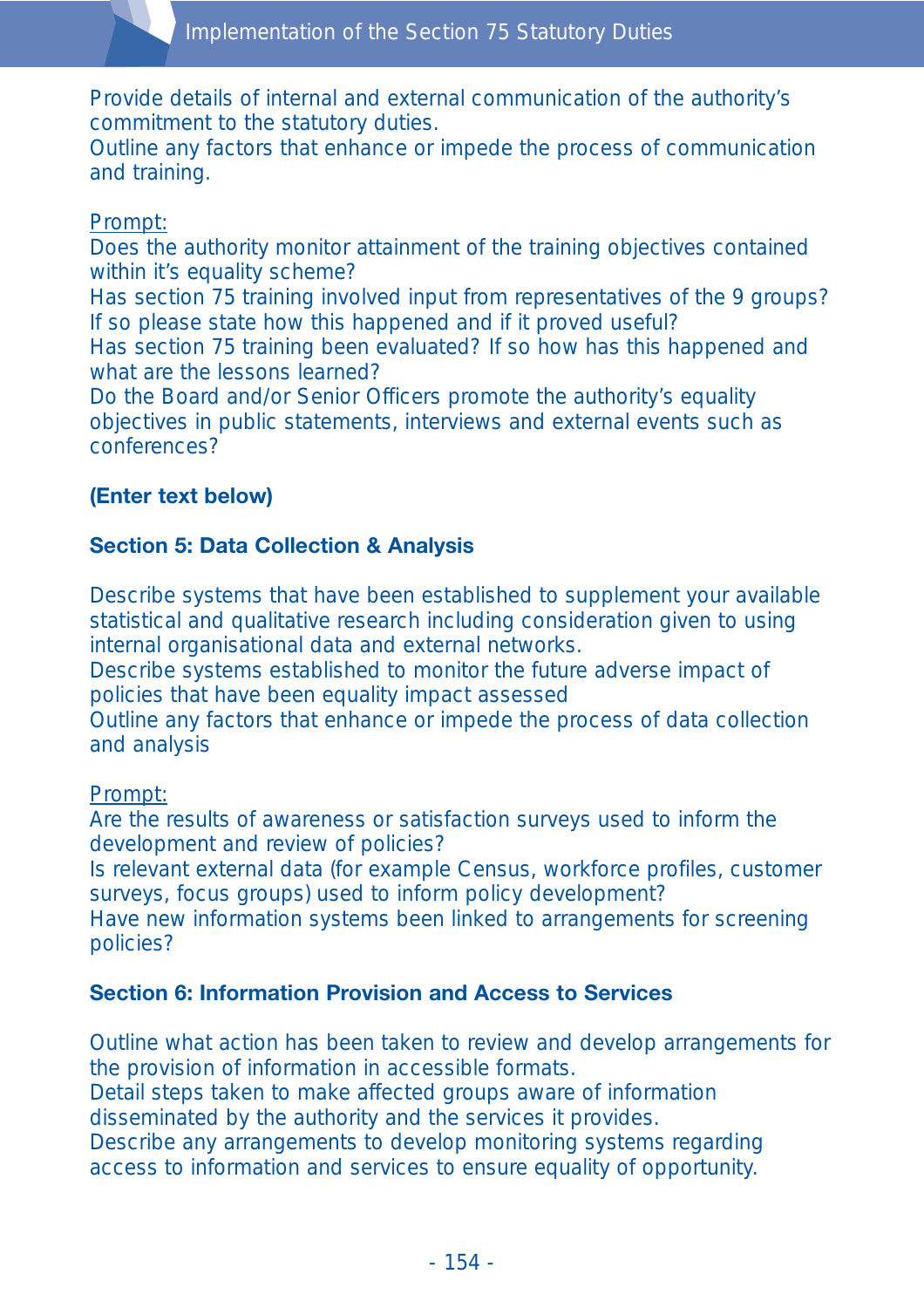Outline any factors that enhance or impede the process of information provision and ensuring/improving access to services.

#### Prompt:

Are alternative formats provided where appropriate to enable people from across the nine Section 75 categories to have access to all services? Have appropriate consultation mechanisms been developed and used to establish needs /satisfaction levels?

Does the authority monitor uptake of services as a standard procedure?

#### **(Enter text below)**

#### **Section 7: Complaints**

Identify the number of Section 75 complaints received during the year. Identify the number of Section 75 complaints resolved during the year. Identify the number of ongoing Section 75 complaints.

#### Prompt:

Does the authority have in place a Section 75 complaints procedure? Does the authority monitor Section 75 complaints and the issues arising? Have complaints led to policy changes or an undertaking of an Equality Impact Assessment of a policy relating to a complaint?

#### **(Enter text below)**

#### **Section 8: Timetable**

Provide an update of on your equality scheme implementation timetable, identifying any changes since your previous report.

#### Prompt:

Is the implementation timetable reviewed on a regular basis by the Board and Senior Officers?

#### **(Enter text below)**

#### **Section 9: Consultation**

Provide details of organisational arrangements for managing section 75 consultation exercises and processes e.g. system, processes, methods, communication channels.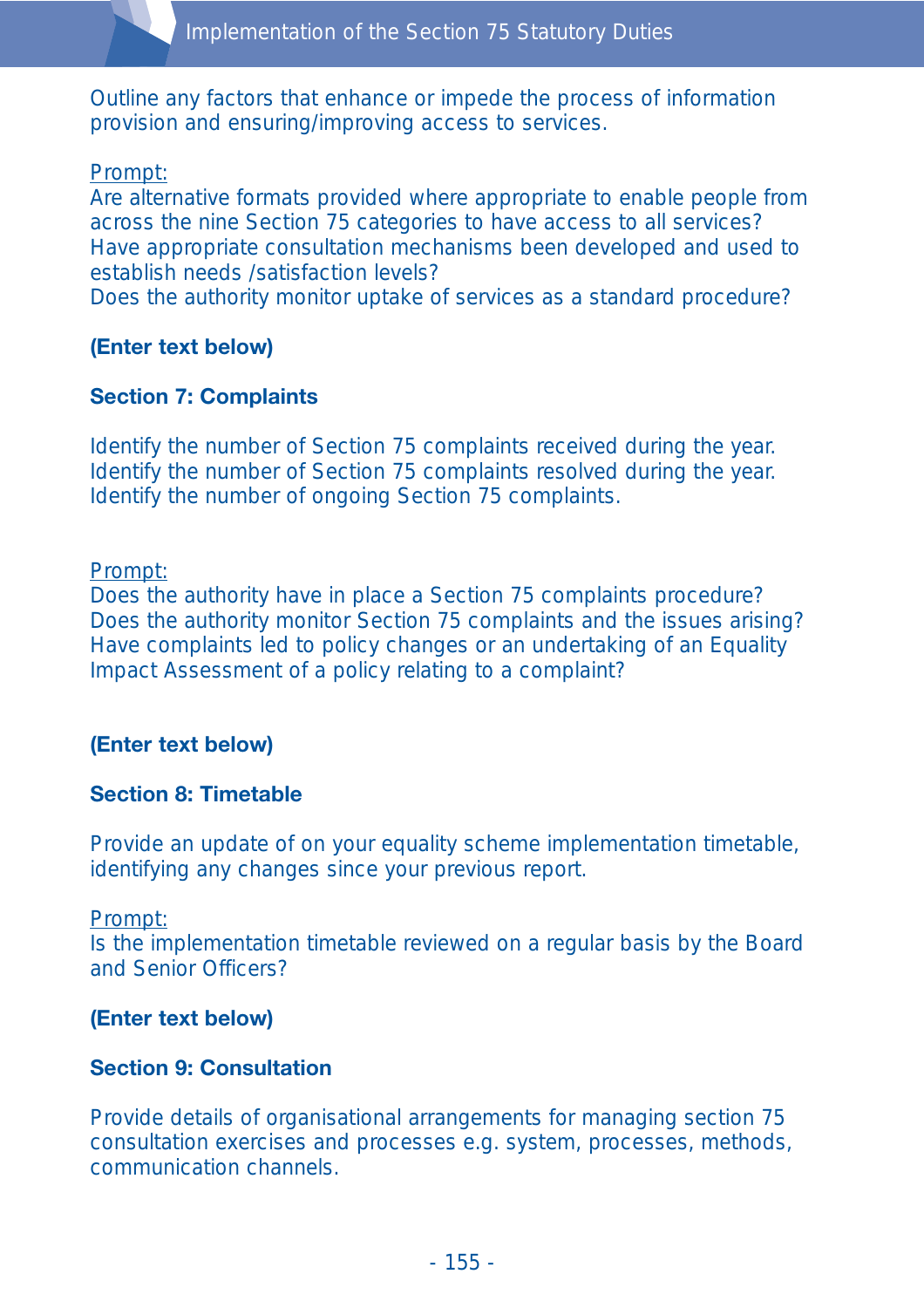#### Prompt:

Describe the system put in place by the authority to plan and manage consultation exercises?

What are the main consultation methods which you have used? Have consultation exercises involved consulting on equality/good relations in conjunction with other policy development/review areas e.g. best value, good practice reviews?

Has the authority used communication channels of umbrella groups or representative groups? If so please give examples and comment on usefulness of using such mechanisms.

Have consultation exercises been joined-up, in relation to consulting on similar policies at the same time or in relation to joint-consultation exercises with other public authorities?

## **(Enter text below)**

#### **Section 10: Impacts and outcomes**

Please provide relevant information about impact of implementation of Section 75 to end of 2003. This should include details of existing policies changed to better deliver equality of opportunity; equality proofing of new policies; information about impact of new policy (better service provision, alternative service provision, accessibility to services, information gathering on users/non-users of services, satisfaction survey information); information on improved policy/services for nine groups.

#### Prompt:

How is policy formulation being managed to take account of the need to mainstream Section 75 duties?

Are all new or revised policies equality proofed by the authority? If so what process is used?

How have policies subject to EQIA changed as a consequence of the process?

Is there any evidence of how newly formulated policies or existing policies changed as a result of impact assessment are better delivering equality and/or good relations?

Has Equality Impact Assessment led to better policy making and service delivery? Please provide specific examples. These should indicate which Section 75 groups have benefited from policy changes, and how. What, at this stage, do you perceive to be the main outcomes from implementation of the statutory duties?

#### **(Enter text below)**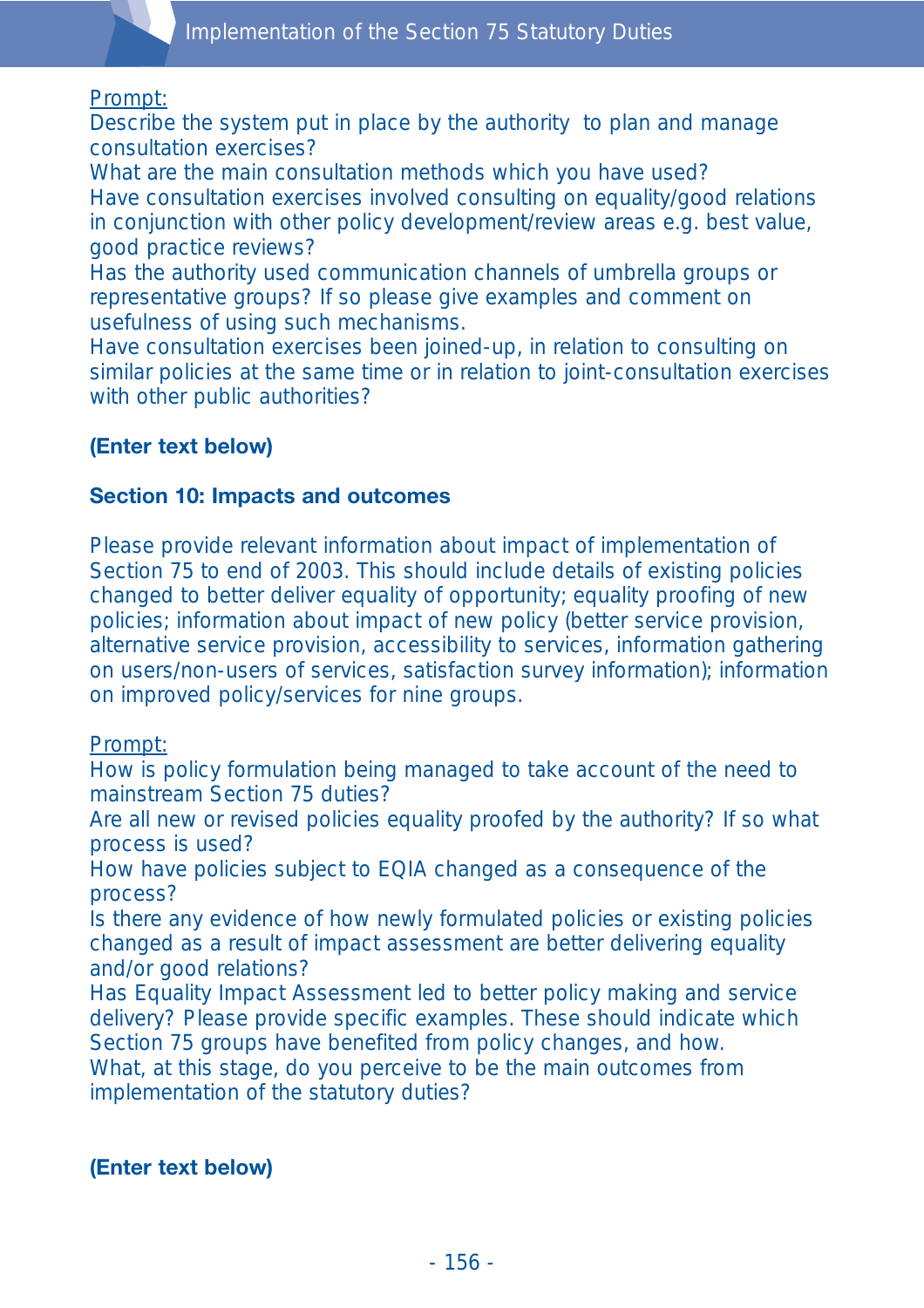#### **Section 11: Additional Information**

Report information on any other matters considered relevant to the authority's implementation of the Section 75 duties.

Please include a general statement on whether the implementation of the duties is leading to improvement in how the authority undertakes its work?

**(Enter text below)**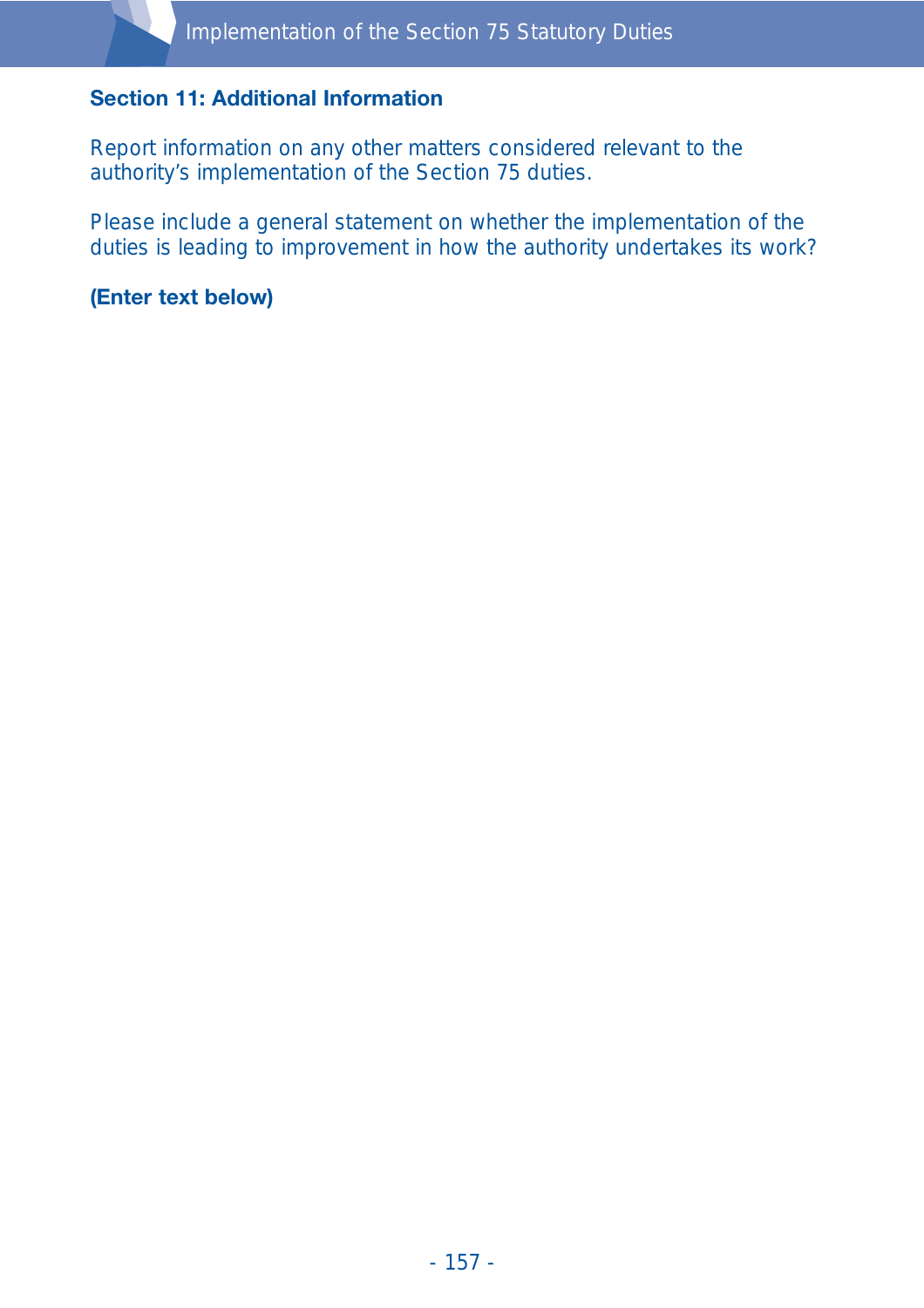# **EQIA Timetables**

## **Matrices**

Please enter details relating to the authority's Equality Impact Assessment timetable and progress on it.

## **EQIA Timetable Reporting Matrices – period to end March 2003**

**Existing policies – included in initial EQIA timetable**

| <b>Title of</b><br>existing<br>policy<br><b>EQIA's</b><br>due to be<br>completed<br>pre-March<br>2003 | <b>Stage</b><br>(as per<br>Steps 1-7 of<br><b>EQIA</b><br><b>Process)</b> | If joint-EQIA<br>please state<br>partner<br><b>authorities</b> | <b>If EQIA</b><br>completed is<br>amended<br>policy now<br>being<br><b>implemented</b><br>?<br>Y/N | <b>If EQIA</b><br>completed<br>is amended<br>were<br>adjustments<br>to policy a<br>result of<br><b>Assessment</b><br>of adverse<br>impact/<br>feedback<br>from<br><b>Consultation,</b><br>or Both<br><b>Please enter</b><br>A, C or Both |
|-------------------------------------------------------------------------------------------------------|---------------------------------------------------------------------------|----------------------------------------------------------------|----------------------------------------------------------------------------------------------------|------------------------------------------------------------------------------------------------------------------------------------------------------------------------------------------------------------------------------------------|
| 1.                                                                                                    |                                                                           |                                                                |                                                                                                    |                                                                                                                                                                                                                                          |
| 2.                                                                                                    |                                                                           |                                                                |                                                                                                    |                                                                                                                                                                                                                                          |
| 3.                                                                                                    |                                                                           |                                                                |                                                                                                    |                                                                                                                                                                                                                                          |
| 4.                                                                                                    |                                                                           |                                                                |                                                                                                    |                                                                                                                                                                                                                                          |
| 5.                                                                                                    |                                                                           |                                                                |                                                                                                    |                                                                                                                                                                                                                                          |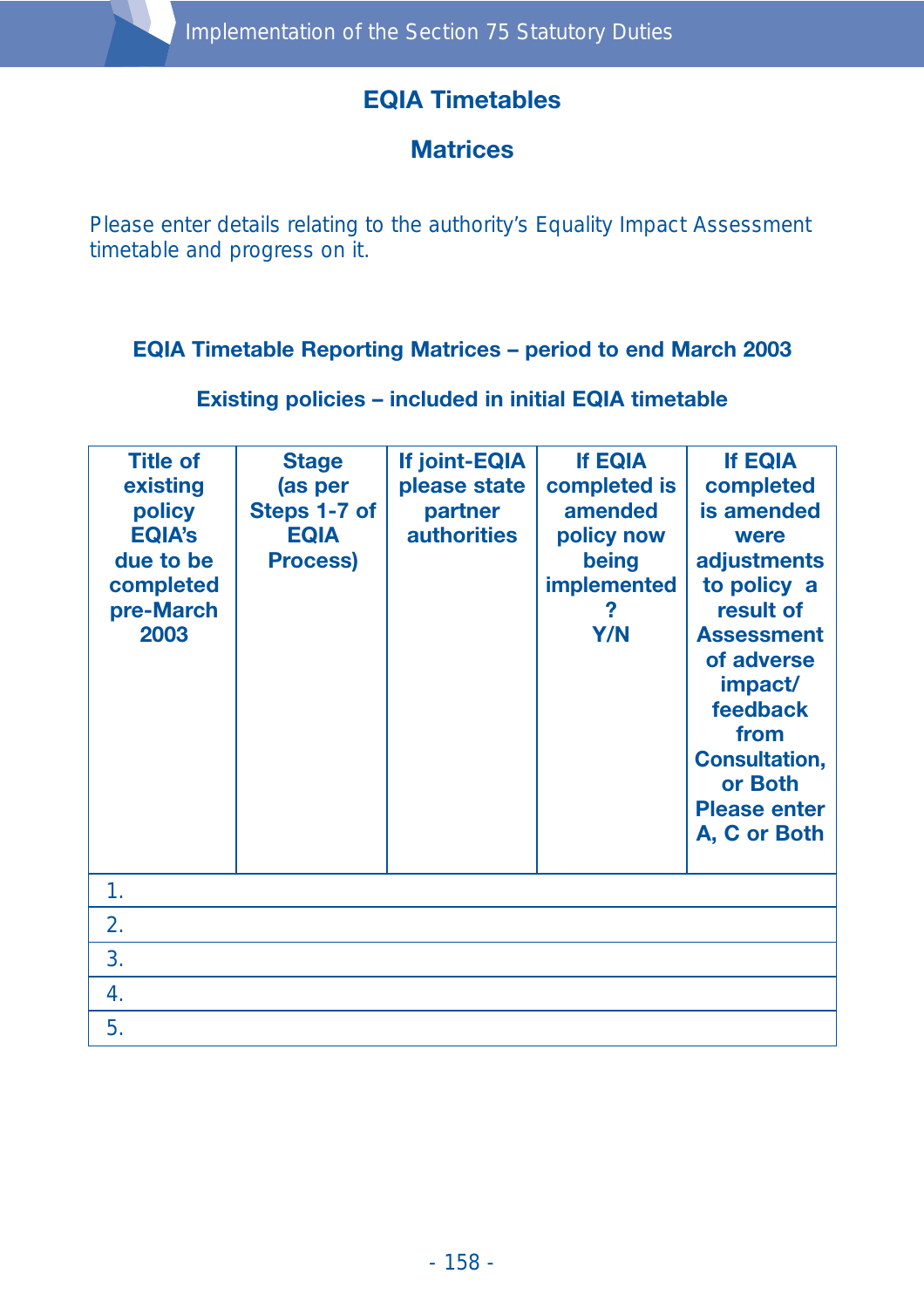## **New policies, i.e. new or revised policies developed after initial EQIA time-table produced**

| <b>Title of new</b><br>policy<br><b>EQIA's</b><br>due to be<br>completed<br>pre-March<br>2003 | <b>Stage</b><br>reached (as<br>per Steps 1-<br><b>7 of EQIA</b><br><b>Process)</b> | If joint-EQIA<br>please state<br>partner<br><b>authorities</b> | <b>If EQIA</b><br>completed<br>is amended<br>policy now<br>being<br><b>implemented</b><br><b>Please enter</b><br>Y/N | <b>If EQIA</b><br>completed<br>is amended<br>were<br>adjustments<br>to policy a<br>result of<br><b>Assessment</b><br>of adverse<br>impact/<br>feedback<br>from<br><b>Consultation,</b><br>or Both<br><b>Please enter</b><br>A, C or Both |
|-----------------------------------------------------------------------------------------------|------------------------------------------------------------------------------------|----------------------------------------------------------------|----------------------------------------------------------------------------------------------------------------------|------------------------------------------------------------------------------------------------------------------------------------------------------------------------------------------------------------------------------------------|
| 1.                                                                                            |                                                                                    |                                                                |                                                                                                                      |                                                                                                                                                                                                                                          |
| 2.                                                                                            |                                                                                    |                                                                |                                                                                                                      |                                                                                                                                                                                                                                          |
| 3.                                                                                            |                                                                                    |                                                                |                                                                                                                      |                                                                                                                                                                                                                                          |
| 4.                                                                                            |                                                                                    |                                                                |                                                                                                                      |                                                                                                                                                                                                                                          |
| 5.                                                                                            |                                                                                    |                                                                |                                                                                                                      |                                                                                                                                                                                                                                          |

#### **EQIA time-table for 2003-4**

| <b>Title of EQIA's</b><br>due to be<br>commenced<br>during<br><b>April 2003 -</b><br><b>March 2004</b> | <b>Existing or New</b><br>policy?<br><b>Please enter</b><br>E or N below. | If joint-EQIA<br>please state<br>partner<br><b>authorities</b> | <b>Expected</b><br>completion<br>date of EQIA |
|--------------------------------------------------------------------------------------------------------|---------------------------------------------------------------------------|----------------------------------------------------------------|-----------------------------------------------|
|                                                                                                        |                                                                           |                                                                |                                               |
| $\overline{2}$ .                                                                                       |                                                                           |                                                                |                                               |
| 3.                                                                                                     |                                                                           |                                                                |                                               |
| 4.                                                                                                     |                                                                           |                                                                |                                               |
| 5.                                                                                                     |                                                                           |                                                                |                                               |